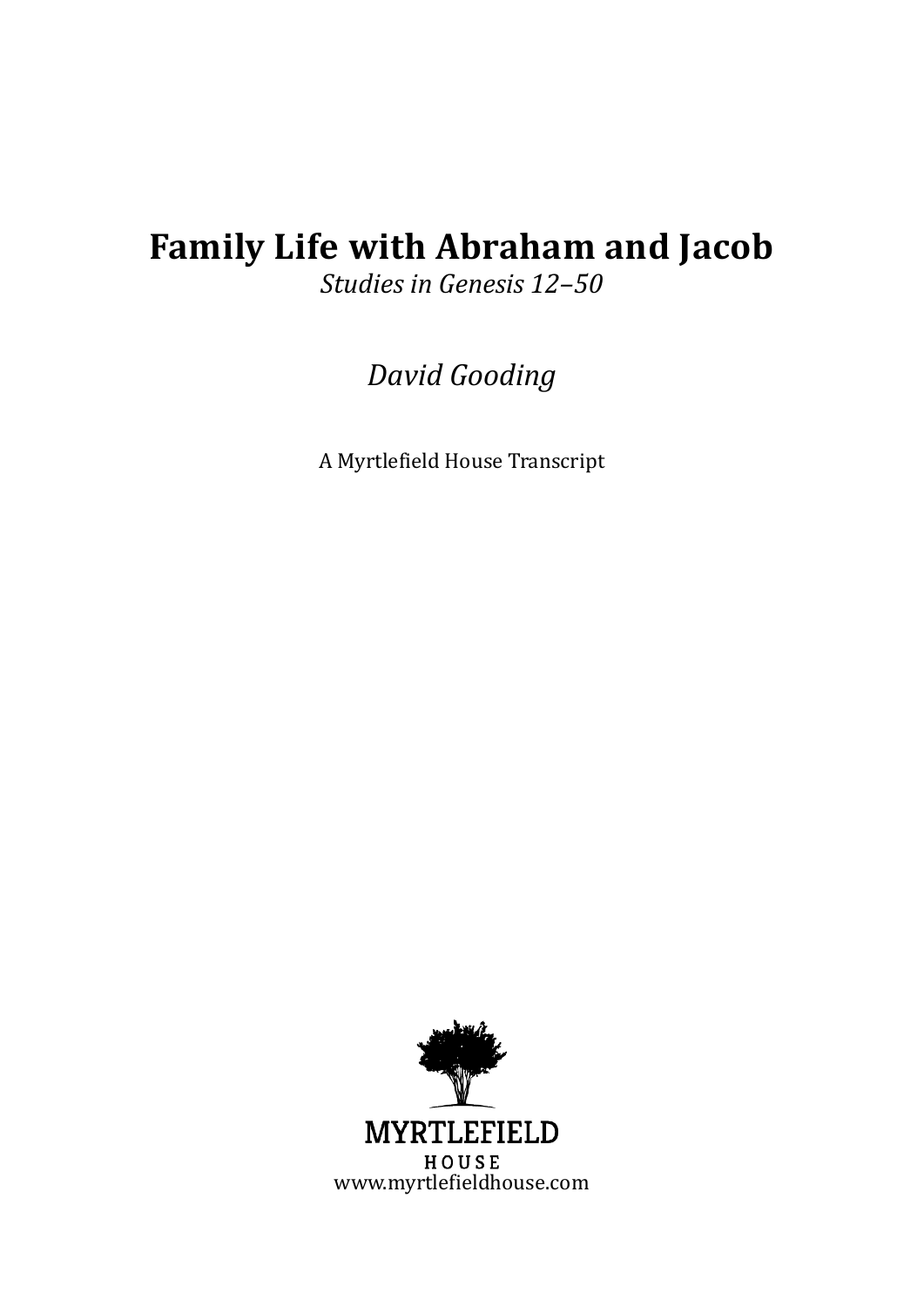# **Contents**

<span id="page-1-0"></span>

| $\mathbf{1}$            | Abraham: The significance of the order of events<br>as seen in the New Testament                | 3   |
|-------------------------|-------------------------------------------------------------------------------------------------|-----|
| 2                       | <b>Abraham: Paul's use of Genesis</b><br>to authenticate the Christian gospel                   | 12  |
| 3                       | Jacob: God's Promise of Blessing Fulfilled                                                      | 22  |
| 4                       | Introduction to the Story of Jacob                                                              | 35  |
| 5                       | Outline of the Story of Jacob                                                                   | 43  |
| 6                       | <b>Jacob Dwelt in the Land</b>                                                                  | 51  |
| 7                       | Lessons from the Life of Judah                                                                  | 60  |
| 8                       | <b>Israel Took his Journey</b>                                                                  | 73  |
| 9                       | <b>Lessons from Jacob's Blessings</b>                                                           | 86  |
|                         | <b>CHARTS</b>                                                                                   |     |
| 1                       | The Rise of the Hebrew Nation from among the Gentiles (10:1–25:11)                              | 97  |
| $\overline{2}$          | The Maintenance of the Hebrews' Vision and their Development<br>$into Israelites (25:12-35:29)$ | 98  |
| 3                       | The Development of Israel's Sons into a Nation: they become                                     |     |
|                         | a Blessing to the Gentiles through Joseph, the Saviour of                                       | 99  |
|                         | the Egyptians and of the Hebrews (36:1-50:26)                                                   |     |
| <b>About the Author</b> |                                                                                                 | 100 |

David Gooding has asserted his right under the Copyright, Designs and Patents Act, 1988, to be identified as Author of this work.

© The Myrtlefield Trust, 2017

Unless otherwise indicated, all Scripture quotations are from the ESV® Bible (*The Holy Bible, English Standard Version*®), copyright © 2001 by Crossway, a publishing ministry of Good News Publishers. Used by permission. All rights reserved. Sometimes Dr Gooding gives his own translations or paraphrases.

This text has been edited from a transcript of nine talks given by David Gooding in Apsley Hall Assembly (Belfast, N. Ireland) during May and June 1984. It is made available for you to read or print out for personal or church use. However, you may not publish it either in print or electronic form.

Published by The Myrtlefield Trust 180 Mountsandel Road Coleraine, N. Ireland BT52 1TB w[: www.myrtlefieldhouse.com](http://www.myrtlefieldhouse.com/) e[: info@myrtlefieldhouse.com](mailto:info@myrtlefieldhouse.com?subject=From%20RT%20chl.002:%20)

Myrtlefield catalogue no: gen.002/bh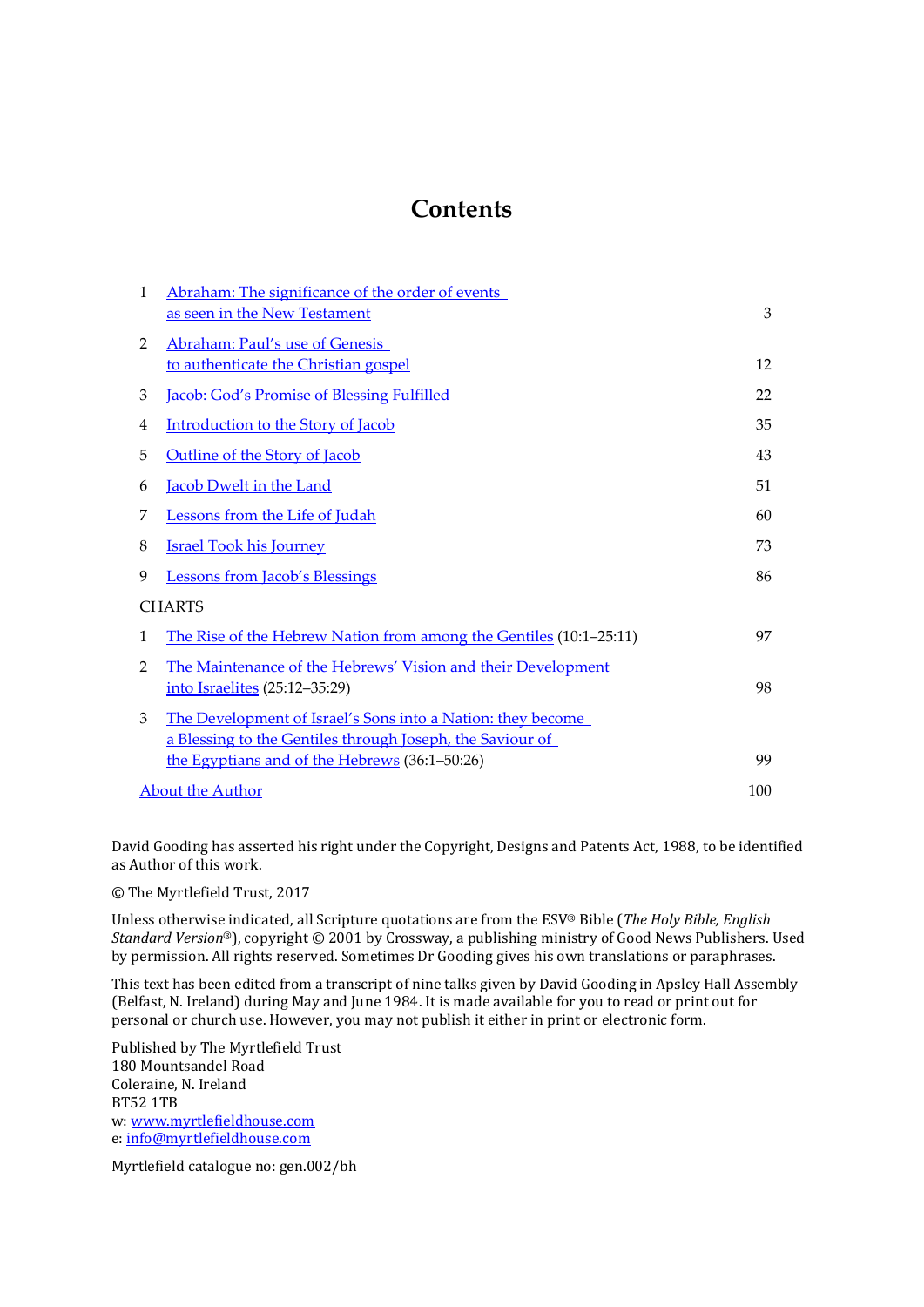# **[Abraham](#page-1-0)**

# <span id="page-2-0"></span>*The significance of the order of events as seen in the New Testament*

I feel perhaps you need some word of explanation. In the coming Sunday evenings, we shall be discussing the life of Abraham, and on Thursday evenings the life of Jacob. The Thursday talks will be more informal, inviting your participation.

Tonight we start on the very ground floor, and we observe one of the most famous verses in the whole of the Old Testament—'And he [Abraham] believed the LORD, and he counted it to him as righteousness' (Gen 15:6)—and I would put over it the simple words, *justification by faith*.

We should then notice that from verse 7 onwards there follows the great covenant that God made with Abraham and with his seed, covenanting to give Abraham the possession of the land, as defined in the geographical terms of verses 18–21. Then in Genesis 17 the Lord appeared to Abraham when he was ninety-nine years old, and told him that he and his offspring were from now on to observe the rite of the circumcision of all male people in his family.

So then, Genesis 15: justification by faith and the covenant of the inheritance; Genesis 17: the rite of circumcision. These are two simple, obvious, elementary observations on the order of events in the book of Genesis.

### **The authority Paul attributes to the book of Genesis**

Now let us read from the New Testament, so that we may listen to Paul the apostle making some deductions from this very matter of the order of the chapters of Genesis.

What then shall we say was gained by Abraham, our forefather according to the flesh? For if Abraham was justified by works, he has something to boast about, but not before God. For what does the Scripture say? 'Abraham believed God, and it was counted to him as righteousness.' (Rom 4:1–3)

These are very much quoted verses, and this evening I shall not be expounding the significance of justification by faith. I take it that we all understand exactly what that means.

# **Justification by faith**

My first point, then, is the authority that Paul attributes to the book of Genesis. Paul is here discussing how a man or woman can be right with God; on what terms and on what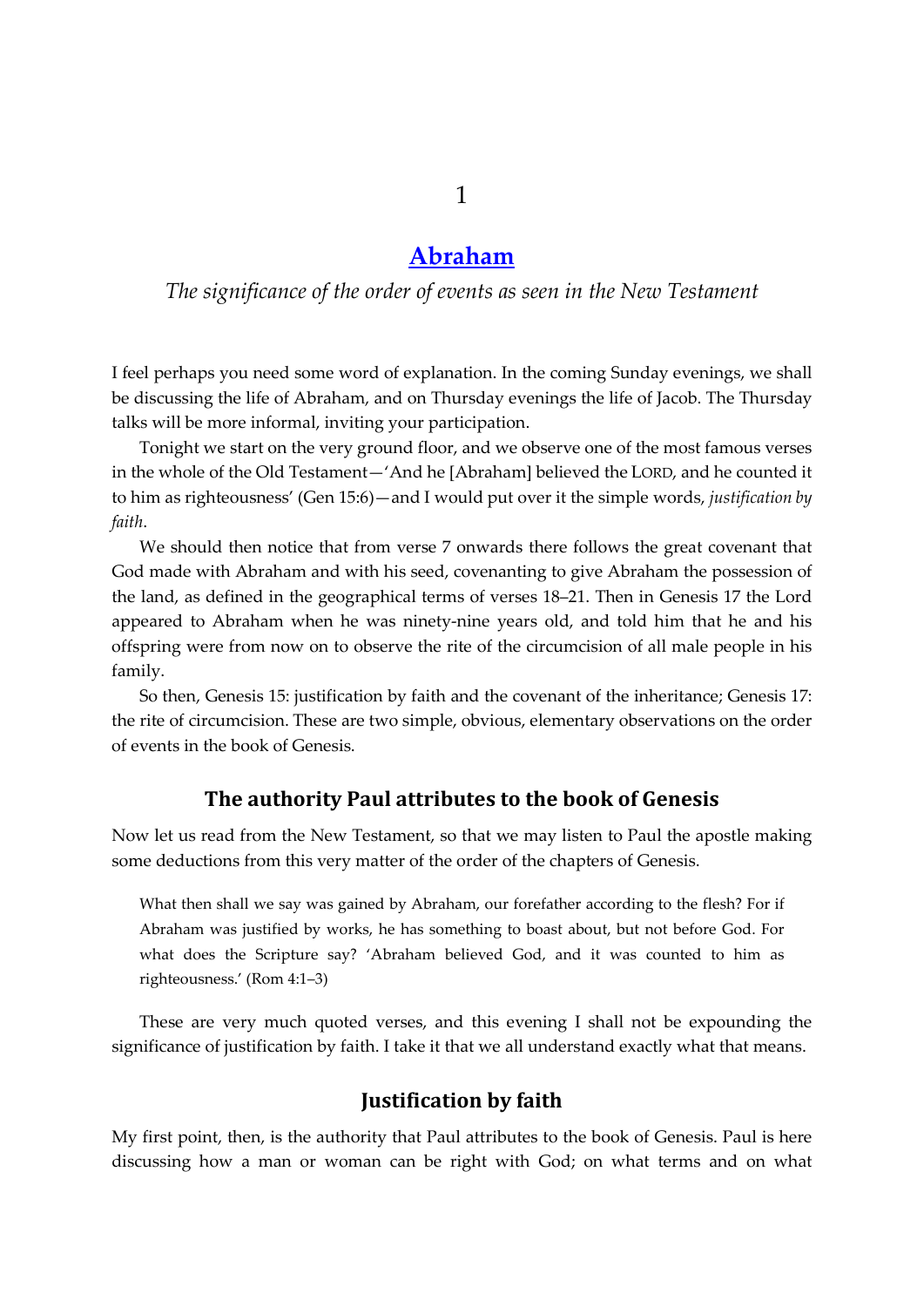conditions. Is it by his work and merit, or is it by faith? To settle the matter by an authoritative pronouncement, Paul quotes Genesis 15:6.

'What does the Scripture say?' is for Paul the final court of appeal—that settles it, if Scripture says so. I call on our young folks to notice that. In these days we do well to observe the apostles' attitude to holy Scripture. Not only to the New Testament, which they were used of God to write, but to the Old Testament. There can be no more important topic than this practical thing—how is a man or woman made right with God? I beg you to notice that this first point isn't an obscure, impractical, useless theological matter. It concerns that which is more practical than anything else in our lives. If I get this wrong, I shall end forever in perdition.

#### *How can I be sure, and on what authority can I know it?*

'You'll know it because Genesis says so—that's how you'll know it,' says Paul. Paul attributes authority not simply to one particular verse in Genesis, nor to the book as a whole; he attributes authority to the very order of events as recorded in Genesis.

Blessed are those whose lawless deeds are forgiven, and whose sins are covered; blessed is the man against whom the Lord will not count his sin. (Rom 4:7–8)

That blessing is complete forgiveness; justification before God. Is this blessing then pronounced upon *the circumcision*, or upon *the uncircumcision* also? Abraham's faith was reckoned for righteousness. How then was it reckoned—when he was in circumcision, or in uncircumcision?

#### *Justification evidenced in the actual life of Abraham*

Point number two: Genesis 15:6 lays down the principle that justification is by faith, and it cites this principle as evidenced in the actual life of Abraham. Let us notice that Paul isn't using Genesis here as a type. He doesn't say, 'If you want a type to illustrate justification, use Abraham.' Abraham isn't a type; he's an actual case. He was a man walking around on two legs, who literally got justified by God, and therefore is quoted, as the lawyers say, as a *precedent*, establishing for all time how you can be justified.

You know how it is in the courts of law. When a criminal comes up before the judge and is convicted by the jury of having done the crime, the judge is about to pass sentence when the criminal's lawyer says,

'With all due respect, you can't do that.'

'Why not?' says the judge.

'Your Honour, two centuries ago in the case of X versus Y, X committed the very same crime and they let him off.'

The learned counsel for defence knows his case law, and the case law establishes therefore that if in times past a person who did this crime, even though he was guilty, was let off, anyone who does it today, also guilty, must be let off.

So Abraham is a bit of case law, *a precedent establishing for all time the principle that a man is justified by faith, without works.*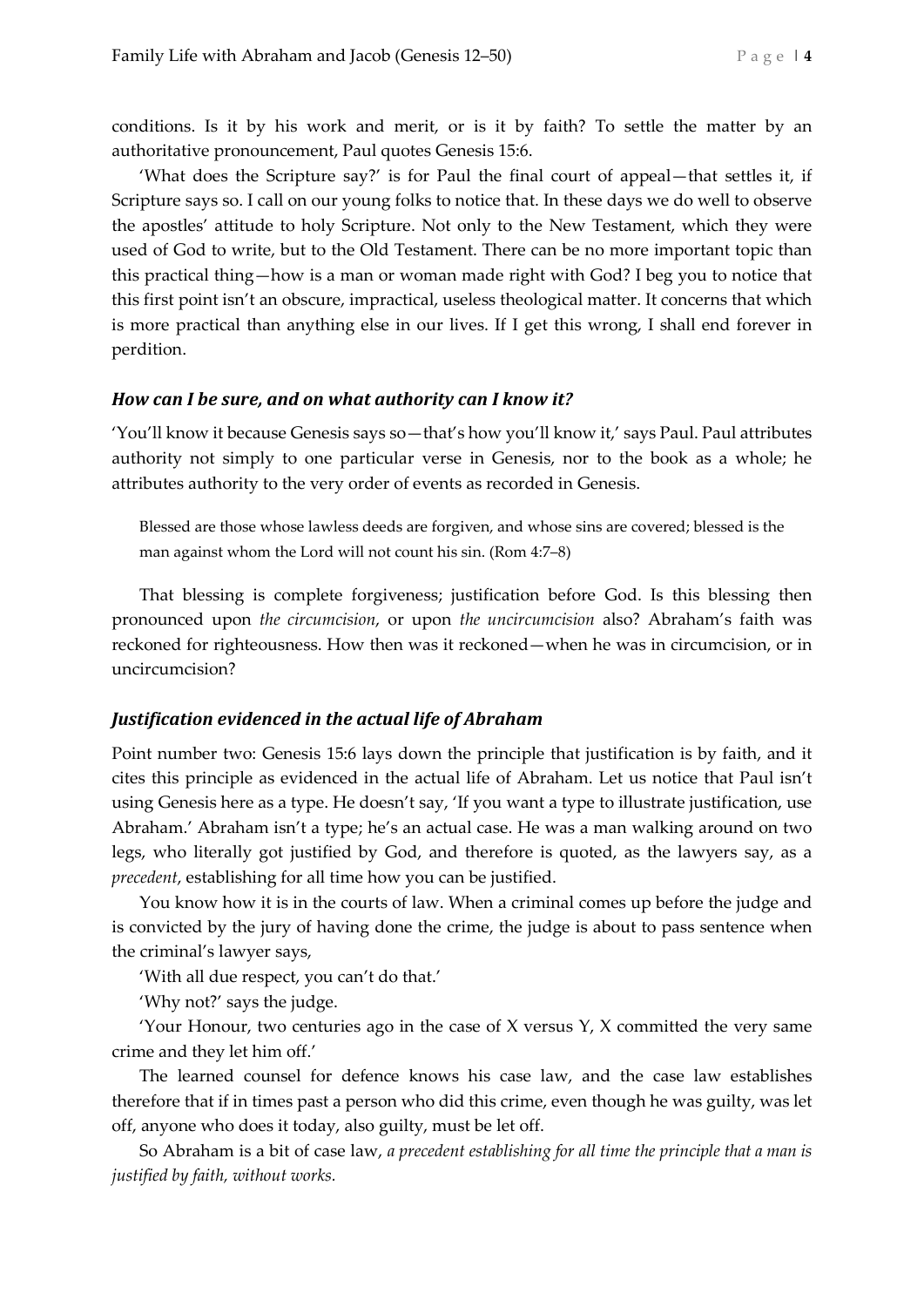Ah, but here comes a snag. For all I know, ladies and gentlemen, you are a whole lot of Gentiles and everybody knows that Abraham was a Hebrew. Abraham was circumcised, and all his male descendants to this very present day have observed the rite of circumcision, apart from certain exceptions in odd times in their history. Now here comes an interesting point. You are not circumcised Hebrews, Jews, Israelites—*can you cite Abraham as a precedent for you?*

#### *Was Abraham justified before or after he was circumcised?*

So now Paul bids us go back to Genesis once more, and raises the point himself. When Abraham was justified by faith, was it after he was circumcised or before he was circumcised? You say, 'What does it matter?' It matters everything, because if he was circumcised before he was justified by faith, then anybody could reasonably argue that to receive justification you must first be circumcised and then you must learn to believe. Whereas, of course, if he were justified by faith before he was circumcised it would establish the precedent that circumcision is not necessary for salvation. What is the truth of the matter? Now you will perceive what enormous importance is turning on the exact order of these events in Genesis.

Firstly, you could only argue like that if the Scripture were true to the fact and correct here in its chronological order.

Secondly, you can only argue so if, and only if, this Scripture and this order is divinely inspired, and therefore authoritative.

The great answer to the question is that *Abraham was justified by faith before he was circumcised*. Therefore, we who are Gentiles can rightly take his case as a precedent for our own. This principle of justification by faith is for Gentiles, uncircumcised though they are, as well as for Jews. So that completes point two.

Let's read the intervening verses before we come to Paul's third point.

How then was it counted to him? Was it before or after he had been circumcised? It was not after, but before he was circumcised. He received the sign of circumcision as a seal of the righteousness that he had by faith while he was still uncircumcised. The purpose was to make him the father of all who believe without being circumcised, so that righteousness would be counted to them as well, and to make him the father of the circumcised who are not merely circumcised but who also walk in the footsteps of the faith that our father Abraham had before he was circumcised. (Rom 4:10–12)

Now see point three:

For the promise to Abraham and his offspring that he would be heir of the world did not come through the law but through the righteousness of faith. For if it is the adherents of the law who are to be the heirs, faith is null and the promise is void. For the law brings wrath, but where there is no law there is no transgression. That is why it depends on faith, in order that the promise may rest on grace and be guaranteed to all his offspring—not only to the adherent of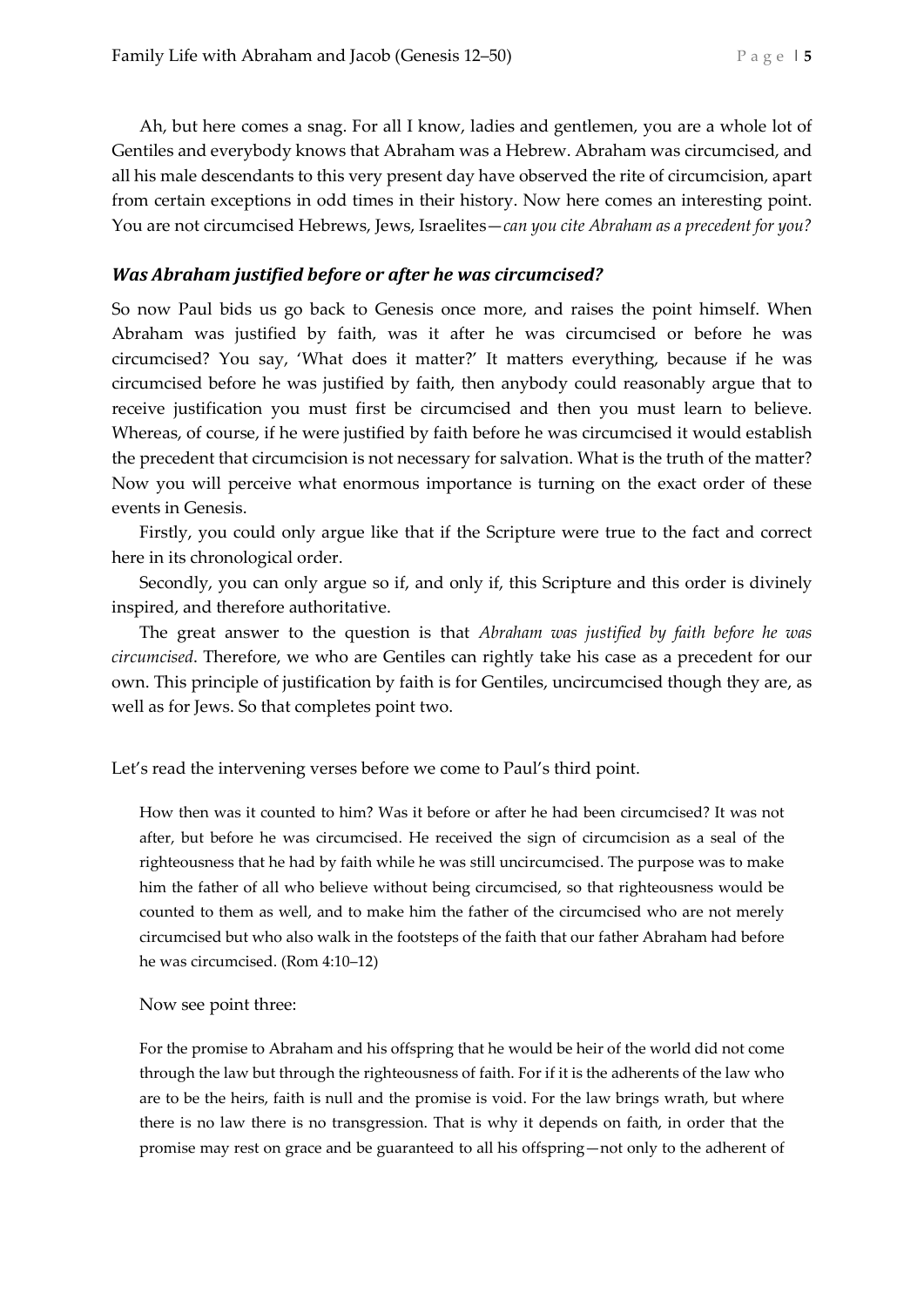the law but also to the one who shares the faith of Abraham, who is the father of us all. (vv. 13– 16)

#### *The book of Genesis speaks of a promise*

The promise we are now talking about is in particular the promise made to Abraham, 'that he would be heir of the world' (v. 13).

Now it's difficult to convince Christians of this, or, at least, difficult to convince them enough to make them look happy! You would think you were delivering them a death sentence when you expounded it; at least so my experience tends to suggest.

Here is a promise that Abraham should be heir of the world, and Paul is about to argue that *this promise obtains also for all those who, like Abraham, are people of faith.* To Abraham and to Abraham's seed—all believers in the Lord Jesus. Because they've been baptized into Christ, have put on Christ, and because they are Christ's, they are Abraham's seed, according to the promise. The promise is to Abraham and to all his seed, and if you are a believer, it is to you as well. The promise is that we should be heirs of the world. That is such an enormous boon and blessing, how could you rest in your bed tonight, unless you could feel yourself secure, and know that the inheritance likewise is secure to you?

#### *How, and on what grounds, may I be certain of it?*

Once more, we come for our answer to the order of the chapters of Genesis. Here's the covenant that guaranteed the inheritance to Abraham and to his seed. Though the terms in that covenant seem to be limited geographically, it transpires that *God has determined in his bounty to increase the terms of benefits*.

You may do that with a covenant if you like. Your will is all signed, sealed and settled; the lawyer has got it down in black and white, but you can add to it if you like. There's nothing to stop you being more generous.

So God has done, but now I want to know on what conditions. So here is the covenant, and here the conditions are spelled out. It is, in fact, *upon the basis of the covenant sacrifice*. But look at the same, simple, obvious fact. Not only was justification by faith granted to him before he was circumcised, but the covenant of the inheritance was also given to him before he was circumcised. That tells us not only that the covenant is available to us Gentiles, who likewise are uncircumcised; it tells us something more.

#### *The implications of circumcision*

Notice the term in verse 14, 'For if it is the adherents of the law who are to be the heirs.' 'Why,' you say, 'does Paul suddenly go off talking about the law?' Because circumcision carried with it certain very far reaching implications.

Look: I, Paul, say to you that if you accept circumcision, Christ will be of no advantage to you. I testify again to every man who accepts circumcision that he is obligated to keep the whole law. You are severed from Christ, you who would be justified by the law; you have fallen away from grace. (Gal 5:2–4)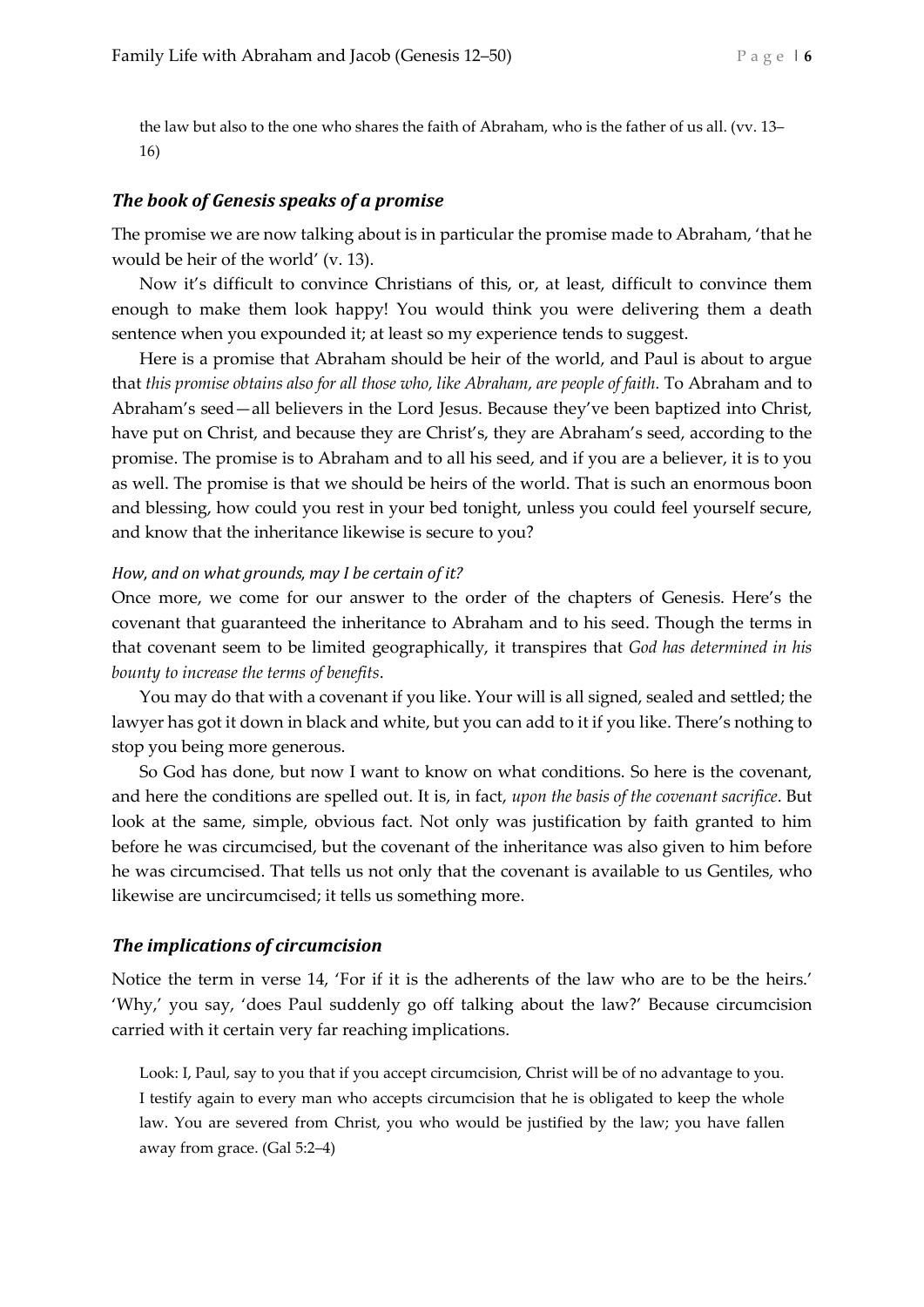We learn from these verses that circumcision wasn't just an immaterial rite of no particular significance; just an innocent little custom that the Jews in their peculiarity observed. *Along with circumcision came the obligation for the Jew to keep God's law—*the whole of it.

So, if you were to preach that salvation is partly by faith, *but also by circumcision*, then what you would be saying is that salvation is by faith *and by keeping the whole law*. Circumcision is a little bit like a wedding ring. A wedding ring, be it gold or platinum, is a pleasant looking thing. It's supposed to have all sorts of symbolic nuances. An unending circle that has neither beginning nor end; like true love it goes on forever, and all these things. Once you put it on your finger, it isn't just a little ring that will make you look that bit prettier, it brings with it an obligation to be faithful unto death. In earlier years it used to bring an obligation to obey, so it's not just a little symbol, it carries implications.

Circumcision was not just a little symbol; it carried the obligation to keep the whole law. 'Now then,' says Paul, 'let's get this matter of justification straight. When did it happen to Abraham?' Well, before he was circumcised. Thank God for that, for it tells me that, not only is that same justification open to Gentiles as well as to Jews, justification is available to you simply by faith and not on the condition of keeping that law.

Secondly, it's not only justification that is a free gift from God, but so is this glorious inheritance; covenanted to us in that covenant sacrifice that is open to Gentiles too, who are uncircumcised. But more importantly, *it does not depend upon our keeping of the law*.

# **Justification by works**

So we have started with some very simple observations. It's always a good thing to start on the ground floor, isn't it? The order of the chapters and of the events of Genesis is immeasurably important. Paul is prepared to stake his soul and yours on the authority of the order of those chapters.

You say perhaps to me, 'If justification and the inheritance are by faith, and not dependant on circumcision or on keeping the law, that's very good; but doesn't Scripture say that as well as being justified by faith you have to be justified by works?'

Well it does indeed. So let me read to you the *locus classicus* on that matter.

So also faith by itself, if it does not have works, is dead. But someone will say, 'You have faith and I have works.' Show me your faith apart from your works, and I will show you my faith by my works. You believe that God is one; you do well. Even the demons believe—and shudder! Do you want to be shown, you foolish person, that faith apart from works is useless? Was not Abraham our father justified by works when he offered up his son Isaac on the altar? You see that faith was active along with his works, and faith was completed by his works; and the Scripture was fulfilled that says, 'Abraham believed God, and it was counted to him as righteousness'—and he was called a friend of God. You see that a person is justified by works and not by faith alone. (Jas 2:17–24)

So now here we have it in plain black and white, from the pen of James himself, that a man is justified by works and not only by faith. How shall we reconcile the two propositions?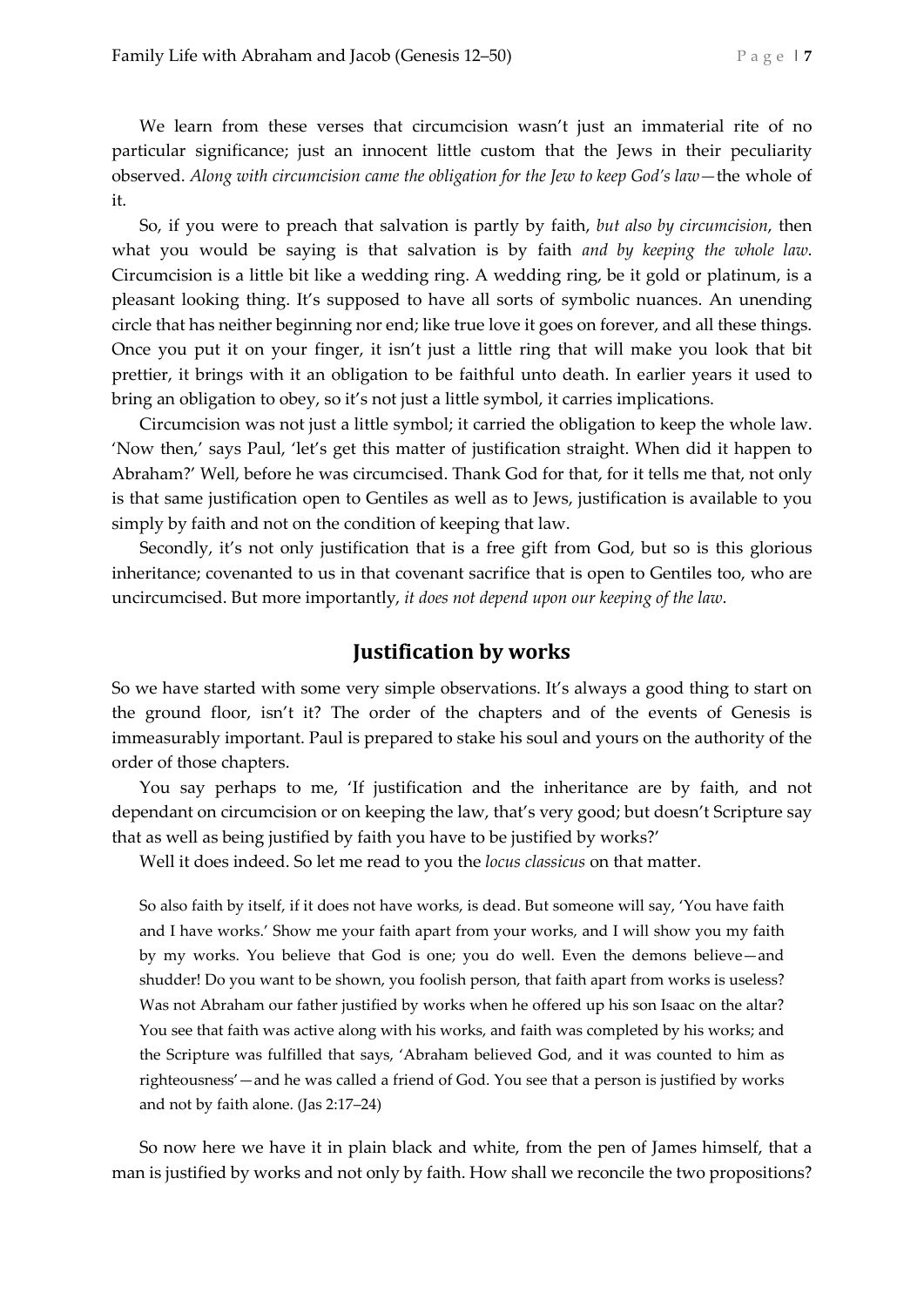Well, they don't want any reconciling for they never fell out. But you will observe that James is not quoting from a different book from Paul. He is quoting from the same book, the book of Genesis, that Abraham was justified by works.

#### *Abraham and the offering of Isaac*

Whereabouts in Genesis does it say that Abraham was justified by works? Would it make any difference to you where the chapter is in Genesis? Suppose this business of offering his son had been in chapter 12, then we would scarcely have any right to be sure of salvation. But it isn't that way round, is it? Abraham was justified by works when he offered up his son Isaac on the altar, and that is chapter 22, years after his justification by faith. If it is true that justification by works is necessary*, it comes second in the order of experience*.

Then let me call your attention to the actual verb that James uses in those verses we have read. 'You see that faith was active along with his works, and faith *was completed by* his works' (v. 22). Did the works earn him salvation? They did nothing of the sort. What happened was that by works his faith *was made perfect*. The works are in relation to the faith; they perfect the faith.

Secondly 'the Scripture was fulfilled that says, "Abraham believed God, and it was counted to him as righteousness"—and he was called a friend of God' (v. 23). So this Scripture in Genesis 15:6, that says he was justified by faith and it was reckoned to him for righteousness, was fulfilled here, when he was justified by his works.

So let's consider what that phrase may mean, 'his faith was completed'. What was the issue that God raised with Abraham in Genesis 15 over which he believed God? It was this: 'Abram,' says God, 'I'm going to give you a son. I'm going to give you a seed. Your heir shall not be your servant, this Damascene Eliezer, but your own son.' That was the gospel message preached to Abraham, and Abraham in that moment believed God. *It is faith that hears God's word and believes it, that makes a man right with God.*

So Abraham is going to have a son and the following chapters tell us on what terms. It was not by Abraham's own merit or strength, for now see the long, long story in Genesis. Here was God's promise that he should have a son, and Abraham believed it. But that son was not born until late on: the record of it is in chapter 21. All that while, until Abraham was a decrepit old man, God left him without fulfilling the promise. Humanly speaking, it was impossible for Abraham to generate new life; he was as good as dead. All the while God was teaching him that this son, this life, was going to be a miraculous gift from God, and Abraham believed God.

#### *Evidence of faith*

And so Paul exhorts us likewise. That's what faith is: believing in God, who gives us life by his own gracious, unmerited gift. When Jesus Christ was delivered over to death for our offenses, God raised him and gave him new life; and God gives us that new life along with Christ on the grounds of our repentance and faith.

Eventually Abraham believed God and he was given this gift of new life, his son Isaac. 'All by faith?' you say.

Yes.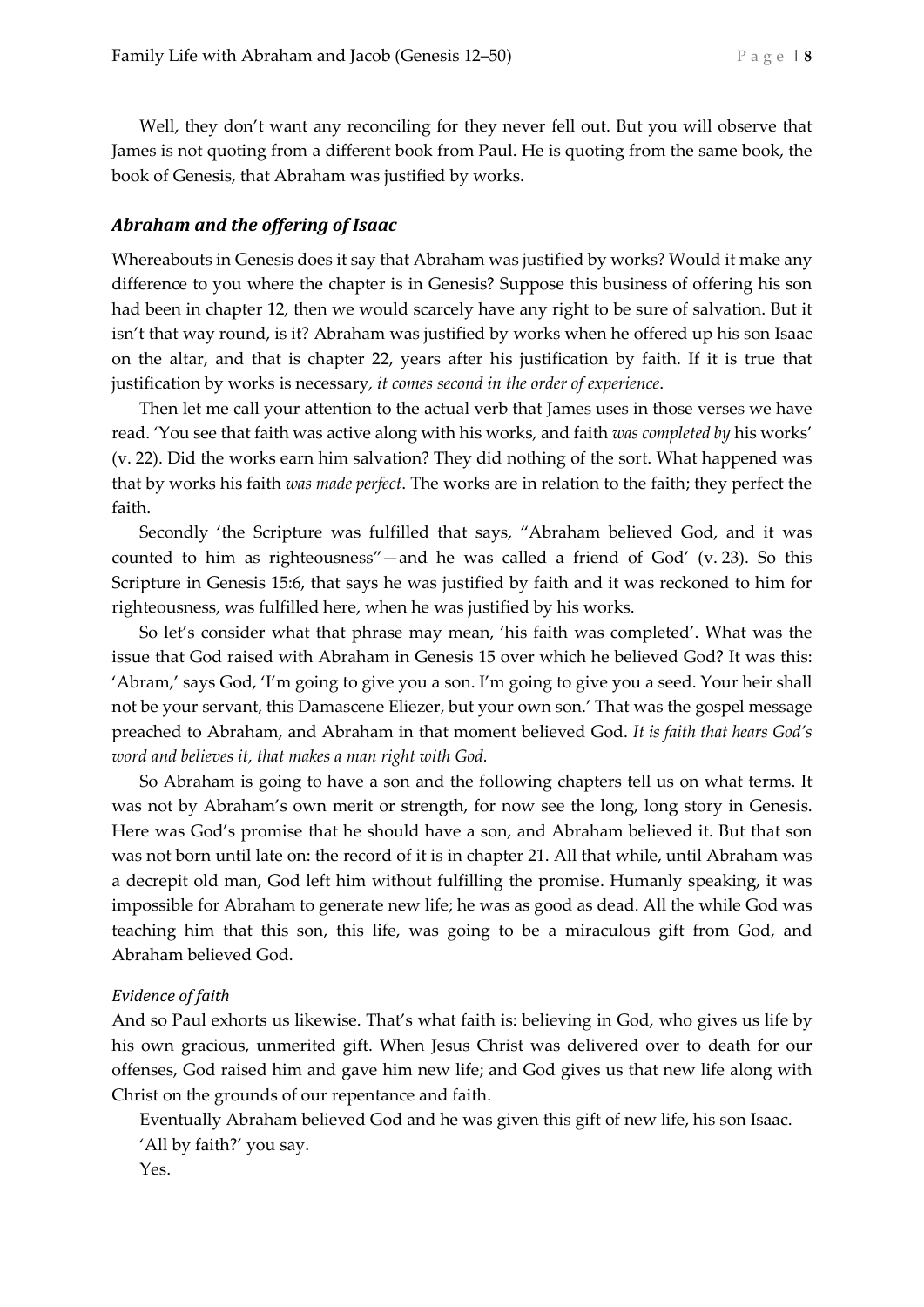'What do you mean by faith?'

Well, faith in God.

'Ah,' you say, 'it's easy, isn't it, to claim to be a believer? "I'm a believer; I believe God, I'm justified. I have the gift of eternal life." How does anybody know whether your faith is genuine or not? How do your next door neighbours know whether it is genuine or not?'

Let's listen to James, 'Show me your faith apart from your works, and I will show you my faith by my works.' It's no good saying I've got faith; anybody can say, 'I've got faith.' If you go diddling the income tax inspector and you say you're justified by faith, what are your neighbours going to think of your claim? If they are going to be convinced of the reality of your faith, the only way is if that faith leads to works. Isn't that so? And, incidentally, how is God going to know that your faith is genuine?

You say, 'It's easy for God. God can read my heart and he knows.'

He can read your heart, but God will want more than reading your heart, says James. God too will require some works that demonstrate that the faith is genuine. What kind of works?

Well, let's consider Abraham's test, and we come back to the fact that God gave him this new life as a gift, simply because he believed God. So, eventually, when Abraham was ready, God said to him.

'Now Abraham, you're a believer, aren't you?'

'Yes, Lord.'

'That means you're trusting me, doesn't it, and not yourself?'

'Yes, Lord.'

'Your whole hope for the fulfilment of all the promises is in me, isn't it Abraham?'

'Yes, Lord.'

'Not in anybody else?'

'No, Lord.'

'Not in Isaac? Look Abraham, we'll settle the point. Give me back Isaac, because it's me you believe, isn't it? It's me you trust, so give me back Isaac.'

What would he do? Now he is called upon by his works to show that he means what he said, when he said he believed God. Our Lord taught us to pray 'lead us not into temptation'. He did not teach us that in vain. Sooner or later, in the ordinary things of life, there will come big crises where we shall be required to justify our faith by our works. That's a big thing, isn't it? It sounds frightening.

Might the test of faith be that I should be called upon to surrender all I have? It could be, though doubtless God's tests will start with simpler lessons than that. Some dear folks are tested from the very start, aren't they? Some in our church here were in Muslim countries not so long ago. Every Muslim man and woman knows that if they profess salvation in their hearts and tell nobody, things are okay; but let them confess Christ and get baptized and they risk life itself. How shall I say 'I believe God', if I'm not prepared to trust God when the test comes?

#### *Abraham and Abimelech*

One more little lesson about the context of Genesis. In chapter 22 Abraham offered his son Isaac upon the altar, and chapter 22 comes after chapter 21, of course. What I mean is, the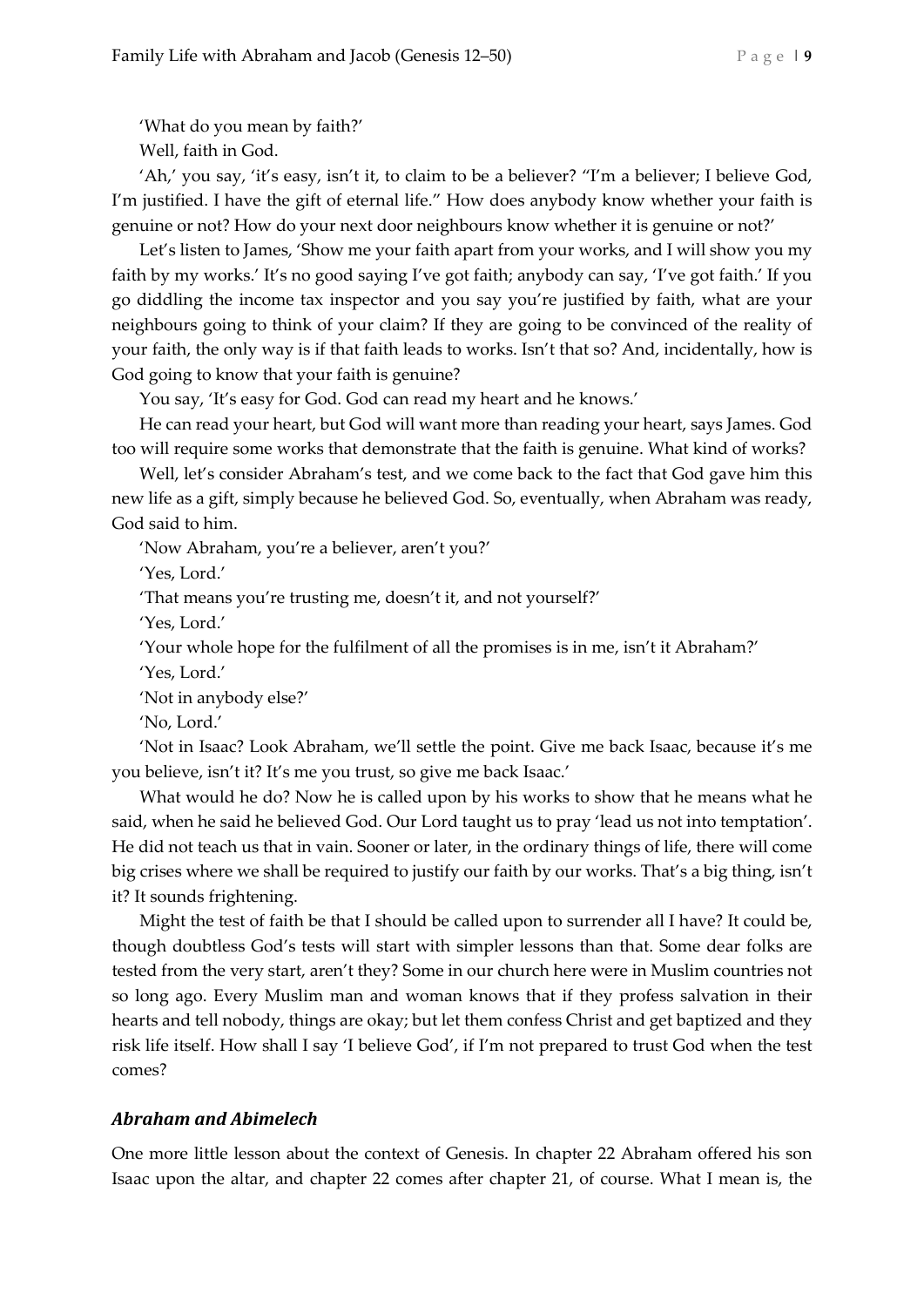story here follows the story of Genesis 21, so what is the story of chapter 21 about? Well just let me remind you briefly that it tells us about the Philistines.

At that time Abimelech and Phicol the commander of his army said to Abraham, 'God is with you in all that you do. Now therefore swear to me here by God that you will not deal falsely with me or with my descendants or with my posterity, but as I have dealt kindly with you, so you will deal with me and with the land where you have sojourned.' And Abraham said, 'I will swear.' (Gen 21:22–24)

You will have noticed that there is one thing that sobers up a man and begins to bring that look of responsibility into his face. It's not altogether when he gets married, but it is when his first child is born. As the years go on, the responsibility increases. 'What's going to happen to my boy, should I be taken early in life and my boy is left? Will he be secure?'

We all seek security for our sons and Abimelech the Philistine was no exception. He had a son and he hoped one day his son would occupy the throne that he, Abimelech, occupied, and he sought for security. Here was this great nomad sheik, Abraham, with enough servants in his encampment to furnish a whole army and go on expeditions. Here he was, roaming around about with no allegiance to anybody apparently, and Abimelech began to get nervous. What would happen when Abimelech died? What might Abraham do to Abimelech's son? Raid his city and destroy the inhabitants, crush the son and take over?

Genesis 21 indicates that Abimelech thought it was wise to seek some security for his son, so he came and negotiated a covenant with Abraham. 'Swear now,' he said. So they did what they did in those ancient days when you made a covenant; they got various ewe lambs and things and had a sacrifice, and Abraham swore an oath, giving Abimelech all the security that Abraham knew how to give him. He swore by an oath, and they called the place Beersheba, 'the well of the oath'. Abimelech went home and slept as peacefully as a man can sleep, who depends for his security on the oath of another man.

#### *Where is our security?*

It's a hostile world, isn't it? Security forces have to look under their cars when they go out, to make sure there isn't a bomb there. Is the young understudy beginning to push hard for your job? Has he noticed your hair's gone grey and he's trying for your position? It's a competitive, cut throat old world, isn't it? Is somebody planning a supermarket right on the doorstep of your family business? What about your son? Where will you find security for this life, and where will you find security for eternity?

You say, 'The only way to do that is to amass as much as you can around you. Really fortify yourself; be the father of a half a dozen sturdy, strong sons, and when you're old and decrepit they'll be your safeguard. Be the father of a half a dozen pretty young girls and they'll happily get married; your sons-in-law will be a great security and your daughters will nurse you in your old age. Get a good insurance policy.'

I see; you want to gird yourself around with things and thus get security. I can show you a better source of security: the oath, not of a man, but the oath of almighty God, talking out of heaven to your very soul.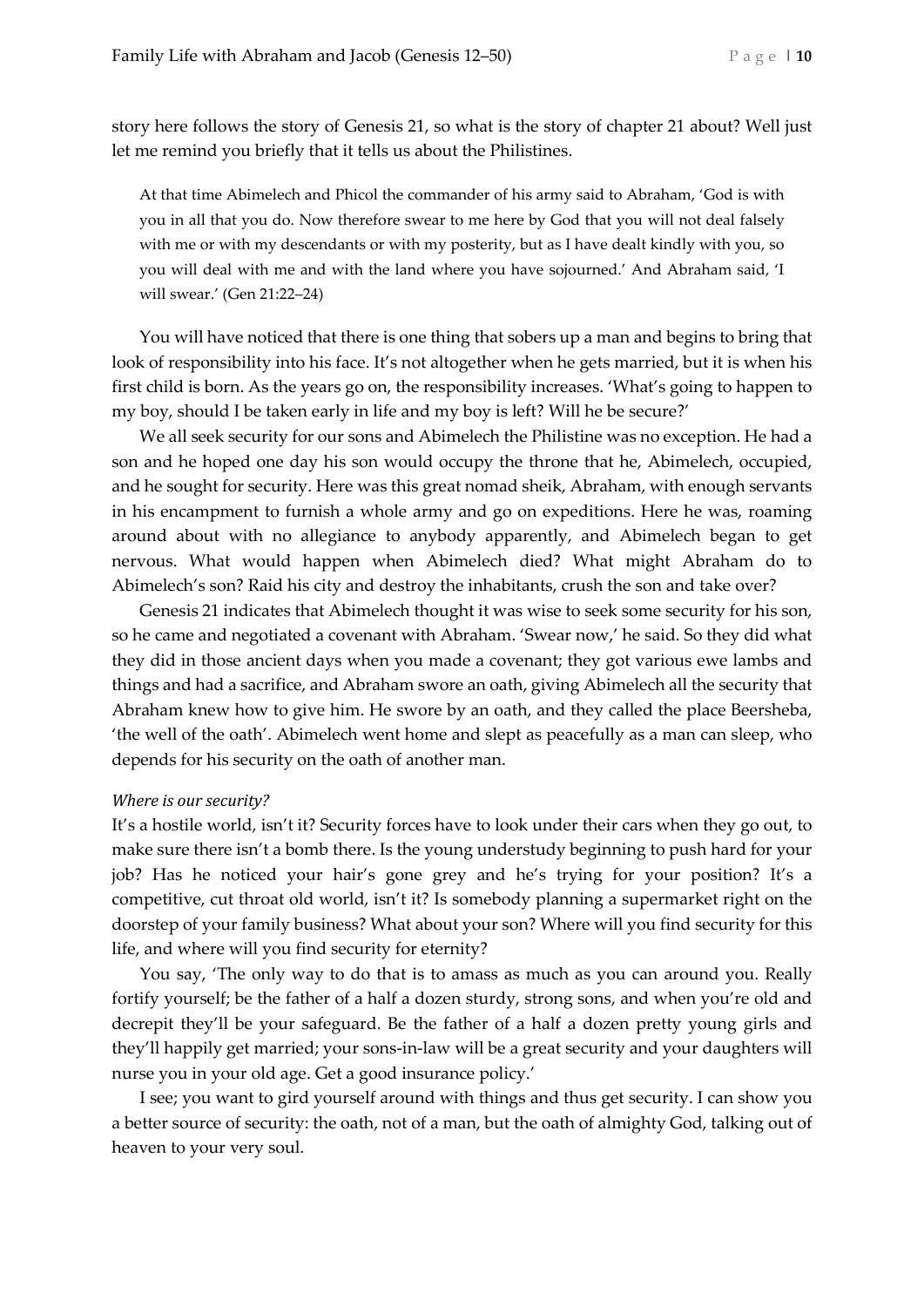So when God desired to show more convincingly to the heirs of the promise the unchangeable character of his purpose, he guaranteed it with an oath, so that by two unchangeable things, in which it is impossible for God to lie, we who have fled for refuge might have strong encouragement to hold fast to the hope set before us. (Heb 6:17–18)

God has given us security by his word and by his oath. We can see how vividly those two chapters come together, can't we? There was man's oath (ch. 21) and God's oath (ch. 22), 'By myself I have sworn, declares the LORD' (v. 16).

You say, 'I would like to hear God speak those words of assurance to my soul.'

Well you could hear it, friend.

'On what terms?'

I'll tell you where Abraham came to it. God called him one day and said, 'Abraham, whom exactly do you trust? Where is your faith placed for the future? Is it in man; in yourself, or in Isaac perhaps? Give me Isaac, for you'll never know security while your faith is in any other but God.' So Abraham made preparations to give Isaac to the Lord. He was an elderly man with all the possibility of a future gone, humanly speaking. Isaac was on the altar and only God left, but it was there that he found immovable and eternal security.

Thus will God test our faith. He is not trying to prove us wrong, being stingy and hoping we shall fail; he is leading us until our faith is strong enough and made perfect, so that it can bear the test and thus arrive at the ground of security, which is an actual practical faith in God, though all else be taken.

So chapter 22 follows chapter 21; and if in chapter 21 our hero swore the oath by the well at Beersheba, when he came back down the mountain in chapter 22, he went and lived at Beersheba (v. 19). Not by any accident; but because they are part and parcel of that same lesson—where shall we find security? This is obviously important, isn't it? Not only because of what Genesis actually says, but the order and the context in which it says it.

If that's true of those few chapters we've read, couldn't it be true in deeper things and more detailed considerations? This is what we shall be looking at in our studies.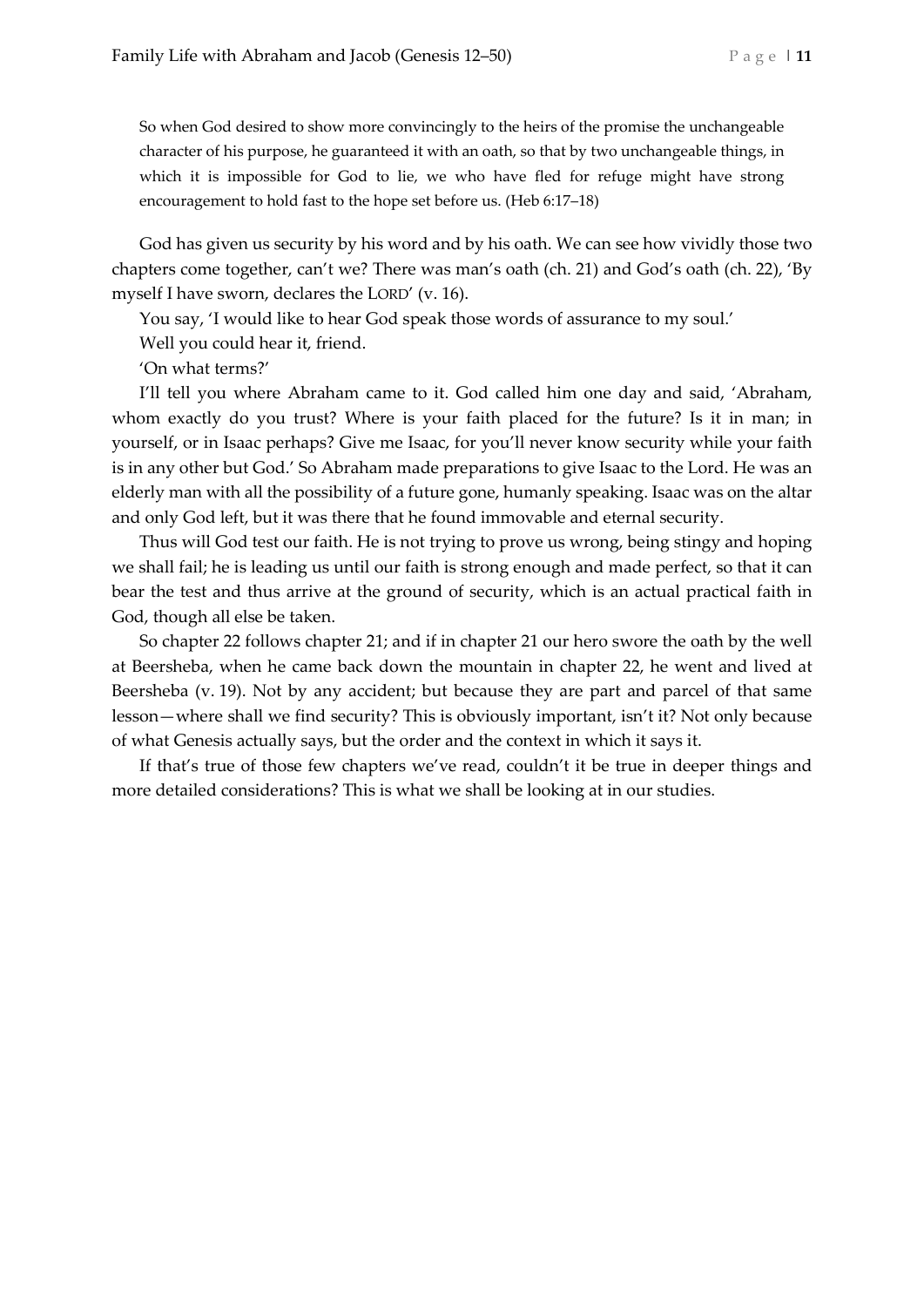# **[Abraham](#page-1-0)**

# <span id="page-11-0"></span>*Paul's use of Genesis to authenticate the Christian Gospel*

Our general theme in these studies is the chronology in the life of Abraham. We have looked at it from the point of view of the New Testament and it is no secret that the New Testament writers laid it down as fundamental to the Christian faith that the gospel they preached is based on and witnessed to by Old Testament scripture. For the apostles, Genesis, like all the other books of the Old Testament, came to us by the authority of God. Therefore, it must be used as the authoritative word of God, even over important matters of our personal salvation and the way we can be right with God.

In this study we shall consider how Paul uses the book of Genesis to authenticate the Christian gospel, and in particular the relationship of the Christian gospel to the Jewish law.

In our previous study we noticed that in the Epistle to the Romans Paul points out and emphasises that Abraham was justified by faith before he was circumcised; from which Paul deduces that we too can be justified by faith quite apart from any ritual, ceremony, or any work of the law.

Then we noticed also how the New Testament discusses in detail the question of *justification by faith* on the one hand, and *justification by works* on the other. As an illustration of justification by faith, the New Testament quotes the experience of Abraham when he believed God and it was counted to him for righteousness. When it discusses justification by works, it quotes the experience of Abraham when he offered up his son Isaac upon the altar. So we spent a little time enquiring exactly when these two things took place. We found of course that Abraham was justified by faith first, and that comes in Genesis 15. Then he was justified by works when he offered his son upon the altar, and that comes in Genesis 22.

Now in all those things we noticed that Paul was citing Genesis as case law, as legal precedent. Not as typology, but the actual history of an actual man; his literal experience with God and how that patriarch's experience in his day has created for all time a legal, historical precedent, valid and binding to this present time. So that when we look at Abraham's experience and how he was right with God, justified by faith and justified by works, we can take it as the example and precedent for our own experience.

### **Genesis used as prototype**

Now I want to go further and we shall look again at how Paul uses the book of Genesis. This time we shall find that he uses it at another level. In addition to using it as precedent in case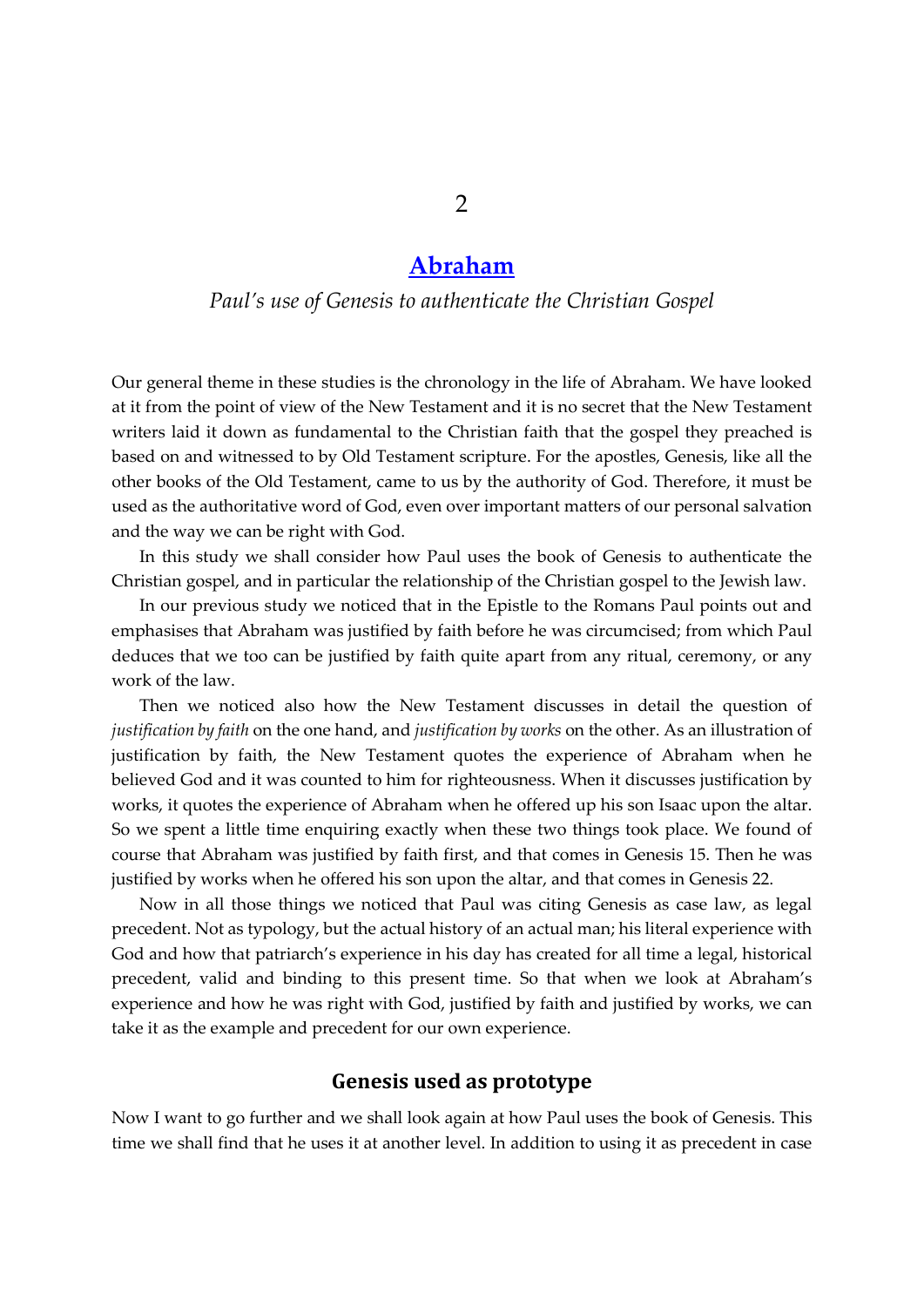law, he uses it also as *prototype*. To help us to see that, we shall read some passages from the New Testament.

To give a human example, brothers: even with a man-made covenant, no one annuls it or adds to it once it has been ratified. Now the promises were made to Abraham and to his offspring. It does not say, 'And to offsprings', referring to many, but referring to one, 'And to your offspring', who is Christ. This is what I mean: the law, which came 430 years afterwards, does not annul a covenant previously ratified by God, so as to make the promise void. For if the inheritance comes by the law, it no longer comes by promise; but God gave it to Abraham by a promise. Why then the law? It was added because of transgressions, until the offspring should come to whom the promise had been made, and it was put in place through angels by an intermediary. (Gal 3:15–19)

Tell me, you who desire to be under the law, do you not listen to the law? For it is written that Abraham had two sons, one by a slave woman and one by a free woman. But the son of the slave was born according to the flesh, while the son of the free woman was born through promise. Now this may be interpreted allegorically: these women are two covenants. One is from Mount Sinai, bearing children for slavery; she is Hagar. Now Hagar is Mount Sinai in Arabia; she corresponds to the present Jerusalem, for she is in slavery with her children. But the Jerusalem above is free, and she is our mother. For it is written, 'Rejoice, O barren one who does not bear; break forth and cry aloud, you who are not in labour! For the children of the desolate one will be more than those of the one who has a husband.' Now you, brothers, like Isaac, are children of promise. But just as at that time he who was born according to the flesh persecuted him who was born according to the Spirit, so also it is now. But what does the Scripture say? 'Cast out the slave woman and her son, for the son of the slave woman shall not inherit with the son of the free woman.' So, brothers, we are not children of the slave but of the free woman. (4:21–31)

One further verse from the sister epistle, the Epistle to the Romans:

For you did not receive the spirit of slavery to fall back into fear, but you have received the Spirit of adoption as sons, by whom we cry, 'Abba! Father!' (8:15)

In these passages that we have read together, doubtless there is much that must appear to be rather heavy legal theology. It must be evident to us at the same time that, however heavy and difficult the theology and legality of these things are, what Paul is contending for is nothing less than our basic spiritual freedom; 'For freedom Christ has set us free; stand firm therefore, and do not submit again to a yoke of slavery' (Gal 5:1). If in political things the cost of freedom is eternal vigilance, so *in spiritual things the key to freedom is to know the solid biblical foundation upon which that spiritual freedom is built*.

In our generation we do well to copy those of past centuries, who rediscovered their spiritual freedom and broke the bonds of slavish religion. Therefore, rejoice in these great statements of Christian freedom that are the Epistle to the Romans and the Epistle to the Galatians. We need to grasp their argumentation, so that, if the Lord does not come soon, we may pass on that spiritual freedom to our successors. In religion, as in politics, it is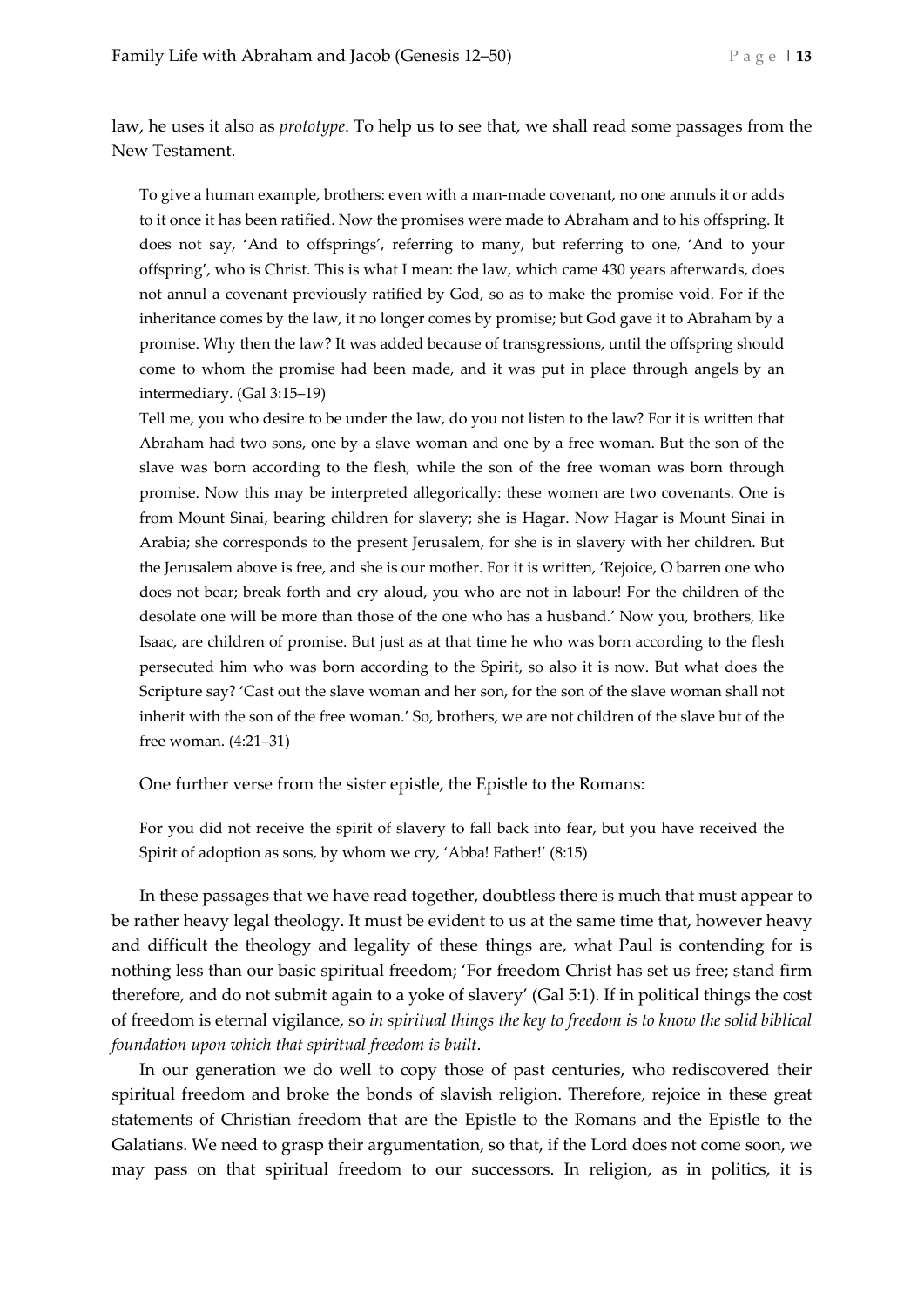exceedingly easy to let go of true faith and true freedom, and to slip again into the chains of natural religion. So then, it is about our freedom that Paul is talking, and as you see he backs it home with copious references to the book of Genesis.

#### *Hagar and Ishmael*

Let us notice then, first of all, this analogy of Hagar and Ishmael that he takes from chapter 16, and then from chapter 21 where Ishmael is cast out. Notice exactly what he is talking about. He says, 'For if the inheritance comes by the law, it no longer comes by promise' (Gal. 3:18); but conversely, if the inheritance is of promise, it is no more of the law. What he's talking about is primarily the inheritance in Genesis 15 that God covenanted with Abraham and his offspring. First, he makes the very simple and serious point, that the great inheritance that was given to Abraham was given to him *before he was circumcised*; the story of his circumcision comes in chapter 17.

This promise of an inheritance was given to Abraham some four hundred years before the law of Moses. It was promised to Abraham and his seed; the promise ratified and guaranteed by a covenant given to him by God and recorded there, as I say, in Genesis 15. Therefore, the simple legal point stands; if God promised that covenant of inheritance and gave it to Abraham in Genesis 15, a law that comes four hundred and thirty years afterwards cannot add to the conditions of inheritance.

It is a simple point. If you have ordered Builder O'Reilly to build you a country cottage for fifty thousand pounds and you have signed the contract with him, and he's signed it and promised he will deliver the goods at such and such a date, if, when you go to collect the house and pay him the money, he suddenly says to you, 'Oh look, I'm sorry, it's going to cost you one hundred thousand pounds now', you will rightly protest that it said in the covenant, and he signed the agreement, that the house should cost fifty thousand pounds. He cannot therefore suddenly add on some more money to be paid. He must abide by the original agreement unless O'Reilly has been a bit crafty and put what they call a 'break clause' in the covenant, saying that the cost must be adjusted at the time.

So here is the simple thing Paul is saying. God made this covenant of inheritance with Abraham and his seed before circumcision, and before the law of Moses. Therefore, if we would inherit, our inheritance does not depend either on circumcision or keeping the law of Moses. For a Jew, brought up for many long years believing the law to be the word of God, as we believe it too, to hear Paul say that a man can be justified and enter into inheritance apart from the deeds of the law, that would sound a very shocking thing. So, to help his fellow Jews see the rightness of the gospel that he preaches, Paul refers him to the stories that now come after here in the book of Genesis.

In chapter 16 we read first of Hagar and Ishmael. The story is that God had made this promise to Abraham, that he was going to have a son and that son would inherit all the great inheritance. So I invite you to come with me and just rehearse in your memory the facts; then we can see their significance from the New Testament's point of view. Abraham and Sarah were obviously full of this tremendous thing. God had promised them a son and he had promised them an inheritance, but the weeks went by, and the months, and perhaps the years, and Sarah, Abraham's wife perceived that she was not in fact having any child. So,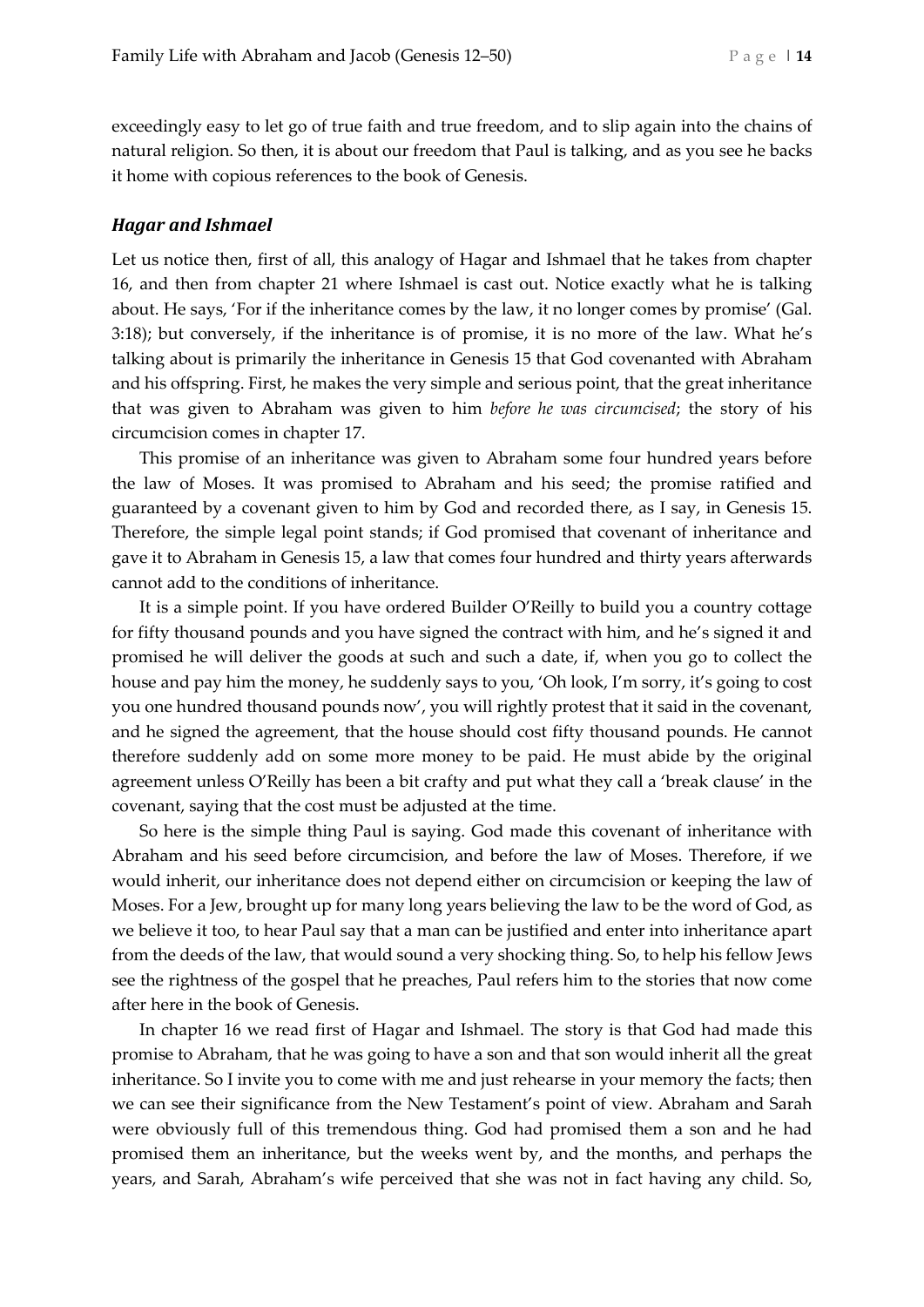according to Genesis 16, she came one day to Abraham with that winsome manner that Sarah always used when she was talking to Abraham.

'Abraham dear, the Lord has prevented me from bearing children.'

'Yes,' said Abraham, 'I see that.'

'I was thinking, wouldn't it be an idea if you took our slave girl?'

'Which slave girl?' said Abraham.

'The one we collected when we were in Egypt. Hagar is her name. Wouldn't it be an idea if you took her and got us a son through Hagar?'

Now of course, to all respectable Christian women, that sounds a horrific suggestion to come from the mouth of Sarah, but in those far off days it was quite a common thing for people to do that. In well to do families, if a man could afford to have a wife and I don't know how many slave girls, it was a common legal thing that if the wife herself couldn't produce a son and heir, then she would give her husband one of her slave girls. A child born from the slave girl would count as the mistress's son and become the legal son and heir of her husband. It was a very common device and that's why it occurred to Sarah to do what all the women would have done in her situation. That was the way the world coped with the problem.

It seemed the most natural thing to do, and thus they thought that the great promise of God would be fulfilled. God had promised an inheritance; he had promised them a son. The question at stake was, how would that promise be fulfilled? Well, as the saying goes, 'God always helps those who help themselves.' Don't we have to do our bit, and all that? Sarah's suggestion seemed eminently reasonable, judged by ordinary human standards.

We know that God wouldn't have it. Why wouldn't he have it? Read Genesis 16 again and notice its simple, naïve narrative. Listen to Sarah, 'The LORD has prevented me from bearing children' (v. 2). You might have thought that that would be the end of it then. But she said, 'Behold now . . .' Now what? You're not going to suggest ways and means of getting round what the Lord has done, are you Sarah? 'The Lord has prevented me, but I think we can get round that.'

Now you see in the ancient history the point immediately at stake. God had made a promise; God was going to give them a son. Actually, he was intending to give them a son miraculously, but for the moment Sarah's faith wavers and she decides to get this son, not merely as a fulfilment of God's promise in God's way, by God's free gift; she decides she will have to get it by her own ingenuity and human self-help.

But God wouldn't have it. When God promised that he was going to give them a son, God intended to keep his promise. That son was going to be a free gift that didn't require man's own ingenuity and self-help.

The story goes on. Hagar was a slave girl; for all the story tells us, she was a very well behaved slave girl. But you know what human nature is, don't you? When she saw that she had conceived, she began to put on airs and graces (16:4).

'Go and fetch the water Hagar.'

'No, I can't. I'm carrying Abraham's child. You go.'

So Sarah would have thought to herself, 'Who does she think she is? Slave girl, that she is, giving herself airs and graces and not doing what I tell her to do.'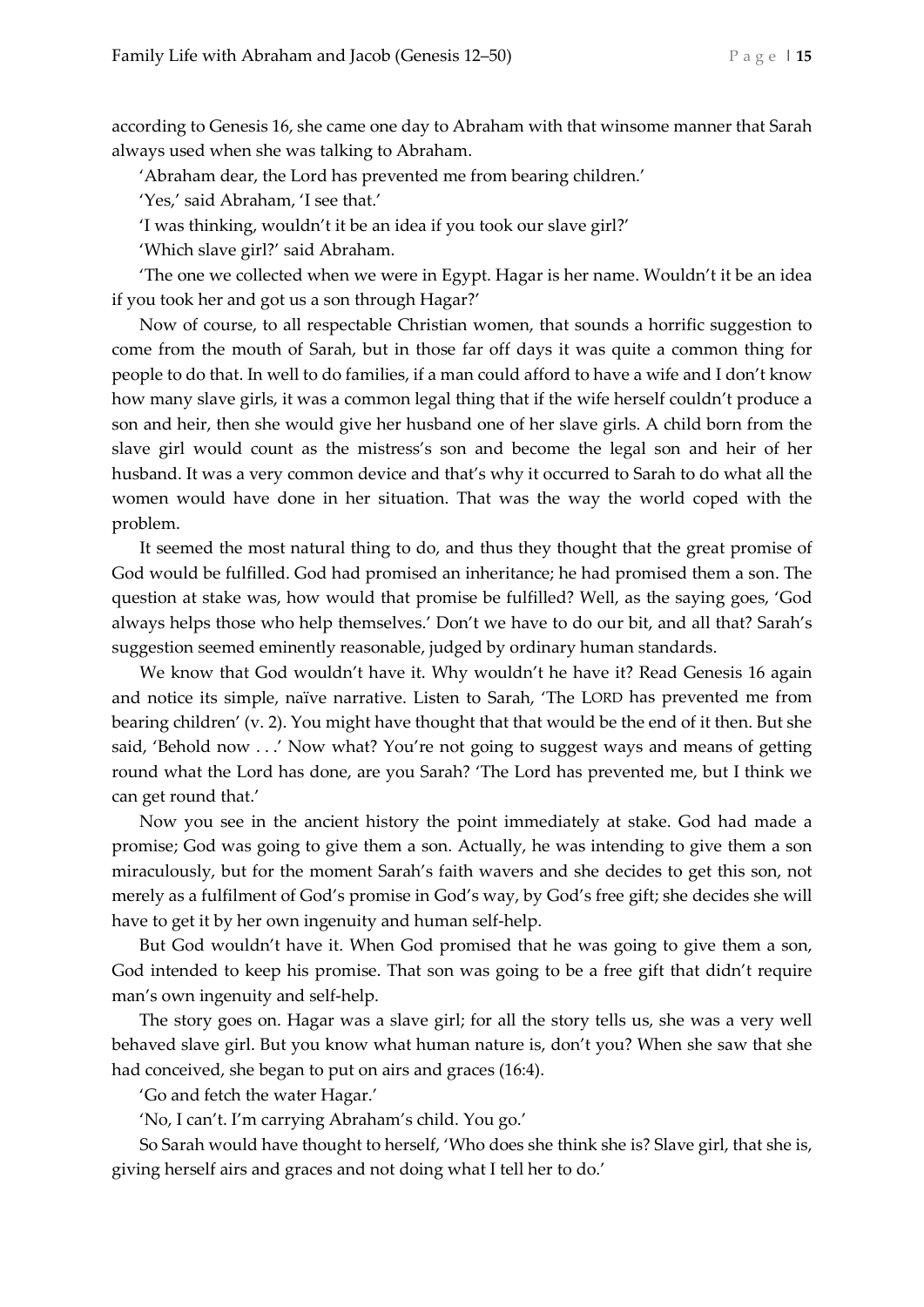You can perhaps begin to visualise the situation that developed in the home as the slave girl felt she was superior to Sarah. Why superior? 'Well, Sarah's no good, is she? I am having Abraham's child.' By nature, Hagar is superior to Sarah. 'We'll have to send her going,' says Sarah to Abraham.

Abraham didn't want to do it, but then peace is a valuable thing in the home. So presently Hagar ran off because Sarah tried heavy handed tactics and tried to put her in her place. But Hagar wouldn't be put in her place, and instead of submitting to Sarah she ran off. Well, that was no time for a woman in her state to run off into a wilderness! God loved Hagar and her child to be, and was going to bless him, so he sent his angel to meet her and told her to go back to Abraham and to Sarah.

So, back Hagar went, and for the next many years lived in Abraham's home with Sarah. I don't think every Monday was happy, and now there was this added thing. Not only was there the personality clash between Hagar and Sarah, there was the matter of the character and personality of Hagar's child. This is before even he was born,

And the angel of the LORD said to her, 'Behold, you are pregnant and shall bear a son. You shall call his name Ishmael, because the LORD has listened to your affliction. He shall be a wild donkey of a man, his hand against everyone and everyone's hand against him, and he shall dwell over against all his kinsmen.' (16:11–12)

'A wild donkey of a man'; he never would get on with anybody really, on principle. I say again, can you imagine what life in Abraham's home was like, with Hagar the slave girl back, always getting a dig at Sarah, and Sarah struggling to keep on top? And now with a growing teenager, who was a wild donkey of a fellow. One might quote of him the words of Paul, talking of untamed and untameable human nature, 'For the mind that is set on the flesh is hostile to God, for it does not submit to God's law; indeed, it cannot' (Rom 8:7). *The flesh* is as wild and unruly as a wild donkey. Thus it continued all down those intervening years.

#### *The birth of Isaac*

But let's pass the years and come to chapter 21, where we read that in the fullness of time God visited Sarah and she gave birth to Isaac, the promised seed born at last. Now notice how swiftly the narrative in Genesis continues. Let's look at the next story in the book. The promised seed was no sooner born, some three or four years later perhaps, when Sarah saw the older boy Ishmael laughing, mocking Isaac (v. 9). Once more she came to Abraham, 'Now this time Abraham, it won't do. You are to cast out this bondwoman and her son, for the son of the bondwoman shall not inherit along with the free. They are incompatible.'

It grieved Abraham to have to do it, but when he enquired of the Lord, the Lord came down on Sarah's side, and said, 'Whatever Sarah says to you, do as she tells you, for through Isaac shall your offspring be named' (v. 12). So goes the ancient story. God had sent Hagar back and ordained that Ishmael should be born in Abraham's house. Now at this point in history Ishmael is turned out and Isaac is seen to be the sole and solitary heir.

Let's come now to the subject matter of Genesis. We looked last week at what happens in the rest of chapter 21 and we need not repeat it now. It is the story of the Philistine, and the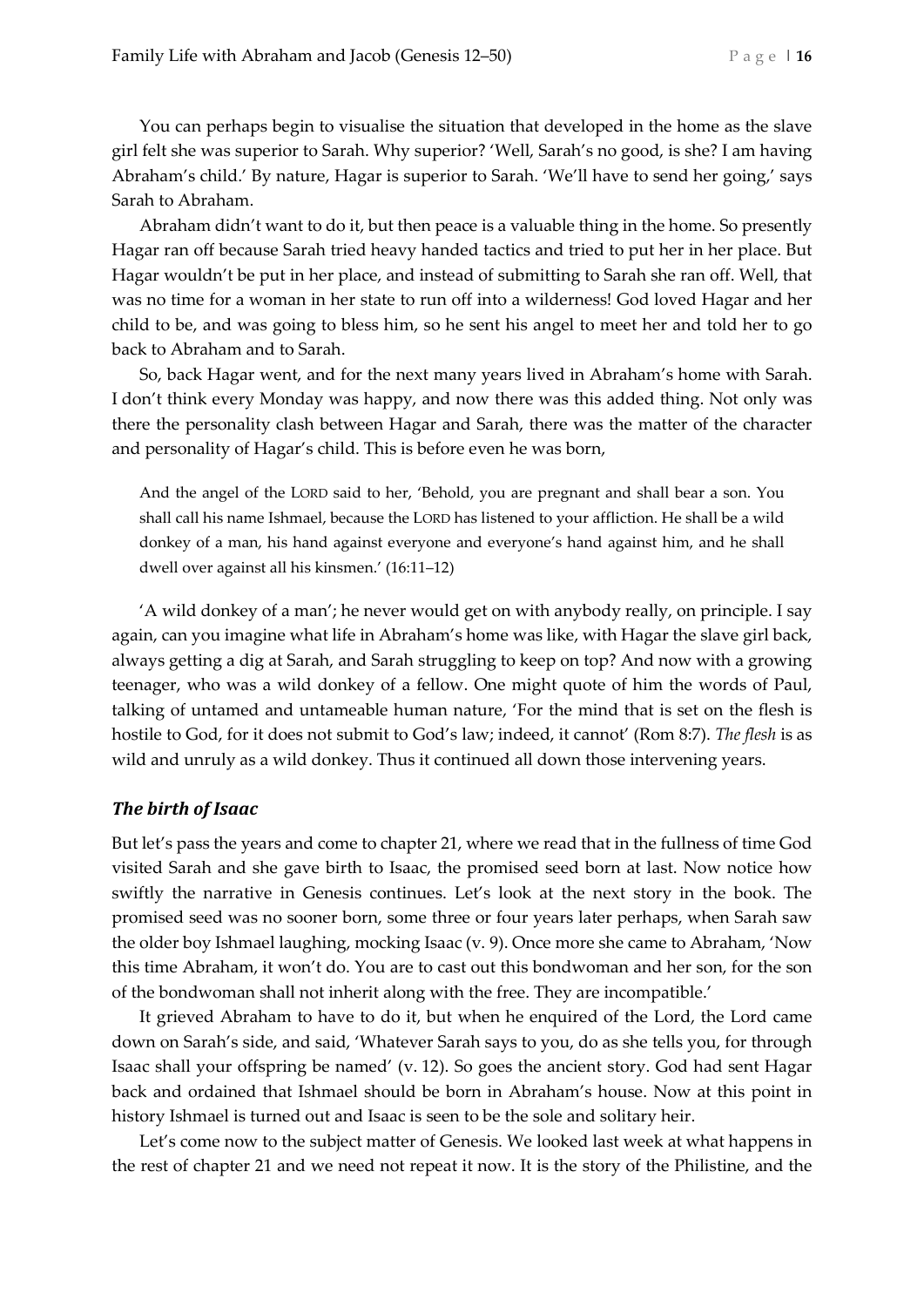covenant that the Philistine made with Abraham. See again how swiftly the narrative moves on. The promised seed having been born and the slave boy cast out, now, in chapter 22, the promised seed is taken by his father and offered in sacrifice upon mount Moriah. In chapter 23, Sarah herself dies and is buried. Then in chapter 24, Abraham seeks a bride for Isaac and finds her in Rebekah.

#### *Why was Ishmael cast out?*

So, we've looked at the story; but now to its application. There are those who would tell us that in Galatians 4 Paul is being very rabbinic and using Scripture in an unlawful fashion; this allegory of his is all arbitrary and not an argument to attach much weight to. It was one of Paul's days off, so to speak. Let's at least look at what Paul is saying. He is saying, first of all, that there was this bit of history: Ishmael was in the home and then he was cast out. Why? Well here comes the principle: 'the son of the slave woman shall not inherit with the son of the free woman' (v. 30).

What lesson do I take from that? It directly concerns my inheritance in Christ, my initial justification by faith, forgiveness of sins, and all the blessings of God's Holy Spirit. At length, heaven itself and a place in the new Jerusalem, 'an inheritance that is imperishable, undefiled, and unfading' (1 Pet 1:4).

#### *On what ground do you hope to enter your inheritance?*

The issue is simply this: is it a free gift of promise, or is it something that I must work for? That's the issue. God has given it to us by promise, of course he has. There is for you 'an inheritance that is imperishable, undefiled, and unfading, kept in heaven', but you're not yet there, are you? It's all right for you to tell me that you've been justified by faith. 'I was justified by faith,' you say, 'sixty-four years ago.' Well praise God for that. If you were justified by faith then, you're still justified by faith now. You're not in heaven yet, but the 'inheritance that is imperishable, undefiled, and unfading' is kept in heaven for you.

It is a promise then, but what does God mean when he promises you the inheritance? Does he mean that there it is, but you'll have to merit it? Does he mean, there it is, but you mightn't actually get in and enjoy it? Think for a moment of that great inheritance and one of the many rooms in the Father's house (John 14:2). How seriously do you want to be there? You say, 'If I don't get there, I miss everything. If I don't enter into that inheritance at last, it would have been better for me that I had never been born, for the only alternative known to God or man or the devil to a place in the Father's house, is to be cast out into outer darkness, where there is weeping and gnashing of teeth in eternal frustration (Matt 8:12).

You hope to be in the Father's house. Then tell me, on what ground do you hope to come into the promise? I tell you this, with no less than eternal bliss at stake and its alternative of eternal perdition, if you thought that the fulfilment of that promise depended upon you and your efforts, it could turn you into a slave.

In the school I went to, we had a kind of a promise. It took the form that if we behaved in our prep, didn't blot our copy books, and got a reasonable mark for our sums, then at the end of the summer term some important person would come along and dish out a few prizes. The first three or four on the list in each form would be asked to solemnly walk up and get the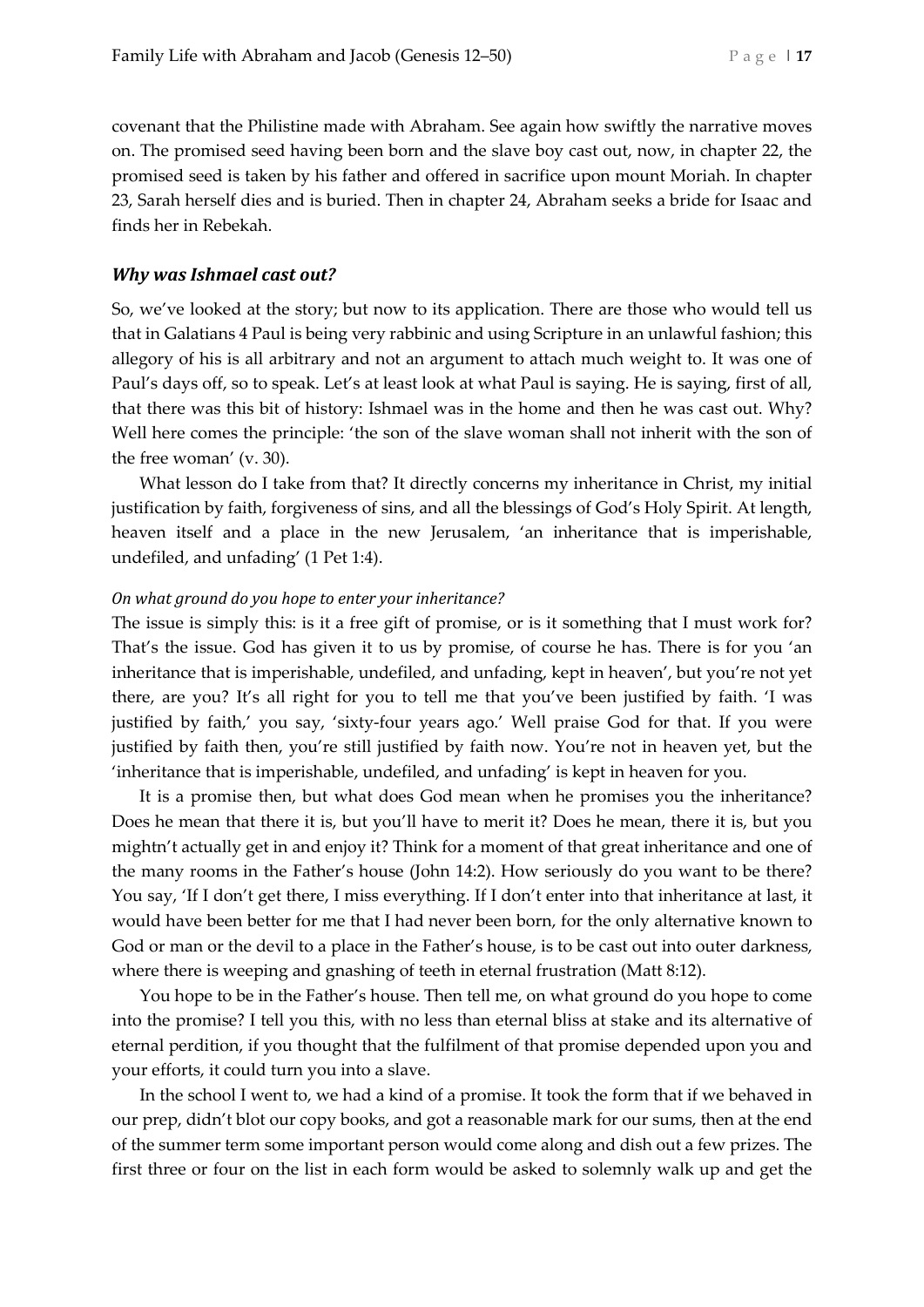prize. Everybody else clapped. Now that phenomenon, I have to report to you, resulted in two different attitudes on the part of the majority of people. There were those who, fixing their eyes upon the promise of a prize at the end, worked like billy-o. They swotted at their Latin, did their English, physics, chemistry, and what have you. Even on Saturday mornings, they worked to get the prize: it was only a three-and-sixpenny book token at W. H. Smith. A good many more said, 'I haven't got a hope,' so it didn't turn them into slaves. They saw they had no hope whatsoever, so they didn't even try.

With the promise of an eternal inheritance, men and women divide like that. There are those who are slaves; they try to take it seriously and earn their place in the great inheritance beyond. It makes slaves of them.

I remember in the twilight of an Irish night, past twelve o'clock, talking to a woman who was climbing Croagh Patrick in her bare feet, trying to secure for her mother a place in the Father's house. Noble woman, if that's the way in; but what a slavery. Multitudes of others know that if heaven is by works they haven't a hope, so they give up before they start.

We need to know exactly what this term 'promise' means. It says, he's promised us eternal life, but what kind of a promise is it? Is it dependent on my effort, or is it a promise that depends solely upon his grace and word? *The difference is between slavery and freedom.*

If you think this story here sounds harsh, see the underlying principle involved. 'Cast out this slave woman with her son, for the son of this slave woman shall not be heir with my son Isaac' (Gen 21:10). Picking up the Old Testament story, Paul says, 'The Jerusalem above is free, and she is our mother . . . So, brothers, we are not children of the slave but of the free woman' (Gal 4:26, 31).

Come now to Paul's more allegorical part. In chapter 3 he faces the would-be arguer.

'Paul, look here, this is outrageous. When it comes to our inheritance, how can you bid us Jewish folks to put aside our faith in the keeping of God's law and trust only in Christ?'

To comfort their hearts, Paul says, 'Well now, what then is that law?' (see v. 19).

Yes of course God gave it, but now, if we investigate why God gave it, we shall see that it was not given so that we could keep it and earn our inheritance. Already we have seen the first argument. The inheritance was covenanted in Genesis 15; the law wasn't introduced until Sinai, four hundred and thirty years later. Having established the actual historical fact and the legal position, now Paul turns to the history and uses it as a prototype.

Look at it. We've come back to the chronology of the book of Genesis. Inheritance; promise; Sarah, independent of God, thought the promise was to be fulfilled by her own wisdom and effort. Hagar the slave girl brought into Abraham's home, sent there by God; sent back by God when she tried to escape until the promised seed came. With the coming of Isaac there came a change; Ishmael is cast out. That is historical fact and Paul attributes to it divine authority. He reads it not merely as historical fact, but as a divinely given prototype of what God's intention should eventually be.

#### *The law of Moses is added*

Start with Abraham again; come along to the time of Moses four hundred and thirty years later, and the law was added with all its bondage. The law continued upon Abraham's seed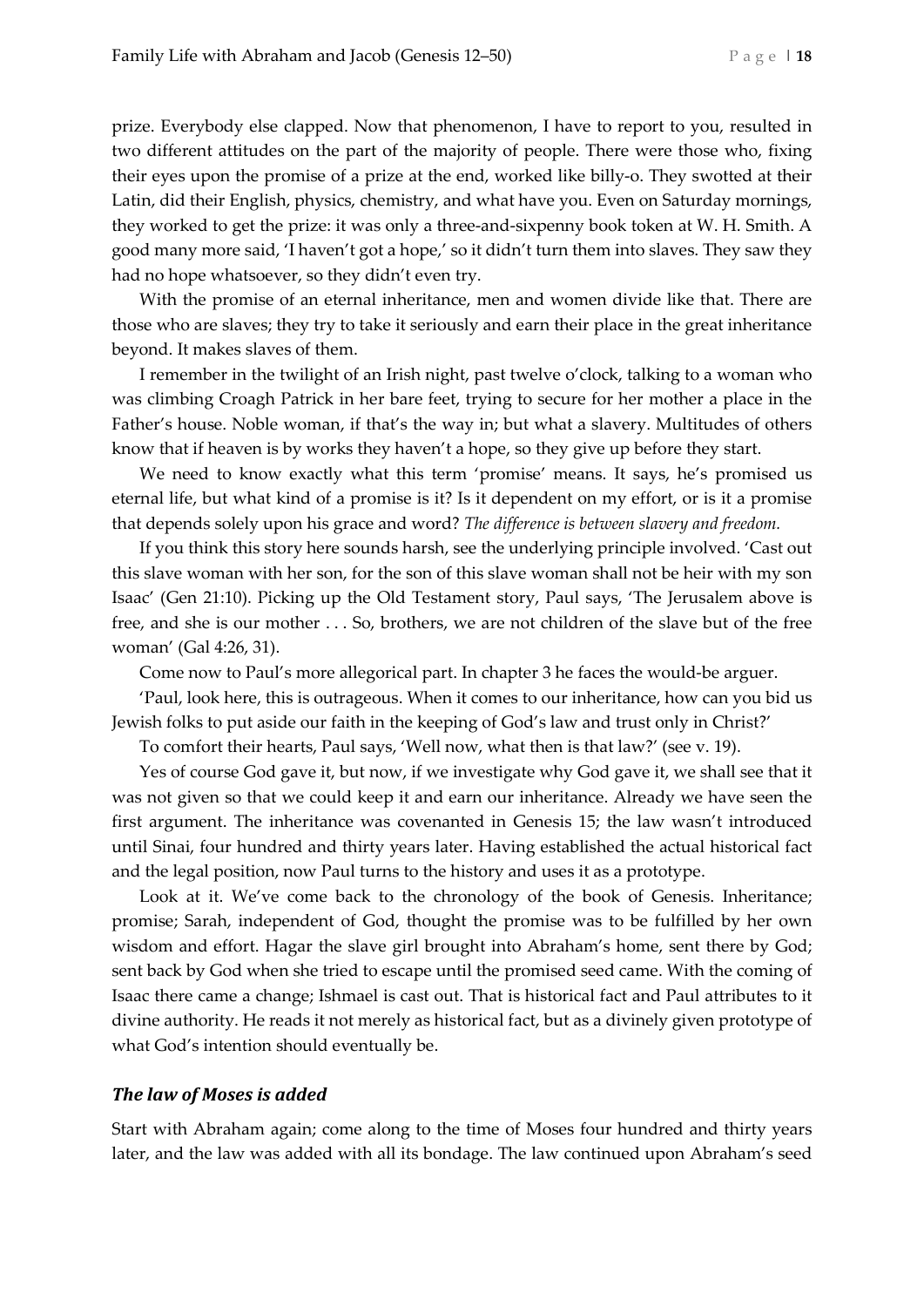throughout history until the promised seed came, Jesus Christ our Lord. Then the time had come also for a change in the law, and in that sense salvation by the law was put away.

That is what Paul is talking about; he's not making up stories out of his own head or spinning arbitrary allegory. He is using this time span and this event as a prototype of the larger pattern of history. The law was added 'until the offspring should come to whom the promise had been made' (Gal 3:19).

If we have learned that clue, there's nothing to stop us just looking a little bit further into Genesis, its chronology and its value as prototype. The promised seed is born (and that points us at last to Christ). But see the very next story; the seed (and the Lord) is cast out. The father took the son, laid the wood upon his back, and together they walked up Moriah to offer him as a sacrifice to God. In our previous study we read this in its historical context, as an example of how a man is justified by works. We saw in it a supreme lesson of where we may find security in the oath of God, when we have learned to demonstrate that our faith is in God, and in God only.

Now we take it at another level. Consider the son that was sacrificed on that altar. Jewish Rabbis are in the habit of pointing out in the Talmud and Midrash that Isaac by this time was a grown young man and his father elderly. Therefore, had Isaac chosen, he might easily have resisted the declining strength of his aged father if, in his natural longing for life, he had rebelled against his father and refused to allow himself to be put upon the altar. The Rabbis call attention therefore to what they call 'the merit of Isaac our father'; that in humble, courageous obedience to God and his father, Isaac allowed himself to be offered upon that altar.

Perceive the relevance of Isaac's obedience to the things that we have been discussing. I am as ass-headed as any Ishmael ever was; born with fallen flesh, the principle of my nature, finding my efforts to keep God's holy law impossibly futile. 'For the mind that is set on the flesh is hostile to God, for it does not submit to God's law; indeed, it cannot' (Rom 8:7). For me to try to earn heaven by keeping that holy law would be an indescribable and unfathomable slavery.

Where can I find my inheritance, therefore? Not through my obedience. 'The law came in to increase the trespass,' says Paul (Rom 5:20). God gave his holy law, not that people should keep it and thus be saved, but that they should discover by means of that law the incorrigible nature of their fallen hearts. Until we find what sin has really done to us, how rebellious and incorrigible our flesh is, we might make the mistake of thinking that, given a little diligence, we could perhaps suppress our worst deeds and thoughts, and make ourselves respectable enough to earn a place in our Father's home on high. What a delusion it would be.

God gave the law so that we should understand it with our minds, try to keep it, and then prove how incorrigible our nature is and that we can't keep it. 'Wherefore the law was our schoolmaster to bring us to Christ' (Gal 3:24 KJV). 'The law came in to increase the trespass,' says Paul (Rom 5:20).

Remember the slave girl who got uppish and the wild donkey of her son in Abraham's home? If he hadn't found out before, Abraham then discovered what the result of self-effort is, and where it leads. Ah, but look at it in the next story. It tells of Isaac's obedience unto death.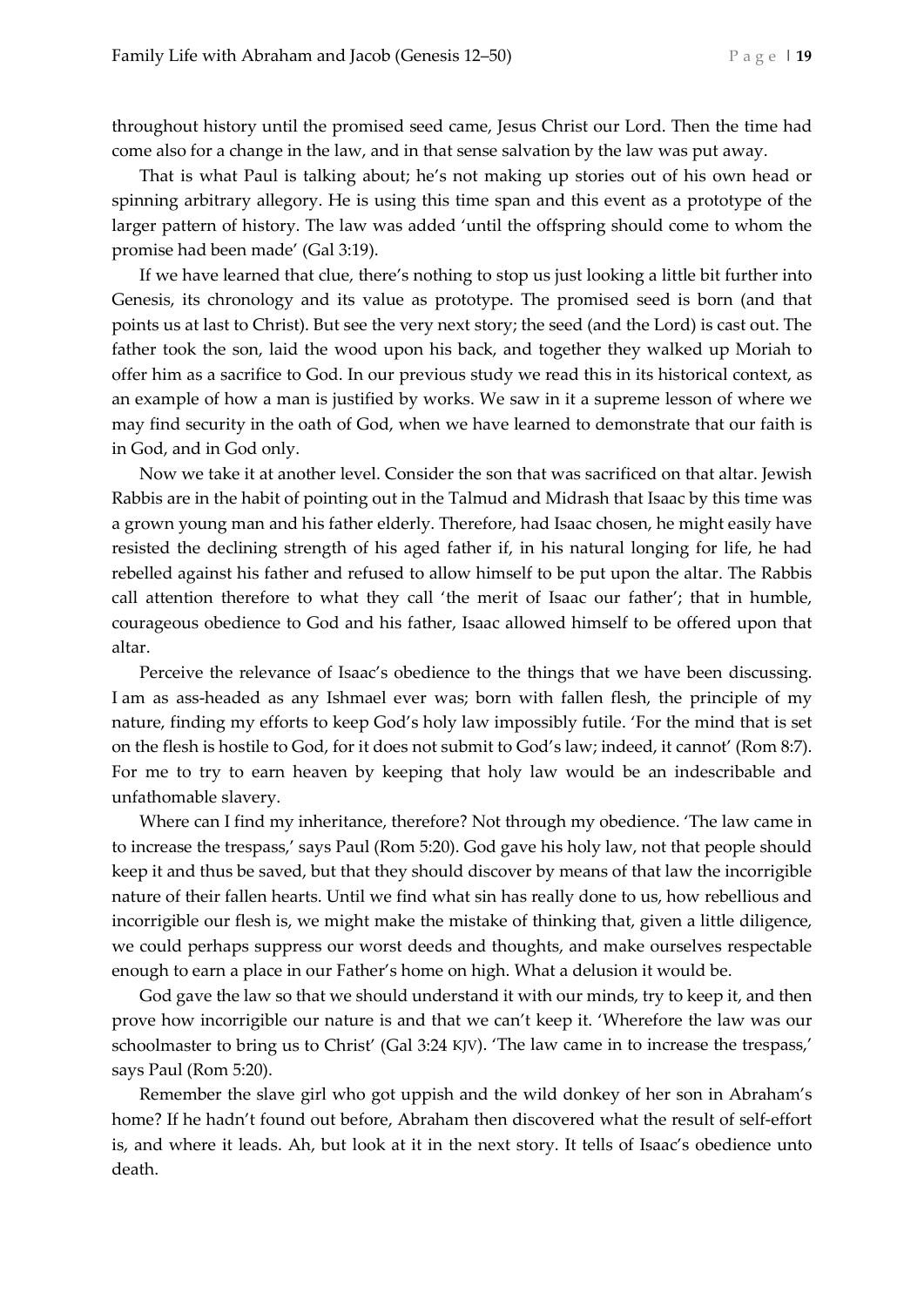For as by the one man's disobedience the many were made sinners, so by the one man's obedience the many will be made righteous. (Rom 5:19)

I shall be in heaven at last, in a mansion in the Father's house, not by any merit of my own obedience, wretched sinner and rebel that I am, but by the obedience of the one who made me righteous.

Though he was in the form of God, did not count equality with God a thing to be grasped, but made himself nothing, taking the form of a servant, being born in the likeness of men. And being found in human form, he humbled himself by becoming obedient to the point of death, even death on a cross. (Phil 2:6–8)

It is not by accident that the picture of the son being offered, is a picture of that son's obedience unto death.

#### *A bride for Isaac*

Our study is nearly over, but just look on ahead to chapter 24. You know it so well I need only call your attention to it and it will send you home happy.

Ishmael, the son of the slave, was in the home until the promised seed came. The law was operative until Christ, the promised seed, God's Son, came and was offered. By his obedience we are sanctified. Then Abraham saw the necessity of a bride for his son, and secured her through the good offices and faithful services of his servant [Eliezer]. You see the point at once, don't you? All I want to point out to you is this little thing about the text of Genesis. After that famous story of the offering of Isaac upon the altar, Abraham returns to Beersheba. Then there comes a few verses, 'Now after these things it was told to Abraham, "Behold, Milcah also has borne children to your brother Nahor"' (22:20–24).

Just like dear Irish folks who have gone to America and, when it comes to Thanksgiving or some such other great occasion, the talk will turn to grandmother and great-aunts that still live in the old country, so it was on this occasion.

After returning from that traumatic experience on Moriah, somebody asked Abraham, 'Have you heard recently what's been happening to Milcah and Nahor?'

'No,' says Abraham, 'has there been news from my far country?'

'Yes, children have been born.'

'I suppose that's natural,' said Abraham.

'Yes, and among them there is a girl by the name of Rebekah.'

I don't know whether it was that night or two months later, but Abraham was perhaps sitting in his tent, and he said to himself, 'Isaac, dear man, is getting on; it's about time he was married. Where shall we get a wife from?'

He scratched his head and stroked his patriarchal beard, 'Where would you get a wife for Isaac? There are some girls around here, I suppose, but they are Philistines. Somebody was telling me the other day about my relatives down there in Ur of Chaldees. There's a Rebekah, they said. Could you expect a girl to come all this long way?'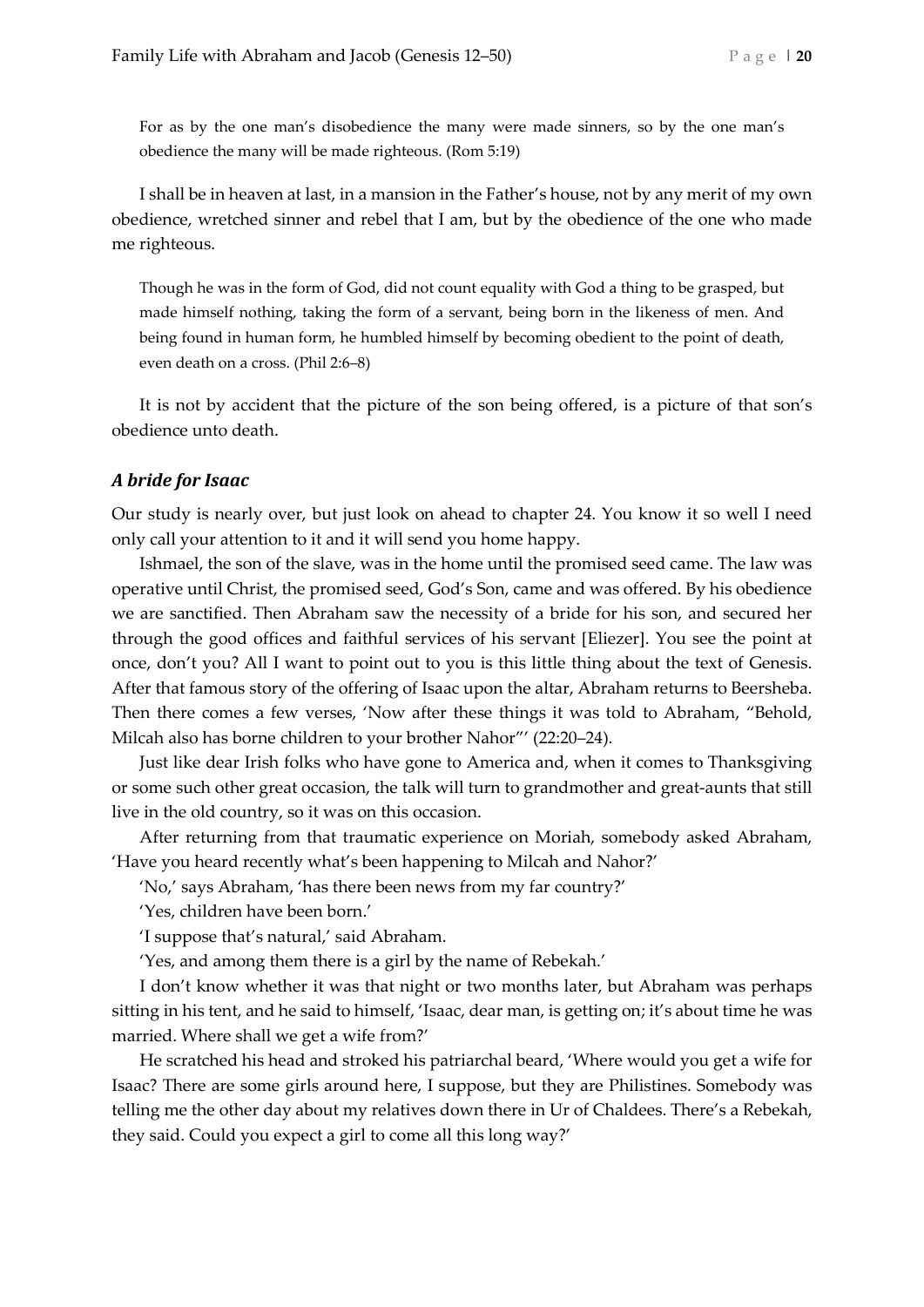'Of course, I did,' said Abraham. 'When I lived down there I was a pagan old Gentile; I wouldn't like a pagan old Gentile for Isaac. Do you think though,' says Abraham to himself, 'that God would do again what he did with me? God appeared to me when I lived among that very same family, Milcah and Nahor and company, way back there in Ur, and he brought me out of the Gentiles. Would he do the same again, and bring a Gentile girl to become a bride for my son? I don't know,' says Abraham, 'it's worth having a go.'

So he sent his servant, and you have the story in chapter 24. The servant preached it in glowing colours—it's an extraordinary story. 'God has blessed my master with everything his hands could hold and his heart could long for. He has one son, and has given to him all that he has. The proposition is, Rebekah, would you care to be the wife of my master's son?' (vv. 34–49).

She heard the story and decided to leave the Gentiles to go to be the bride of a man she had never seen, yet having not seen she loved. Though she still didn't see him, as every foot of the camels went that little bit further, she rejoiced with joy already tinged with the glory that should be. She had got an earring or two already, and they were tremendous, and a coat or two, and they were glorious. If this was *the earnest,* the guarantee of the inheritance, what would the inheritance itself be? If these were the gifts, what would the giver be?

You know how to make the application of the story, don't you? It's the fact that there once we were, a lot of old Gentiles. The God of glory appeared to Abraham our father, and called him out. He lived as a patriarch in the land of promise until the seed was born, and the seed was offered. His descendants eventually again came into the land; they were put under the law until the seed was born and the son was offered.

Then what happened? Why, there broke out another great movement of the Gentiles, and it hasn't stopped yet. Vast multi-millions of Gentiles doing what Abraham once did, for the God of glory has appeared to them too. It started at Pentecost, and God has brought them out from the Gentiles to be a bride for Abraham's seed, God's Son.

We've now gone back in history; whether you accept this as a prototype or not, this is history. Abraham came out from the Gentiles those thousands of years ago and the Jewish nation was born. Since Pentecost, and since the death and resurrection of Jesus, multi-millions of Gentiles have repeated what Abraham did. They've learned to love a man they've never seen, and believing in him have come out of the Gentiles and are on their way to glory to meet the loved one of their hearts.

If you hold a five pound note up to the light you'll see the watermark and you'll know it's genuine. If you hold the Old Testament up to the light you will see the divinely inspired watermark within the pages of its narrative and you can tell that salvation is true.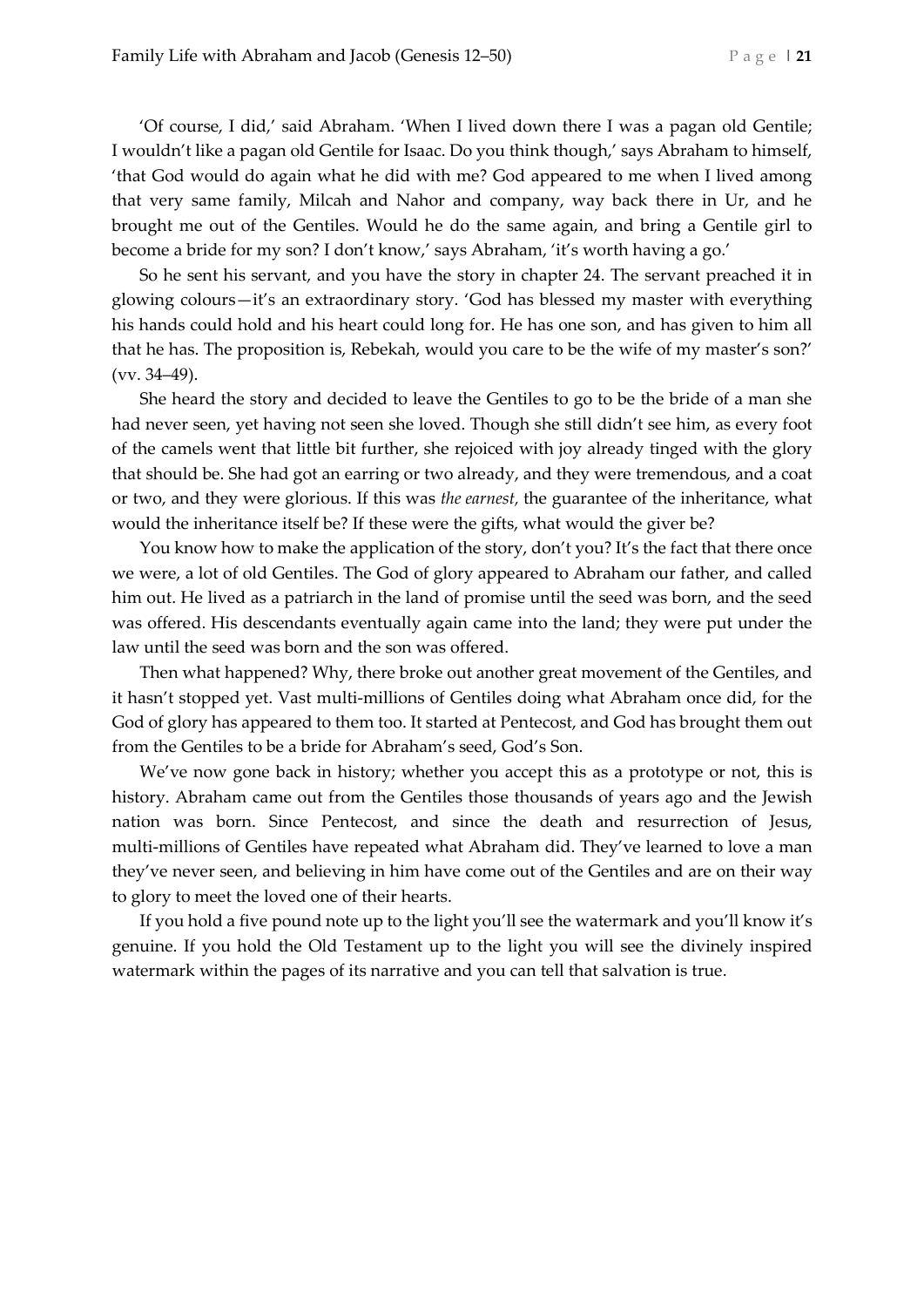# **[Jacob](#page-1-0)**

*God's promise of blessing fulfilled*

<span id="page-21-0"></span>There remains a great deal of detail in the stories about Abraham that we haven't so far discussed, but we move on now to consider the section of Genesis that intervenes between the end of the story of Abraham and the story of Jacob and his twelve sons. That at least will give us a bird's eye view of the second half of the book of Genesis, the three great sections that fill the second half of that first book of the Bible.

Just let me remind you of the major contents. It starts off in chapter 25 verse 12 with a list of the names of the sons of Ishmael, and then it will tell us about Isaac in the land.

#### *Esau and Jacob*

First of all, it tells us a story about life in Isaac's family; the story about the conception and the antenatal experience of Isaac's wife Rebekah, and then the eventual birth of her twin sons, Esau and Jacob. You'll remember when she went to inquire of the Lord about these children before they were born, God announced to her that she should have twins and the elder should serve the younger (vv. 22–23). This is an interesting instance of the sovereignty of God, as Paul was later to comment:

(For *the children* being not yet born, neither having done any good or evil, that the purpose of God according to election might stand, not of works, but of him that calleth). (Rom 9:11 KJV)

God thus intervened in his sovereignty. Nonetheless it is an interesting story of human struggle; the children struggled within Rachel before they were born.

What a world this is, isn't it? Full of keen and sometimes ruthless competition, as you businessmen know too well. It starts extraordinarily early, as infants in the kindergarten are made aware of the struggle to try and be the best and win life's prizes. Dear me, where should we be if there weren't such a thing as the kindly sovereign will of God that overrules all human struggles for our good? What a sorry universe it would be if behind and above all these struggles there were nothing but the mindless mechanisms of chance.

Thank God, cut throat competition doesn't have the last word. We live in a universe that is ultimately personal, coming from a Creator who reserves his sovereign right to exercise his sovereignty and choose amongst men and distribute his blessings ultimately as he pleases for our good, if we can learn to content ourselves and rejoice in his sovereign will.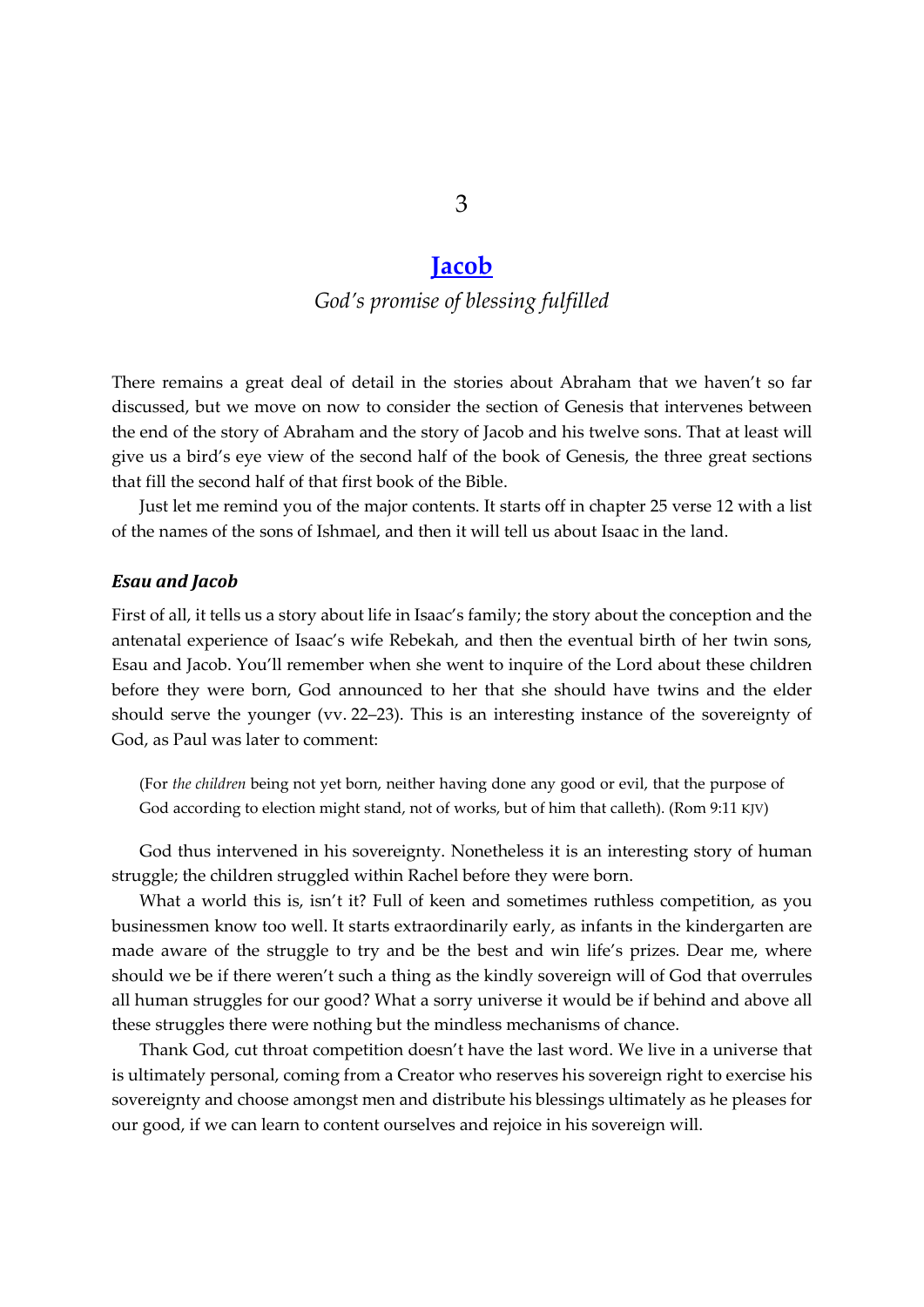The first part of the story we are considering is one of greed and profanity; greed on Jacob's part and profanity upon Esau's. The result was that Esau sold his birthright for a bowl of lentil stew (vv. 29–34).

Having told us about the family life of Isaac, we move on to see Isaac among the Gentiles; and once more God's sovereignty in maintaining Isaac in the land of Canaan in spite of the rigorous and ruthless competition that the Philistines showed towards him. You may remember this is the part that tells us that no sooner had Isaac's servants dug a well in this or that place, but along came the Philistines and took the well away.

Be careful if you've got a bright idea in your factory. Get it patented very quickly or some 'Philistine' might come and steal your idea and make the money you should have made. It is a competitive old world, isn't it?

Yet God maintained Isaac among the Gentiles, in spite of all his fear and the envy and strife of the Philistines. It was in such an experience that God showed him the reality of his covenant. God had said to Isaac,

Sojourn in this land, and I will be with you and will bless you for to you and to your offspring I will give all these lands, and I will establish the oath that I swore to Abraham your father. (26:3)

God intended to fulfil his sworn covenant, and if it meant that, to stay in the land, Isaac needed corn and cattle and wells for water, God in his faithfulness would see that Isaac had enough (v. 12). If Isaac sought the kingdom of God these things should be added.

#### *Isaac's blessing—Jacob runs away*

Then there comes the great central section, beginning with the story of the blessing (ch. 27). Isaac proposed to bless his sons, and would have blessed Esau, but Rebekah helped Jacob to steal the blessing from his aged and now nearly blind father. In consequence Jacob had to run away and eventually went down to his relatives, Laban and company, and lived amongst them. He worked for Laban's two wives, Leah and Rachel, and then amassed some capital to support his wives and children. When strife broke out in the family, Jacob had to come back again. We notice the sorry state of affairs; by stealing the blessing, Jacob enraged Esau and had to run away, and by behaving as he did in his business life down amongst Laban and his relatives, he incurred their jealousy and anger and once more he had to run away. There being nowhere else to run, he had to run back to Palestine and once more face Esau.

#### *Jacob back in the land*

In section four we have a part of Genesis where Jacob is now back again in the land. So his life started off in the land with Isaac, then he ran away and lived amongst the Gentiles for twenty-one years or so. He was obliged to come back, and now here he is again, back in the land, a much chastened Jacob.

Notice that in the course of section three, as he ran away from home, God appeared to him at Bethel and gave him that famous vision of God's government and sovereignty; the vision of the house of God (28:10–19).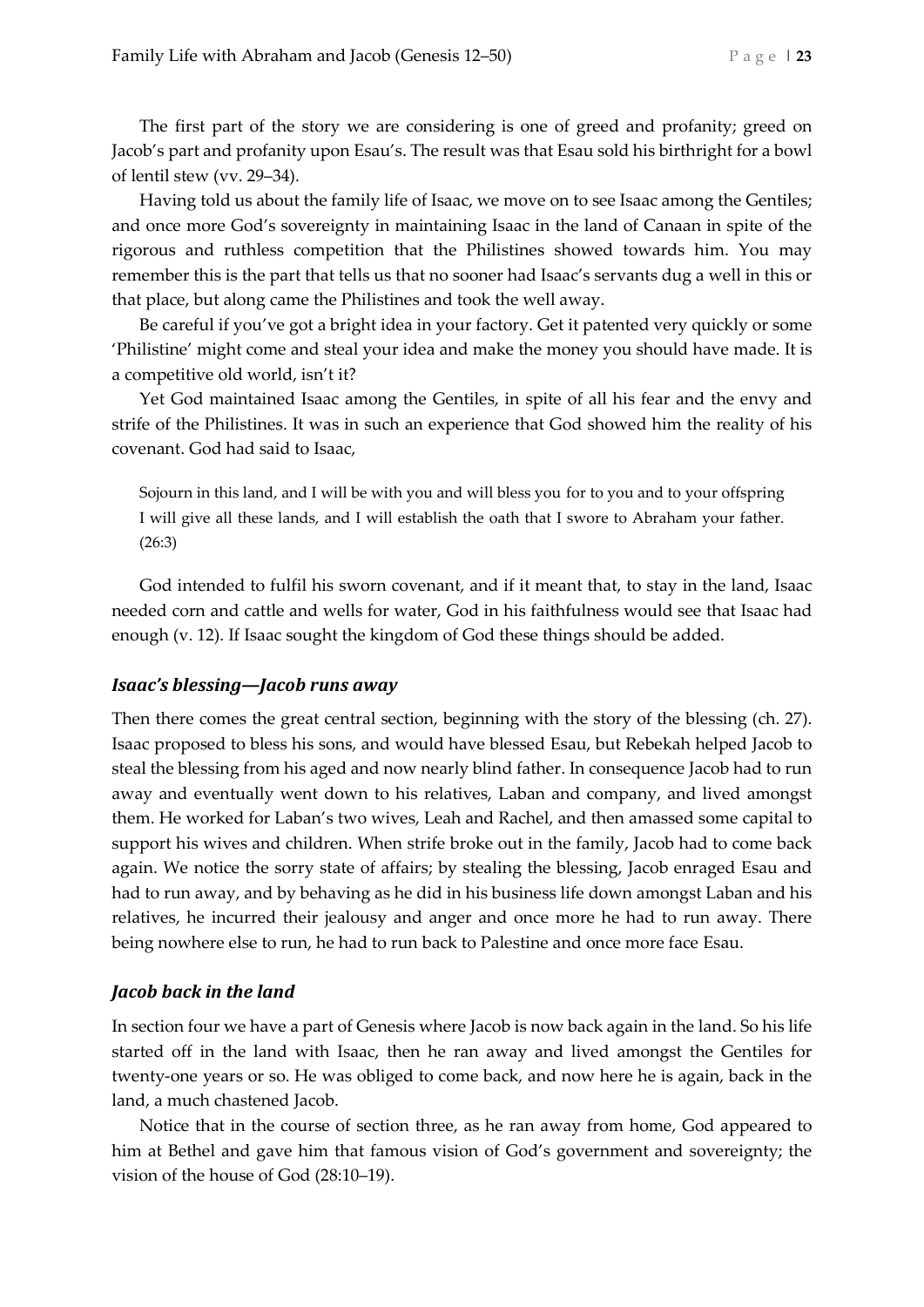Then again, when he was on his way back God appeared to him; the angel of the Lord wrestled with him at Peniel and gave Jacob once more an experience of the living God, and of his government (32:22–32).

So, a much chastened Jacob comes back into the land, his name now changed to Israel (v. 28). But you would be premature to think that, because Jacob himself had these vivid experiences of God, all his family were necessarily converted because they were back in the land.

#### *Simeon, Levi and the Shechemites*

We read, first of all, of their experience among the Gentiles, and in particular how the prince of Shechem raped Dinah, one of Jacob's daughters (ch. 34). Two of her brothers, Simeon and Levi, deceived the Shechemites into making a bargain with them, and they did it in the name of religion. They said they would consent to the marriage if all the males of Shechem were circumcised in the manner of the Israelite religion. Then, when the operation had been performed, these two brothers took advantage of the weakness of the Shechemites and slaughtered all of them, with the inevitable result: 'Then Jacob said to Simeon and Levi, "You have brought trouble on me by making me stink to the inhabitants of the land, the Canaanites and the Perizzites"' (v. 30).

As I said, it would be premature to think that, just because Jacob has had these big experiences and now he's back in the land, the whole of his family is necessarily converted.

Of course, as we think about these things, our minds run forward in time. Israel, who in ages past were in their land and then, like Jacob, had to get out of it, have lived for centuries among the Gentiles. Here and there they made themselves a lot of money and capital, until the Gentiles have at times turned against them, enraged because they see so many banks in the high street owned by Jews, so many factories and so many industries. In the end the Jews have had to flee back to their land—where else could they go? In desperation they have gone back, but it would be premature to think or suggest that because they've gone back they're all converted. Alas, since they've gone back, they too have committed such outrages that has made the name of Israel to be disgraced among the Gentiles. The nation is not yet converted to God.

Indeed, after these two sons of Jacob had committed this outrageous crime—in the name of religion, if you please, because they were God's special people and had the sign of circumcision—God summoned Jacob and his family to repentance. Lo and behold, as they came before God and began to search their lives and their homes, they discovered that their families were bung full of idols. Yes, these old scallywags, who'd gone around preaching deceitfully their circumcision to the Shechemites, were serving the same idols and the same false gods, with the same ideals and the same ambitions as the Gentiles around them. How easy it is to mouth religion and go through with religious ceremonies, and still have the same standards, ambitions, ideals and goals as the men of the world. God brought them through discipline here, aimed at bringing the nation to repentance.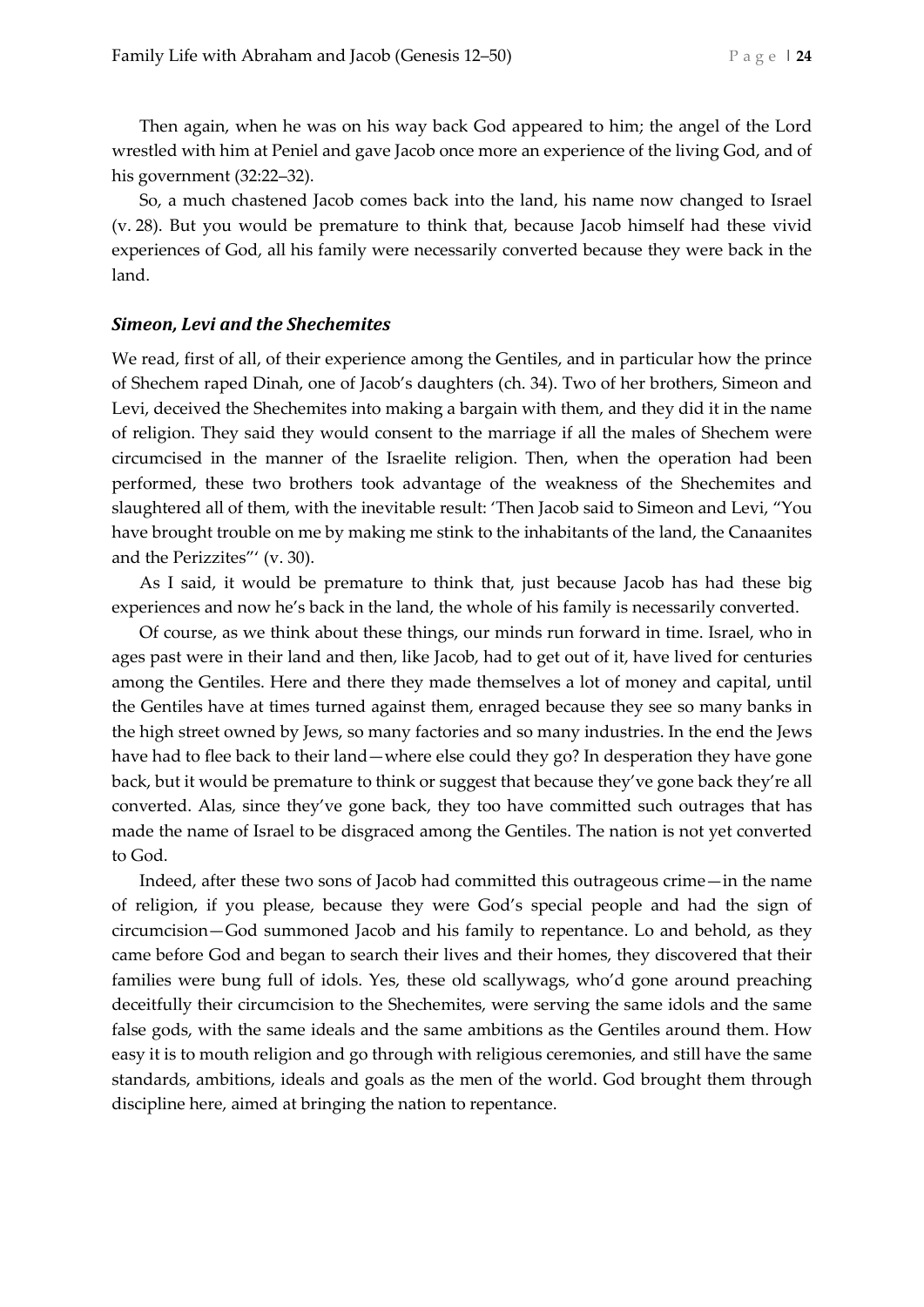# *Rachel*

Now finally for Jacob, a little story of his family life. Upon their repentance God appeared to him again and reassured Jacob of his faithfulness, his covenant and his blessing; 'I am God Almighty: be fruitful and multiply,' said God (35:9–15). Jacob proceeded to do that. Hadn't God given him the promise? So he was going to be fruitful and multiply.

Presently his favourite wife Rachel was with child. I wonder, did Jacob dance for joy? 'How marvellous of God. He's going to bless me after all, and dear Rachel is going to have another child. Marvellous! I've always wondered why God didn't allow me more children by Rachel. Leah has had endless children, but Rachel only had one, Joseph. But now God is going to be marvellously good and bless me.' But Rachel died in childbirth.

You say, 'What on earth does God mean? Telling a man to be fruitful and then letting that happen—is that a blessing?'

How easily we talk of God's blessings when things appear to go well. Sometimes the bigger blessing is when things appear to go wrong.

## *Reuben's sin*

As if old Jacob didn't have enough sorrow in his family, what with those boys slaughtering the Shechemites, and now Rachel gone home, but around about that time he heard one day that 'Reuben went and lay with Bilhah his father's concubine' (35:22). You say, 'Is this really the story of a man whom God promised to bless? What on earth is *blessing*?'

### *God's promises to Abraham*

So let's try to put this particular part of Genesis into its context and just remind ourselves of our earlier study on Abraham. When Abraham came out of Ur of Chaldees God promised him a number of things.

Now the Lord said to Abram, 'Go from your country and your kindred and your father's house to the land that I will show you. And I will make of you a great nation, and I will bless you and make your name great, so that you will be a blessing. I will bless those who bless you, and him who dishonours you I will curse, and in you all the families of the earth shall be blessed.' (Gen 12:1–3)

Then presently God said,

This man [Abraham's servant, Eliezer] shall not be your heir; your very own son shall be your heir. And he brought him outside and said, 'Look towards heaven, and number the stars, if you are able to number them . . . So shall your offspring be.' (15:4–5)

Finally,

In your offspring shall all the nations of the earth be blessed. (22:18)

True to his word, God fulfilled those promises. He will fulfil them one of these days in a far bigger way, but he fulfilled them at their first level in those far off days.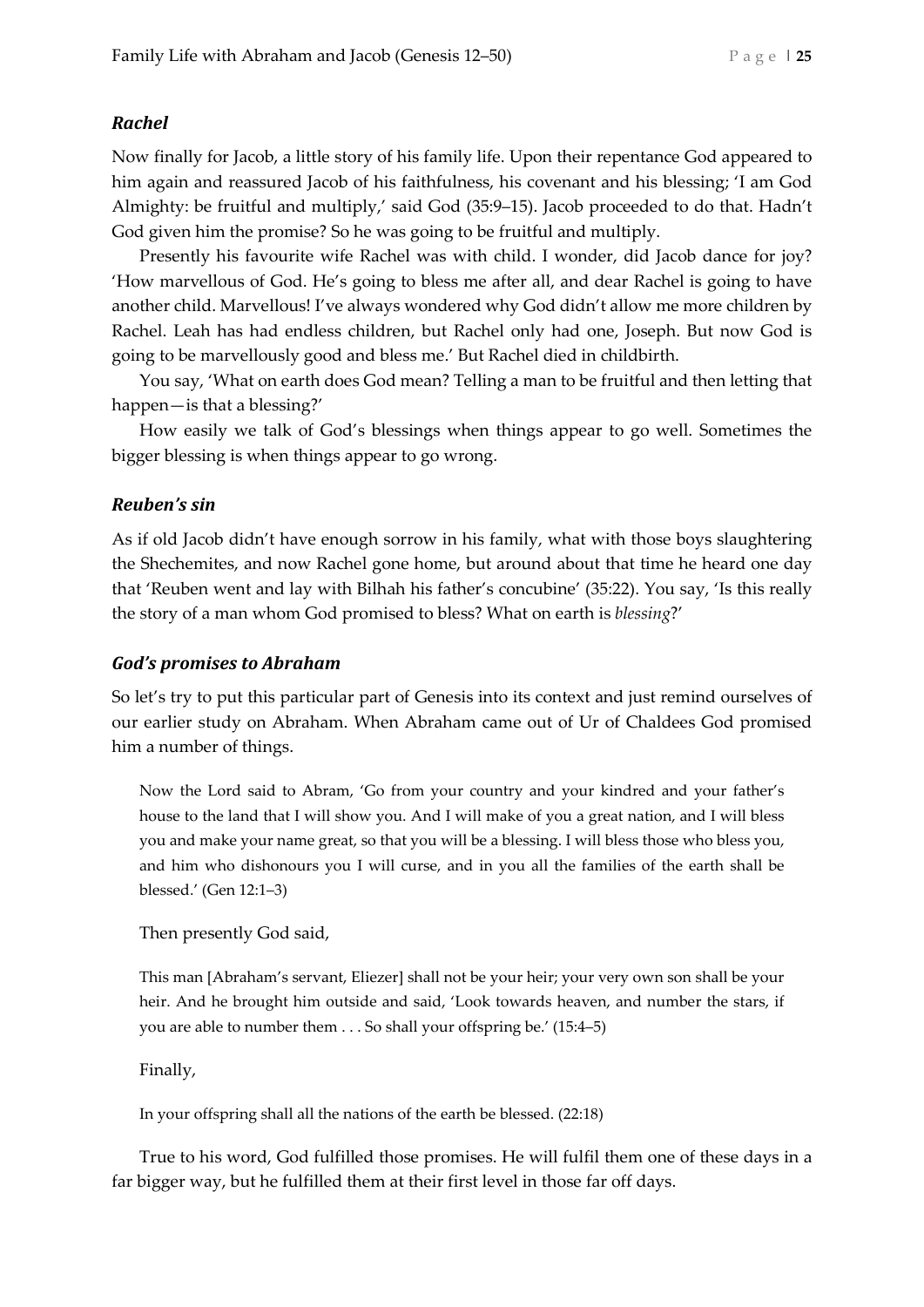So, in chapters 11–15 Abraham came into the land and God said to him, 'Now Abraham, this is the land I'm going to give you. Though you'll have to be a stranger in it for many years and centuries, yet this is the land; here it is.' In chapter 15 he covenants the land to Abraham and to his seed. Then chapters 16–25 are the story of the birth of the promised seed. We have thought about that section and its chronology and why the whole process took so long.

In chapters 36–50, that final promise (22:18) was fulfilled at its first stage when God sent Joseph and ultimately all his family down to Egypt. Joseph proved to be the key that saved Egypt and all the little surrounding nations from starvation, so it had come true that in Abraham and in his offspring all the nations were blessed. That is obvious to any careful reader.

That leaves us with chapters 25–35. What are they about? Well, they are not about the land so much, nor yet the production of the offspring, but now the fulfilment of God's promise that he would bless Abraham before he made him and his offspring a blessing to the nations.

# **The topic of Blessing**

We therefore have to focus our minds tonight on this topic of blessing. The term now begins to occur very frequently in this part of Genesis. God said to Isaac, 'Sojourn in this land, and I will be with you and will bless you' (26:3). 'And Isaac sowed in that land and reaped in the same year a hundredfold. The LORD blessed him' (v. 12). 'And the LORD appeared to him the same night and said, "I am the God of Abraham your father. Fear not, for I am with you and will bless you . . .' (v. 24). Even the Philistines had to observe that the Lord was with Isaac; 'You are now the blessed of the LORD' (v. 29).

So, this section is going to be about blessing; God is going to fulfil his promise and bless them. Of course it's obvious, you won't need me to point it out, that this whole middle part of Genesis is the famous story of the blessing of Esau and Jacob.

Then again, to cite just one other example for the moment, when Jacob was on his way back and in a panic of fear at having to meet Esau, the angel of the Lord wrestled with him on that dark night (32:24). As Jacob in his desperation clung to the angel, he said, '"I will not let you go unless you bless me" . . . And there he blessed him' (vv. 26, 29). It lies on the surface therefore, that this part of Genesis has to do with this topic of blessing.

That's a topic we all know a lot about, isn't it? I know you do because I've heard you talking about it. 'Oh, we had a blessed time . . . we prayed that God would bless us . . . there was blessing the other night in the meeting.' Let me be a sheer Philistine for the moment and ask you what on earth do you mean by *blessing*? What is blessing?

I can tell you what it was in those early days for Isaac. For instance, he sowed in the land that year and the Lord blessed him and he reaped a whole harvest—a field full of God's blessing.

'Oh,' you say, 'that's rather a lowly concept of blessing. I wouldn't think of the blessing of the Lord like that.'

You don't? Well, Isaac did.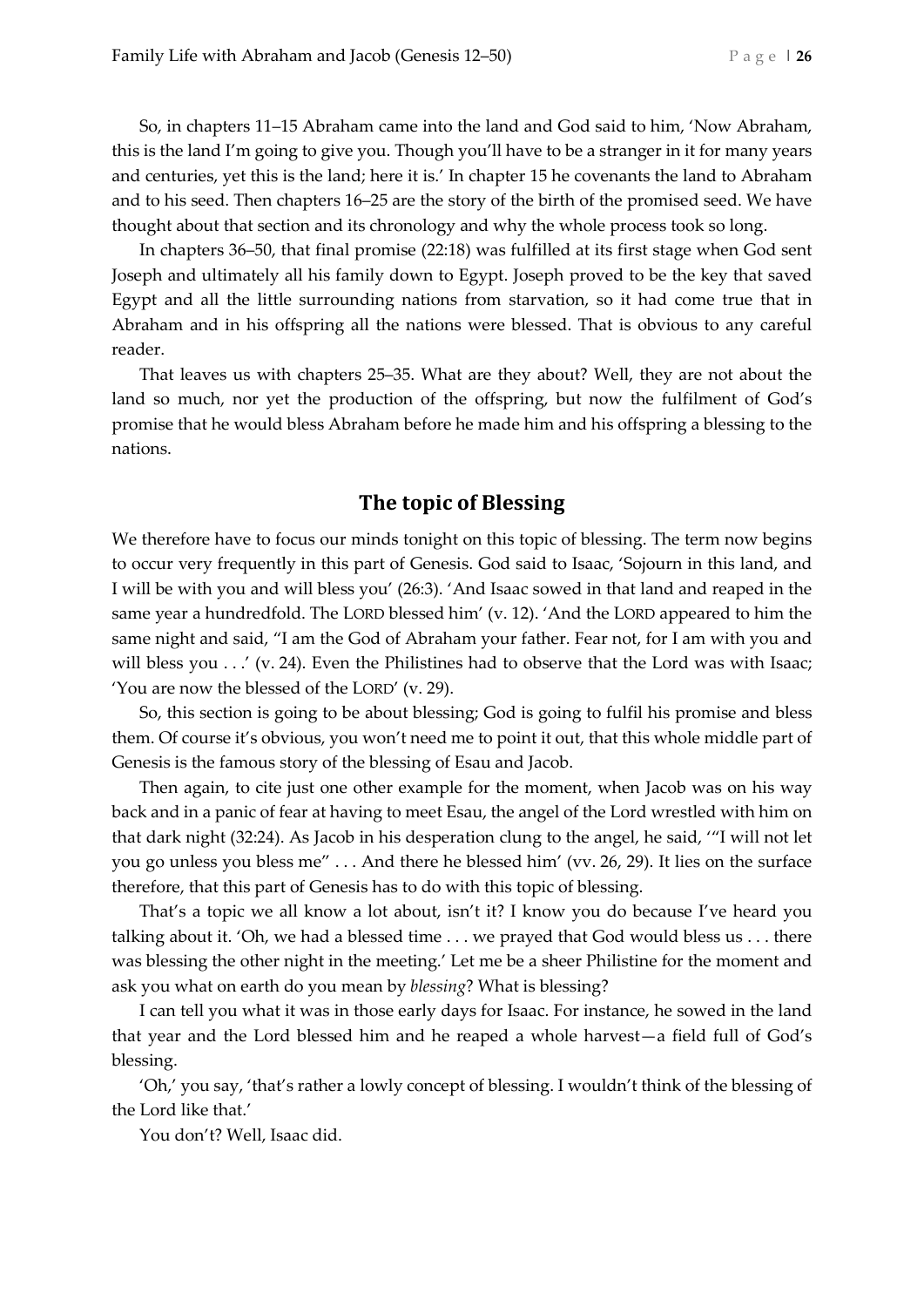'No,' you say, 'blessing to me is a much more exalted thing. For instance, like Ephesians says, "[God] has blessed us in Christ with every spiritual blessing in the heavenly places"—that's what I mean by blessing. Real, spiritual blessing.' (Eph 1:3.)

Marvellous. I'm glad that's your sense of proportion; but who is it that makes your corn grow, or your bank balance grow? Isn't that a blessing? A roof over your head and a settee to sit on—where did you get them?

'You go to business to get those things. And let me give some advice, young man, when you get out into business now, it's a cutthroat world and you'd better look out for number one!'

Oh, I see.

'Well that's how everybody else does.'

So that's how you get the houses and the settees—and blessing is the spiritual things? I'm sure it's right and proper for us in this age to attach much more importance to our spiritual blessings than we do to other kinds of blessing, but, you know, if ever we're going to have spiritual blessings we shall have to start off as little children with a lot of physical blessings—and as adults as well. If God doesn't bless us with enough food and clothes we won't survive enough to learn our spiritual lessons and trust the Saviour and enter into those spiritual blessings, shall we? So for us too, the Lord's blessing concerns itself first with physical things, and then of course with the greater spiritual blessings.

Yes, but even for those ancient Israelites at the level of their physical blessings—corn and sheep and camels—thank God there was from time to time a sense that, in the getting of these physical benefits, there was required of them a certain faith in God and obedience to him. Without that faith in God and without that obedience these material benefits very often lose that sense of richness that surrounds the humblest of gifts, when we perceive it comes to us as a gift from God. The most comfortable beds to sleep on are not necessarily the Sleepeezee or Slumberland mattresses. In the end, the most comfortable bed to sleep on is the bed that God gives you when you dare trust and obey him.

### **Varied attitudes to blessing**

We're going to look at some of the attitudes to blessing that we find in these stories. Like all preachers have a right to be, I must be arbitrary and just select some of the stories because we haven't the time to cover them all.

#### *Esau*

By the providence of God, he was born first in his family and therefore he had the birthright. In the ancient world, birthright gave a man certain privileges. It also gave him a double portion of inheritance; so birthrights were things that you could put a commercial value on. You could even sell them if you wanted to. It was, in part, a commercial thing. Of course, it did include some other facets; the spiritual privilege of being the head of the next generation, and so forth, and so on.

With any son of Abraham or Isaac, the position of firstborn carried an immeasurable privilege. God had promised that, in Abraham and his offspring, not only would all the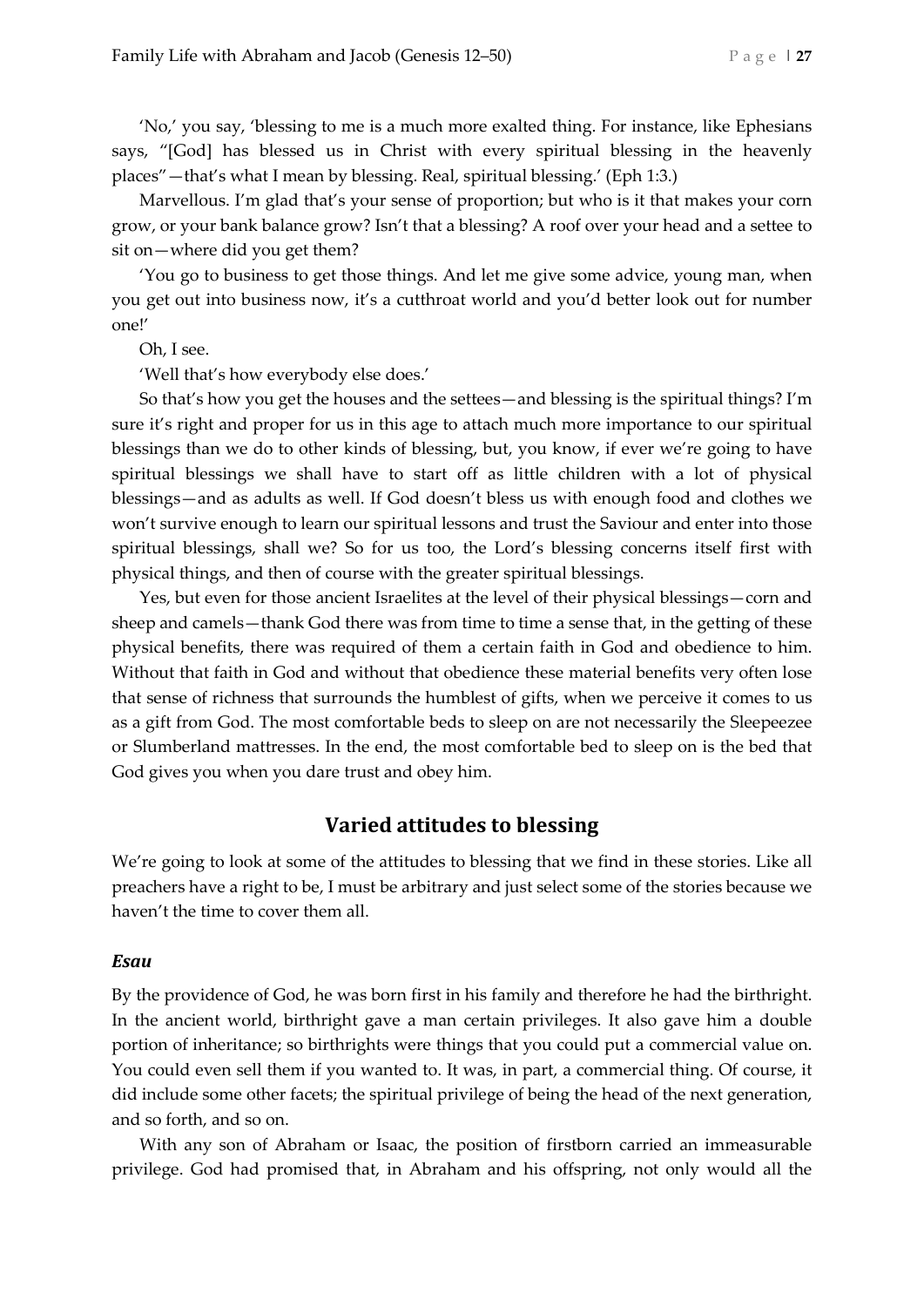nations of the earth be blessed, but he had said to Abraham, 'Kings shall come from you' (35:11). It was the patriarchal belief that the great promises of God, sovereignty, reigning, being kings, reached out into the future and not only to a little patch of corn or a little well down the road that the Philistines would quarrel over. There lay a tremendous future of glory. If that was true, the firstborn would then carry the chief honour, position and glory. It was always the firstborn. You say, 'What an incalculable blessing.'

I'll tell you what Esau thought about it. He was keen on hunting; he would have enjoyed running marathons and things of that order, all manly sports, of course. He came in one day and he was very faint. I suppose he hadn't taken anything with him to eat on the hunt. As he came near the tent he smelt a most delightful smell, like the famous 'Bisto kids' are supposed to have done! Jacob was making some stew—it had a few beans in it, or something, to make it red. He didn't run marathons, except when he was in trouble! He was a homely type and knew all about cooking.

'Give me some of that red stew,' said Esau.

Jacob might have been a plain, quiet man, but he had an eye to business.

'Yes,' he said, 'it's good stuff, but unfortunately the price of beans has gone up recently. You really can't afford to give things away in this world, Esau.'

'Alright,' says Esau, 'I'll pay for it. What do you want?'

'Well, there's that birthright of yours—.'

'Birthright—all that stuff that old Abraham used to talk about? God appeared to him, you know, and he was justified or something or other—isn't that what Grandfather used to say? And that one day a king, Messiah, was going to come. You don't believe all that stuff, do you Jacob? I mean, this is the modern world.'

Jacob says, 'Yes, I do believe that.'

'Oh, you haven't got over your childhood myths yet? If you want the birthright, it's no use to me. What's the good of a birthright when your stomach's empty? You can't live on birthrights, Jacob; you can't live on promises. They don't fill your stomach. Give me the stew, and you can have the birthright' (see 25:29–34).

For a bowl of stew, and for present, immediate satisfaction, he sold the glory and the future. Didn't I tell you that, even though it's ordinary material things, to enter the blessings of God will require faith? It will force choice upon us and it will test our comparative sense of value. Esau decided to go for immediate satisfaction, and satisfaction at a very lowly level. Many people have done it since.

Because of his choice about the red stew, they called Esau 'Edom', the red one. The most famous Edomite was Herod, the Idumaean. [1](#page-27-0) When the wise men came knocking on Herod's palace door, they said they had come seeking the king of the Jews—'Where is he who has been born king of the Jews?' (Matt 2:2).

'What's that?' said Herod.

'King of the Jews,' they said.

'You don't believe those prophecies that these little sects in Judaism still hold about the literal messiah who's going to come one day and be king, do you? No sensible politician

<span id="page-27-0"></span> <sup>1</sup> From Idumaea, southeast of Judea between the Dead Sea and the Gulf of Aqaba, which during the time of the Old Testament had been known as the land of Edom.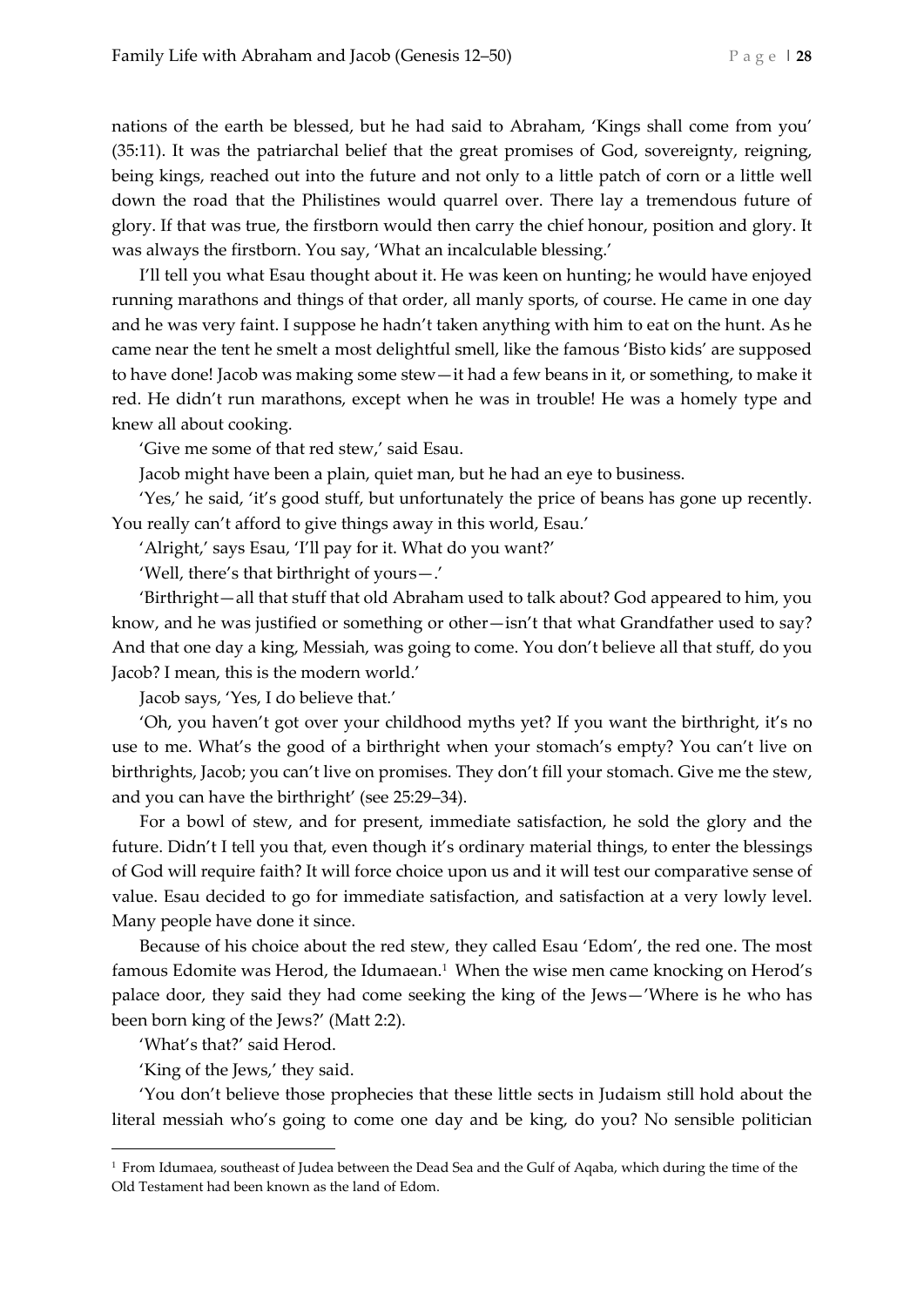believes that. I'm king here. You can have all your promises and hopes for a coming messiah, but I intend to be the king now. And, just in case there should be anything in those promises, I'll kill all the baby boys two years and under. That'll show there's nothing in them.'

There were kings in Edom before there were kings in Israel, comments Genesis (36:31). Herod intended to reign now and not believe in God's promises for the future.

To go from Herod to genuine believers is a big jump, isn't it? Paul had to tell the Corinthians, 'You know, you Corinthians, you puzzle me. It seems to me that you want to reign as kings now, while we apostles are made the offscouring of the earth. We go often with an empty stomach, are beaten and bruised and have no certain dwelling place. Would to God that you reigned already, for that would mean that the Saviour had come and we would reign with you' (1 Cor 4:8–15). The Corinthians were impatient to have their stomachs full now; they couldn't abide a little suffering for the Saviour's sake and then reign with him when he comes.

Sooner or later the choice will come to us all, will it not? 'Beware!' says the writer to the Hebrews to those that had professed salvation.

See to it that no one fails to obtain the grace of God; that no 'root of bitterness' springs up and causes trouble, and by it many become defiled; that no one is sexually immoral or unholy like Esau, who sold his birthright for a single meal. (Heb 12:15–16)

We cannot lose our salvation; every believer will be with Christ when Christ comes to reign. What position will I have, and how big the blessing then? It is possible to sell what could have been mine in that glory—an exalted position in the government of Christ—because I'm not prepared to go occasionally with an empty stomach and to make a sacrifice for Christ's sake, believing his word and his promise. I demand to have my blessing now. But we can't always have everything; we have to choose.

#### *Isaac*

What about Isaac? I wouldn't really like him to hear what I'm about to say, but I don't think he would mind—he's not such a big figure as Abraham, is he? Abraham was a great pioneer of faith, a man of vigour and determination. When God appeared to him in Ur of Chaldees, Abraham came out. His father Terah settled half way, but eventually Abraham went on the whole way. He travelled up and down the land and claimed the promises of God, content to live as a pilgrim, victorious in his faith. It can be difficult to follow on after a man like that, and Isaac doesn't get anywhere near the coverage in Scripture that Abraham gets.

I've felt like that myself, that's how I know. Before I came to Belfast, in the generation before many of us, there were tremendous giants and pioneers. You've told me about them. They went around preaching the gospel, hundreds of folks got saved and churches were formed all over the place. Yes, it was tremendous. But it's difficult to follow men like that, isn't it? Perhaps you haven't found it so; I have.

Isaac had a hard task. Said God, 'Isaac, I want you to dwell in the land and maintain the vision that I gave to Abraham, your father.' Over the years it had got decidedly difficult, for when Abraham was gone the Philistines made themselves awkward. Just going on and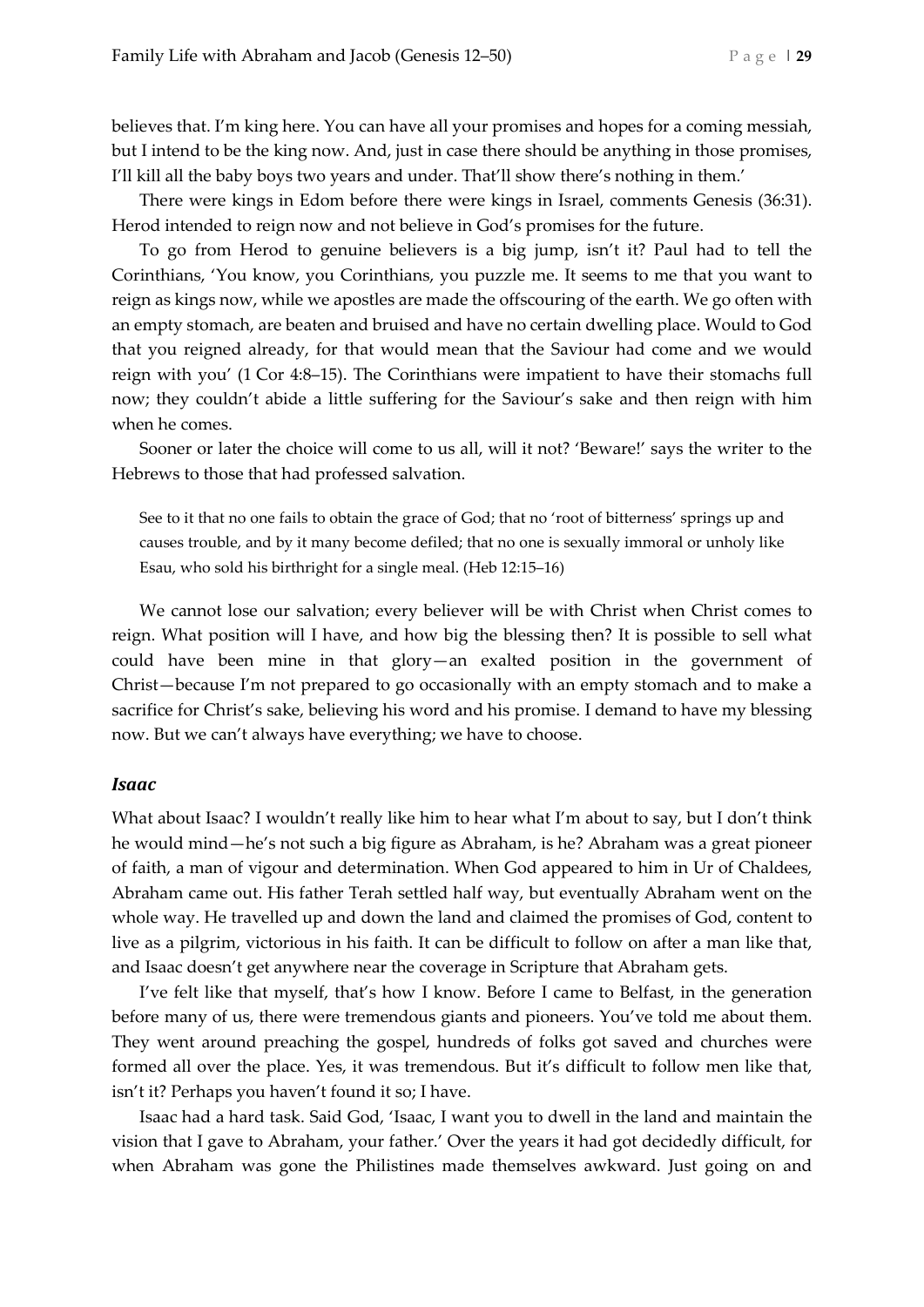maintaining the vision was a difficult enough thing, without pioneering any further. Full marks for Isaac that he actually kept in the land, faithful to God's promise, even though it was exceedingly difficult sometimes to get enough water to drink and food to eat. But he believed it was the pathway of blessing.

What about us? Perhaps you're a pioneer—I can't confess to being one myself. What stirring days they were when Luther and Wesley were raised up of God, and Whitfield in the great Evangelical Awakening when thousands got converted. It must have been great stuff living then; it was all so new and they were living on the surge tide. Then came the generations behind—and what happened? It's very difficult to maintain the evangelistic vision of a Wesley, isn't it? Without criticism, I know of churches calling themselves after that dear man's name that have given up the whole concept of evangelisation and the necessity of conversion. Those marvellous days when the old independents, the old Baptists and the old Congregationalists, discovered the principles of church government and organisation in God's word. What marvellous freedoms they won for us by daring to stand at the cost of prison and prosecution, and death for some of them, for the right of believers to meet according to God's holy word without the trammels or the tyrannies of great ecclesiastical structures. Then we come on behind, to find sometimes that enthusiasm for keeping the New Testament doctrines of the church have somehow evaporated. Instead of maintaining them, people let them go; no longer convinced that the way to blessing is to obey God in these matters too.

Full marks for Isaac, who dared to believe God that the way to blessing was to trust and obey; so he dwelt in the land and proved God. In spite of all the opposition, God made room for him. He sowed and he reaped and the Lord blessed him.

If we can commend him for that, I don't know that we can commend him for what follows. We come at last to the great story of the blessing by Isaac of his two sons. I must be careful what I say, for the New Testament says, 'By faith Isaac invoked future blessings on Jacob and Esau' (Heb 11:20). I mustn't speak therefore, as if the man had no faith; he did. Certainly, as Hebrews points out, he had faith in the coming future; but who can read the story of how he was tricked into blessing Jacob and feel that all was absolutely well?

#### *Emotions and sensations*

So that we might see the thing in a helpful framework, I'm going to diverge for five minutes, and then come back to the topic. However far I may now roam, I haven't forgotten that I'm meant to be expounding Genesis!

I wonder if you have found with me that there is a certain sequence in our experience of the blessing of God. Let's think about it ourselves at the higher levels of spiritual blessing and start with the Word of God—some promise, some statement of God's holy Word.

We are called upon to believe it and then obey, and when we believe God's word it results in blessing. With the blessing there comes a reaction on our part. If the blessing concerned is a harvest of corn, like it was with Isaac, then of course our reaction would be physical satisfaction as we eat it. Not uncommonly with that kind of reaction there also comes a sensation.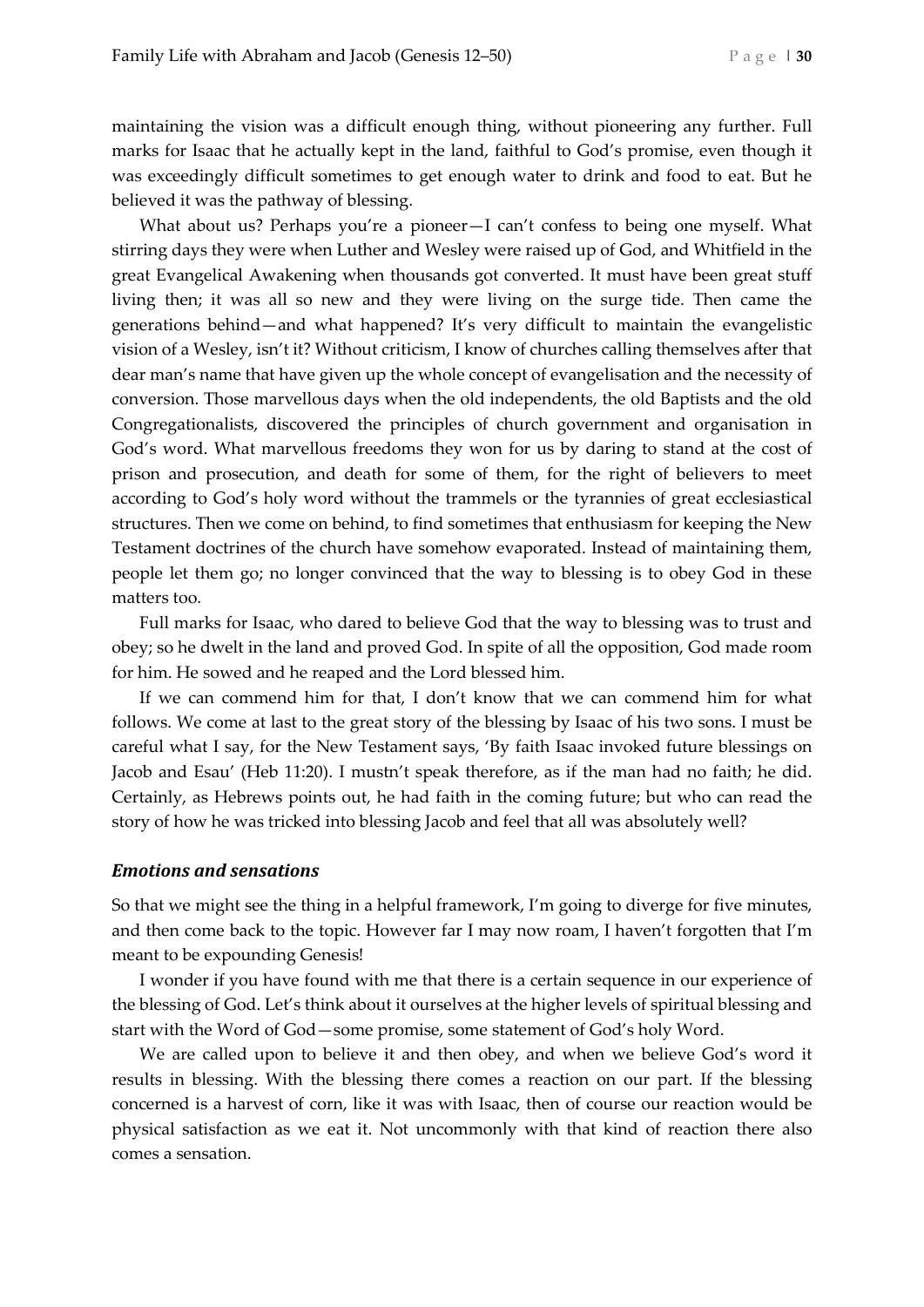Go back to Isaac for just a minute. God said, 'Isaac, stay in the land and I will bless you' (26:3). It was hard going, but he believed God and had faith in his word and he stayed in the land. As a result, God blessed the harvest and he reaped a hundredfold that year (v. 12). Can you imagine what follows? I can, I think. They collected the corn and Rebekah cooked it into pavlova and other such things, as people of that day would do, plus a little venison that Esau got and Isaac loved. You wouldn't necessarily think that that was a kind of a spiritual reaction, when he said he loved it (27:4). I rather think he was talking about—how shall I describe it—that marvellous sensation that goes a-tickling through you when you're hungry and there's a luscious beefsteak. It doesn't just satisfy your hunger and fill you with protein and those other funny things that keep you going, but in the mercy of God, along with the blessing of the beefsteak or the Kellogg's cornflakes, there comes physical satisfaction. What a lovely God he is. Of course that's the main thing—that's what it's for; but on top of the physical satisfaction there is a sensation, and if you don't enjoy pavlova I'm sorry for you!

Let's take it higher. We read the word of God at the spiritual level. Some such word as, 'To him all the prophets bear witness that everyone who believes in him receives forgiveness of sins' (Acts 10:43). That's the word of God; we believe it and we get the blessing.

'What is the blessing?' you say.

*Forgiveness*. Such a marvellous blessing, who shall describe it? The blessing is forgiveness.

Then, very often, there comes a reaction. It may not be so violent as King David's, but now and again we get the reaction of gratitude to the Lord. In our joy at forgiveness we might say with David, 'Blessed is the one whose transgression is forgiven, whose sin is covered' (Ps 32:1). I tell you what, God in his magnificence not only gives us to know the reaction of gratitude and joy at the level of our emotions, I have seen some believers so overjoyed at having forgiveness that there has followed a very curious sensation—they've wept for joy. God loves even our spiritual blessings to overflow in emotion, and then indeed lead to sensation. God is no utilitarian God.

Then we find another Scripture—perhaps in Romans 1–3 or Ephesians 5, and it convicts us of sin. We believe it and that brings us a blessing too.

'What blessing is that?'

*Repentance*. Facing ourselves, having the illusion stripped away and seeing reality as it is; how nasty sometimes it can be, and taking the first step of release that is repentance. What a blessing it is. There's a reaction of sorrow very often, real godly sorrow for sin. That's a blessing indeed, for those who sorrow like that shall be comforted. It's one of the early steps towards glory.

When God thus speaks and we believe, get blessing and are brought to repentance, and the reaction is sorrow, sometimes that emotion again will lead over to sensation, won't it? People in their sorrow will shed some tears.

You say, 'What a funny thing.'

It is, isn't it? For some people, when they're so full of joy, it overflows in the sensation of tears; and when they're full of sorrow, it overflows in the sensation of tears. These sensations are funny things, aren't they?

You say, 'What are you talking about?'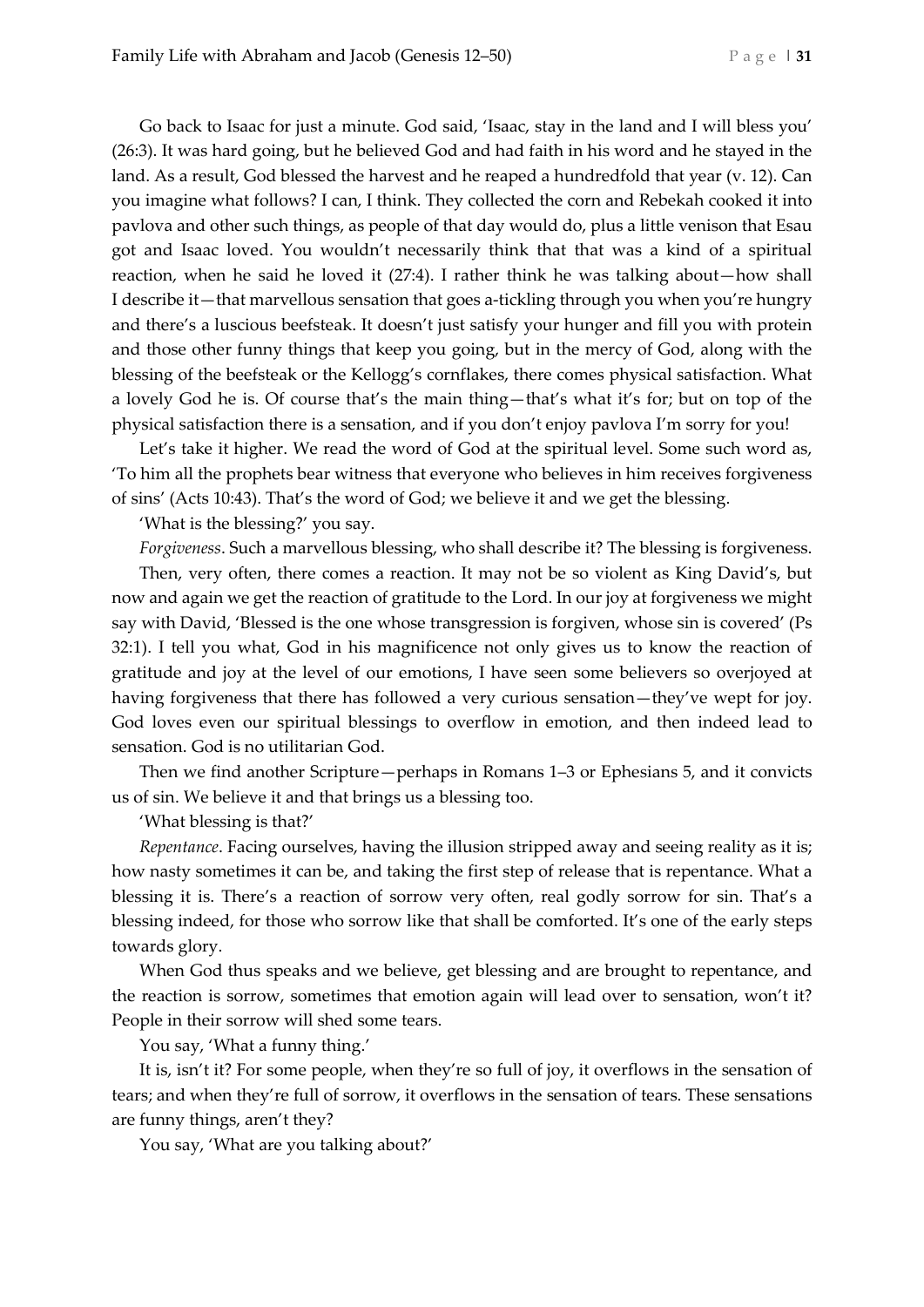Let me just observe that, and in a minute I shall be back to Isaac. Sometimes, have you ever known it for a person to come to Christ, hear his word, repent and believe, and receive the blessing of forgiveness and the gift of eternal life, and the result is all full of joy and gratitude to the Lord and wonderful experiences? He says, 'I'm walking on air,' or something like that. 'The sky above is deeper blue.'

There might even be some other sensations; not merely walking on air, or tears or something. Like the hymnwriter, they can say, 'I felt my heart with deep contrition melt.' You know, the sensation. That's lovely, but then I suspect many of us will recognise what I'm now about to say from our own experience. Presently the sensation fades, and the joy fades, and then what do we do? We try to work up the sensation and the joy again, but we have to ask,

Where is the blessedness I knew, When first I saw the Lord? Where is the soul refreshing view Of Jesus and His Word?[2](#page-31-0)

Well it's gone, my brother, of course it has. Ah, but you want the nice feeling, and people get worried because the feeling's gone, the sensation is gone.

We tell the young convert, 'Look here, you'll have to learn a thing or two. They were lovely emotions and they were lovely sensations, but you mustn't put your faith in them, you know. You mustn't let your life be guided by them; you've got to start here, with the word of God. Let the sensations go, let the reactions go and come back to God's word, to some new promise, something fresh to believe, and repeat the process.'

Sooner or later—and sometimes it's later—if we do believe God's word and obey it, there will come further and more blessing. And maybe God, in his goodness, will lead to further emotions and sensations, but don't put the cart before the horse and begin to put your faith in these things and try to work it up. That would be pseudo, and lead you out eventually into an emotional unreality and an emotional desert. The only safe place for blessing is to put your faith in God's word.

#### *Isaac trusted his senses rather than God*

So now we're back on track at last. Isaac is going to bless his sons. 'Isaac, you've a word from God about this, haven't you?' I can't bring myself to believe that Isaac didn't know what God had told Rebekah. Should he not have sought the Lord's face, like his wife had sought the Lord's face? Should he not have said, 'Lord, what am I to do about this word, "the elder shall serve the younger"?'

Oh, I know parents have their preferences. So did Joseph, when Jacob reversed the order of the children and blessed the younger first. But there was God's word and Isaac seems not to have taken it into consideration. What would he do now? Says he to Esau, 'Esau, go out and get me some venison. You know, the sort that my soul loves' (27:1–4). There he sits, poor

<span id="page-31-0"></span> <sup>2</sup> William Cowper (1731–1800), 'O for a closer walk with God'.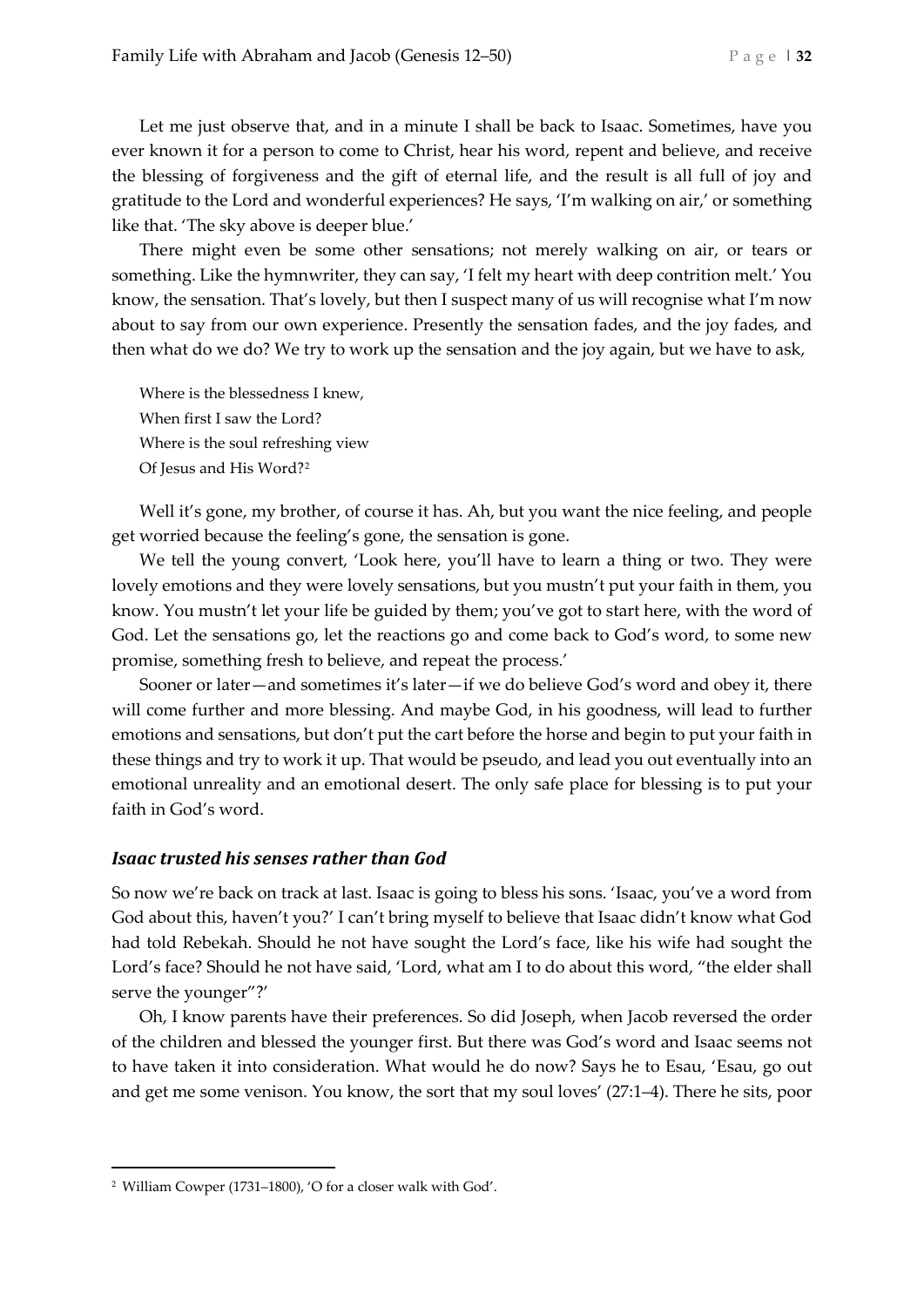old boy, licking his lips at the thought of it—lovely venison, with rich gravy and chips, beautiful!

'Dress it just as I like it cooked and when I've got that I'll bless you.' So he's going to work up his mood, is he? You've got to be in the mood to bless, haven't you? He's going to work it up via a lovely venison steak.

You say, 'What's wrong with it?'

There's nothing wrong with it. Do you suppose that the taste of a venison steak is a good ground for blessing a young man on? If you're not going to go by the word of God, what will you go by? Isaac decided to go by his senses. He had five, like most of us have. One of those senses wasn't much use, for his eyes were old and dim and he couldn't see, so it wasn't any good trusting them. When Jacob came in dressed up like Esau, he couldn't see him, but he listened.

He said, 'Hello?' The voice is the voice of Jacob.

'Who are you,' his father said.

The reply came, 'I am Esau.'

'That's funny, because you don't sound like Esau.'

He couldn't trust his sight, and he decided not to trust his hearing. That would have guided him more safely. Will the other three senses guide him?

'Lovely venison,' he says, 'I love how Esau cooks it. It tastes beautiful.'

So he's going by his taste. Poor old boy, that deceived him too. It wasn't venison at all; just a bit of Spam cooked up. Rachel told Jacob how to do it.

Just to check, he says, 'Come here a bit, let me feel you. Good solid, brawny arms; aren't they hairy?'

Alas, how we do love to go by feeling, don't we? By touch—things we can handle. They seem to us to be real and solid. So the sensation of taste let him down, and the sensation of touch deceived him.

Pathos of all pathos, he said, 'Come here, my boy, and let me smell you. Oh, you smell just like Esau.' If that was his concept of blessing, it wouldn't be mine. Esau, just come in from hunting—smelling him? On the basis of the sensations of hearing, taste, touch and smell, he blessed the man who was before him, and was deceived.

You say, 'God overruled it.'

He did indeed. Would that we had the time to follow the story, but it is well known, so we shan't stay with it any longer. But we can apply it to ourselves. I wonder if, all out of character, I might adopt the role of Solomon and talk to my younger brothers and sisters about spiritual matters now.

# *What is 'blessing'?*

How do you judge it and how would you get it? Sometimes, like the grumpy old uncle that I am, I imagine I see a process that says, 'Let's have less of the word of God and let's go in for worship.' What would you mean by that? If you mean that, through God's word being freshly applied to your heart, you have come to see the colossal blessing you have in Christ, and naturally you want to overflow and tell the Lord your joy. Because you have forgiveness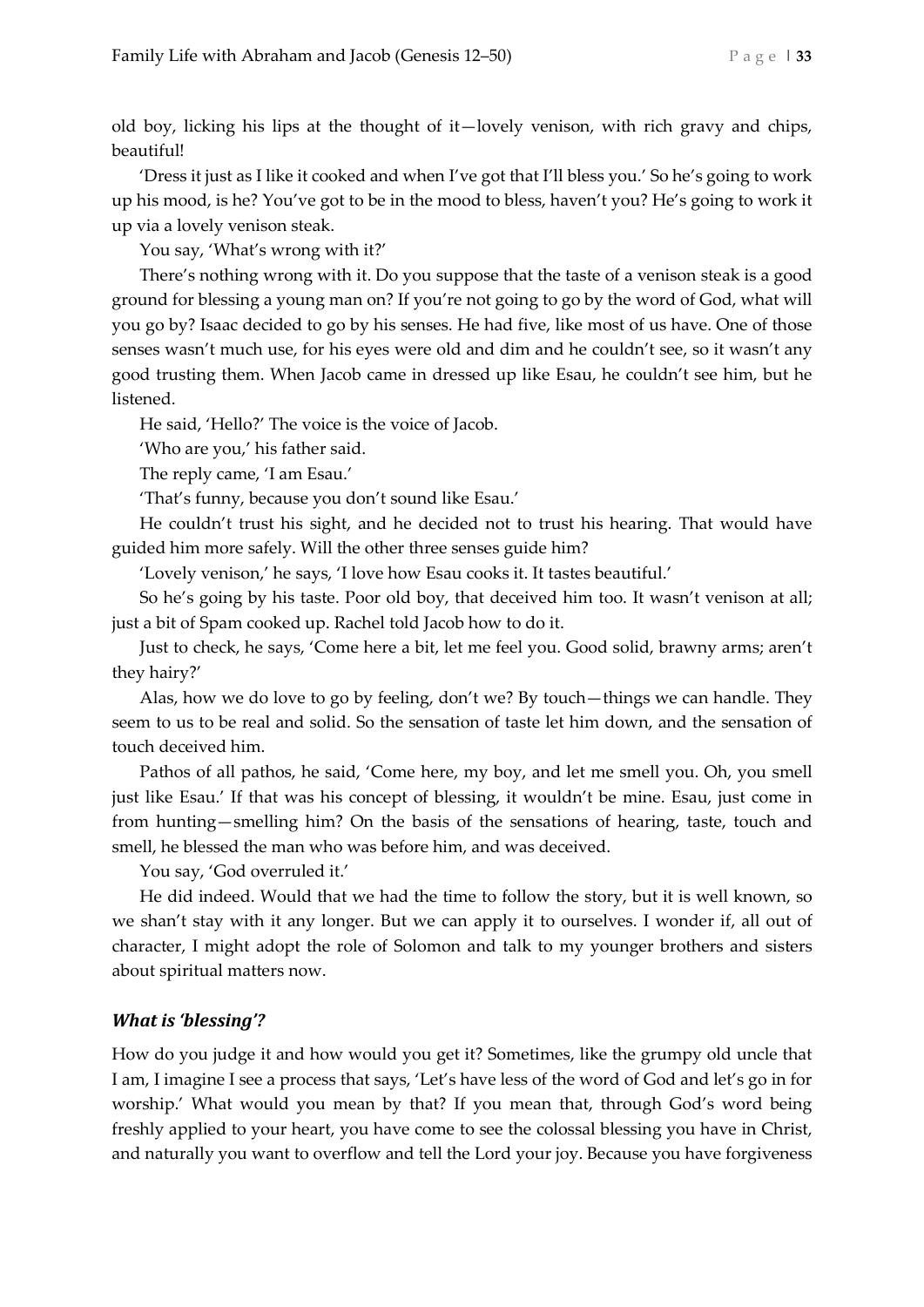and eternal life, because you've just sensed what is the hope of his calling, you naturally want to overflow into joy; well then that's marvellous.

You could listen, receive, and never give back in terms of thanksgiving and worship, couldn't you? But it would likewise be a sorry mistake if it meant that when we sing together lustily we get such exalted feelings and feel so good that we prefer to cut out God's word, so that we might cultivate emotion and sensation. For if we lose the great fount of blessing that is God and his word and his promise—believed, obeyed, constantly preached and constantly applied—our emotions and sensations will deceive us, as they deceived Isaac. For these are the results of blessing, not its basis.

That's a curious lesson, but, who knows, God's Spirit may use it in a timely way. In our youth, we have to decide our futures and naturally we wish to have the maximum enjoyment and the maximum blessing. Let us profit from Isaac's mistake and determine that we shall put God's word and God's promise first, dare to believe it and dare to obey it. If, for the moment, it leaves us hungry and feeling like Esau, we shall say, 'Nevertheless, God's promise is true; I'm going to believe it. His command is right; I'm going to do it. I'll trust God to give me the consequent blessing when he pleases.' If his blessing comes and it leads to joy and lovely sensations, let us thank God for it.

We're not meant to be concrete pillars but human beings who enjoy the things that are given us of God. May God help us as we plan life and as we plan our churches and our spiritual disciplines, to get the maximum blessing, lest we are deceived and merely try to work up sensations, instead of starting with God's word, believing and obeying it, and trusting the Lord to give us blessing, and, if he pleases, sensation as well.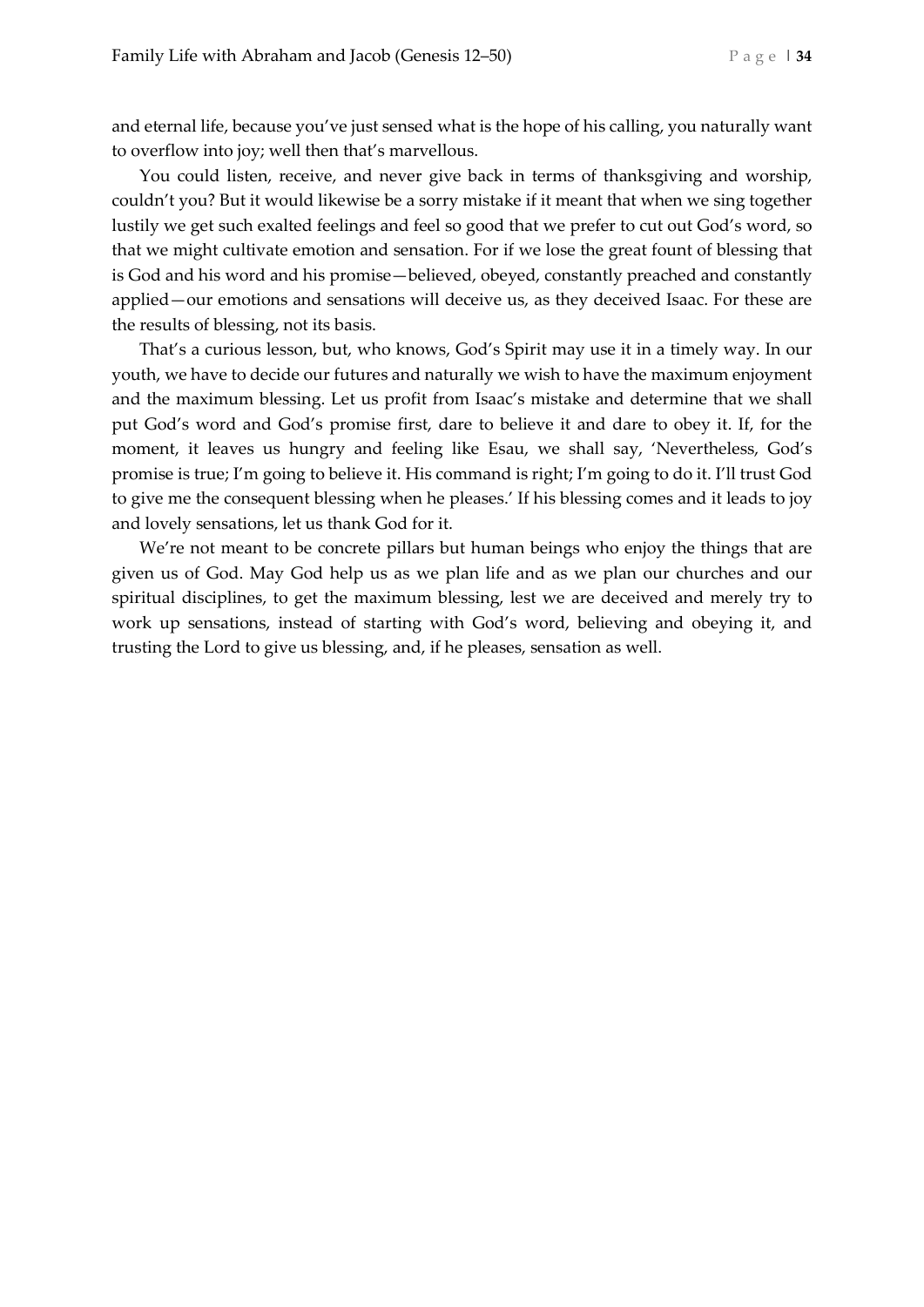# <span id="page-34-0"></span>**[Introduction to the Story of Jacob](#page-1-0)**

Without further ado we begin now our studies in the final chapters of the book of Genesis, beginning from chapter 37, though really we ought to begin, as we shall see presently, in chapter 36. This is commonly regarded as the story of Joseph, and we shall have a lot to say about Joseph, but these chapters are actually the story of Jacob. That's one of the first things we shall have to notice.

For the moment let's say that the stories are about Joseph. The question will arise, how are we to interpret them? One of the first things we shall have to notice is that, when we are dealing with an ancient historical book like this—a book of narrative—we can expound and study the word of God at different levels. We need to bear this in mind all throughout our studies.

#### **Level 1: The story of Joseph at a practical level**

One level at which we can apply these stories is the practical and moral level. I shall not be saying much about that level in the course of these talks. Joseph was tempted by very real temptation; at that level there is no need to call in the help of typology to understand what the book is saying. It speaks directly and very vividly to our hearts that Joseph was direly tempted in the course of his daily work. There were certain things that strengthened Joseph in those days and helped him to stand against the pressure of temptation.

Pointing us of course to the lesson that is immediately applicable to us, who likewise, from time to time, get tempted. As Paul would say it, a little bit sardonically perhaps, 'Therefore let anyone who thinks that he stands take heed lest he fall. No temptation has overtaken you that is not common to man'—if you were tempted, you too might be overtaken in a fault (1 Cor 10:12–13). So Joseph's story speaks to us immediately at the practical level.

Joseph's brothers dealt very wickedly with him, involving him in years of suffering that he never deserved. Eventually God put him in a position where he had his brothers in his power, to do as he pleased with them. Many a man would have been moved to take his revenge and spitefully punish his brothers, but Joseph was merciful and kind to them. He got the moral and spiritual strength to forgive them. He said to them, 'You meant it to me for harm.' But then, looking behind and above all life's circumstances, Joseph could see the hand of God in it, 'God meant it to me for good; and seeing God has turned it to good I don't need to get my own back on you for the evil things you did to me' (Gen 50:20).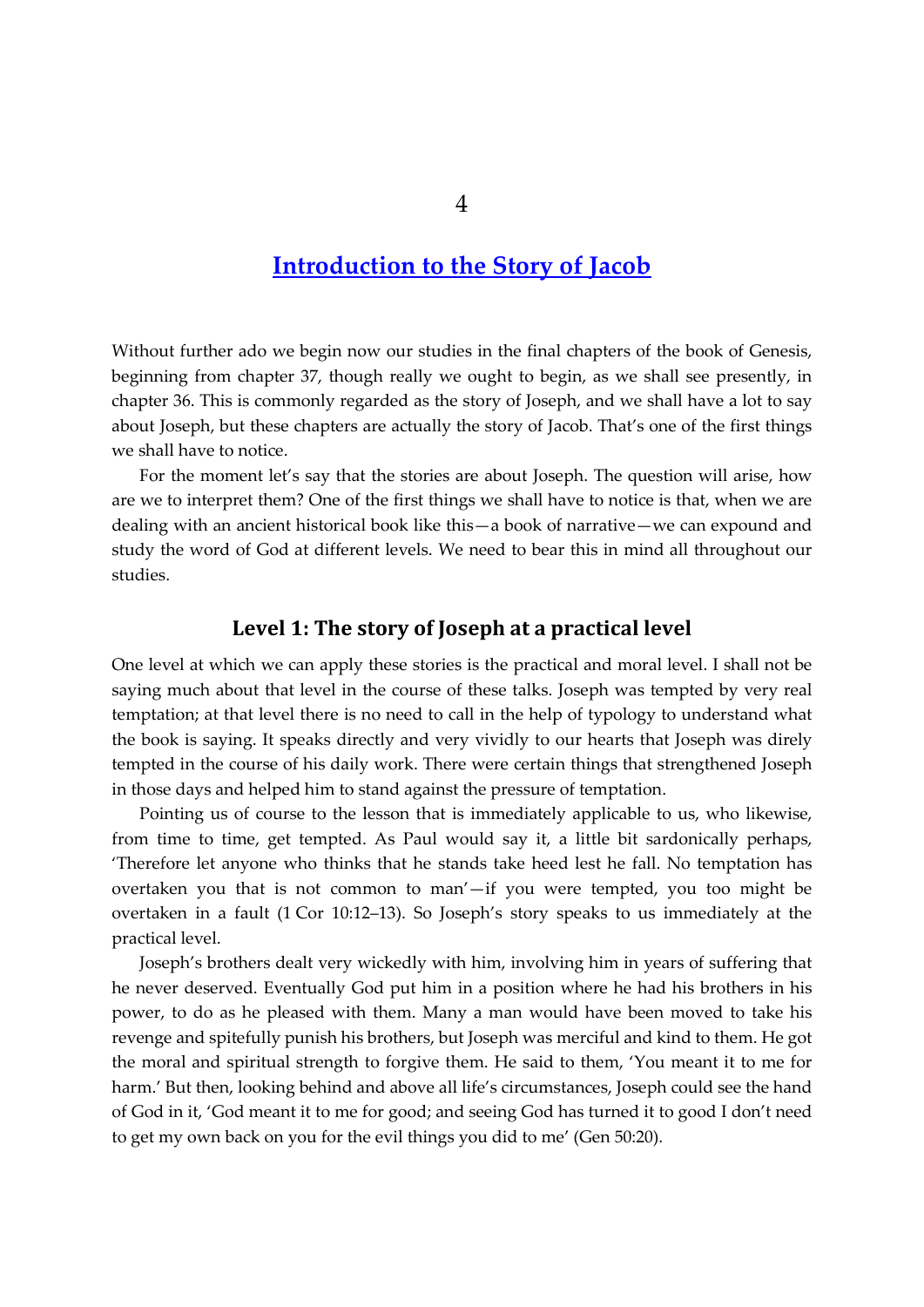These are the practical lessons that come to us from the story of Joseph and at that level we shall doubtless have some questions to ask later on. The way, for instance, Joseph treated the Egyptians when he took over their land and enslaved the people to the Pharaoh. We shall have to ask the farmers present, or anyone who knows anything about farming, if they think that's a very good way to deal with people, and if the state should run the whole nation.

# **Level 2: The story of Joseph in its context**

Anyway, there's another level at which we could look at the story of Joseph, and that's the level of its context in Genesis. What I mean is this. The story of Joseph is much loved and very well-known and many people have talked about it, but would it make any difference to you in what book of the Bible the story of Joseph came? Suppose, when you opened your Bibles, you found that the story of Joseph had flitted and was now to be found in Leviticus, would it matter to you where it was found? Suppose it was found at the beginning; suppose it was found at the end of the Old Testament—would it make any difference? Is it a kind of a self-contained story, or is it the finale to a thrilling book?

Sometimes people read a series of articles, or watch enactments of famous stories and they know the time they're on every week. They follow all the episodes, but they're bright enough to know that the story isn't finished yet. They don't want to miss the last episode because, if you don't get the last episode, that makes a nonsense of the whole story, doesn't it?

What is the story of Joseph? Is it just a self-contained story, or is it the last episode that you need to know about in order to grasp what the book of Genesis is about as a whole? Would you ever find yourself saying, 'Don't stop me from getting out to Apsley tonight, because I've heard the earlier parts of the story and I want to get the final story of Genesis'?

# **Level 3: The story of Joseph as a prototype of the Lord Jesus**

Then of course there's another level. Whether you approve or not, generations of believers have done it, and they'll go on doing it until the Lord comes. They read the story as a prototype that points us to the Lord Jesus. Believers have seen all sorts of lessons in the story of Joseph, and they regard him as a type of the Lord Jesus. Strictly speaking, you'd be better calling him a *prototype,* rather than a *type*, because types are things that God had engineered. Like the tabernacle, for instance; from start to finish all the details were planned to be a type. Whereas, in the first place, the story of Joseph is history; Joseph was a failing mortal like the rest of us. But then, at another level, it is also a prototype of the Lord Jesus. You will know what prototypes are.

When Henry Ford was going to build some cars he first built a prototype, and a curious old banger it was. It had the basic ideas about it—four wheels, two at the front and two at the back, a steering wheel, and I think it had an engine under the bonnet. There were similarities between that prototype and the real, deluxe edition of the modern Ford car. Anybody could see the similarities, but the prototype wasn't anywhere near so good as the present advanced model. There were also all sorts of differences and contrasts, and you wouldn't say, 'Well, the prototype is like the type, but here the prototype breaks down.' It never broke up! You see,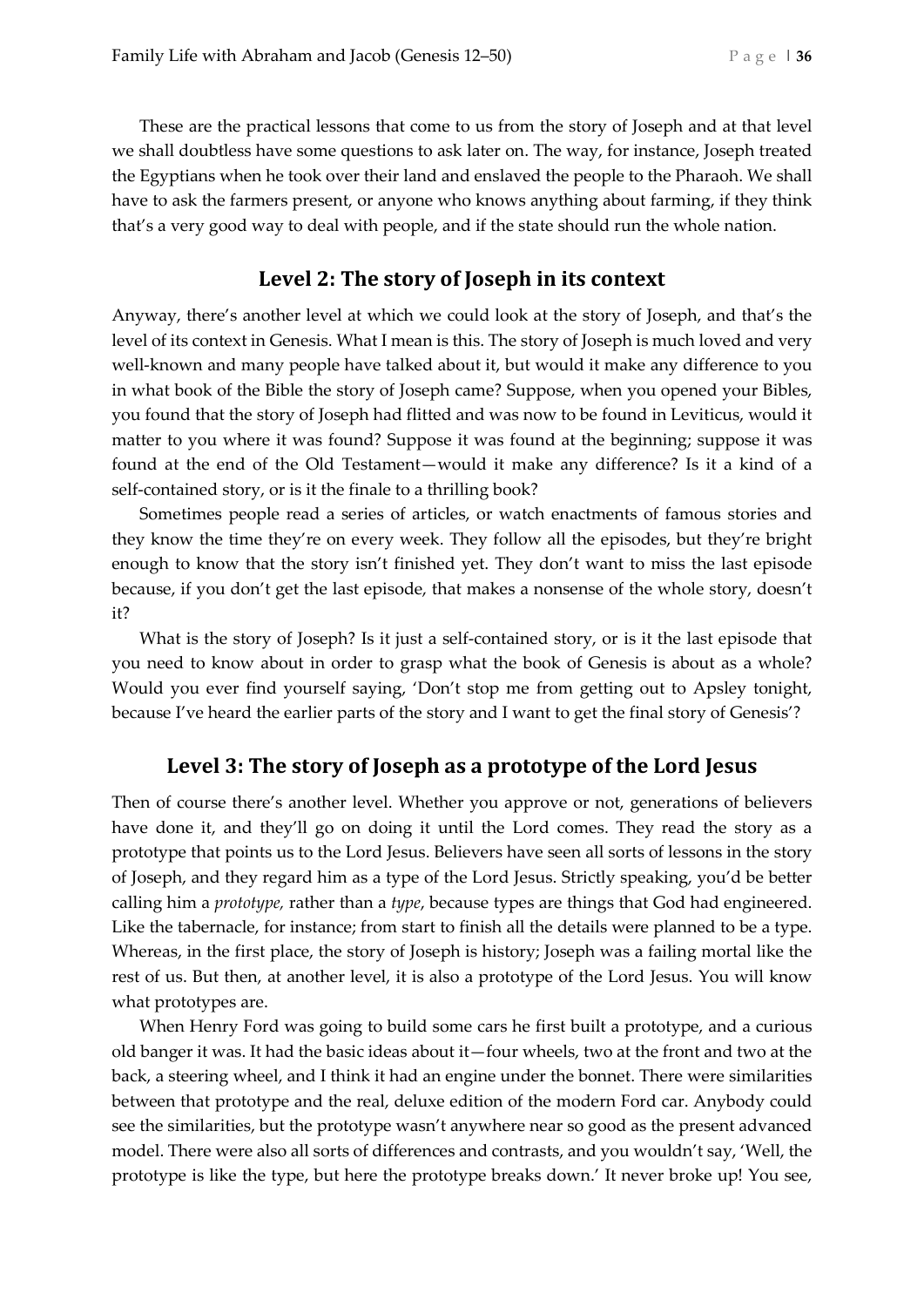the real thing nowadays is meant to be different from the prototype. It's much better and infinitely superior.

In that way, Joseph is not only a big slice of history in the past, he is a prototype. Of course, in our Lord Jesus you will see far more glories and utter perfection; whereas Joseph was only a humble, first level, prototype.

# **The story of Joseph in its context**

Our sessions are going to be hard work, so let's start at level two and try to restrain ourselves from going too quickly to level three, and even back to the immediate lessons from level one. They'll come in due time, so let's have a go at reading the story of Joseph at level two, in the context of the book of Genesis.

It's no secret, if you want to understand a story, one way is to see how it begins, and then flip over the pages and find how it ends. Some people are inveterate like that, you know; they can't start a book at the beginning, they always start at the end. When they get the weekly magazine they start at the end and go backwards, and in a book they start the story but they want to know how it will end, then they fill in the middle bits.

### *A bird's eye view of Genesis*

Let's do that with the book of Genesis. How does it start and how does it end? Well, it starts with a man, made in the image of God, told to till the ground and have dominion (1:26).

So God created man in his own image, in the image of God he created him; male and female he created them. And God blessed them. And God said to them, 'Be fruitful and multiply and fill the earth and subdue it and have dominion over the fish of the sea and over the birds of the heavens and over every living thing that moves on the earth.' (vv. 27–28)

What an exalted position it was that God had in his mind for his creature. He made him, as Psalm 8:5 says, 'a little lower than the heavenly beings', but set him over the works of his hands, to be God's viceroy on this planet. Then we read that the Lord God planted a garden in Eden (Gen 2:8), which incidentally shows that the rest of the planet wasn't garden. It was rather chaotic outside, I suspect; but when he made our planet, God himself planted a bit of it as garden.

He put the man inside there and said, 'Now Adam, get on with it—you till the garden, you make something of it.' Had he been sensible, I suppose man would have come out of the garden and developed the rest of the world, and made something of our planet. How exciting to be living in those times with Adam and Eve—every morning there was something new.

You wake up on Tuesday and Eve says to Adam, 'Adam, do you know, I've been thinking. Where do you suppose that river goes? Wouldn't it be nice one day to follow it and find out where it goes?'

'Yes,' says God, 'there's some gold down that river' (see 2:11).

Of course Adam didn't yet know what to do with gold, like we know now. But he'd learn to mine the gold and make something of it. What a marvellous task that was for man. He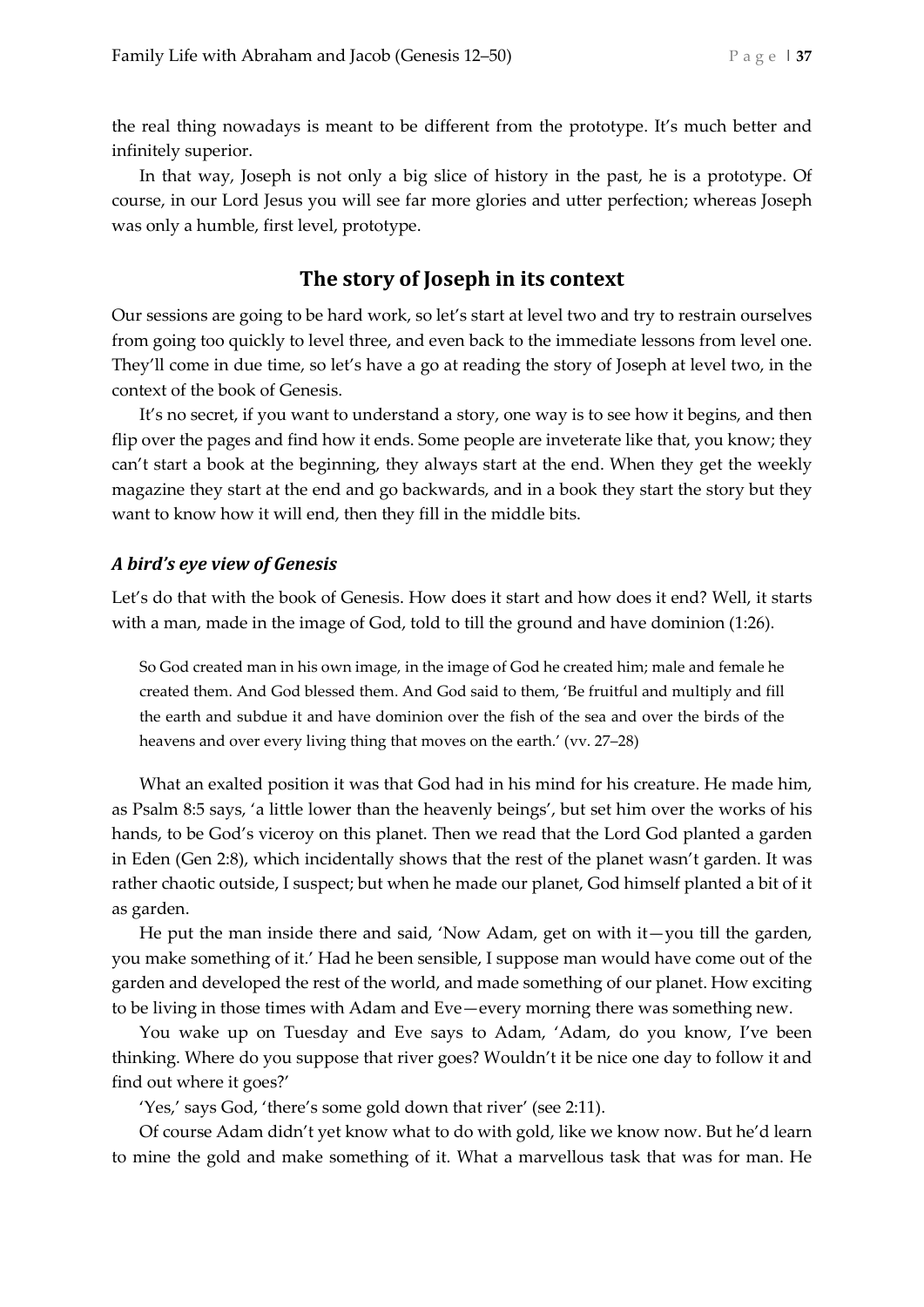wasn't some slave; he was God's viceroy with a whole planet to develop for God, and in particular to see to the tilling of the ground.

We know the sorry story; that man fell. He found out he was naked and God had to cover his nakedness with animal skins, the best thing available at the time. God said that the earth would now bring forth thorns and thistles, the whole thing would be a laborious and difficult slavery.

That's the beginning of the story, but, after all the long chapters in the middle, how does the book end? It ends with a man called Joseph.

'What kind of man was he?' you say. 'Was he a king?'

No.

'Was he a politician?'

Not really.

'What was he then?'

He was an administrator.

'What did he administer?'

Agriculture.

'How did he become so famous?'

The story is simple. Egypt was the breadbasket of the ancient world, with its rich soil and overflowing river and highly developed civilisation. Then there came years of famine, when the very breadbasket of the world was going to be nearly empty and Egypt threatened with economic disaster because of failure seven years running of their harvest.

How would you save Egypt in this economic problem, and how would you save all the little nations that were dependant on Egypt for their food supply? Pharaoh and his wise men had no concept of the danger that was facing them, nor any notion how to cope with their economic problems, when along comes Joseph and he takes over the running of the land. He takes over the administration of the corn, and he solves their problems and saves the land from disaster. When he came out with his scheme for the next years, and they saw the wisdom of it, Joseph was clothed with the robes of state. When you think about it, what a nice end that is to the book of Genesis.

This is the story of our planet; God made man and put him in charge of it and God has done a lot by way of development. We mustn't be too gloomy; man has done marvellous things with this planet. What lessons we've learned in agriculture, in science, and so many things. But what a mess we're making of it; what trouble we're getting ourselves into, with the nations all afraid of each other. They've now, if you please, discovered the very secret that makes the atoms tick, and there's the grave danger of them blasting the whole planet out of space into nothingness. And how difficult it is to solve the economic problems. As we speak now [in 1984], there are many thousands dropping dead for hunger in our planet. [3](#page-37-0) There are butter mountains, and wine mountains, and milk mountains, and acres of oranges piled up in the States, feet deep on the ground and going rotten, while thousands perish with hunger. Internationally, they can't think how to cope with the problems. When God rises up to begin to judge and the plagues come, terrible famines are going to face this world at the end of this

<span id="page-37-0"></span><sup>&</sup>lt;sup>3</sup> In 1984 the worst famine to hit Ethiopia in a century led to more than 400,000 deaths.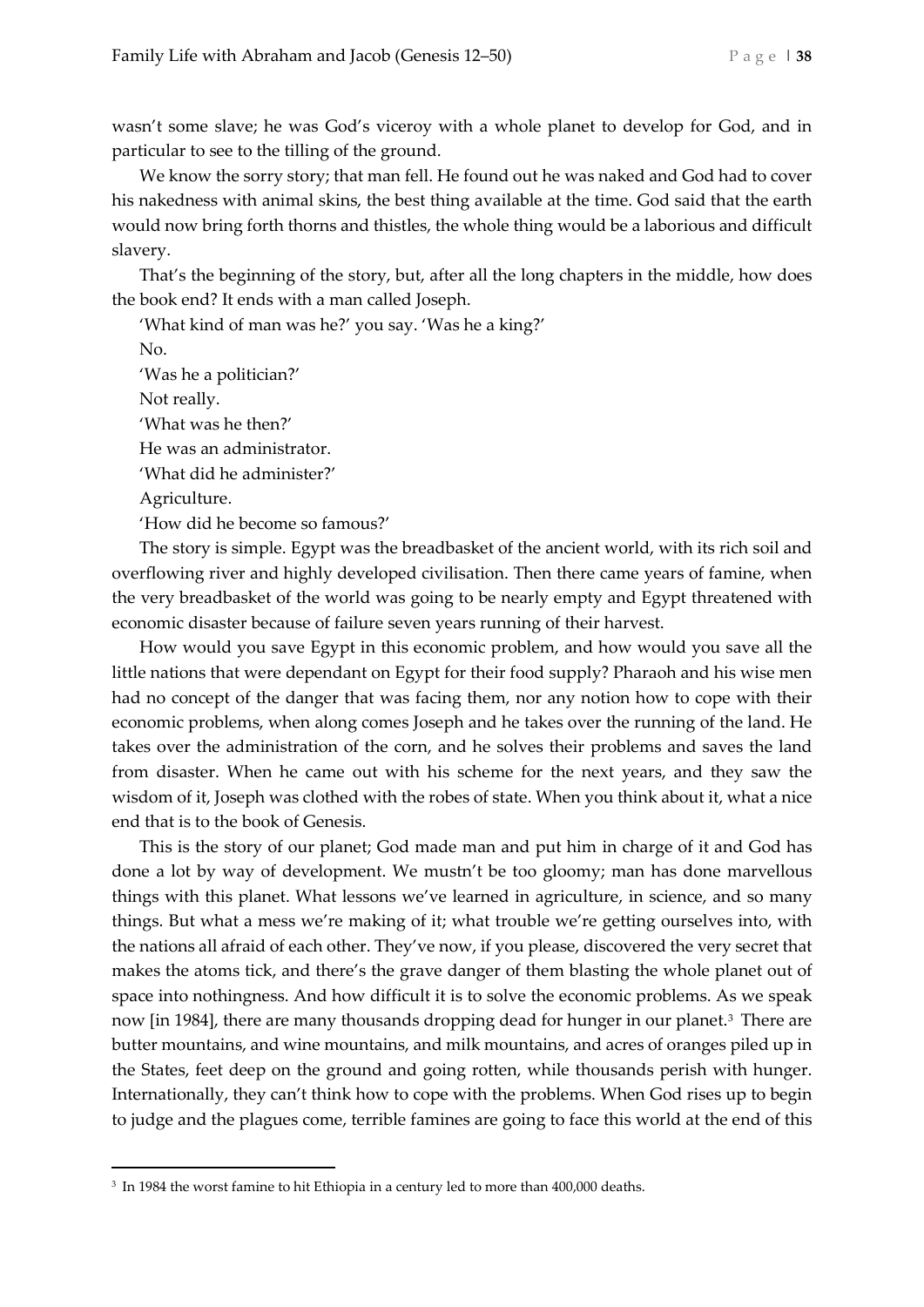age (see Matt 24:7; Rev 6:8). Someone will say, 'Is the planet going to become unworkable? What hope have we?' It didn't start that way.

When I look at your heavens, the work of your fingers, the moon and the stars, which you have set in place, what is man that you are mindful of him, and the son of man that you care for him? Yet you have made him a little lower than the heavenly beings and crowned him with glory and honour. You have given him dominion over the works of your hands; you have put all things under his feet. (Ps 8:3–6)

Yes, mankind fell, but God has not abandoned his original purpose.

Now in putting everything in subjection to him, he left nothing outside his control. At present, we do not yet see everything in subjection to him. But we see him who for a little while was made lower than the angels, namely Jesus, crowned with glory and honour because of the suffering of death, so that by the grace of God he might taste death for every [thing]. (Heb 2:8– 9)

One day he's coming again and he shall lead nature and our planet to the realisation of her goal, 'The creation itself will be set free from its bondage to corruption' (Rom 8:21). God's great man is coming, his name we know: it is Jesus Christ our Lord.

### *Genesis is a book of beginnings*

Genesis is a very hopeful book. Let's take another slant on it, shall we? Just at this stage, we are at the story of Joseph and how it fits into its context in the book of Genesis. Well, let's take a little bit sharper focus and we shall remember that Genesis 1–8 tells the story of the world from the creation to the destruction by the flood. Then it starts up again, and from chapter 9 it tells the story of the renewed earth, beginning with the story of the Gentiles and their great cities.

Like Nimrod a mighty hunter before the LORD. The beginning of his kingdom was Babel, Erech, Accad, and Calneh, in the land of Shinar. From that land he went into Assyria and built Nineveh, Rehoboth-Ir, Calah, and Resen between Nineveh and Calah; that is the great city. (10:9–12)

Eventually among those Gentiles, in a place called Ur, there was a man called Terah, and he had a son and his name at that stage was Abram (11:27). God called Abram out of the Gentiles. The 'God of glory' appeared to him and brought him out of those abominable idolatries that were beginning to take root and spread in the Gentile world, and set him on his pilgrimage (see Acts 7:2–8). You will remember that God promised Abraham at least four things when he brought him out: a land that should be his; offspring that eventually should be like the stars of the heaven; Abram himself would be a blessing; and through him and his offspring, all the nations of the world would be blessed.

So far, very good. In chapters 12–15 God brought him into the land and Abraham spent his life as a pilgrim in that land of promise. Though he wouldn't be allowed to possess it now,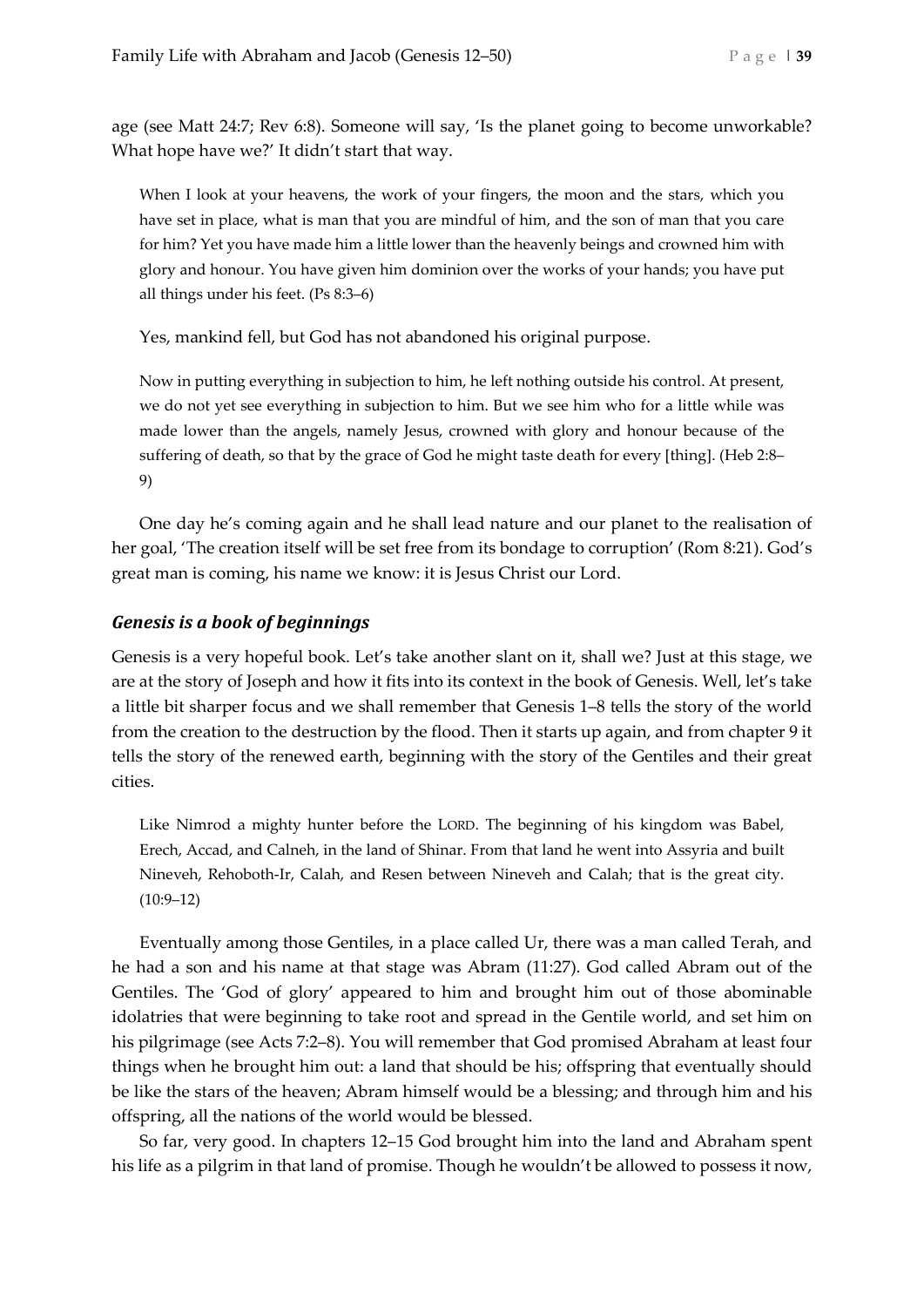he was told that he was to walk up and down in the land (13:14–17). He would see it, inspect it, not possess it yet, but one day he would.

Then from chapters 16–24 we have the great story of the seed, the great promised offspring that God had promised to Abraham; all the mistakes Abraham made in trying to produce him; then how in the end God did his great miracle and Isaac was born; Isaac was offered on the altar; and then Isaac was married.

'Chapters 25 to 35,' you say, 'what's that all about?'

That's the story of Isaac and partly the story of Jacob. Let me remind you of some of the big things that happened. This is the bit of Genesis where Jacob, at the instigation of his mother, dressed himself up in animal skins and put on a crackpot voice, cooked up some tasty meat and took it to his poor old father Isaac. 'Now bless me,' he said, and he stole the blessing. Well, we should all be keen to get blessing, shouldn't we, but whether stealing it is the right way to go about it, I'm not so sure.

### *Genesis is a book of blessings*

You shouldn't be surprised at that, should you? What did God promise Abraham? That he would bless Abraham and his people: he would give him a land, a seed, and multiply his offspring.

You say, 'There were four things that God promised him. He promised him a land, a seed; he promised to make him and his offspring a blessing; and then, fourthly, he said, "In your offspring shall all the nations of the earth be blessed"' (22:18).

That's right, of course. So, not wanting to leave us without the final story, the book brings in the Gentiles once more—the Egyptians (37:36). They go back among the Gentiles and Abraham's seed is made a blessing to them. They were the means of saving the whole of Egypt and all the dependant nations from stark starvation.

You say, 'Wait a minute, that's not quite right. When God promised Abraham that in him and in his seed should all the nations of the world be blessed, it was the blessing that comes to us Gentiles through Christ. That was what he meant.'

Yes, of course he did. You will go in for this prototypical stuff, won't you? I was trying to expound the text, but you want the typology and I can't stop you!

It is perfectly true; Galatians tells us that, when God said to Abraham, 'In you shall all the nations be blessed' (3:8), God was looking on eventually to the coming of one, Jesus Christ our Lord, and through Christ shall all the nations of the world be blessed (v. 16). We are happy to be part of that offspring.

For in Christ Jesus you are all sons of God, through faith. For as many of you as were baptized into Christ have put on Christ. There is neither Jew nor Greek, there is neither slave nor free, there is no male and female, for you are all one in Christ Jesus. And if you are Christ's, then you are Abraham's offspring, heirs according to promise. (vv. 26–29)

#### *A blessing to the Gentiles*

Of course that's true, but notice it's true at this earlier level. Abraham was called out of the Gentiles in order that he might eventually be made a blessing to the Gentiles; and he became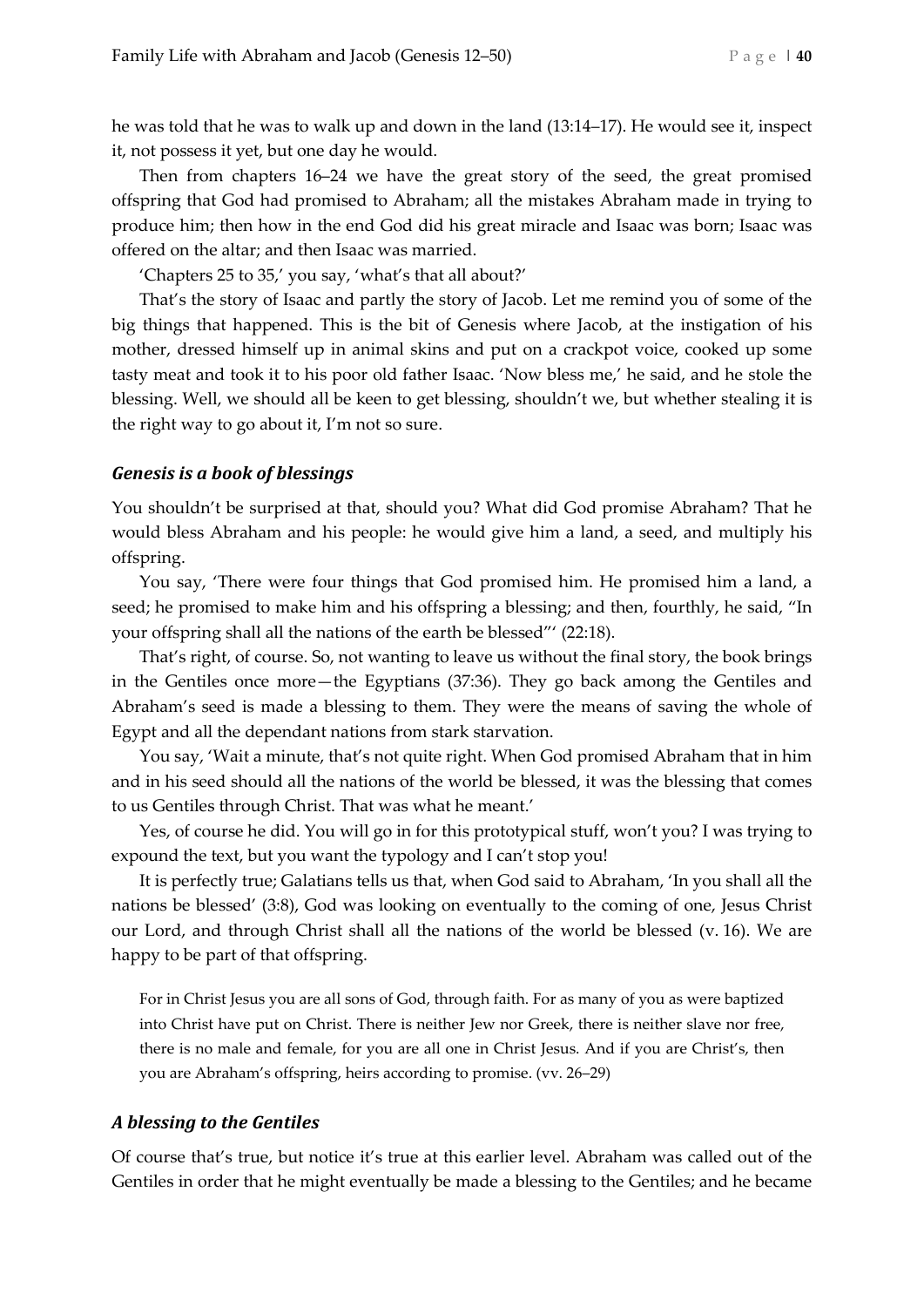that before the book of Genesis ends. But, even as I say that, I can't shut out from my ears the voices of those that have exhorted me many times, 'Brother, be practical.' So let's be practical!

There are three levels of this book, aren't there? We've been expounding the story of Joseph in its context of Abraham being brought out of the Gentiles and made a pilgrim; the promise that one day he and his seed shall be a blessing to the Gentiles; and so it is fulfilled and they are made a blessing to a Gentiles. Then it is a picture to us; a prototype of what God intended through our Lord Jesus Christ, the seed of Abraham. How may we be practical here? In his famous speech before the Sanhedrin, Stephen began his speech like this,

Brothers and fathers, hear me. The God of glory appeared to our father Abraham when he was in Mesopotamia, before he lived in Haran, and said to him, 'Go out from your land and from your kindred and go into the land that I will show you.' (Acts 7:2–3)

A few chapters later Luke records Saul of Tarsus driving up the Damascus road one day, when a light from heaven shone upon him. Saul was converted, and we are told that God has chosen him as an instrument to carry his name before the Gentiles (9:15). Interesting, isn't it? The God of glory appeared to Abraham, called him out of the Gentiles and made a pilgrim of him. The light from heaven shone upon Saul of Tarsus, a true Jew if ever there was one; the result was that it sent him back to the Gentiles as a missionary. You were born among the Gentiles, weren't you? Has the God of glory appeared to you? Did he call you *out of the Gentiles*, or are you still a Gentile?

Our Lord warned us about it. He said, 'When you pray, don't pray like the Gentiles pray—"Do not heap up empty phrases as the Gentiles do"' (Matt 6:7). How do you pray? Like a Gentile?

'Don't go to work like an old Gentile,' says Christ.

Therefore do not be anxious, saying, 'What shall we eat?' or 'What shall we drink?' or 'What shall we wear?' For the Gentiles seek after all these things, and your heavenly Father knows that you need them all. But seek first the kingdom of God and his righteousness, and all these things will be added to you. (vv. 31–33)

How do Gentiles go to work? When they go to work they seek clothes and food and things.

You say, 'Well that's what I do when I go to work.'

So you're an old Gentile then? Hasn't the God of glory appeared to you? If the God of glory has appeared to you, like he appeared to Abraham, the result will be that he will take you out of the Gentiles—make you different from the Gentiles. Listen to Paul,

Now this I say and testify in the Lord, that you must no longer walk as the Gentiles do, in the futility of their minds. They are darkened in their understanding, alienated from the life of God because of the ignorance that is in them, due to their hardness of heart. They have become callous and have given themselves up to sensuality, greedy to practise every kind of impurity. (Eph 4:17–19)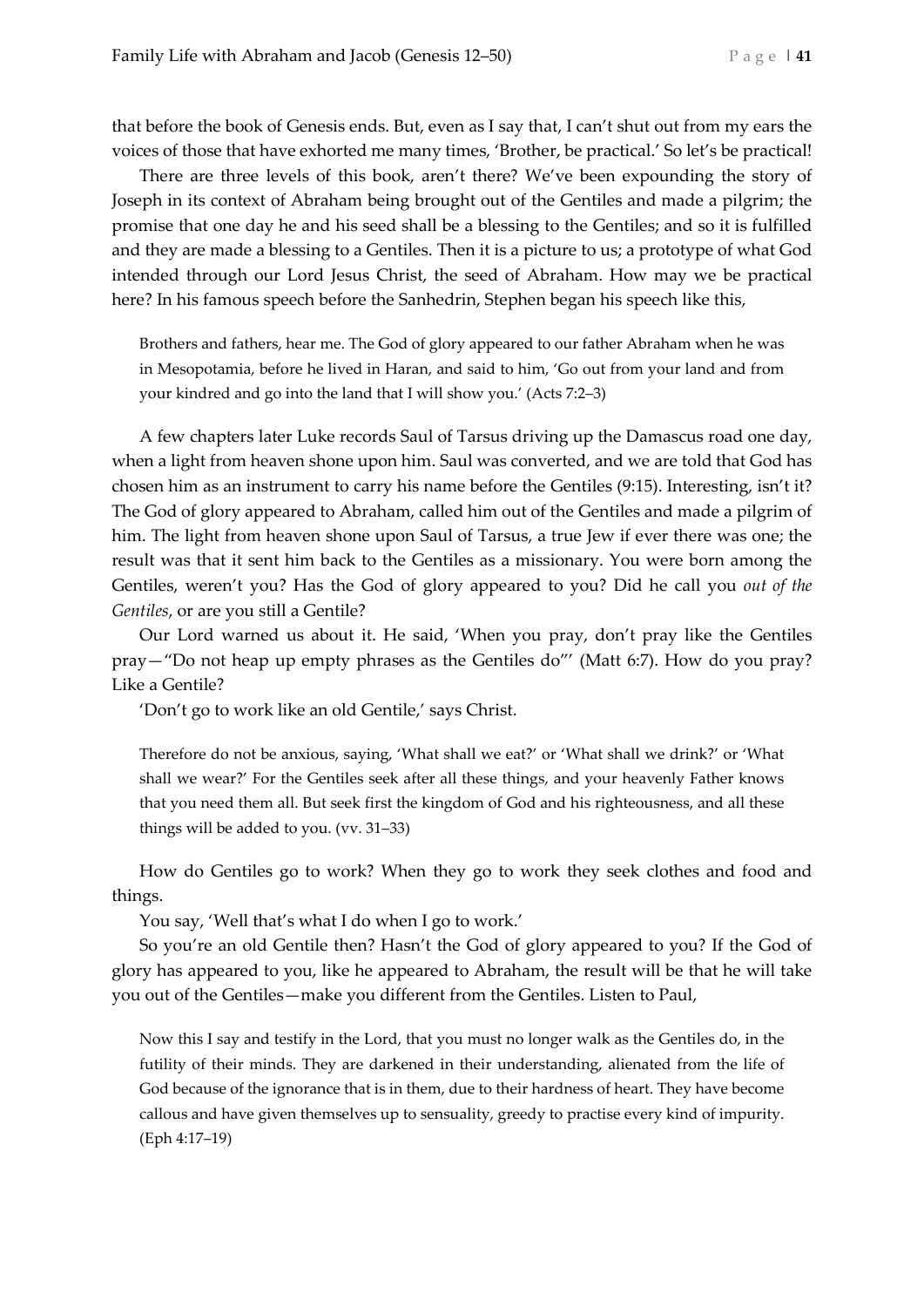The only way to stop us being Gentiles, take us out of the Gentiles and make us true pilgrims, is for us to see, like Abraham saw, the glory of the God of glory.

'I've learned that,' you say. 'I separated from the world a long while ago and I've been treading the path of separation ever since.'

God be praised!

'I'm a pilgrim on my way to heaven, and that's that,' you say.

No, it isn't quite *that*, is it? God called Abraham out of the Gentiles *so that in him and in his seed the Gentiles might be blessed*; and before Genesis comes to the end of its story God has sent the whole lot back to the Gentiles. Not to behave like Gentiles, of course, but to be a blessing to them.

God did it at the level of history; he brought Abraham out of the Gentiles and started the Jewish race so that they would be a testimony for God as pilgrims in this world. He got hold of Saul of Tarsus; the glory of God appeared to him too and he sent him back to the Gentiles. What for? To be a blessing to the Gentiles.

Thank God that Saul of Tarsus, proud Pharisee that he was, responded and went. He didn't say, 'Now I'm going to tread the path of separation. As for those impossible Gentile Irishmen, away out there in the middle of the Atlantic, I shan't have anything to do with them.' No, true pilgrim that Saul of Tarsus was, the man felt his responsibility as a believer to go back to the Gentiles with the glorious message of the gospel, and he became a missionary.

So, if you want it at the practical level, this story of Joseph is going to tell us of the other end of the scale. Abraham came out from the Gentiles to be distinct, separate; a witness to the true God and a protest against all Gentile idolatry. But eventually he was taught and trained so that his offspring might go back among the Gentiles to be a witness for God throughout the land.

We may never be Minister of Agriculture and Fisheries anywhere; certainly not in Egypt. Nor will we rise to high places, but then some of Joseph's brothers didn't either. They managed to be cattlemen—I could come in there, perhaps; I have worked on a farm—but what a testimony they were in Egypt when at last they got there.

So, we've been trying to expound the story in its context. Next time we shall have to do some hard work and take not the context of the whole book, but chapters 37–50, and see what we can make of them as a whole. We all like to take this favourite chapter and that favourite chapter, and draw our lessons from them. It is a perfectly good thing to do, but if we're going to study the word of God in its fullness we shall have to do a bit more than just take an isolated favourite chapter here or there; we shall have to take the story as a whole.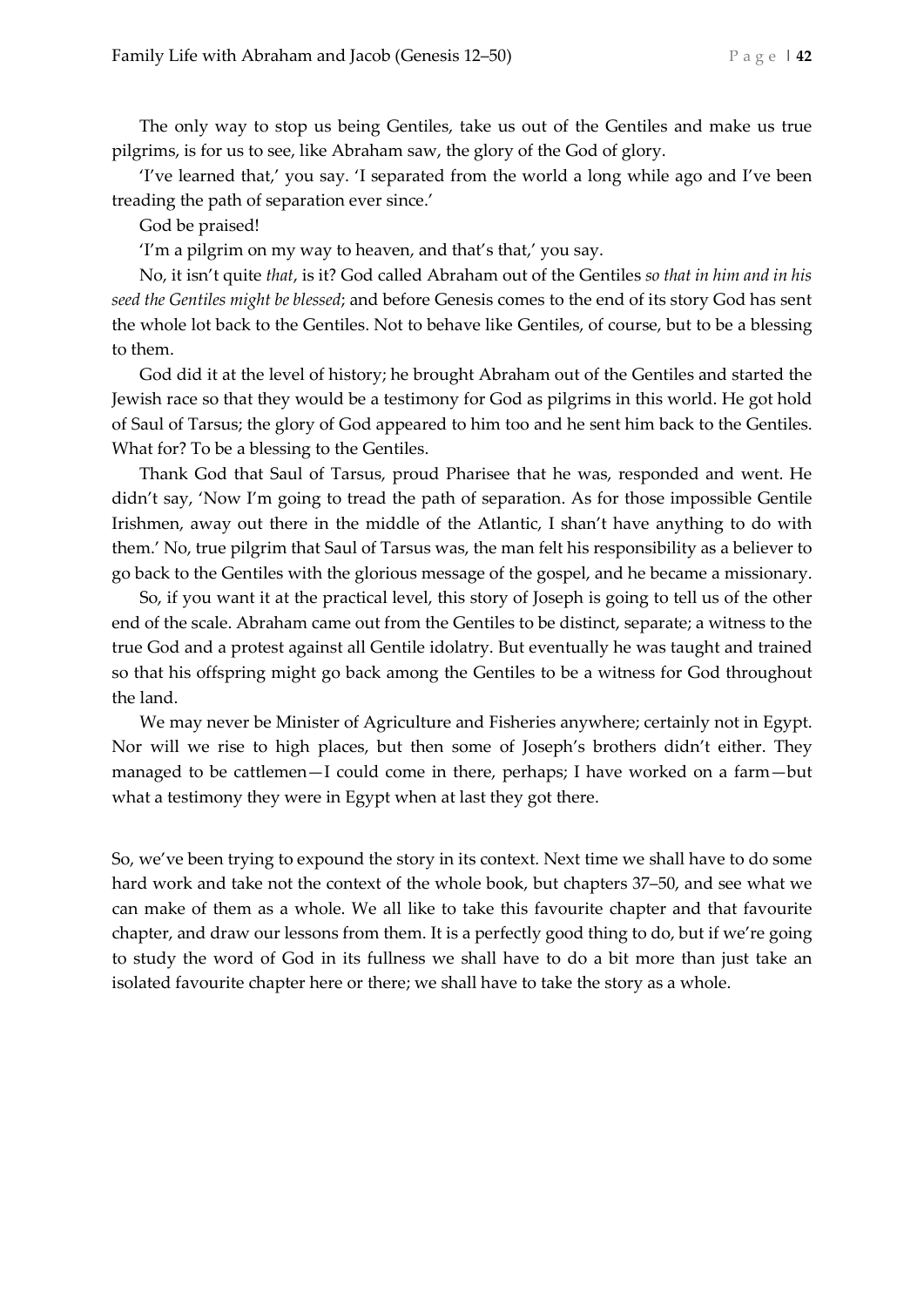# **[Outline of the Story of Jacob](#page-1-0)**

At the end of our last study I warned you that we should now have to do some hard work. We remember two biblical exhortations and statements. One is by the Apostle Paul, 'If anyone is not willing to work, let him not eat' (2 Thess 3:10)—that applies to the physical realm and we have learnt the truth of it by hard experience. Then we remember that our Lord applied the same rule to the spiritual realm, 'Do not labour for the food that perishes, but for the food that endures to eternal life' (John 6:27).

We are all good Christian men and women and so we give thanks for our daily bread, even though we've worked hard for it. We recognise that it is God who has given us our bread and butter; but that doesn't mean it falls down out of heaven on to our plates, already processed, cellophane wrapped, and all we have to do is to take the wrapper off and eat it. God gives it, but we have to work for it; and so it is with our spiritual bread. God gives it, of course, but then we have to work for it.

There are, as you know, all kinds of meals. There are those quick snacks: you go into the pantry and lift a tin of sardines, open the lid and there in half a second you have the meal already prepared; another half minute and it's eaten, and what a lot of time it saves you so that you can do other, more important things.

Then there are those other gorgeous meals, home-made plum puddings and things, and you would be mistaken to suppose that you can have a 'quick snack' plum pudding. Of course you can't. You have to start months before, with orange peel and sugar and who knows what, and you've got to stir it and mix it and let it stand, and coax it and persuade it and talk nicely to it, and get out the Kenwood mixer and things. You can spend hours on this heap of stuff, and it still isn't ready to eat. If anybody was so silly as to try and eat it, he would suffer indigestion forthwith and conclude that Christmas puddings were horrible things. No, you've got to work hard for days on end, and only at the end will you get something to satisfy your hunger and your taste.

Thus it is with Scripture. We can come for quick snacks, but there are other kinds of meals, and if we would appreciate the deeper things of God we must be prepared to work hard and not demand instant results; working in faith, that if we honestly work hard at his word, God will in the end honour our faith and show us the great treasures of his word. If we don't work at this level, then we will not eat.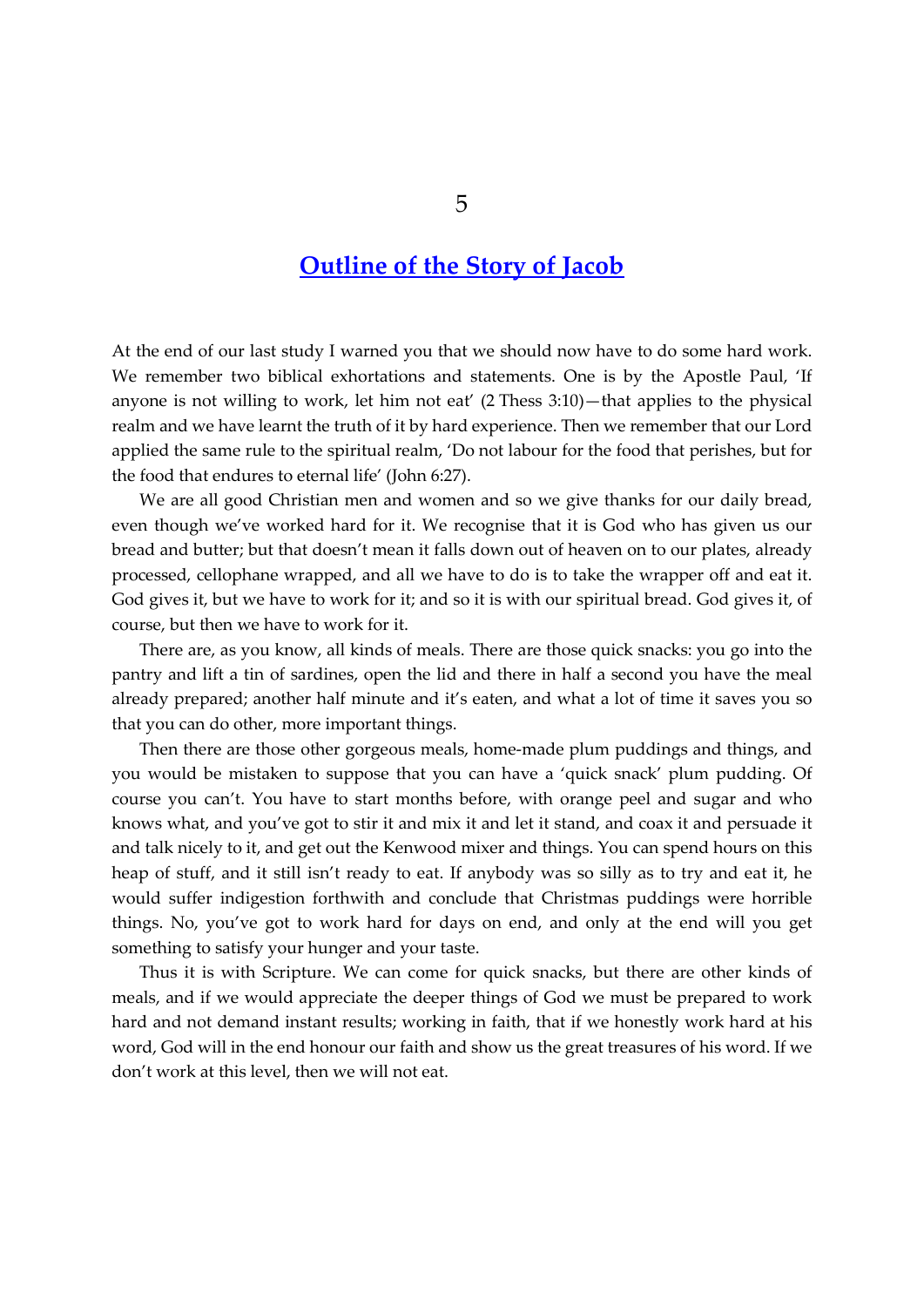# **Joseph**

We're now going to do some hard work and study the story of Joseph from the final part of the book of Genesis. It is comparatively easy of course, and not unprofitable, to take the interesting stories here and there from those last chapters of Genesis and apply them to our lives. Then to conveniently forget about the more difficult stories, pass them over, wonder why they're there, but never find out. This time we're going to try and look, not only at the well-known parts but the less well known parts, and take the whole of the word of God as it stands, and get it into our minds. Then, in subsequent weeks perhaps, by God's grace, the Holy Spirit will be able to show us the significance of these things. He'll have a job to show us the significance of them until we've got them well and truly into our minds.

Let's take a look at the large final passages of the book of Genesis. You'd be wise to keep your eye on Scripture, lest I do some cheating—make sure that the little summaries I give you are really true to what Scripture has got to say and let's get the facts right.

I want to start in chapter 36. At the end of chapter 35 we read that Isaac has died; he 'breathed his last, and he died and was gathered to his people, old and full of days. And his sons Esau and Jacob buried him' (35:29).

With the death of Isaac, the fifth section of Genesis comes to its end; just like the fourth section had come to its end with the death of Abraham and the section before that with the death of Noah.

So now we start a new part of the book of Genesis, 'These are the generations of Esau' (36:1). We are told of his various wives and the children he begat, and an interesting little remark, 'He went into a land away from his brother Jacob' (v. 6). Esau fills the rest of the chapter, and we notice that from time to time we're told about his eminent citizens, dukes and princes; 'These are the kings who reigned in the land of Edom, before any king reigned over the Israelites' (v. 31).

When you're thinking of Esau, you think of dukes, princes and kings. Herod was the most famous political king who descended from Esau. Herod the Great was an Idumaean, which simply means a descendant of Esau, an Edomite, and he was king when Christ was born. Edom had kings before Israel had kings, and Herod was king before Christ was king. That's an interesting thing, but we leave it there for the moment.

Now chapter 37 begins. In contrast to Esau, who went into a land away from his brother Jacob, Jacob stays put in the land; 'Jacob lived in the land of his father's sojournings, in the land of Canaan' (v. 1). So the story begins, and then goes on to tell us, 'These are the generations of Jacob, Joseph being seventeen years old . . .' (v. 2).

### *Joseph and his coat*

Let's remind ourselves of the bits and pieces in the story of Joseph. First, his dreams; then how he was sold and his brothers took his coat and tore it and dipped it in blood, then they brought the coat to their father—the false evidence.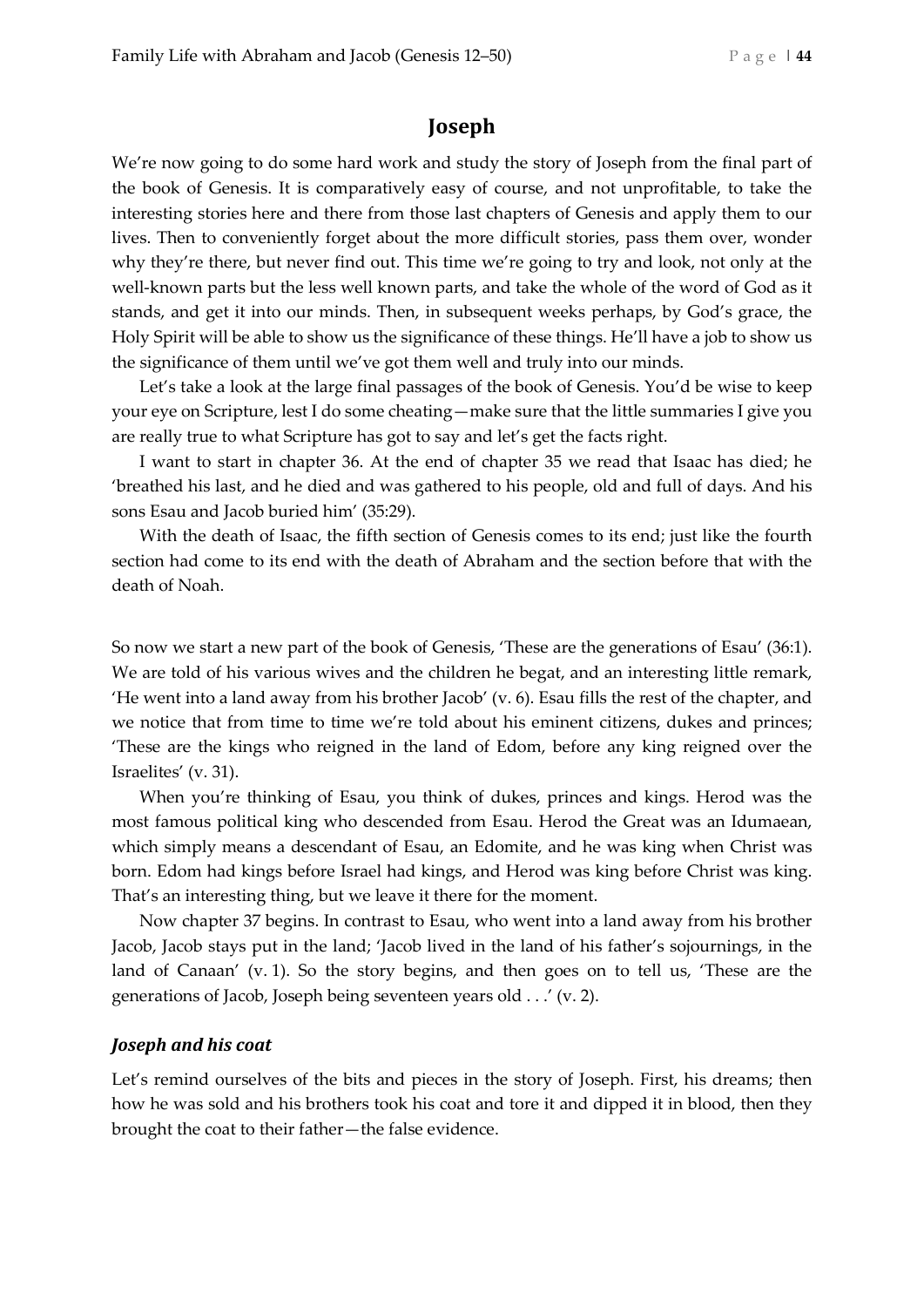And they sent the robe of many colours and brought it to their father and said, 'This we have found; *please identify whether it is your son's robe or not.' And he identified it and said, 'It is my son's robe.* A fierce animal has devoured him. Joseph is without doubt torn to pieces.' Then Jacob tore his garments and put sackcloth on his loins and mourned for his son for many days. All his sons and all his daughters rose up to comfort him, but he refused to be comforted and said, 'No, I shall go down to Sheol to my son, mourning.' Thus his father wept for him. (vv. 32–35)

False evidence, false deduction. Joseph wasn't dead, but poor old Jacob had been supplied with this coat, torn and dipped in blood. It looked so much like it, he appeared to recognise it and discern it as Joseph's coat. He did his best to read the evidence, but came to the wrong deduction and tremendous sorrow. There we shall have to leave Joseph for the moment, because he was taken down to Egypt.

## **Judah and Tamar**

Chapter 38 goes on to an absolutely different story. Instead of Joseph, it is Judah. It's a very curious story, because if Joseph went down to Egypt, Judah goes down from his brothers to an Adullamite.

What a curious story it is; not generally read in public and to be handled with all due delicacy. It is in God's word, so we mustn't pretend to be holier than God. It is a lurid story about a harlot, but she wasn't really a harlot. She put on false clothes, dressed up to pretend she was a sacred cult prostitute, such as in that part of the world in those ancient times.

At harvest time there would be a whole array of ceremonies in honour of the god of corn and wine, celebrated by the Canaanites in that part of Palestine. Judah, if you please, had gone down to live amongst the Canaanites. In honour of the god of fertility there would be these women around about the place, supposedly in religious devotion. They were not dressed as ordinary women of the streets, but as if they were some religious, cultic figures. It was a horrible confusion, of course.

Judah went to Tamar, and she wanted a pledge. There was Judah at the sheep shearing. He was feeling rich, and like a grandee he had got on his coat, his staff and his signet. It was probably a *cylinder seal*, not a signet on his hand so much; you had to be pretty posh and up in the world to have your own cylinder seal. It was hanging on a cord around his neck. He was a wealthy man with money to spare, going out on the town for the night. This woman said, 'I want your signet and your cord and the staff that is in your hand as a pledge.'

There follows the rest of the story. When the woman was found to be expecting a child, Judah was told, 'Your daughter-in-law has been immoral' (v. 24). He said, 'Bring her out and let her be burned.' Then Tamar, who was his daughter-in-law, sent the signet and the staff, and said, 'Please identify whose these are.' Oh, *discern now—look at the evidence*. Whatever is that story about? It'll make us scratch our heads, won't it?

### *Joseph in Egypt*

Anyway, there it is in Scripture, and having told us that long story we come to chapters 39–41 and continue the story of Joseph. Now he's in Egypt, and there's the story of Potiphar's wife.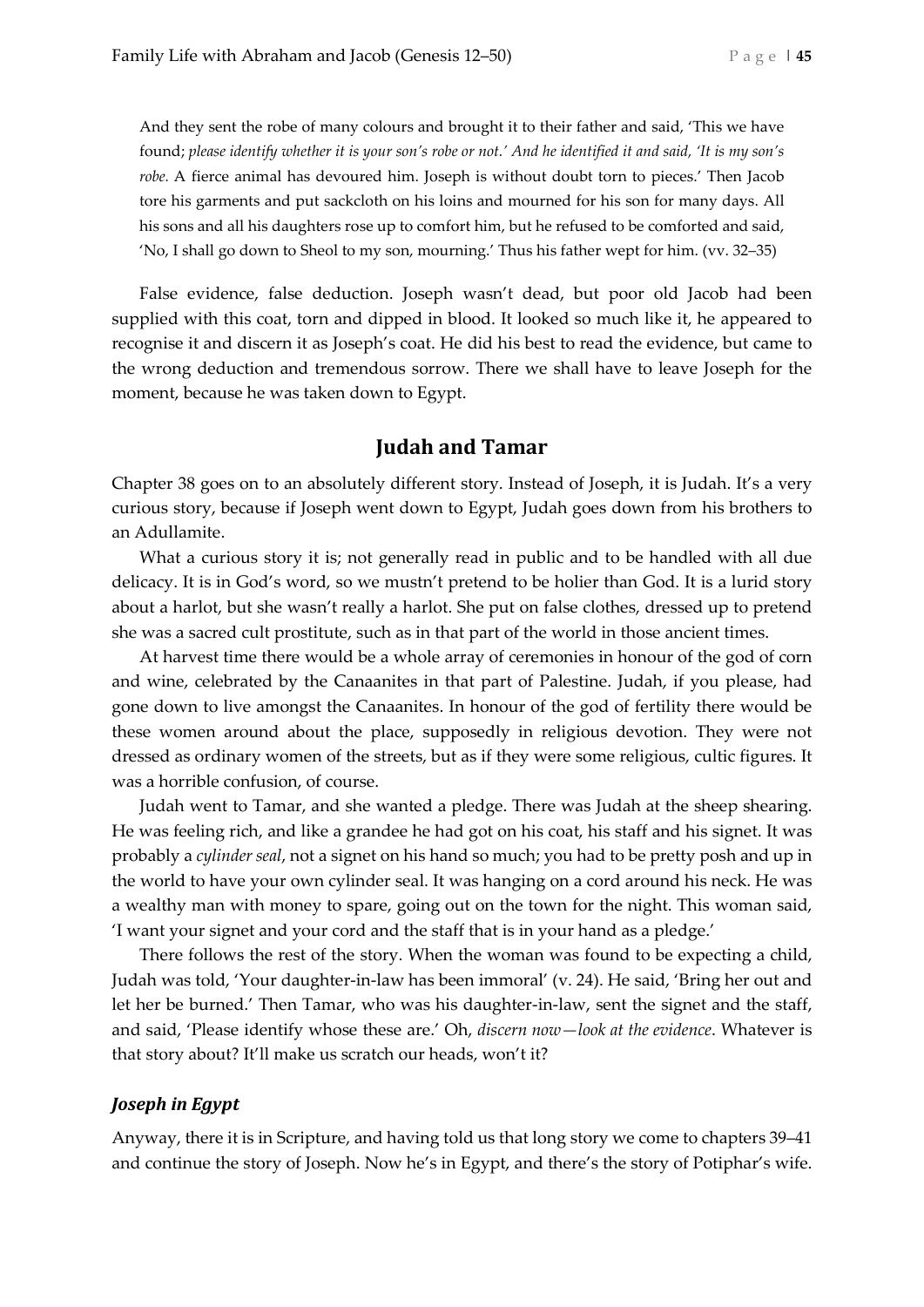When Joseph tried to run away, she got hold of his cloak and kept it. First she showed it to the servants and spun her yarn, and then of course she showed the evidence to her husband (vv. 14–16). *Seeing the evidence, Potiphar made a false deduction.* It did look overwhelming, but the deduction he made was wrong.

Now we are in chapter 40. Joseph went down to prison, and there the butler and the baker had dreams and Joseph interpreted them. Then in chapter 41—you remember the story: Pharaoh had dreams and Joseph was summoned out of the prison to interpret them. Joseph suggested a course of action for saving Egypt from the famine that was about to descend upon them, whereupon Pharaoh was so impressed, just look what he did.

And Pharaoh said to Joseph, 'See, I have set you over all the land of Egypt.' Then Pharaoh took his signet ring from his hand and put it on Joseph's hand, and clothed him in garments of fine linen and put a gold chain about his neck. (vv.41–42)

There are lots of other details in those stories, and you may conclude presently that I've left out the most important ones, but let's carry on.

## *The three expeditions to Egypt to buy grain*

'Jacob learned that there was grain for sale in Egypt' (42:1). We started off with Jacob, and, now that we've come to the end of that sequence of stories, we come to him again. The famine is beginning to hit hard in Canaan and Jacob sends his sons on that first expedition to get grain. As it comes to its climax, Joseph keeps Simeon behind in prison and sends the rest of the brothers back. 'Now look here, you're a lot of old spies. Now I'm going to prove you. You say you've got a father and you've got a younger brother at home? If you're genuine men, I want you to go back and bring your younger brother to me. Unless you come down again and bring your young brother with you, you are not going to get any more grain, and I'm going to take Simeon and put him in prison, and keep him here *as a pledge* and a hostage so that you'll come back again and bring your young brother.' 'And he took Simeon from them and bound him before their eyes' (v. 24).

So the brothers come back to their father, and they're really upset. Now the climax begins to sound like it's Jacob's story again, doesn't it?

And Jacob their father said to them, 'You have bereaved me of my children: Joseph is no more, and Simeon is no more, and now you would take Benjamin. All this has come against me.' Then Reuben said to his father, 'Kill my two sons if I do not bring him back to you. Put him in my hands, and I will bring him back to you.' But he said, 'My son shall not go down with you, for his brother is dead, and he is the only one left. If harm should happen to him on the journey that you are to make, you would bring down my grey hairs with sorrow to Sheol.' (vv. 36–38)

When they've completely run out of food Jacob sends them on the second expedition (43:1–2). You know the long, long story, and I'm not going to repeat the details now. Let's cut a few corners a bit, but it too came to its climax. They were all sent home with their sacks and Joseph had had his cup put in Benjamin's sack (44:1–2). When they were on the road, Joseph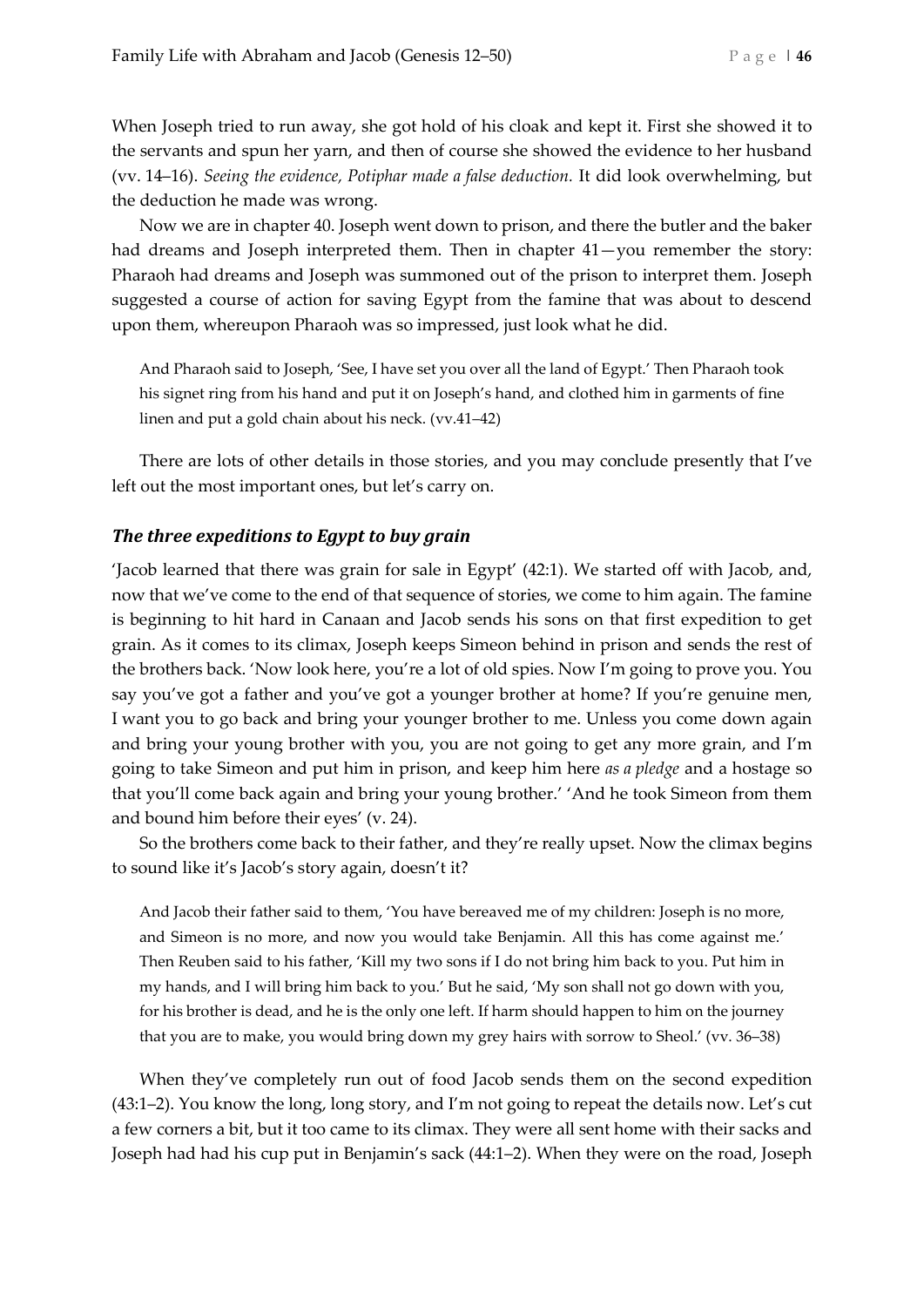sent his officer after them, and said, 'What do you think you're doing? How is it you've treated my lord like this. Who is it that has stolen his cup? Why have you stolen it?'

The brothers said, 'Nobody here has stolen his cup.'

They said, 'You have.'

'Well,' they said, 'search the lot, and if the cup is found in anybody's sack then let him pay the penalty.'

Of course the cup was found in Benjamin's sack, so all the brothers went back and Judah pleaded with Joseph. The climax of this story is that Judah pleads to be allowed to be substitute. Why does he want to be substitute? It was for Jacob's sake—lest he should die of sorrow. He's telling Joseph what happened.

And when our father said, 'Go again, buy us a little food', we said, 'We cannot go down. If our youngest brother goes with us, then we will go down. For we cannot see the man's face unless our youngest brother is with us.' Then your servant my father said to us, 'You know that my wife bore me two sons. One left me, and I said, Surely he has been torn to pieces, and I have never seen him since. If you take this one also from me, and harm happens to him, you will bring down my grey hairs in evil to Sheol.' Now therefore, as soon as I come to your servant my father, and the boy is not with us, then, as his life is bound up in the boy's life, as soon as he sees that the boy is not with us, he will die, and your servants will bring down the grey hairs of your servant our father with sorrow to Sheol. (vv. 25–31)

Eventually they go on the third expedition and now there's the very big climax of the story; Joseph makes himself known to his brothers (45:4). What touching scenes are there and we'll have to think about them on another occasion.

# **Jacob goes down to Egypt**

When he's made himself known to them Joseph sends for his father. Pharaoh helps and sends wagons to bring all the family down to Egypt and at last the story comes to its end.

So they went up out of Egypt and came to the land of Canaan to their father Jacob. And they told him, 'Joseph is still alive, and he is ruler over all the land of Egypt.' And his heart became numb, for he did not believe them. But when they told him all the words of Joseph, which he had said to them, and *when he saw the wagons* that Joseph had sent to carry him, the spirit of their father Jacob revived. And Israel said, 'It is enough; Joseph my son is still alive. I will go and see him before I die.' (45:25–28)

## *Evidence and discernment*

They had come with their stories before, hadn't they? There was a coat and *the evidence had seemed to be overwhelming*, for when Jacob had seen the coat he said, 'Well there's nothing for it; my poor Joseph has been torn to pieces and eaten by some wild animal, and I shall go down to the grave in sorrow.'

Now these lads come with this other story, that Joseph is still alive. *Then they produce the evidence*; these mighty great Mercedes-Benz wagons. This time, when the poor old boy sees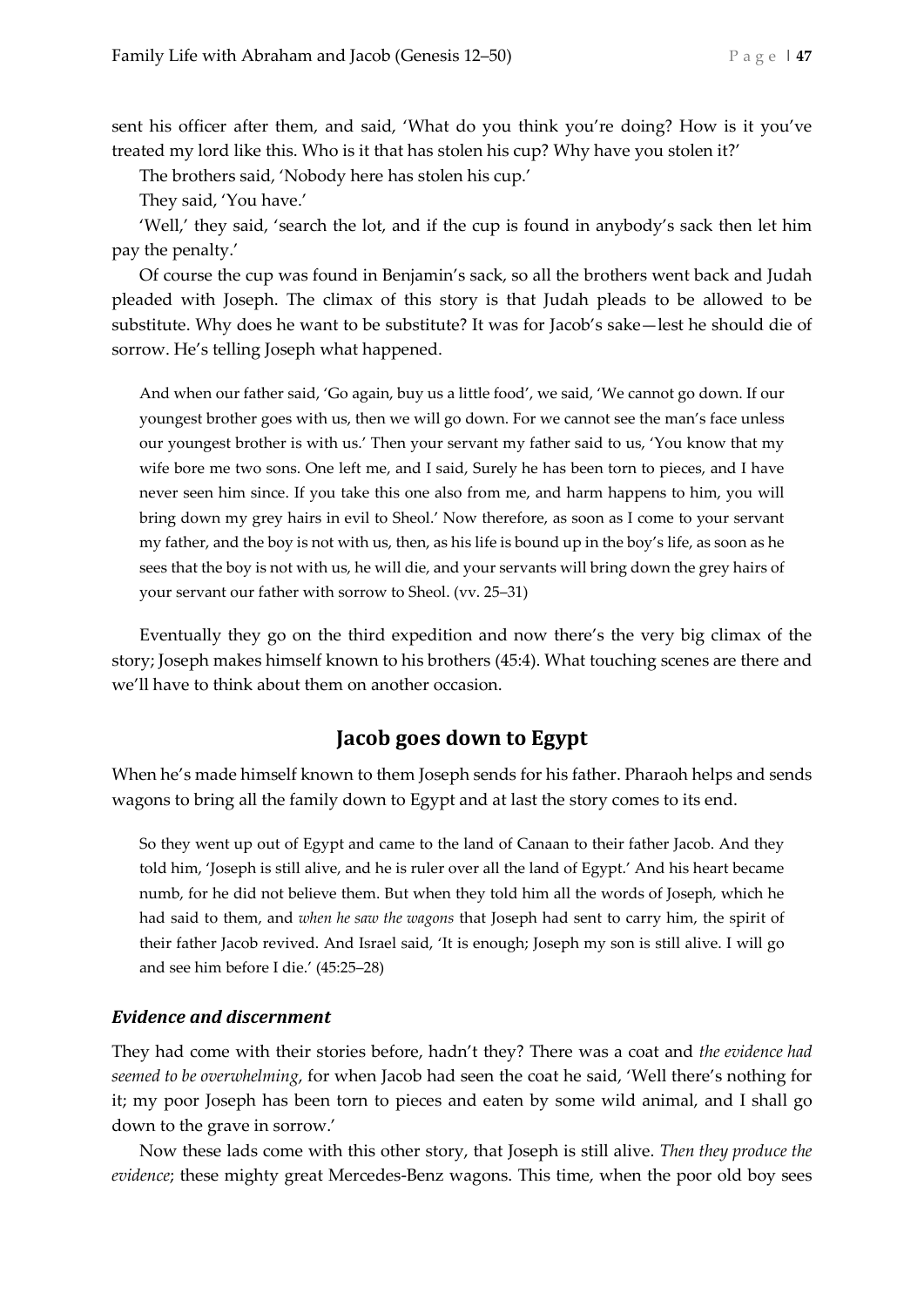the evidence which Joseph had sent to carry him, the spirit of Jacob their father revived. How near he had come to the grave by the sheer shock and the sorrow of it all. When he saw the evidence, he said, 'It is enough; Joseph my son is still alive. I will go and see him before I die' (v. 28).

What a story that's been. You know, we've been given to think that this last part of Genesis was the story of Joseph, but it isn't really the story of Joseph, is it? It's the story of Jacob. Jacob had dwelt in the land, and nothing would budge him. Esau might go off, but Jacob dwelt in the land. Then the brothers hated Joseph; they sold him and brought the evidence to Jacob. When asked to *discern and read the evidence*, Jacob decided that Joseph had been killed.

Joseph went down to Egypt, down into the prison and then he was exalted—that's a big story. When the famine came, Jacob heard that there was grain in Egypt and sent his sons after it. What muddles they got into, until at last you come to the climax and *the false evidence is undone by the true evidence*. Jacob discovers, to his amazement and joy, that Joseph is still alive, and sees the incontrovertible evidence. He knows that he's going to see Joseph before he dies, and off he goes down into Egypt. So that's the tremendous climax to this part of the great story of Jacob.

We have come to chapter 46. So what happens now? Let's have a look and see how it starts. 'So Israel took his journey', that is, down to Egypt (v. 1). Jacob is called 'Israel' here. First of all he comes down to Beersheba, 'the well of the oath', and God appears to him, saying, 'I myself will go down with you to Egypt, and I will also bring you up again' (v. 4). It's followed by the names of his sons and children, and then it tells us that Jacob had sent Judah ahead of him to Joseph to show the way (vv. 8–28).

That has brought us to chapter 47. The climax of it all, if you please, is that Jacob blesses Pharaoh. Just think of it! 'It is beyond dispute that the inferior is blessed by the superior' (Heb 7:7). We're coming to some almighty climaxes now. After all his wanderings and sorrows Jacob is introduced into the presence of the Pharaoh, and he doesn't wait for his majesty to stretch out his hand. He should let Pharaoh offer to shake hands with him, but Jacob doesn't. He comes into the presence of the greatest monarch in all the earth, raises his own hands and puts them on Pharaoh's head. Jacob blesses Pharaoh, the less being blessed by the greater (v. 7). Jacob, at the supreme pinnacle of his career, is now blessing Pharaoh.

On what grounds and why did Jacob take it upon himself to bless Pharaoh? That's a big story. When God promised originally, 'I will bless you and make your name great,' Jacob hadn't realised the extent of it. When he was pushing those deals with Esau, pulling a fast one on Laban, and stacking up a little nutmeg to bribe a few officials, he hadn't got a clue in his head as to the real greatness that God was preparing for him. When he came to it at last, what a climax it was.

We all have our little ideas of the promises of God, haven't we? When at last we see them fulfilled, we shall scarcely be able to take in the almost indescribable dignity that God has in store for us, and the greatness of it.

That you may know what is the hope to which he has called you, what are the riches of his glorious inheritance in the saints, and what is the immeasurable greatness of his power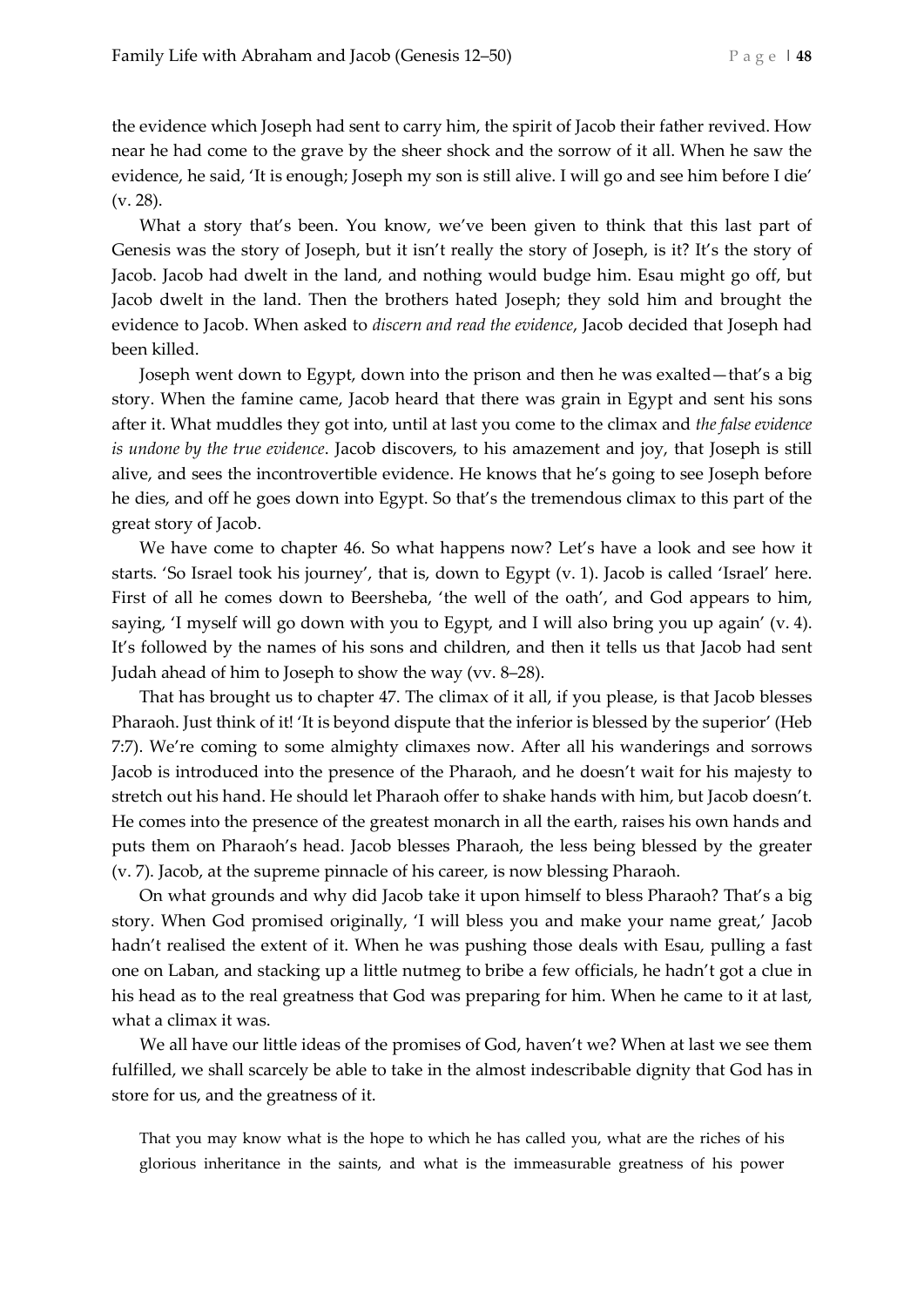towards us who believe, according to the working of his great might that he worked in Christ when he raised him from the dead and seated him at his right hand in the heavenly places, far above all rule and authority and power and dominion, and above every name that is named, not only in this age but also in the one to come. And he put all things under his feet and gave him as head over all things to the church, which is his body, the fullness of him who fills all in all. (Eph 1:18–23)

Do you know that one of these days you'll rule angels? You'll be with him over them all. That makes some of those things we get up to nowadays look a bit silly and insignificant, doesn't it?

Thus Israel settled in the land of Egypt, in the land of Goshen. And they gained possessions in it, and were fruitful and multiplied greatly. And Jacob lived in the land of Egypt for seventeen years. So the days of Jacob, the years of his life, were 147 years. (vv. 27–28)

### *Jacob dies*

Continuing with the story of Jacob, here he comes down to live in Egypt and various things are told us of what he did down there. First, he takes an oath of Joseph, 'Do not bury me in Egypt, but let me lie with my fathers' (vv. 29–30). In chapters 48 and 49 he pronounces the blessings on Ephraim and Manasseh and on his own twelve sons—Judah and Joseph getting the biggest mention. Then, finally, Jacob dies. He is taken to Canaan and buried there by Joseph and his servants, and Joseph's brothers. There's not much more of Genesis left. When it has stopped talking about Jacob, there isn't much more to be said. This is the last section of Jacob's story.

We have now come to chapter 50 and the stories are: Joseph returns to Egypt; Joseph and his brothers; Joseph dies. You say, 'Go on, tell us what it's all about.' Well no, this is where I would like you to do some homework. It's been like one of the early stages in cooking, where we've been collecting the currants and the flour and the orange peel and the sugar and the mixing bowl. We've now got them all laid out, ready to begin.

I'll just spend a few minutes pointing out what I've said now many times. When we look at this story, it is the story of Jacob; the story of a father and his children. But the last section of Genesis is different from the other sections.

# **Fathers and sons**

In the story about Abraham, Abraham had two sons, Ishmael and Isaac; Ishmael had to be put aside and the line ran through Isaac. Isaac had two sons, Esau and Jacob; Esau had to be put aside and the line ran through Jacob. When you come at last to Jacob's story, Jacob didn't have just two sons, he had twelve sons; so it wasn't the question of one being put aside and the line going through the other one. Jacob had twelve sons; they were all heads of the tribes of what eventually became the nation of Israel.

Now we've entered a very interesting thing; from being single patriarchs with a single line going through, we've arrived at Jacob, whom God has transformed into Israel, head of the nation. He has twelve sons; they're going to be the fathers of the twelve tribes and Jacob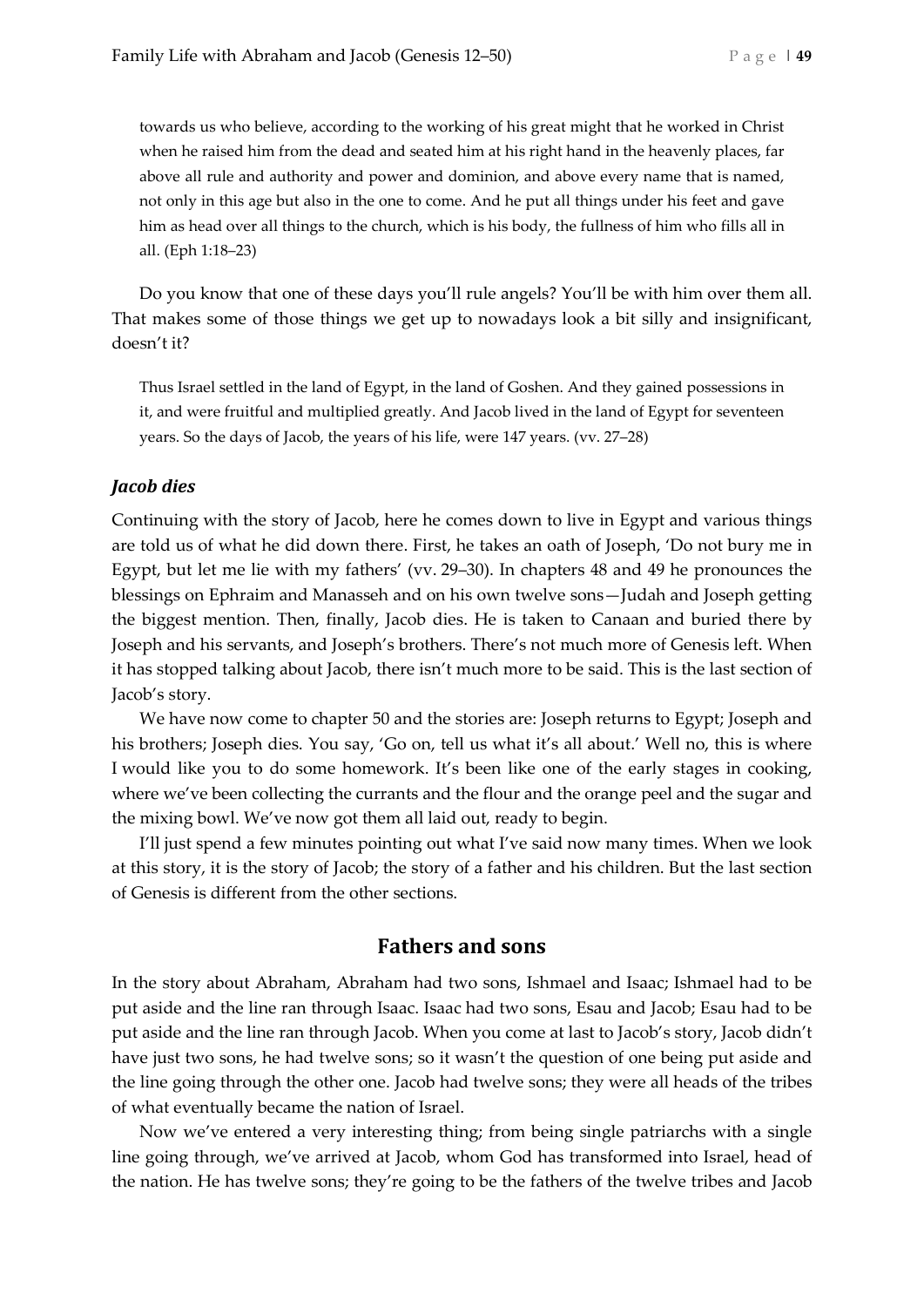remains as the father of the nation. We've traced the story of those boys and their early experiences, how they were going to be welded into a nation, and how they would get on with each other. What heartaches they caused their father, as in those early stages God began to deal with them and weld them together as a nation that would be unique in all the nations of the earth and rule and reign for God.

What a story it has been; all that Israel went through because of their different movements and currents and opinions and ambitions. At one stage internal strife threatened to destroy the nation completely, but eventually God brought them through and welded them together. Jacob, who dwelt in the land, took the momentous decision and came down at last to Egypt. But then, of course, he was returned to Canaan.

It's the story of Jacob; but as you look at the first beginnings of the nation of Israel, if you find it has all sorts of prophetic insights into the future, that's not my fault; it's the fault of Genesis.

So that will provide you with a little homework. I wonder would you be prepared to study that first section, and see what you make of it. That curious story about Judah and Tamar—what is it there for? What's it got to do with anything?

Can you see any similarities between the various stories? In other words, are they a connected set of stories? What's all this business about dreams, and clothes, and calling on people to recognise evidence? What is it all about? I should be ever so grateful if you would read the stories again and ask yourself these questions.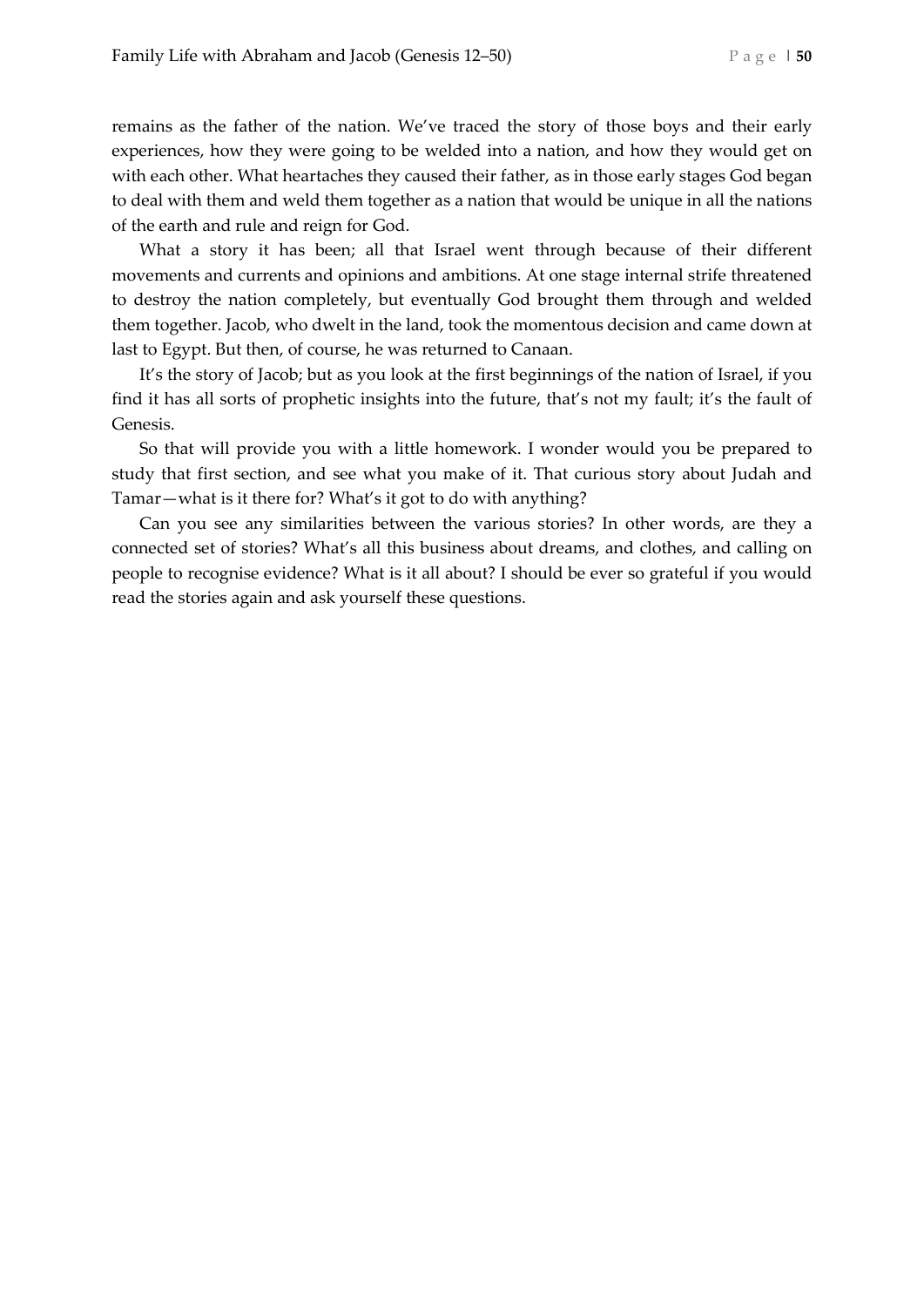# **[Jacob Dwelt in the Land](#page-1-0)**

In our study of these chapters at the end of the book of Genesis we have discovered, among other things, that the story is the story of Jacob, and of his sons. We observed therefore that, at the beginning of each of the major parts of this final movement, we are introduced to Jacob.

- 1. 'Jacob lived in the land of his father's sojournings, in the land of Canaan' (37:1).
- 2. 'When Jacob learned that there was grain for sale in Egypt, he said to his sons, "Why do you look at one another?" And he said, "Behold, I have heard that there is grain for sale in Egypt. Go down and buy grain for us there, that we may live and not die"'  $(42:1-2)$ .
- 3. 'So Israel took his journey with all that he had and came to Beersheba, and offered sacrifices to the God of his father Isaac' (46:1).
- 4. 'And Jacob lived in the land of Egypt for seventeen years. So the days of Jacob, the years of his life, were 147 years' (47:28).

So Jacob died in Egypt and was taken back to Canaan.

Thus his sons did for him as he had commanded them, for his sons carried him to the land of Canaan and buried him in the cave of the field at Machpelah, to the east of Mamre, which Abraham bought with the field from Ephron the Hittite to possess as a burying place. (50:12– 13)

At the end of our previous session I suggested that we all went home and did some homework in the course of the week, and I'm all ears to hear the results of that homework this evening. We told ourselves that we were going to look at these early stories, particularly this curious story about Judah, and ask if there was some point for us in it. We noticed superficially the similarities between the stories.

## *A question of evidence*

In story A (ch. 37), Joseph is sold and the brothers dip his coat in the blood of an animal and bring it back to their father. They ask their father to examine it, and to know from the evidence if it is really his son Joseph's coat. The poor old boy sees the coat and sees the blood, and comes to his conclusion—on what we know is quite false evidence and a false conclusion—that Joseph his son is torn in pieces.

In story B (ch. 38), Judah goes down and eventually Tamar asks of Judah a pledge, and takes from him his staff and his signet. When subsequently he orders that she shall be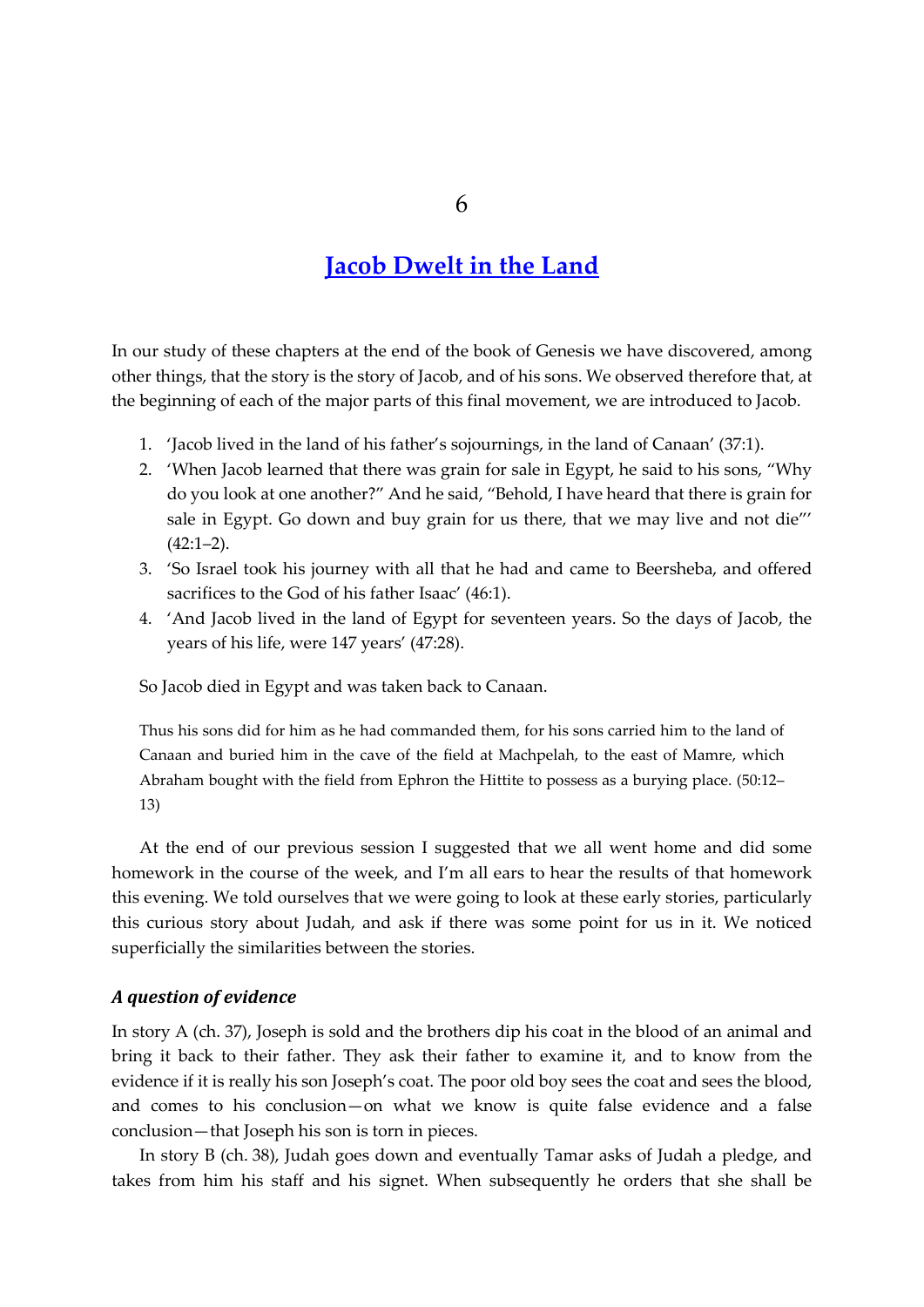brought out and burned, she sends in the pledge to Judah and asks him to 'discern whose are these, the signet, and bracelets, and staff' (v. 25 KJV). He was convicted of his sin: 'She is more righteous than I' (v. 26). So once more we have the question of evidence.

In story C (ch. 39), Potiphar's wife seizes Joseph's coat and when he runs out of the house she calls in her servants, telling them her version of the story. 'Then she laid up his garment by her until [Potiphar] came home' (v. 16). Perhaps the servants were bright enough to see through it, who knows, but she told her story to them first, so that they should corroborate it when the master came home. She showed them Joseph's coat and told them what deduction to make, and when her husband came home she showed him the coat and pitched her yarn to him. Whether he believed it or not, he made out he did and Joseph found himself in prison. So again, very much a question of evidence.

### *Contrasts between the beginning and the ending of the Jacob-Joseph story*

Here is Jacob with Joseph's coat, coming to the conclusion from the planted false evidence that Joseph is torn in pieces. But at the final climax, when he sees the evidence—the wagons that Pharaoh has sent to bring him down to Egypt, good, solid, four-wheeled wagons, plus the bullocks to draw them—his heart revives, and he cries with tremendous joy, 'Joseph my son is still alive. I will go and see him before I die' (45:28).

# **Jacob and his sons and the nation of Israel**

Now let me just sum up a little bit more what we have found so far, so that we can put our observations into context. This part of Genesis then is the story of Jacob. That won't rob us of the fact that it tells us a lot about Joseph, the one whom we love so much; but, strictly speaking, it's the story of Jacob—the story of Jacob and his sons. Or, if you like, *Israel* and his sons, the Israelites, for Jacob is Israel now.

With the beginning of this part of Genesis there comes a change. The other two stories we were studying talk of the patriarchs. Abraham had two sons, Ishmael and Isaac. Ishmael had to be turned away and the line went through Isaac. Isaac had two sons, Esau and Jacob. Esau had to be rejected, and the line went through Jacob. You won't get that here. It's no longer a question of the patriarch Jacob having two sons; the one has to be rejected and the line goes from the other. We're finished with that. Now all Jacob's sons are to be retained and they form the basis of the infant nation of Israel. They bear the name *Israelites*, not Jacobites. Joseph is mentioned, but so is Judah and the others. When we come finally to the last story, we shall read of the blessings of the prophecies related to all the twelve sons that go out and make the whole nation—all the sons of Jacob.

So, to summarize, what we are primarily interested in is Jacob and his sons, the beginning of the infant nation of Israel and its development. First, in the immediate; then, in the shorter term; and then in the long distance future, as these things shed their prophetic light along the centuries.

You say, 'What do you mean?'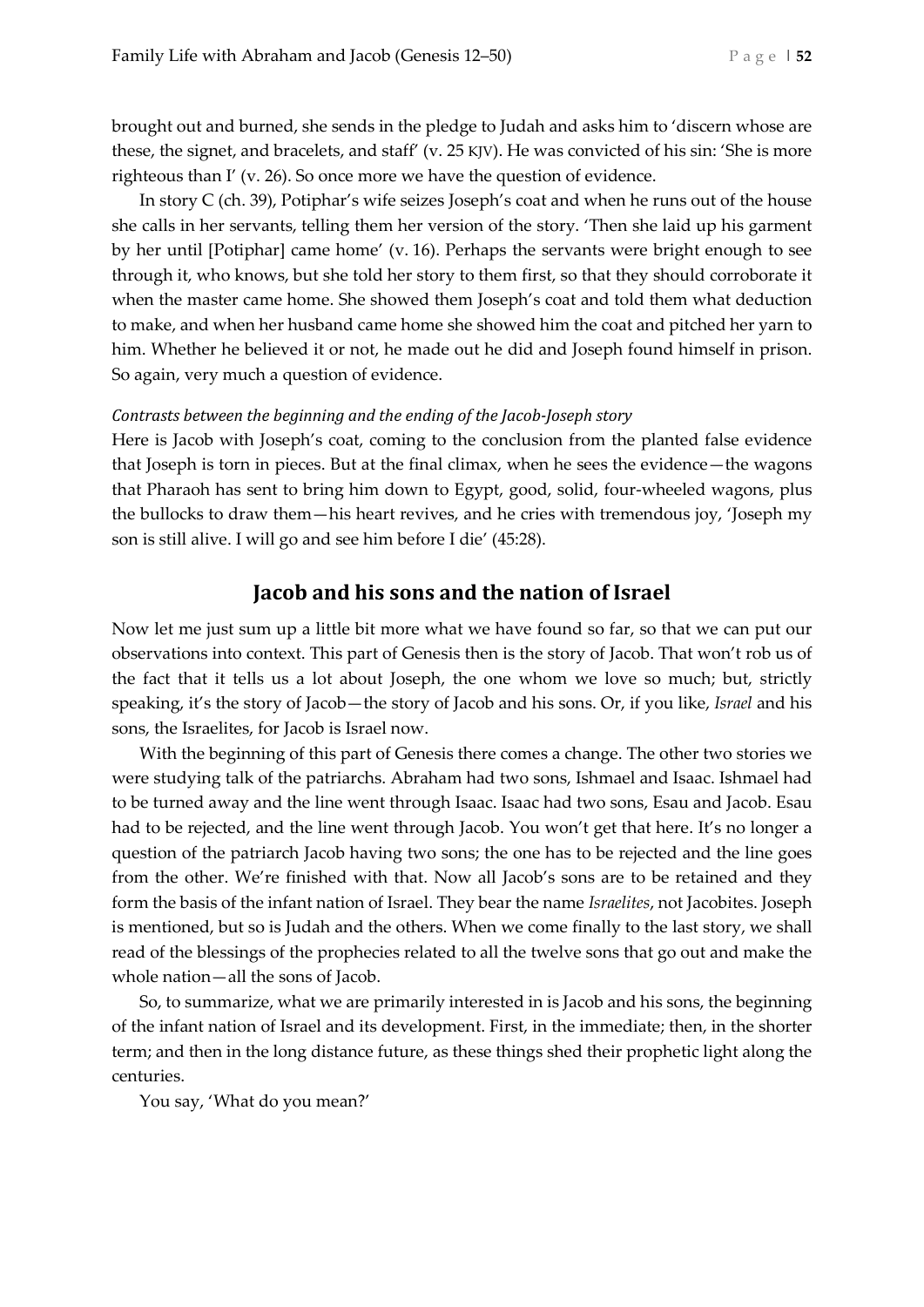### *Ephraim and Manasseh*

We have the story of Jacob and his sons; then the story of Judah and his sons; and again, the story of Joseph's sons, Manasseh and Ephraim. When Joseph brought his sons in to his ailing father, Jacob said to Joseph,

And now your two sons, who were born to you in the land of Egypt before I came to you in Egypt, are mine; Ephraim and Manasseh shall be mine, as Reuben and Simeon are. (48:5)

When Ephraim and Manasseh are introduced to their grandfather, he says, 'Who are these?' Then Joseph said to his father, 'They are my sons, whom God has given me here. And he said, "Bring them to me, please, that I may bless them"' (vv. 8–9).

Israel has said a very significant thing; 'Very good, Joseph, I know they're your sons, but they're going to become as my sons. They're going to be raised, so to speak, one generation higher than they really are. So that Ephraim and Manasseh will count as Jacob's sons, and not Joseph's sons. That is, they shall become part of the twelve tribes. We know of course in subsequent history that was so. When you read of the tribes of Israel, you will read of Reuben, Simeon and Levi, Judah, Zebulun, Issachar, Dan, Gad, Asher, Naphtali, Joseph and Benjamin; but among the twelve you will read Ephraim and Manasseh. They weren't really sons of Jacob, they were sons of Joseph; but they were raised up to become heads of two of the tribes in Israel.

That is a significant thing, and notice next how interesting this early history is. You can't help finding it interesting because you know so much about subsequent history, of course. When Israel came to be settled in the land it was often to be found in two major divisions called *Judah* and *Ephraim*. Judah comprised the two tribes, Judah and Benjamin, and they occupied the south. Ephraim was a name put over not only the tribe of Ephraim, but over all the ten tribes. So those were the two divisions in the nation, Ephraim and Judah.

Therefore, this Ephraim, who was really Joseph's son and not Jacob's, was elevated to be a head of the tribe, and in subsequent history he was elevated still further. He becomes the chief tribe among the ten tribes, who are subsequently called Ephraim and Judah. I have to tell you that in Jacob's family the sons didn't always get on very well with each other. From time to time they fell out. I know you won't spread it abroad, because you have a family of your own! Later on, in the book of Chronicles we read how they came to fisticuffs and fought against each other. Then there was a colossal split; Ephraim separated from Judah and it led to a lot of sorrow. Ephraim was eventually carted off by the Assyrians to Assyria. Judah, by contrast, was taken by the Babylonians to Babylon.

In later years one of the prophets envisaged what the millennium would be like. If I were to ask you, 'What is your concept of the millennium?' what would you say?

Perhaps, 'It's a tremendous time of peace and plenty.'

You surely know that the millennium could come now, if that were true. Would you like to single out anything particular above all others that would mark the millennium? When Isaiah comes to characterise it, he says,

The jealousy of Ephraim shall depart, and those who harass Judah shall be cut off; Ephraim shall not be jealous of Judah, and Judah shall not harass Ephraim. (Isa 11:13)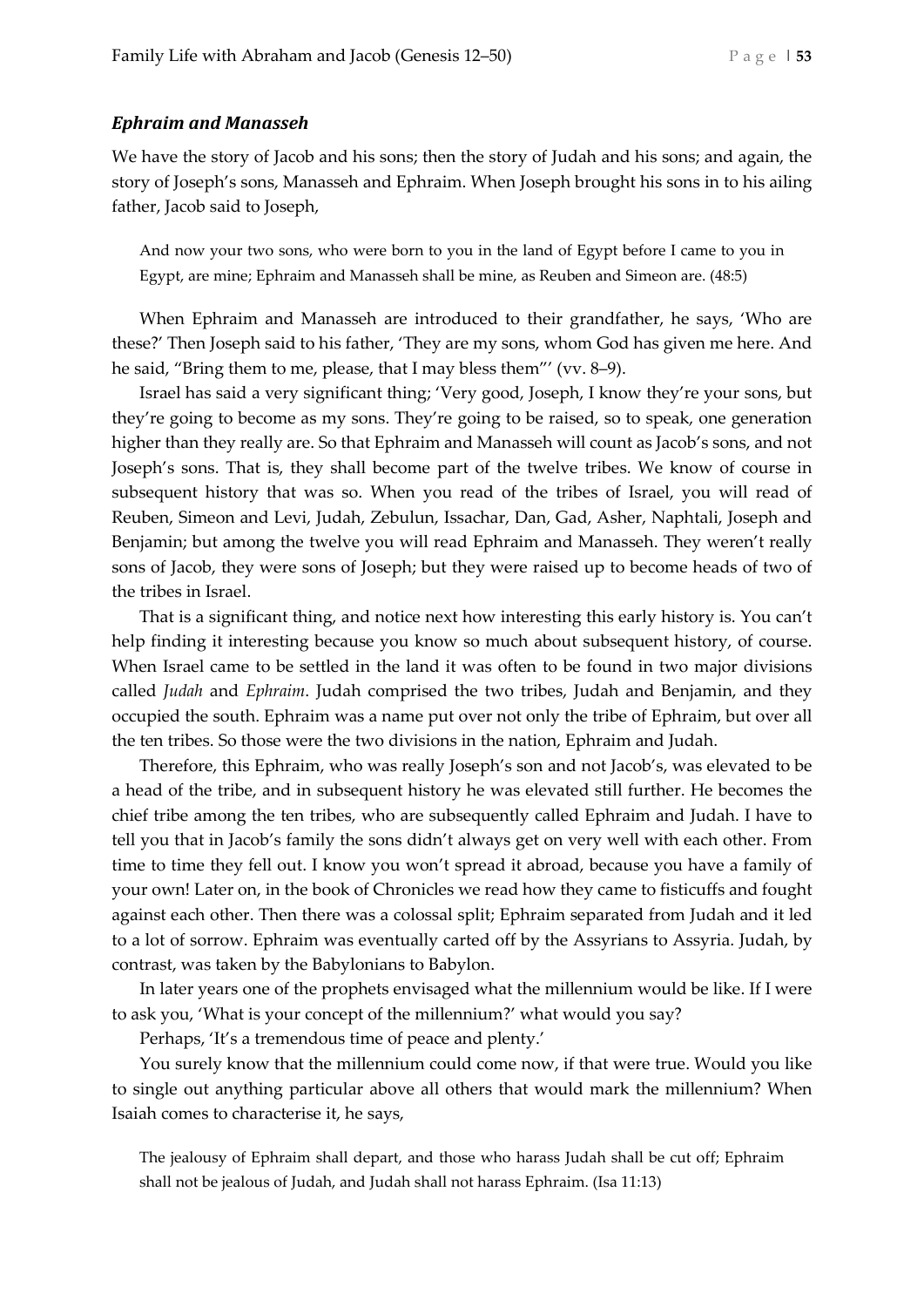That will be next to heaven, when eventually they learn to live in peace; and the prophet got his staff that was broken in two, between Ephraim and Judah, and the staff was to be joined together again (see Ezek 37). Here we have the beginnings of it, but what can we make out of it all? Why did dear old Jacob cross his hands and bless Ephraim rather than Manasseh (Gen 48:14)? While we are thinking about that, let's notice another significant thing.

## *Lessons we have learned in Genesis*

We found in our earlier studies that what is true of the whole of Genesis is true of this last section. You can read its lessons at various levels—practical, moral and spiritual. For instance, lessons on how to meet temptation, how to escape it and come through unscathed; lessons on forgiveness; lessons on faithfulness in stewardship, the way forward to advancement and honour. Practical, moral lessons we can read immediately for ourselves.

Then we mentioned that you can read also prototypical lessons. Things happened in those early days of the history of the nation and you can't help seeing in them foreshadowings of events that are to come. Notably, of course, in the story of Joseph; how he was sold by his brothers to the Gentiles, falsely accused, put in the dungeon, and at last brought out to a position of great eminence. When he was virtually the under-Pharaoh, lord of the earth, his brothers came to him in their distress and were eventually reconciled to him and bound to his lordship. Joseph brought Jew and Gentile together under the one rule in Egypt.

You say, 'What a lovely picture that is, and prototype of Jesus Christ our Lord.' Yes, it is indeed.

### *Other prototypical features in these stories*

Just by way of provoking your interest, let me point out another prototypical feature of these stories.

1. This is the story of Jacob—I keep on telling you that, don't I! Well that's what the Bible says; it's the story of Jacob and his sons. What a poignant story it is, because, in the course of these chapters, Jacob loses some of his sons. When he loses Joseph he said that it would bring down his old hairs in sorrow to the grave. It was an irreparable loss; Joseph is gone. How tremendously increased his sorrow would have been if he had known the truth about how Joseph had gone.

At the climax of the story the brothers come back to Jacob their father, and they say, 'That man down in Egypt'—they didn't know who he was—'has kept Simeon behind as a pledge, and he's told us that it's no use our coming down to Egypt to buy food unless we bring Benjamin with us.' Poor old Jacob is exasperated.

'Why on earth did you tell him that you've got a younger brother?'

'The man directly asked us, and how could we know he was going to imprison Simeon, and ask for him to be taken down?'

Poor old Jacob; he's already lost Joseph, and now Simeon is down in prison in Egypt. In his bitterness, he cries out, 'Joseph is not, Simeon is not, and you're going to take Benjamin?'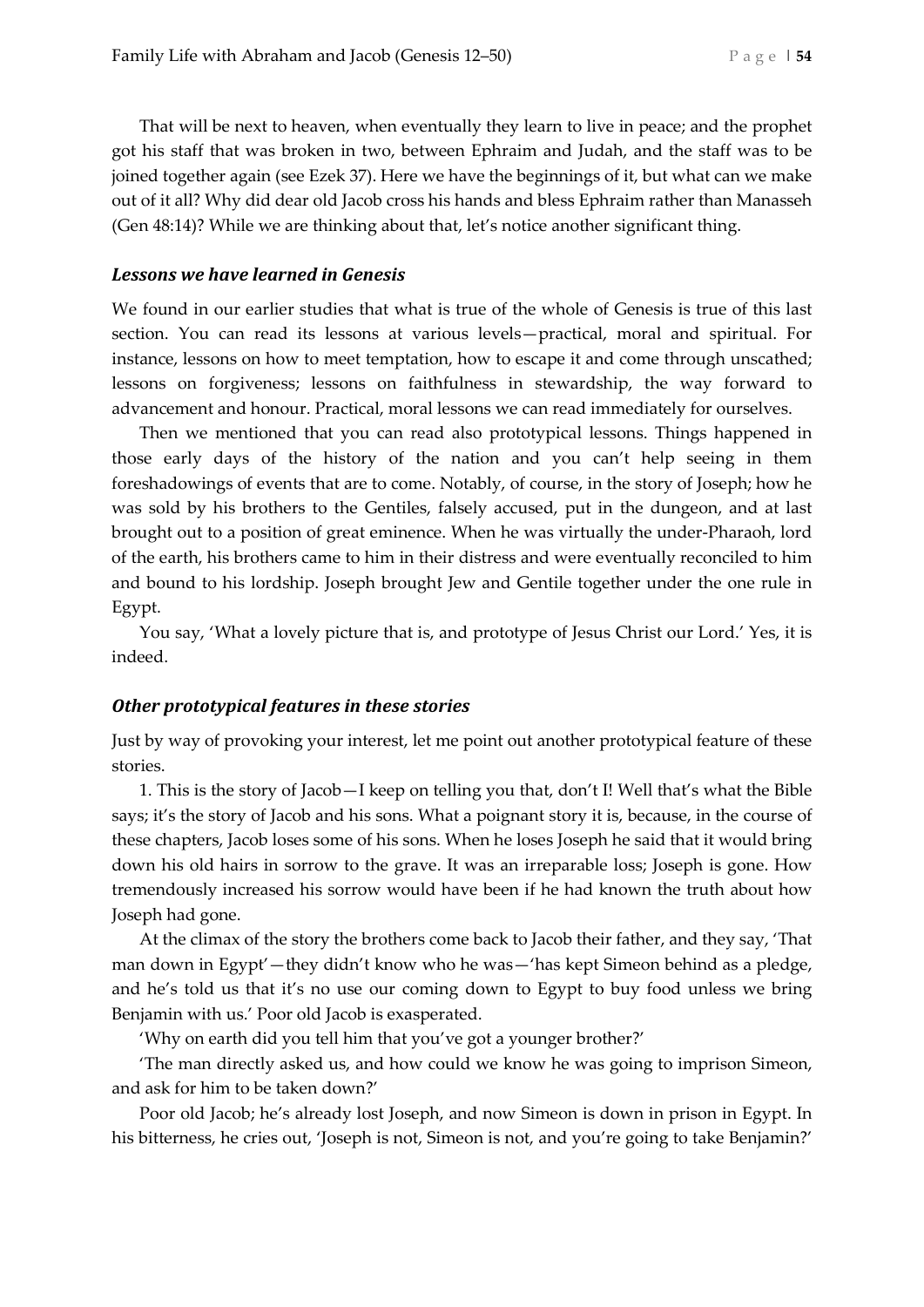That's three sons out of twelve. You may decide that twelve is a big family, but to lose three sons out of twelve is a quarter of the family.

2. The story of the nation of Israel in modern times. That wasn't the last time poor old Israel has known that. If you've got twenty-four million in the nation of Israel, and somebody goes and gasses six million, that's a quarter of the nation too. Oh what sorrow Israel has known over its children. To put it another way, 'Rachel is weeping for her children . . . because they are no more' (Jer 31:15), and this week in Chile they buried a man who had been responsible for gassing hundreds of thousands of Jews in his mobile vans.[4](#page-54-0)

What a story Israel has been through. It started right back here. What's the meaning of Israel's sufferings and the loss of her children? Is this not God's favourite nation? Isn't Jacob the man upon whom God's blessing rests? Didn't God promise that in him shall all the nations of the world be blessed? When they look upon Israel and Israel's sons, they shall say, 'Yes, God, make me like them; they are the most blessed of them all and I'd like to be like them.' But what you hear now are the sobs of a broken hearted father over his sons that are not.

3. Joseph was eventually elevated to power and glory—that's a wonderful bit of the story.

4. But isn't this bit wonderful too? When he discovers Joseph is still alive, Jacob says, 'I'll go and see him before I die.' So off he goes. Eventually he gets settled in the land, and now he's a real old boy—his beard has grown I don't know how much! He calls Joseph and makes him swear an oath that he won't leave him forever in Egypt; he'll take him back to Canaan and bury him there.

5. And then Joseph brings in his sons. Can you picture it; the lads coming to see their grandpapa? Believe me, in those days grandpapas were old and decrepit, and Jacob was patriarch.

When Israel saw Joseph's sons, he said, '*Who are these?'* Joseph said to his father, 'They are my sons, whom God has given me here.' And he said, 'Bring them to me, please, that I may bless them.' Now the eyes of Israel were dim with age, so that he could not see. So Joseph brought them near him, and he kissed them and embraced them. And Israel said to Joseph, 'I never expected to see your face; and behold, God has let me see your offspring also.' (48:8–11)

What a happy surprise it was for elderly Jacob. Fasten on that question for a moment; Jacob's surprise as he sees these two boys. '*Who are these?*' he says. He never dreamed that he would see his son again, let alone his grandsons. And with the question ringing in your mind, let's read Isaiah's prophetic comments.

This is the Lord comforting Israel, 'Comfort ye, comfort ye my people' (Isa 40:1 RV). When all their disciplines have been accomplished, then there shall come restoration.

Your builders make haste; your destroyers and those who laid you waste go out from you . . . Surely your waste and your desolate places and your devastated land—surely now you will be too narrow for your inhabitants, and those who swallowed you up will be far away. The children of your bereavement will yet say in your ears: 'The place is too narrow for me; make

<span id="page-54-0"></span> <sup>4</sup> Walter Rauff (1906–1984).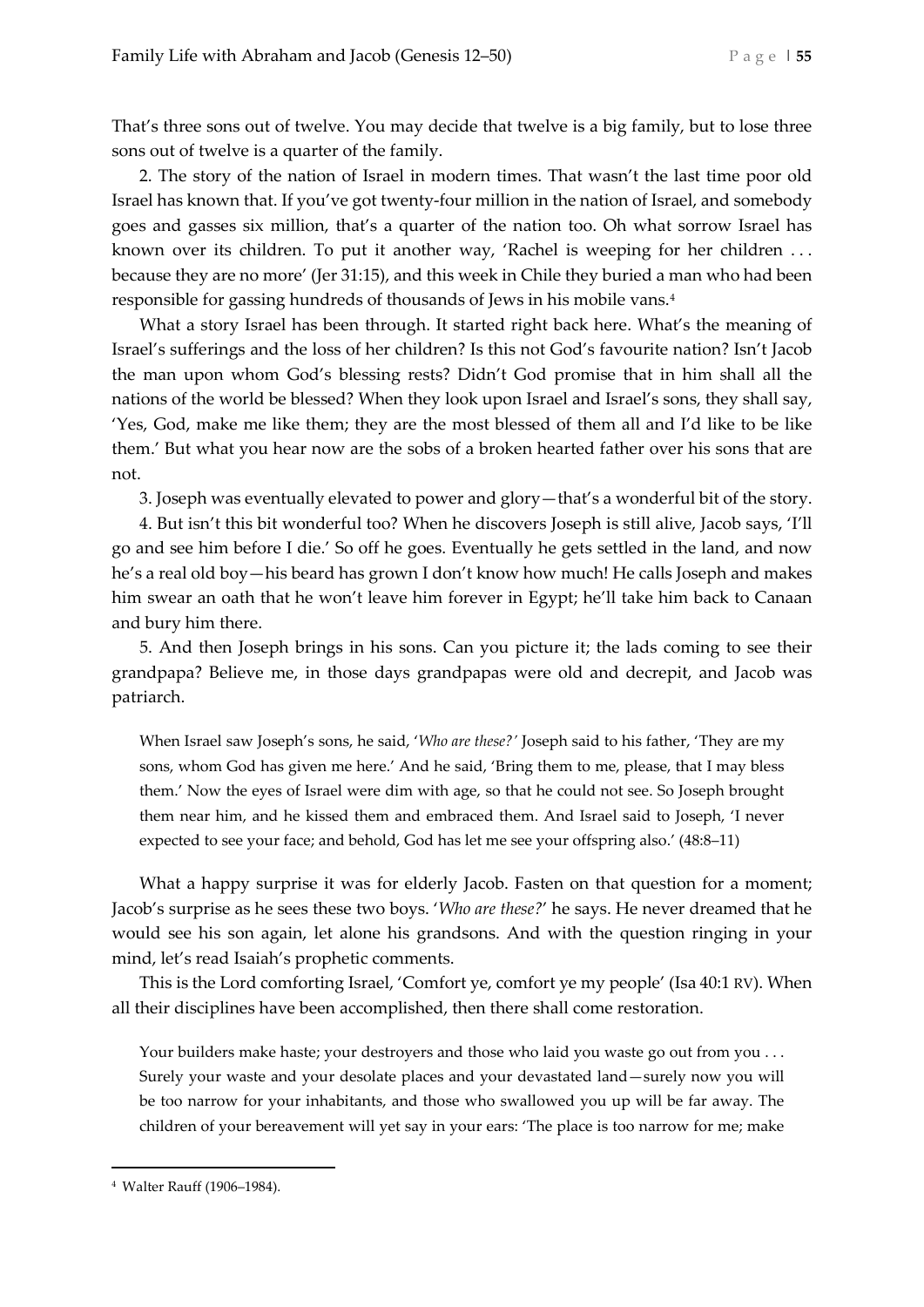room for me to dwell in.' Then you will say in your heart: '*Who has borne me these?* I was bereaved and barren, exiled and put away, but who has brought up these? Behold, I was left alone; from where have these come?' (Isa 49:17; 19–21)

It is so like Jacob, crying out, 'Who are these?' He thought himself bereft of a quarter of his children, and now he can scarcely believe his eyes, for in the goodness of God he sees Joseph; but not only Joseph, Joseph's children, born of an Egyptian girl, and now belonging to Jacob. 'Who are these?' he says.

So in that coming day, after all the gas chambers of Hitler, the pogroms of Russia, the persecutions of King John, Israel shall yet find a vast multitude of children. The very land is too narrow to contain them, and she shall say, 'Who are these, and who has borne them?'

6. What's more, says the prophet, the Gentiles shall bring Israel back to the land.

Thus says the Lord GOD: 'Behold, I will lift up my hand to the nations, and raise my signal to the peoples; and they shall bring your sons in their bosom, and your daughters shall be carried on their shoulders. Kings shall be your foster fathers, and their queens your nursing mothers. With their faces to the ground they shall bow down to you, and lick the dust of your feet. Then you will know that I am the LORD; those who wait for me shall not be put to shame.' (vv. 22– 23)

How do you suppose Genesis ends? It's got a few more verses after that, but Jacob's story ends with this. Says he to Joseph, 'You won't leave me here in Egypt, will you; you will take me back to Canaan?' and Joseph swears the oath. Presently Jacob 'dies in faith' (Heb 11:13). Then what happens? Joseph says, 'I must take him back. I must ask permission from Pharaoh to leave the land with my servants, and take my father back to Israel.' So Joseph collects all the living Israelites to take him back home, father Jacob to Canaan.

Joseph spoke to the household of Pharaoh, saying, 'If now I have found favour in your eyes, please speak in the ears of Pharaoh, saying, My father made me swear, saying, "I am about to die: in my tomb that I hewed out for myself in the land of Canaan, there shall you bury me." Now therefore, let me please go up and bury my father. Then I will return.' (50:4–5)

The Egyptians say, 'Yes, and what's more we'll come with you.' Hidden in the middle of chapter 50 is a most spectacular scene. 'All the servants of Pharaoh, the elders of his household, and all the elders of the land of Egypt'—all the officials of Egypt joining with the Jews to take Jews back to the land of Israel (v. 7).

Old Jacob's dead now and you mustn't expect too much of Genesis; the resurrection hasn't happened yet. But when at last Isaiah 49 is fulfilled and the nations bring the Jews back again, then there shall be a resurrection and those that sleep in the dust shall arise. Old Testament history is real history and a prototype of what shall yet be.

# **Judah**

We have noticed that the story is Jacob's story, and about his sons. Now let me go into it a little bit deeper. The end of Genesis is not only about Joseph, it's about Judah. He is central in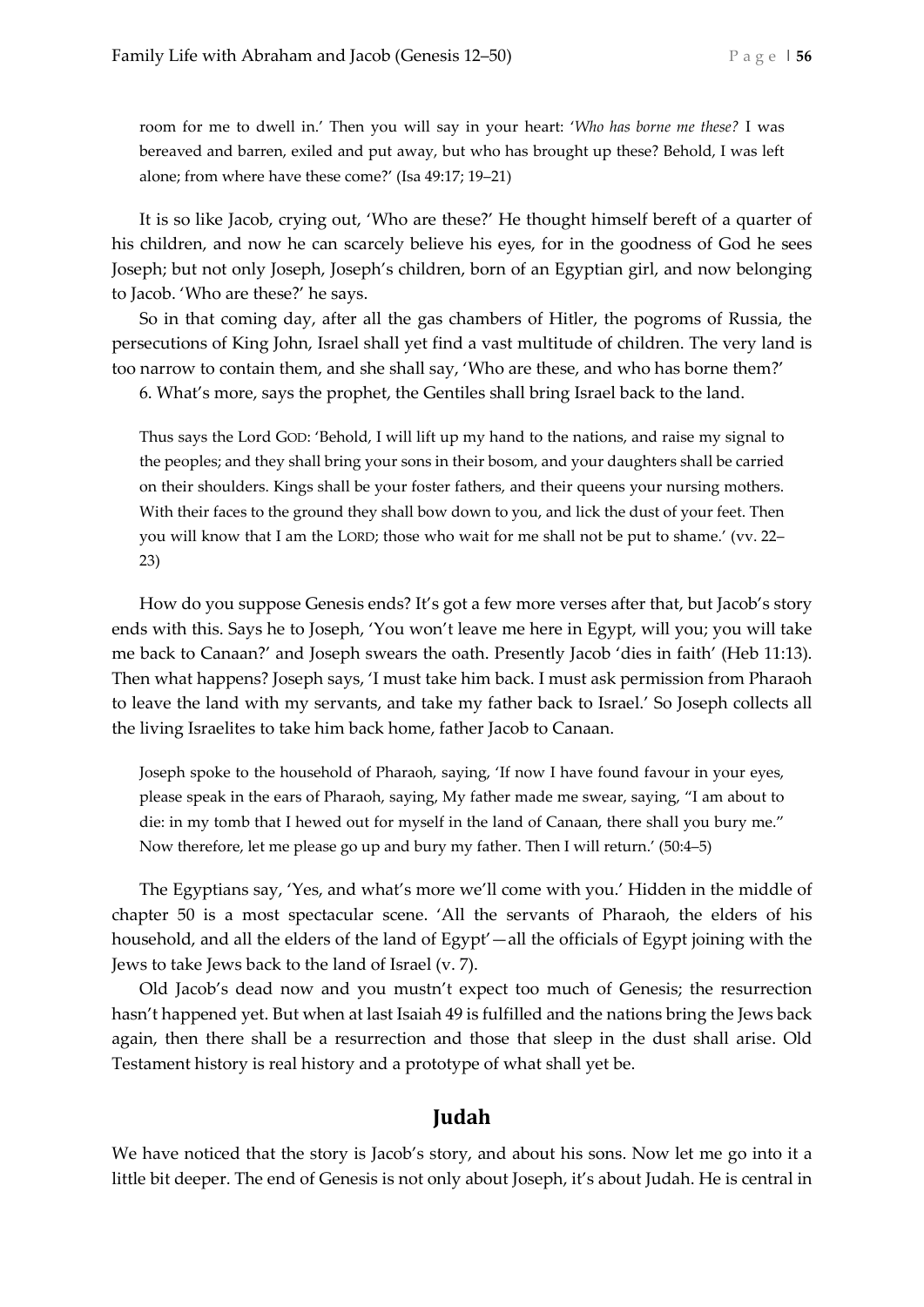these stories. Judah went before, to lead Jacob to Joseph (46:28) and in the blessings of the sons Joseph is mentioned and gets a very big write up, but Judah gets an equally big write up.

Judah, your brothers shall praise you; your hand shall be on the neck of your enemies; your father's sons shall bow down before you. Judah is a lion's cub; from the prey, my son, you have gone up. He stooped down; he crouched as a lion and as a lioness; who dares rouse him? The sceptre shall not depart from Judah, nor the ruler's staff from between his feet, until tribute comes to him; and to him shall be the obedience of the peoples. Binding his foal to the vine and his donkey's colt to the choice vine, he has washed his garments in wine and his vesture in the blood of grapes. His eyes are darker than wine and his teeth whiter than milk. (49:8–12)

What is more, Judah comes out on top in the end, for, says Jacob, 'The sceptre shall not depart from Judah, nor a lawgiver from between his feet, until Shiloh come; and unto him *shall* the gathering of the people *be*' (v. 10 KJV). Judah is the beginning and the head of the tribe that shall bring in the king; the Messiah comes from Judah and not Joseph. So the story's going to be about Joseph and Judah.

Let's have a look, then, at this story about Judah in chapter 38. Bearing in mind what we've just read, that he's going to be very important, it's not looking very promising. In this story Judah came across a lady sitting by the side of the road (v. 14).

- 'You'll have to give me a pledge,' she said.
- 'What shall I give you?'

'Your staff.'

I'm afraid 'the staff' departed that day from Judah, didn't it?

# **QUESTIONS ABOUT CHAPTER THIRTY-EIGHT**

DWG: I'm not asking you to expound all the gory details, but I want to ask a few questions. Were Tamar and Judah bad?

AUDIENCE: They acted badly.

DWG: Should Judah have gone down to the Gentiles? He went down to the Canaanites and had three sons to a Gentile woman. That was bad, was it?

AUDIENCE: Was there any command not to do so at that stage, because you get the same thing later with Joseph? Did the command not come until later?

DWG: The very next story tells us that Joseph went down to Egypt. He married a Gentile girl as well, and these famous boys, Ephraim and Manasseh, were the sons of an Egyptian girl. So let's start with Joseph. Was Joseph very bad for marrying a Gentile girl and producing sons by her?

AUDIENCE: Chapter 45 says, 'God meant it for good.'

DWG: So you're all going to maintain that Joseph was absolutely right to marry a Gentile girl? Let's say it was good; then why would you say that Judah's going down was bad?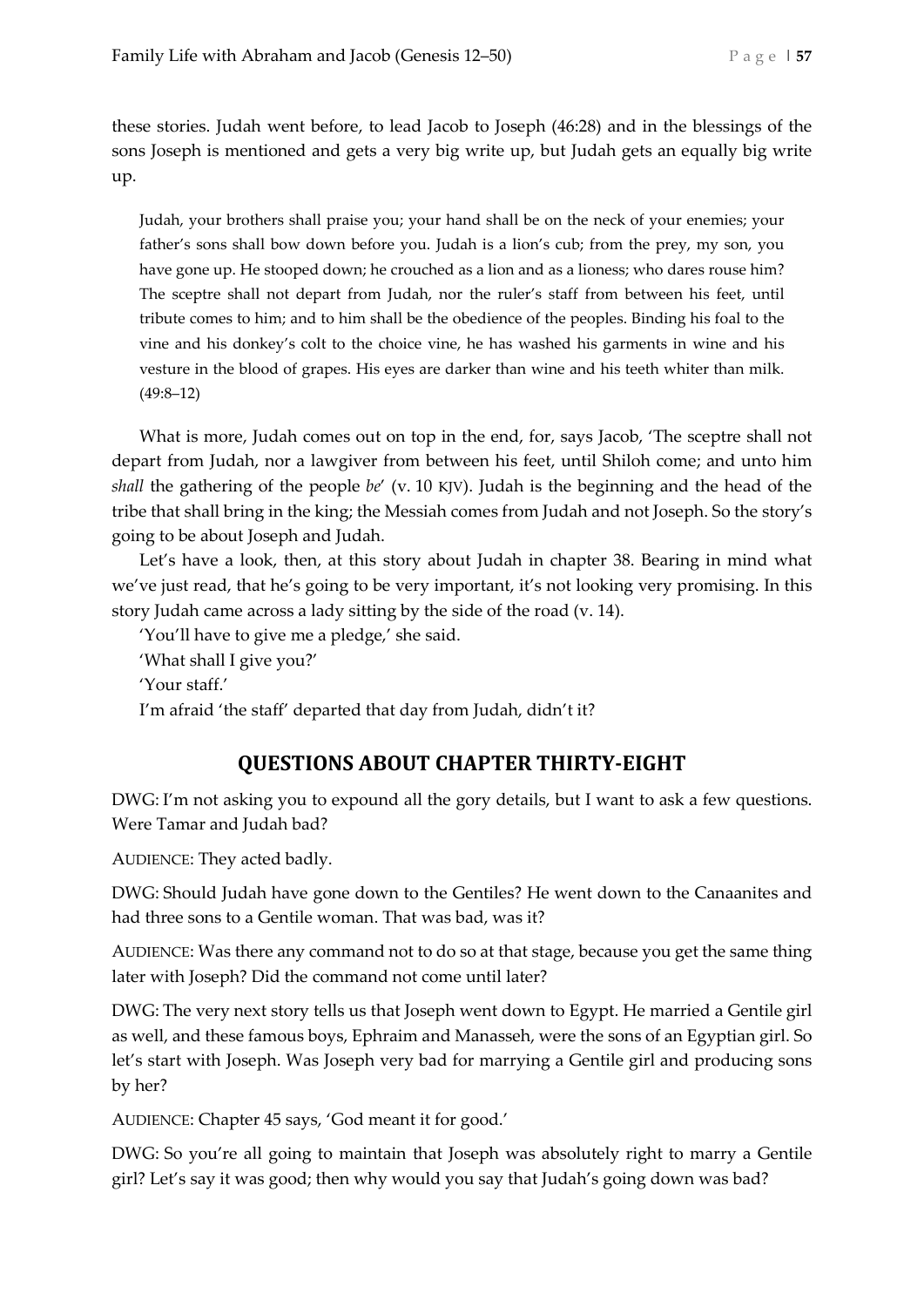AUDIENCE: Surely, Judah was going down for his own pleasure.

DWG: Would it make any difference to your understanding of it all if it had not been Judah—Simeon, Issachar or Naphtali, say? Do you see any significance in the fact that it was Judah who went down to Canaan?

AUDIENCE: Wasn't Judah the princely line? He would have had no notion that Tamar's son, Perez, would be in the direct line of genealogy in Matthew's Gospel.

DWG: That might be true. Of course, if he hadn't married the girl, there wouldn't have been a Perez. But let's look at that, because we've got to read the story in the light of the rest of Scripture and one of the big passages of Scripture that bears on it is the final chapter of the book of Ruth.

Then all the people who were at the gate and the elders said, 'We are witnesses. May the LORD make the woman, who is coming into your house, like Rachel and Leah, who together built up the house of Israel. May you act worthily in Ephrathah and be renowned in Bethlehem, and may your house be *like the house of Perez, whom Tamar bore to Judah*, because of the offspring that the LORD will give you by this young woman.' (4:11–12)

Those verses are further underlined when you come to verse 18 and we get the genealogy that is going to lead to David the king. It begins like this, 'Now these are the generations of Perez.' Our Lord comes of the tribe of Judah and David came of the tribe of Judah; this is the beginning of that succession. We shall have to be careful what we say, shan't we?

I don't make too frequent a habit of it; but I do go to weddings and I listen with interest to the speeches. I've heard all sorts of things said at wedding breakfasts, some of them said on the spur of the moment! It was at the wedding breakfast of Boaz and Ruth that one of the guests said, 'May your house be like the house of Perez, whom Tamar bore to Judah.'

Would you have said something like that if you had been asked to make a speech at that wedding? Or would you have said, 'You mustn't mention that; keep it under the carpet. Fancy dragging that up!'

What do you think is the point of it—'May your house be like the house of Perez, whom Tamar bore to Judah'—and what on earth was that all about in the book of Ruth?

AUDIENCE: Would it have anything to do with the fact that Perez means 'a breach'? When the twins were being born, Zerah put his hand out first and grasped the scarlet thread and burst into the princely line, but he missed it because Perez was born first.

DWG: That's what I used to think. It's the kind of thing that lives on in the family memory. According to Genesis 38, the first little lad put out his hand and they tied a scarlet thread on it; but then his brother Perez pushed him to the side and was born first. So the one that really had the scarlet thread on his hand was second; Perez made a breach upon his brother, and, as you say, burst into the kingly line.

Ruth was a Gentile girl, wasn't she? Many girls in Israel would have eaten their fingers off to have been the ancestress of the Messiah (not literally, of course!). If Orpah, Ruth's sister-in-law, had thought that she could have become the mother of the Messiah she might have made a different decision, but she went away and was never heard of again. Ruth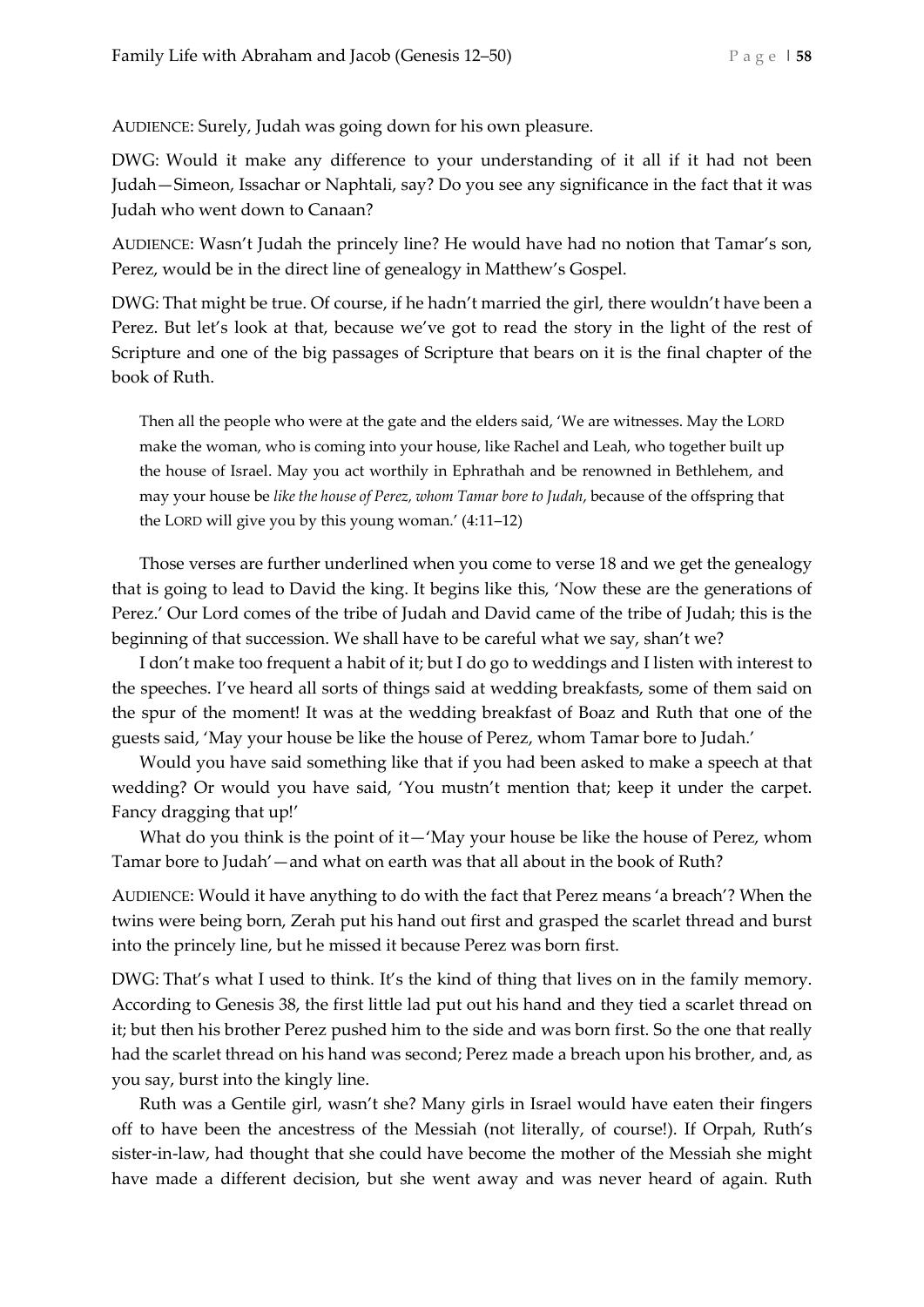followed Naomi, got converted and became a believer in the Lord. There follows this love story and a Gentile, taken into the great purposes of God, becomes an ancestor of the Messiah. That's the significance of what Tamar did.

AUDIENCE: There are four women mentioned in Matthew 1: Tamar, Rahab, Ruth and Bathsheba, the wife of Uriah.

DWG: It remains the sovereign choice of God to pick whoever he will, even though they're the worst. Of course, Rahab and Ruth did have to make their great decisions of faith. I don't know about Bathsheba; I put a big question mark over her.

To come back to Tamar, here she is mentioned unashamedly in Matthew. It begins the line of Judah, 'Judah the father of Perez and Zerah by Tamar' (1:3). As Christians who believe that our blessed Lord is indeed the Christ, the Son of God, it is a tenet of our faith that he is of the tribe of Judah, and we read here where the line began.

AUDIENCE: Could I stick up for Tamar? It was Judah who took a wrong turn; Tamar was living by the obligations of the social conditions of the day.

DWG: And would you allow me to embroider that by saying that in Genesis 38 you have the same principle as you do in the story of Ruth. Technically it is called levirate marriage. We have no record of any rule existing as early as this because Israel had only started, or if other nations had the same rule. The rule itself is laid down in subsequent years in the Pentateuch after Israel came out of Egypt; it's called levirate marriage.

It went like this. If a married man died without a male heir to carry on his name and his line, then his brother was to take the widow and 'raise up seed to his brother.' Their first child was to be reckoned as the child of the deceased so that the man's name would not be blotted out and the line of the inheritance might come on through the child.

The *kinsman redeemer* is an institution in Israel and the story of Ruth turns on it. Ruth's husband, the son of Elimelech, had died. The name of Elimelech, 'my God is king,' was about to die out forever and no trace of Elimelech would be left. Boaz the kinsman took the widow, married her and raised up a son to the deceased Elimelech. Not every man in Israel was prepared to do that.

That is the story in Genesis 38. When Judah's firstborn died, his second son was not prepared to do it, and Judah himself wasn't concerned to see it should be done. However, Tamar wasn't going to give up her right to levirate marriage and insisted on Judah's line coming through her and not some other woman.

These are the facts, but now it's far too late for us to work out the significance of Tamar's insistence that Judah's line should come through her. Next time we shall ask ourselves, 'What has that got to do with me; why should I trouble my head about the ancestry of Christ? Then these other things about Judah—how at last Judah and Joseph are brought together. Judah, the man that sold Joseph, leads Jacob to Joseph. That's lovely, isn't it? You can tell me the significance of it all.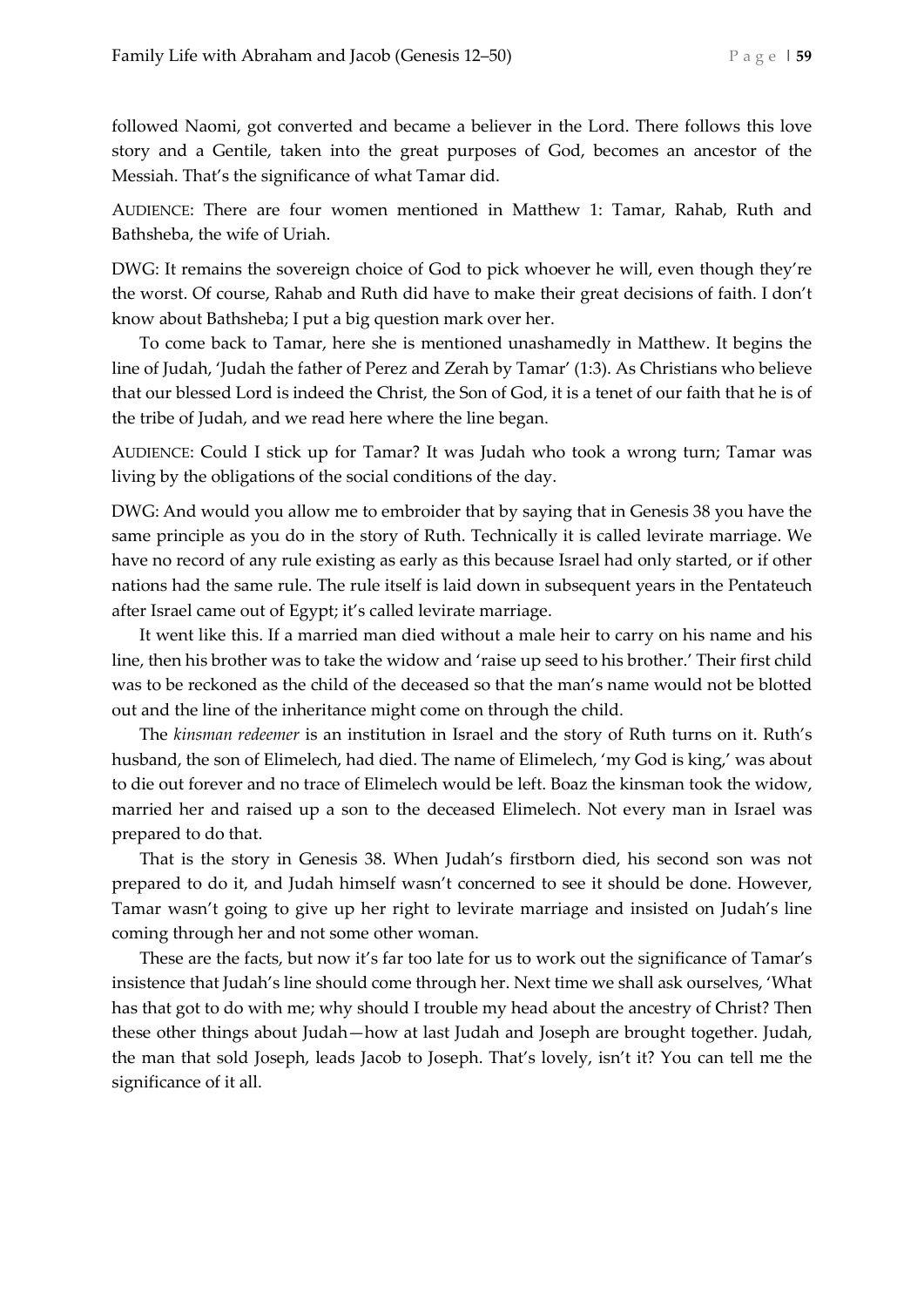# **[Lessons from the Life of Judah](#page-1-0)**

Thank you very much for last week, when many of you so kindly cooperated in the study and helped us enormously in the consideration of the stories at the end of Genesis.

Just let me remind you of what we have been thinking about so far. We noticed that the end chapters of the book of Genesis, while they contain a lot about Joseph, are strictly speaking not primarily about Joseph, but about Jacob. We saw that from the headings which we find in Scripture to the four major sections in this part of Genesis.

- 1. Jacob dwelt in the land
- 2. Jacob saw there was corn in Egypt
- 3. Jacob took his journey and went down to Egypt
- 4. Jacob lived in Egypt

It is the story of Jacob then, who very frequently in this section of the book is called Israel; father of the twelve sons that became the heads of the tribes of the nation of Israel. So in this part of Genesis we are considering the beginnings of the nation of Israel. It's no longer an individual patriarch with one or two sons but the patriarch Jacob, who has twelve sons who form the beginning, the embryo, of the nation that is to play such a tremendously significant part in world history down to this very day, and such a vital part in the redemption of mankind. The purposes of God fulfilled, not just in individuals like Abraham and Isaac, but in that unique nation of Israel.

So, it's going to be about Jacob and about how he lost his sons; a whole quarter of his sons were lost to him at one stage and in his sorrow he was nearly brought down to the grave, but eventually was revived. We mentioned last week what a poignant prototype that is of what has happened to Israel in the course of the years. There have come times when Israel, or Rachel, has mourned for her children.

A voice was heard in Ramah, weeping and loud lamentation, Rachel weeping for her children; she refused to be comforted, because they are no more. (Matt 2:18)

Enormous persecutions have come upon that nation and sometimes threatened to annihilate it, yet it has survived. Here, in the very earliest stage of the formation of the nation, you already get that poignant element of suffering. Jacob is mourning for his children, thinking them to be destroyed, and then finds in the goodness of God that the nation is preserved and brought to a position of great influence and honour among the Gentile nations.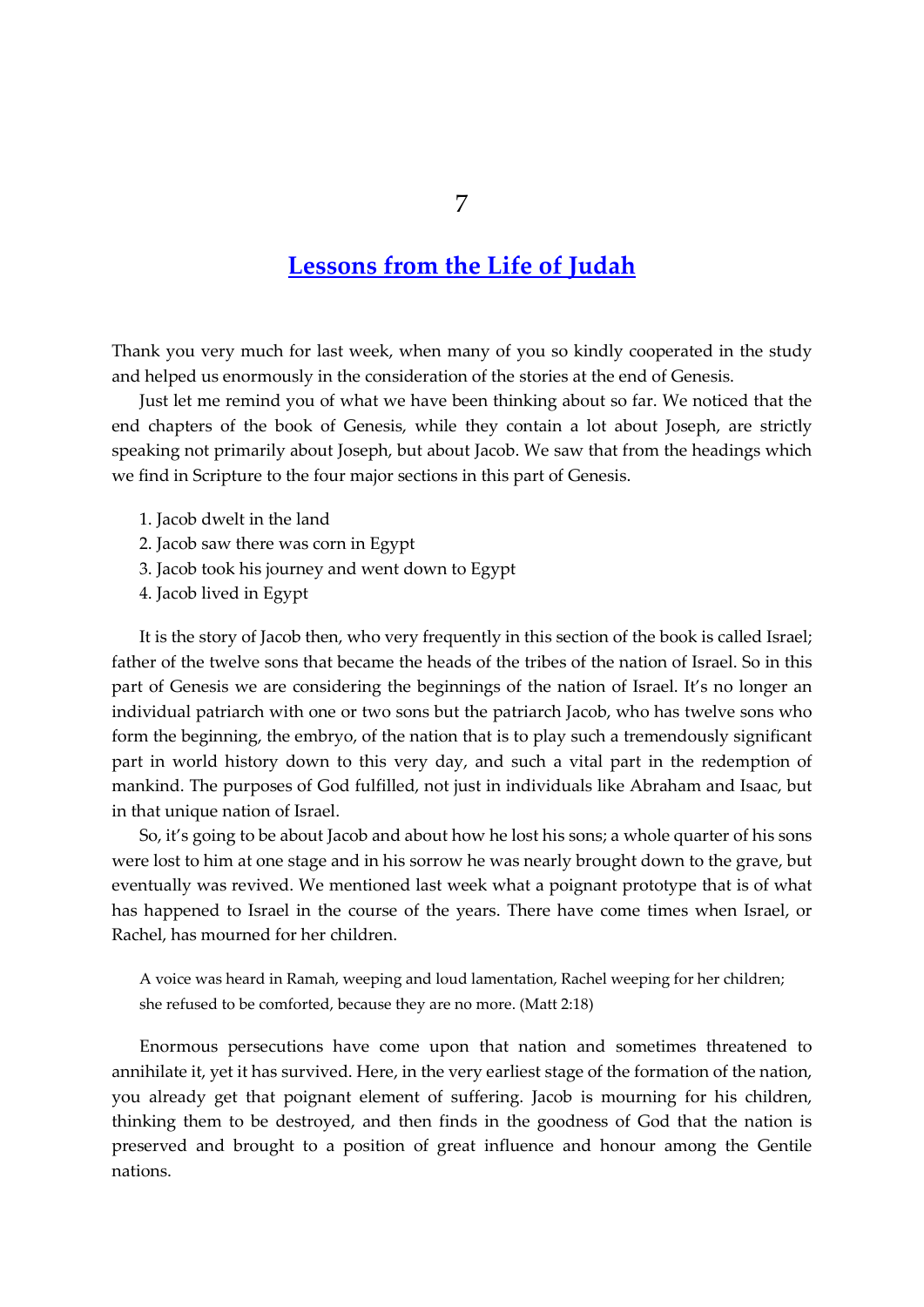We saw also that, having lived in Egypt for a while, eventually Jacob dies and is brought back to Palestine; not merely by his son Joseph, but by the coordinated efforts of the Gentiles as well as Joseph and his sons. So much so that, when the local Canaanites saw the burial party arriving and heard all the ceremonies and all the weeping, they thought it was a mourning of the Egyptians. At the command of Pharaoh, it was the Egyptians bringing the Israelites back to their land.

That caused us to think of the great prophecies in Isaiah. Notably the one in chapter 49, where Israel first of all weeps and mourns for the children that she had lost in the course of the great persecutions, and shall yet lose in the time of the great tribulation that shall be Jacob's trouble. Yet how, in the end, God will bless that nation so that Israel shall say what Jacob said of Joseph's children: 'I hadn't thought to see your face, and God has shown me these children. Who are these children? Where do they come from?' So, in the future day, Israel, astounded at the blessing of God and the multitude of her posterity, shall say, 'These children, where hence are they? Where do they come from?' 'The kings of the earth shall bring back your children,' says the Lord (vv. 21–23).

# *Judah, Tamar and Perez*

So we noticed again that, in the course of this great story of Israel/Jacob and Joseph, Judah features prominently. From his union with Tamar sprang Perez, the ancestor of Jesus Christ our Lord. Genesis 38, then, is exceedingly important. It is the beginning of the physical line of the Messiah, our blessed Lord himself, and all who love our Lord must take this story very seriously and ponder what the Holy Spirit is saying about it.

# *Judah becomes a substitute for Benjamin*

Then, at the critical point at the climax of the second expedition, where the cup had been found in Benjamin's sack, Judah is prominent again, when he was moved to offer himself as substitute for Benjamin so that Benjamin could go back to his father.

# *Judah leads Jacob to Joseph*

When Israel was encouraged by God to remove the whole family, 70 souls—that little insipient nation—down to Egypt, we noticed that it was Judah who was sent before to pioneer the way and to lead Israel and his sons to Joseph. Pharaoh then settled them in the appropriate part of Egypt. We shall have to consider why that was important, perhaps next time.

# *Judah and the blessing*

Finally, we come to that central point, the blessing of Israel/Jacob upon the tribes. All twelve get a mention, some of them only a brief verse or a sentence or two, but the two sons that are mentioned at great length are, first of all, Judah, and then Joseph. We reminded ourselves why that was. When the nation came out of Egypt and got settled in the land, over the course of the centuries, particularly in the times of the kings, the nation divided into two parts.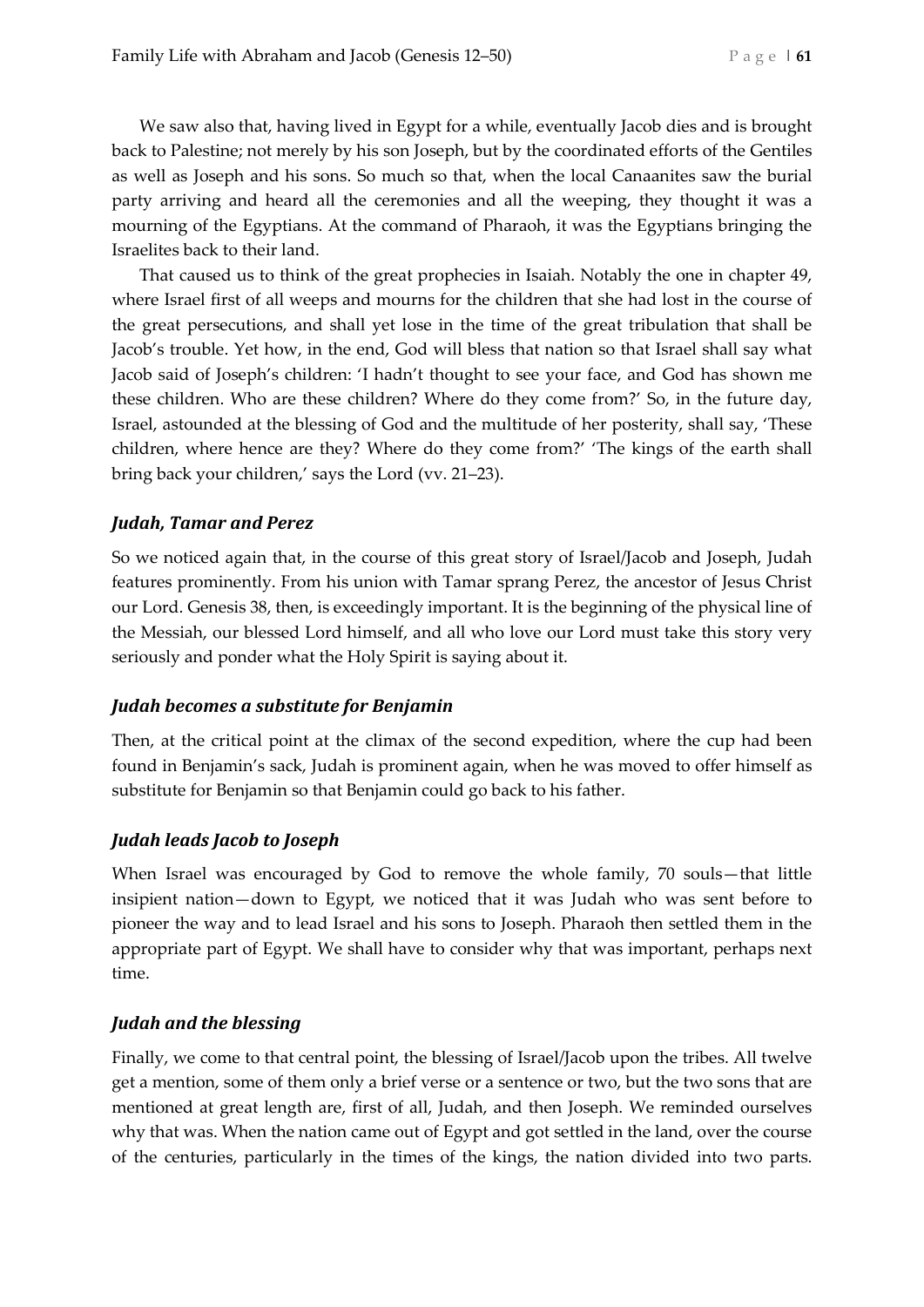There was *Judah*—comprising Judah and Benjamin, the two tribes; and there was *Ephraim*, named after Joseph's son Ephraim—sometimes referred to as Israel and Judah, the ten tribes.

Why is such a fuss made of the way Jacob blessed his sons here, and also how he blessed Joseph's sons? It is because, in the development of the nation in the centuries that were to come, this was constitutionally an exceedingly important thing. It's about the two major parts of the nation, Ephraim on the one hand, and Judah on the other. Ephraim was eventually taken into captivity to the Assyrians; Judah and Benjamin succumbed to the Babylonians.

So that begins to get this part of Scripture into our minds. It's always one of the first necessities of understanding Scripture to get the facts, for the Holy Spirit can't show us much until we have got them into our heads. Then, of course, how to understand them.

# **The twelve sons become one nation**

Just let me point out one more thing from these chapters in Genesis. They tell us how the family was divided, torn apart, and brought into great sorrow. It nearly never became a nation at all; the fact that it did, and didn't fly into twelve separate pieces, is in itself a remarkable thing.

Let's go back two generations and remember what happened. Abraham had two sons, but they never formed one nation—Ishmael went off and formed his own nation, and left Isaac to form his. Isaac had two children, but Esau and Jacob didn't form one nation—Esau went off and formed his own nation.

How did it come about that Jacob's twelve sons managed to keep together and form one nation? Well, it nearly didn't happen; they fell out right from the start. They sold Joseph down to Egypt, and that could have been the last of him, couldn't it? Then Judah went off among the Canaanites, and that could have been the last of him. Israel could indeed have been brought down to his grave in sorrow, seeing his twelve sons split in all directions to the four corners of the earth.

How did those twelve boys eventually keep together and be brought back to begin to form the nation of Israel? They've sold Joseph and Judah has gone off. Joseph is down in Egypt and comes to personal success there. Had that been the last of the story, there would have been no nation of Israel; for at this point the famine came and if it hadn't been for Joseph the whole nation would have been blotted out. So, what the story of Joseph is telling us is not merely how good a chap Joseph was, but how God preserved that insipient nation in those most difficult days. Isn't it a miracle how Israel has survived as a nation and maintained its national characteristics?

I have a friend in this city, a very elderly man, brought up as a Jew in Austria in virtual agnosticism. He doesn't really know what to believe. Some days he thinks there's a God, some days he thinks there isn't.

Then he says to me, 'You know, when I think there isn't a God, then I see a man walking down the road, and I say, "That's a Jew." Isn't it a marvellous thing how we have maintained our identity all these centuries?'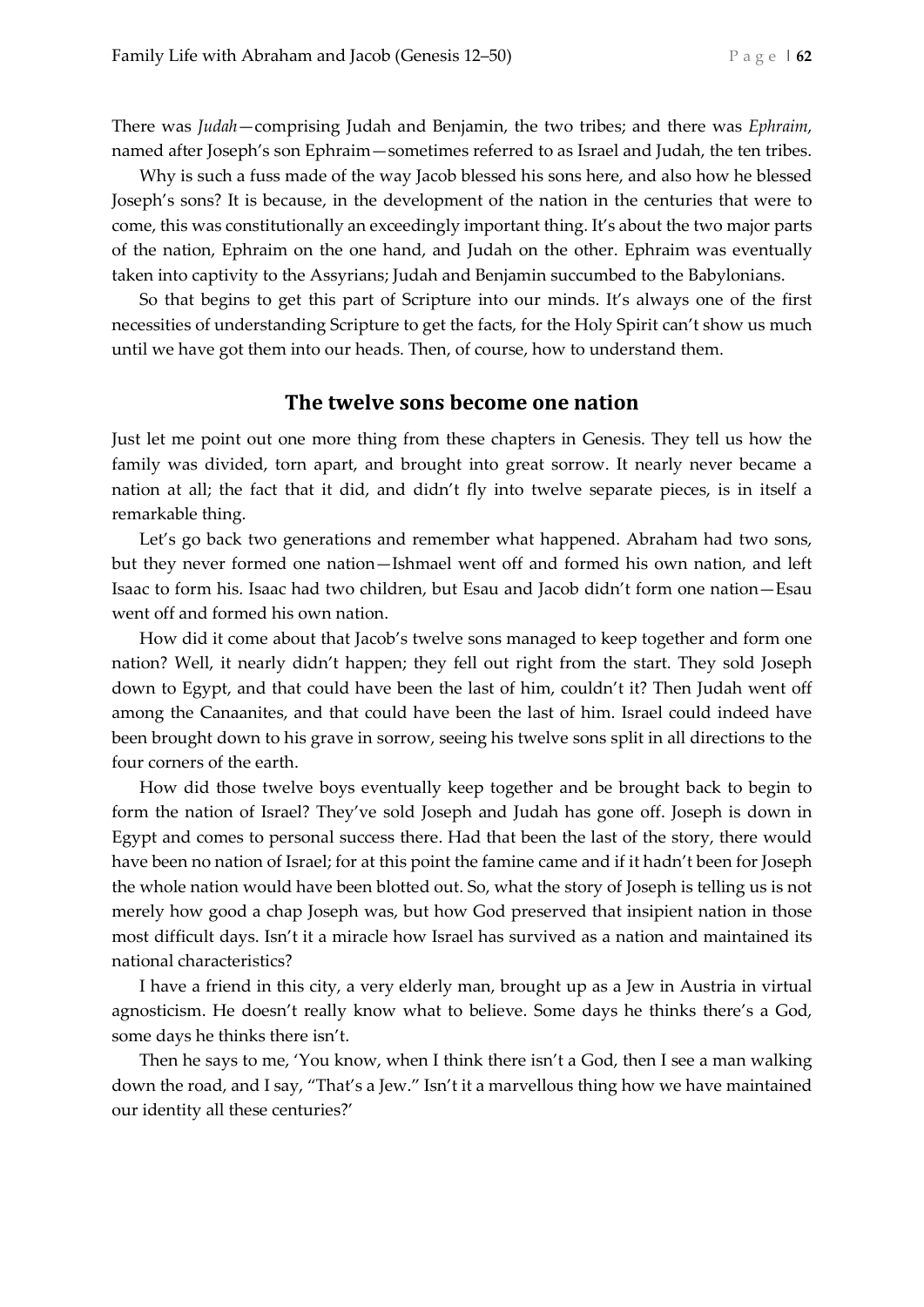# **The identity of the nation has been maintained**

Yes, it's a very interesting thing how they were maintained from extinction. It has been a remarkable thing all down the centuries how God has providentially maintained that nation, in spite of all the rage of the enemy: the opposition and the pogroms and the persecutions. God has maintained them right to this present day, and he will yet maintain them in the face of all their foes, and finally *the man of sin*, because that nation was, and remains, God's chosen people. They carry a special role within history as a witness to the fact that there is a unique God in heaven, and you will not ultimately account for human history apart from that God and what he has done through Israel.

# **The family is reconciled**

Then of course that brings us to the second climax; not merely Joseph's own personal success, but the tremendous story of the reconciliation of the different elements in that family. Judah and Joseph and Benjamin and the father and the sons; and the high point where Jacob finally realises that he had been earlier deceived. Joseph his son is yet alive; there is a future for him and for the nation, and he determines to go and see him. How that came about is one of the questions we shall have to ask.

# *They became recognized as a nation during the four hundred years in Egypt*

Then there is another big story. The family has been reunited and welded together, and they're going to last; but all they are is a rather big family of seventy people. How would they ever become a nation, from just being a large extended family?

The very interesting thing is that, when God determined to turn them into a nation, he took them out of Palestine. Whatever did he do that for? They were turned into a nation in those four hundred years that they lived in Egypt, weren't they? Why did God do that? I give notice of that question; you might be asked it next time!

# **FURTHER QUESTIONS ON CHAPTER THIRTY-EIGHT**

DWG: We've heard a lot about Joseph from ten thousand preachers, so in our limited time available now we're going to look at Judah in particular. We asked ourselves questions about this story when Judah went down to the Gentiles—was it good, or was it bad? Some of you said that it was bad, and some of you thought it wasn't so bad as all that, because it was the beginning of the Messiah's ancestry.

Then we noticed he married a Gentile girl, and some of you said, 'Tut, tut, that wasn't very good.' Then others said, 'Didn't Joseph go and do the same?' They made all sorts of excuses for him and said it was okay if Joseph did it, but not so much if Judah did. Others disagreed, so it was all very interesting.

And then we noticed that Tamar was an ancestor of the Messiah. We'd better be careful how we speak of our blessed Lord's relatives, hadn't we? She gets honourable mention in the book of Ruth, again in connection with the genealogy of King David, and still more honourable mention in the genealogy in Matthew 1 that records the ancestry of our blessed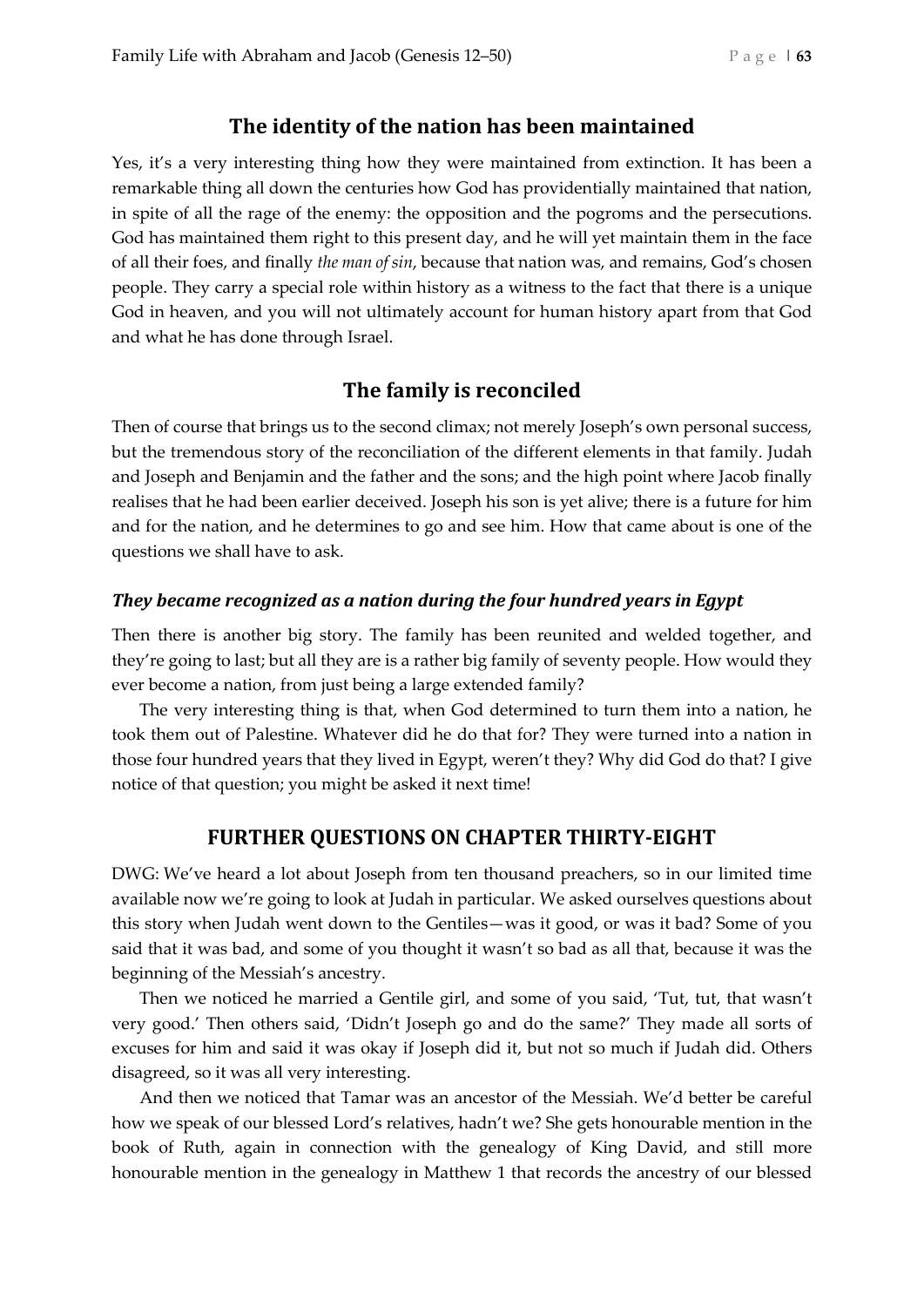Lord and Saviour. So some of us felt a little more kindly disposed towards Tamar, but we could see that she got up to some funny tricks. Dr Chapman is going to help us focus on these two stories about Judah.

DR CHAPMAN: Friends, it's such a pleasure to put Dr Gooding into focus—no small assignment! Just let me say that when you ask the 'why' of God, you can't be sure to get an answer. God's thoughts are higher than our thoughts, as the heaven is higher than the earth; so we can ask the question, but if we don't get an answer the reason for it is, 'My thoughts are not your thoughts' (Isa 55:8).

We try to think logically—that is equal to that, and that is equal to that; therefore that is equal to that. This is logic, and this is the way we think. Not all the cultures of the world think like that, and certainly some of the reasoning in the Old Testament doesn't seem to be going along logical lines. So maybe we'll not get the answers right because we don't think the right way. 'For Jews demand signs and Greeks seek wisdom' (1 Cor 1:22). Different methods of thinking.

Why is this story written in the holy Scriptures; why is it put *here*; what is the basic message? Now let me broaden those questions:

1. Is it about the effect of Judah going down and his relationship with the Canaanites? Is this story a picture of what the nation was doing at the time? The constant temptation was that they would live as the Canaanites did and worship their gods. God judged them over and over and over again, because they did these things. Maybe that's what it's about?

2. Maybe it's about the law of the husband's brother, and this is a clear example to teach us the duty of a husband's brother to the husband's widow?

3. Maybe it's a clear description of prevention of conception; the whole concept of birth control and contraception? Here's an example where it was practised and God judged the man very, very severely. So whatever he did it's a very serious thing, and God judged him.

4. Maybe it's to show us that God can overrule the schemes of men and women; and if the people had been trusting in the Lord maybe they wouldn't have had to take the law into their own hands? What if they had done what Joseph did, and left it with the Lord and got on with living for him, not scheming so much?

5. Or maybe it's about *justice*? 'The sceptre shall not depart from Judah'—Judah is going to be a very changed man as far as judgment goes. Judgment means *administration*; he's the head of a tribe and he's got to give rulings in certain situations.

We've just been told that we mustn't speak ill of those who are ancestors of the Lord, and I would certainly agree with that, but we can say what the Scriptures say about them. When Judah heard that his daughter-in-law had sinned, he said that she must be judged. 'Bring her out and let her be burned' (v. 24). Now that's his judgment and it was over strict; she should have been stoned according to the Mosaic law, but anyway, she had to die. This was his judgment as the head of the tribe; then later on he said, 'She is more righteous than I' (v. 26), meaning he had sinned more than she had.

So the obvious logical thinking is, 'If she deserves to be burned, and I have sinned more than that, obviously I deserve something pretty terrible.' But his attitude was, because he was involved, 'Let's not bother about it,' and the whole thing was brushed under the carpet. So as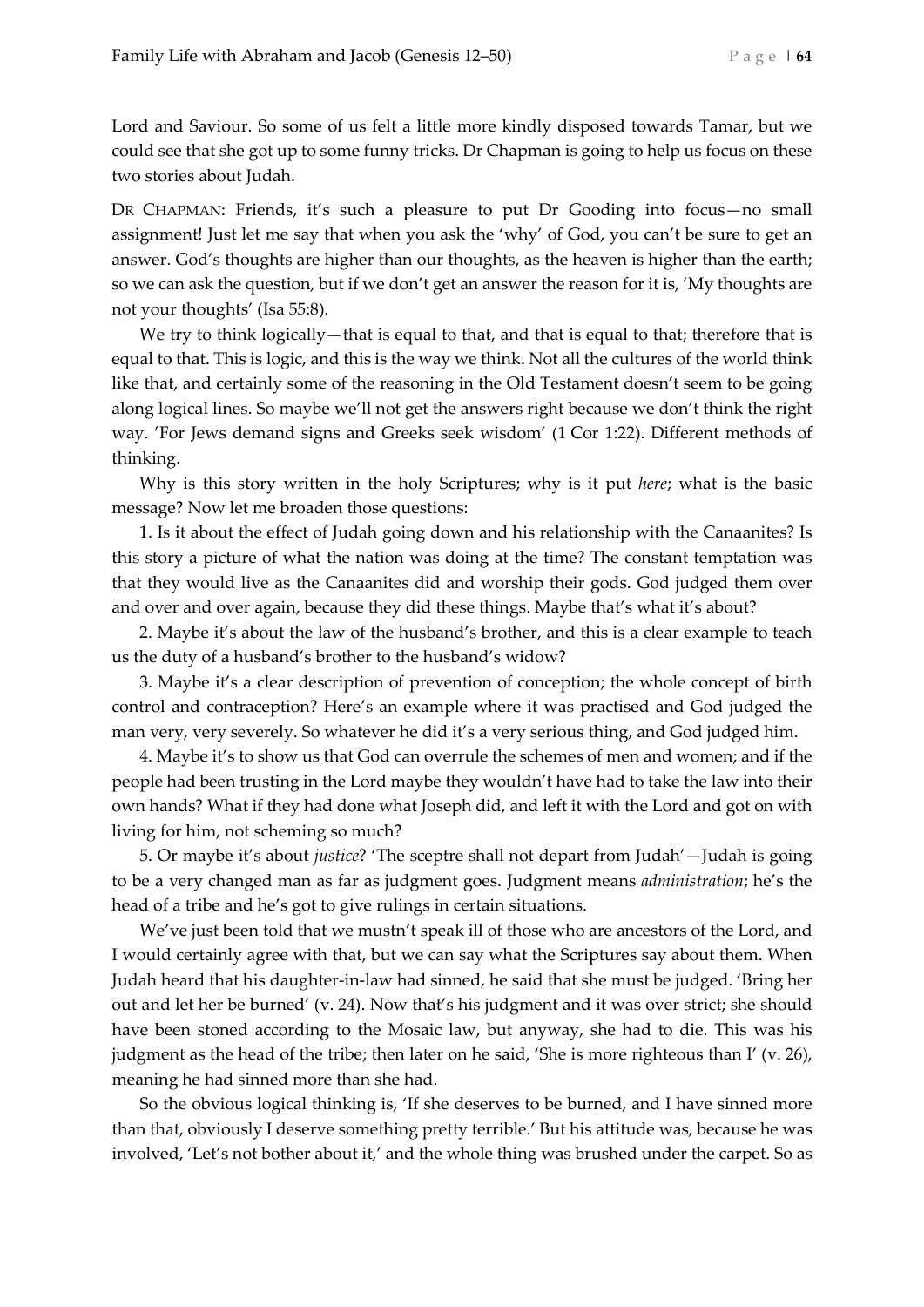far as judgment goes, this shows what happens when a man is acting in the flesh, and how God will have to change his attitude—'the sceptre shall not depart . . .'

6. Maybe it's about evidence? Joseph's coat, the signet, the cord and the staff, and then the wagons?

7. Maybe it's about Perez, the messianic line; or maybe it's about sexual morality, and all the things we read about here, prostitution and whatnot.

My view is that, firstly, it's about Perez, and it's put in here to let us see this. All the other things are secondary. But as a very important second I would put the going down to Canaan; I think that that's very important. So these are the two things. 1. Perez; 2. Going to Canaan.

DWG: Thank you very much, sir. Would anyone else like to comment?

AUDIENCE: Simply to put in the fact you mentioned the first night we were here about Esau: there were kings who reigned in the land of Edom before any king reigned over Israel (36:31). You have pointed out already the kingly line in this chapter. Not really in the best light at that stage, but as the thing develops you see character developing in Judah of the right kind of king, looking forward to King David. Like a shepherd, Judah led the family down into Egypt where they developed into a nation. You'll find that this blessing has to do with the provision of wine and milk; perhaps the king and the shepherd again linked together, leading on to the sceptre of the mighty king that was to follow.

DWG: Let's take up that strain then, and see where that leads this evening, focussing now on Judah and looking forward to what Jacob eventually will say, 'The sceptre shall not depart from Judah, nor the ruler's staff from between his feet, until tribute comes to him' (49:10). We remember that the ancestry of Messiah begins here, so, while this end part of Genesis has a lot to say about Joseph, it is now evident that it's going to talk also about Judah. In the end, Judah will be more important than Joseph, because it is from Judah that the king will come, not of Joseph.

So let's follow that line and ask ourselves what is happening to Judah, and perhaps look for progression in the character of Judah. Let's take it as read, for instance, that God did overrule the events of chapter 38. We won't speak disrespectfully of our Lord's ancestors, yet there was a lot of careless, doubtful things; Judah's double standards of morality and his irresponsibility. What is the story going to tell us about Judah and his development?

Let me put that in one more context. We are used to thinking of Joseph and his great character. What makes him such a delightful prototype of our Lord Jesus is the way Joseph suffered. By contrast, is there anything that makes Judah a prototype of the Lord Jesus?

You say, 'Well not here; he's acting very irresponsibly.'

Is the story going to show us Judah changing and being changed, and being brought to the position where he can become a worthy vessel in the purpose of God to be the one whose tribe shall eventually carry the sceptre?

I'm going to advance the theory that in the development of the nation there were a number of things that would have split the nation, and did begin to split it. Where shall I begin? Am I right to think that the trouble began in chapter 37 with Jacob's favouritism? Jacob showed a great deal of favouritism to Joseph, and Joseph was a bit of a spoiled boy.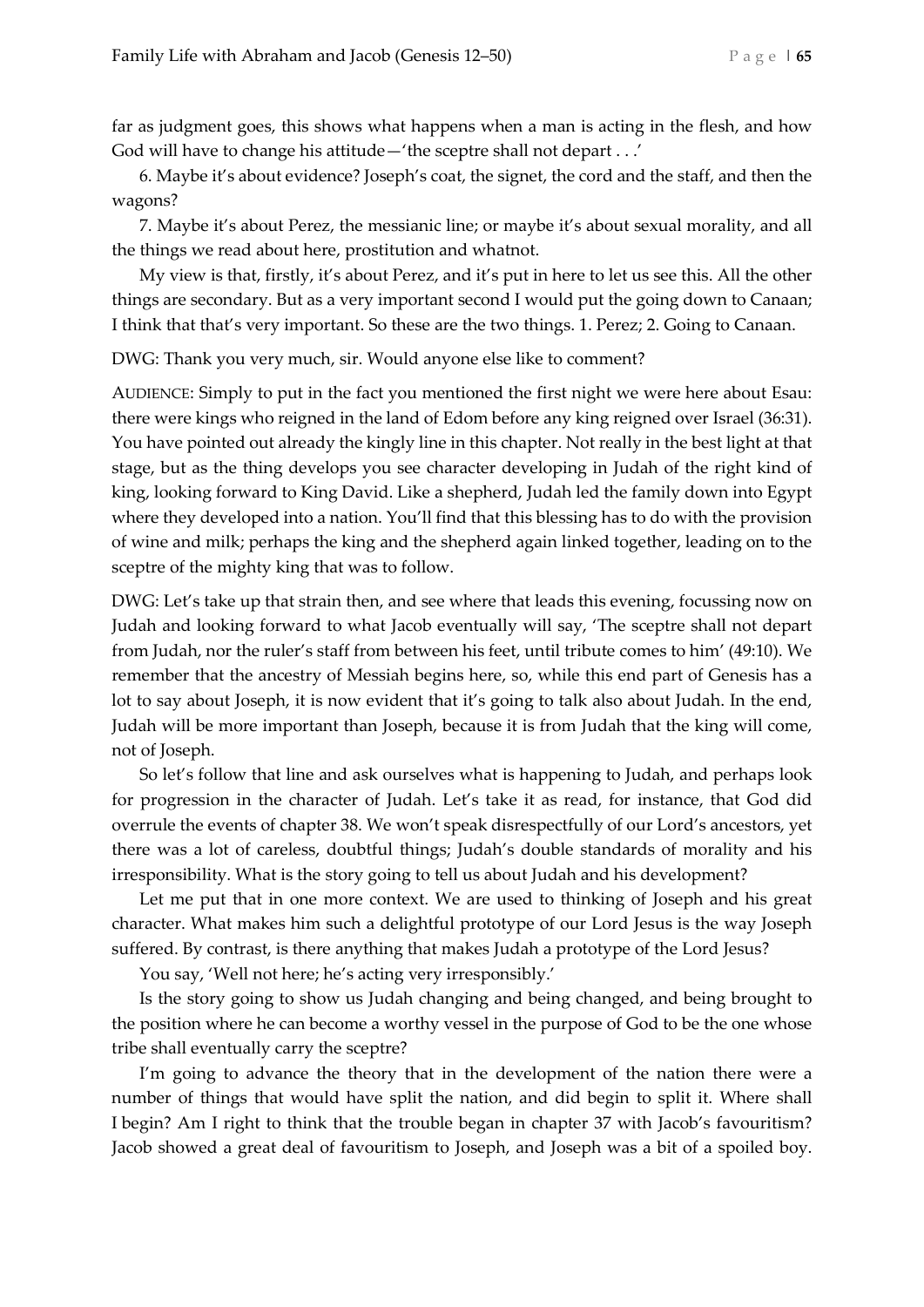Where parents favour one child, may they expect difficult behaviour from the other children? Are you all agreed on that?

AUDIENCE: No, I think Joseph's character was so beautiful in comparison to the others. He did the things his father wanted him to do and the others didn't.

DWG: I see. Any other views?

AUDIENCE: I think you're right. At that stage Joseph was too young to compete with his brothers and his father definitely showed favouritism.

DWG: And he shouldn't have done that?

AUDIENCE: He shouldn't have.

DWG: Just allow me to argue on the other side for a minute. As a father, Israel shouldn't have shown any favouritism, but he had a right to appoint the son who should carry the birthright.

AUDIENCE: It was a little bit early for that. That's the reason he rejected Reuben, because it hadn't been manifested yet.

DWG: Yes it had! Before we get to chapter 36, the story is told of Reuben's terrible and grave sin against his father (35:22). It is not said there that he lost the birthright because of that, but a later Scripture tells us that he did (1 Chron 5:1). Am I not correct in saying that it was the prerogative of the father to choose a son to carry the birthright, and that would have bestowed some privilege?

# *The things that began to split the family*

## *They resented Joseph*

Some people have said that he told tales out of school. *He brought his father the evil report of the sons of Bilhah*. Alongside that perhaps we ought to put the fact that when our Lord was here on earth he said, 'The world . . . hates me because I testify about it that its works are evil' (John 7:7). That certainly wasn't telling tales out of school.

## *Joseph had his dreams*

It was this in particular that upset all the rest of the brothers, and I'm not sure his father didn't feel a little bit peeved as well. All the other sons would bow down to Joseph, and even the sun and the stars would bow down to him, and they resented the implications of that dream. For the sake of time I'm going to grant you that he may have been extreme in his dreams. Did his father ever bow down to him? The later text says he bowed down to his father when he came to see him, but I don't read anywhere that Jacob bowed down to Joseph. His brothers did, didn't they?

There's some wonderful irony in the stories that follow. His brothers came in, not once or twice, but many times and, not knowing who he was, they bowed down to Joseph; and yet one of the reasons why the nation would be split was their resentment that one of them should rule over them.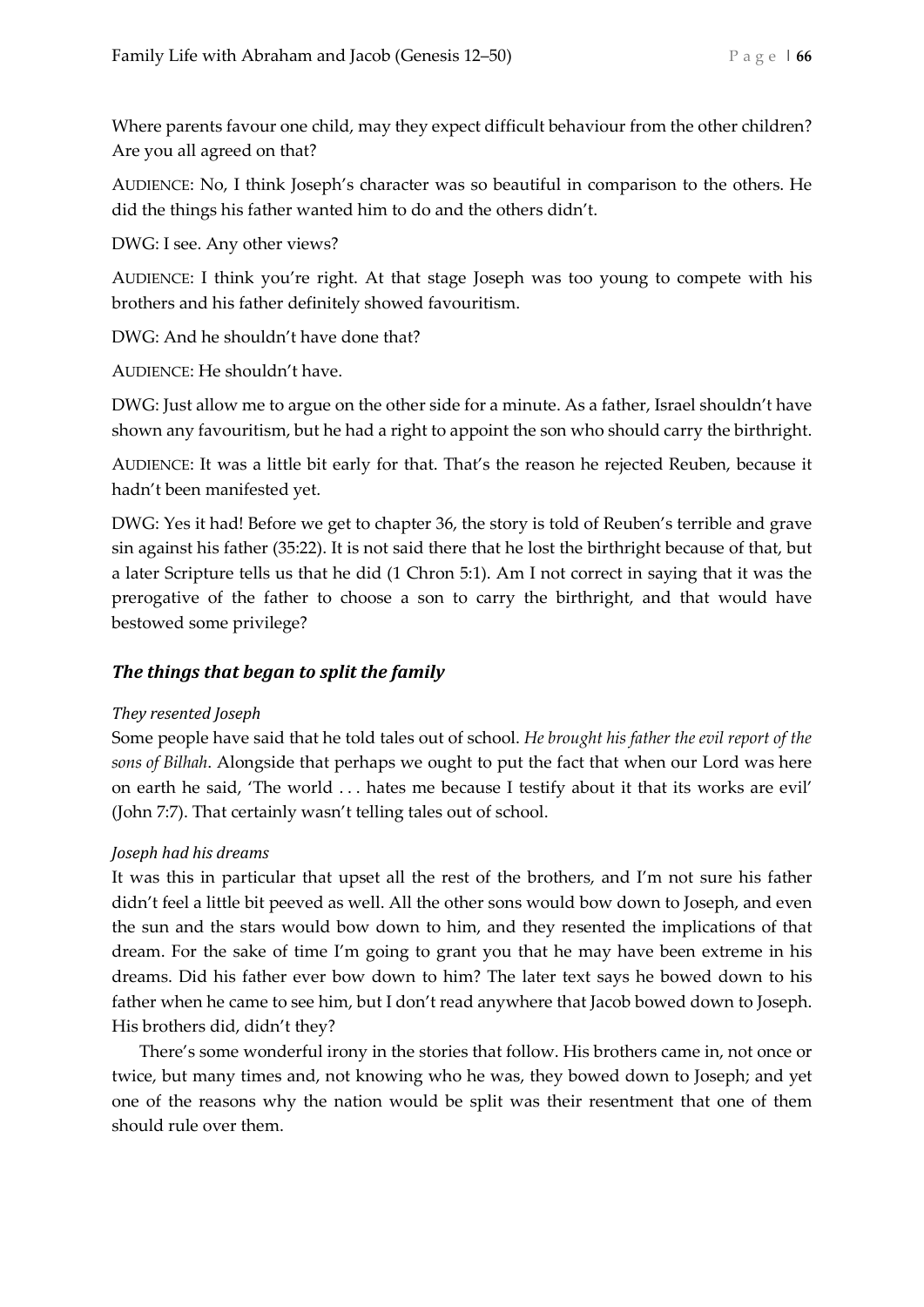### *The cruelty and deception of the brothers*

First of all *their cruelty*—they were going to kill him; and then *their deception*. Some family this, wasn't it? What hypocrites they were. When they brought the coat to Jacob they said, 'Discern and see if it's your son's coat' (37:32), and they tried to comfort him.

### *Judah's sense of profit*

You say, 'He suggested selling him rather than killing him, and that was a good thing.'

Yes, maybe it was. But Judah actually said, '*What profit is there* if we kill our brother and conceal his blood? I tell you a better thing than that, we could eliminate him, get rid of him forever and we could make a bit of cash on the side. *Let's sell him* to the Midianites,' and they sold him for twenty pieces of silver (see vv. 26–28).

'What profit is there in it for us?' It's a thing that has marked the Jewish nation in many eras of its history. We remember how our Lord was sold by Judas for his love of money. Profit, profit, profit—that has been a mark of the Jewish nation. It was with old Jacob, wasn't it? Down in Laban's country, he got all Laban's stock under his own hand and all Laban's capital into his own bank balance, so that when Laban and his sons looked around they saw that everything seemed to be owned by Jacob. They didn't like it, and kicked him out.

### *Their salvation depended upon Joseph*

Now the story is going to tell us how, just for the moment, the nation's salvation depended upon Joseph. A Jew has got his hands on the unnumbered and innumerable tonnes of corn and wheat in Egypt. All the granaries in Egypt were under his control, and how much profit did he make out of it? Joseph is going to be the first key in saving this nation, as well as in saving the world.

#### *He was a faithful steward*

What is the peculiar thing about Joseph's merit? When he was sold he became, first of all, a steward in Potiphar's house and all his master's goods were in his hand. When he was down in the prison he became a steward; all the affairs of the prison were in his hand and the governor of the prison didn't need to attend to it. When he came out of prison to fame in Egypt, all the economics of Egypt were in his hand. The characteristic thing of Joseph and his ministry is that, first of all, he was a steward. Secondly, he was an utterly selfless and faithful steward.

In his first post all his master's goods were in his hand, and then his master's wife tempted him. In the manner of Egyptian society he could have taken the woman, and nobody would have blamed him; but he protested, saying, 'Look, my master has given me everything and he doesn't need to check up on what I do, he trusts me so absolutely. Everything of his is in my hand. Only one thing has he kept back from me—you, his wife. How can I do this great sin against my master? How can I do this great sin against God?' (39:8–9).

Now we're at the level of very practical lessons, aren't we? A steward that is found faithful, incorrupt in his stewardship—we shouldn't forget at this stage that we are stewards. 'It is required of stewards that they be found trustworthy' (1 Cor 4:2). If one of these days we are to reign with the blessed Lord and have him put into our hands the running of his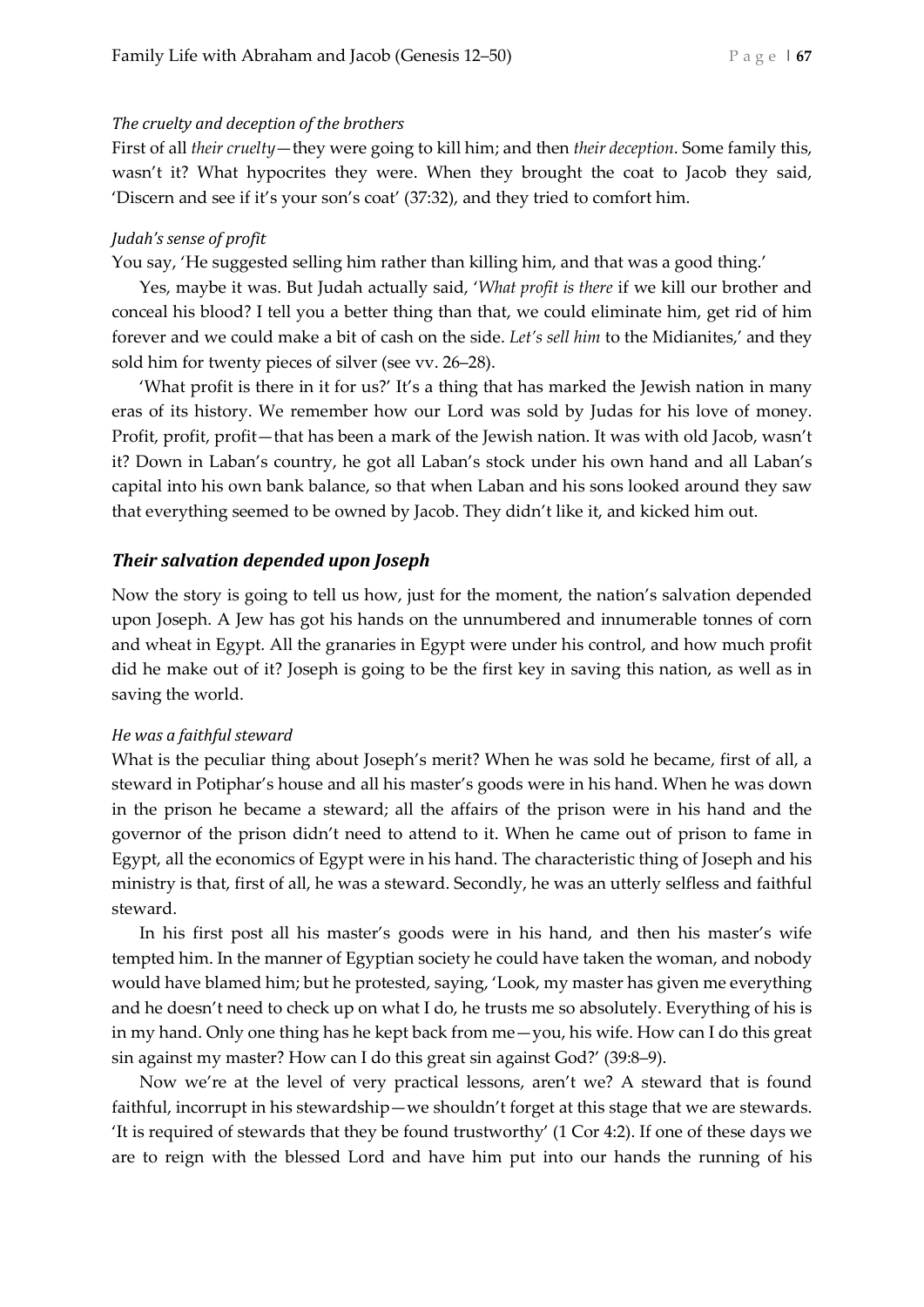kingdom in the ages yet to come, the number one qualification is that we shall have used our stewardship here faithfully. That will mean that we first of all regard it as a trust.

Naught that I have my own I call, I hold it for the Giver; My heart, my strength, my life, my all, Are His, and His forever.[5](#page-67-0)

We shall be tested in our stewardship, and if personal profit has been our motive it's going to lead us into all sorts of temptations and perhaps spoil our chances of being actively engaged in reigning with Christ in the age to come.

Joseph was not only faithful in his stewardship in Potiphar's house, but also when he was put into the prison. He didn't complain, 'I've given them all I've got and now they're blaming me for what I didn't do, and they've put me down in this wretched old dungeon with a lot of crooks. I shall just sit here and twiddle my thumbs. What career prospects are open to me down here; why should I bother?' If you were falsely imprisoned, with no prospect, no career, no promotion and no acknowledgement, what would you do? Joseph served down there just as he did in Potiphar's house and when he became second in command of Egypt.

That has practical implications for us, doesn't it? Stewards, wanting one day to reign with Christ—are we trying to compete with one another?

'I should try and run a bit harder than Mrs Zebedee. She's got some big ideas about her sons, you know. She's got notions of her sons being chief, but I shall see that she doesn't get her request in first. I'll get mine in first.'

I would serve if you can give me a big congregation, thousands of people and much publicity, and it seems a worthwhile job. But in obscurity, under false criticism, would I be a steward when there seems no future in it, serving people that are much less intelligent, and a lot of old crooks? The way to exaltation and glory lay through that prison for Joseph, didn't it? In God's providence this was the training course for Joseph, whether you think he started off as a spoilt boy or not. Here he was in training for his position of glory, and so are we. It's how we're behaving now—how we're using our talents now in obscure and small things, how we react under criticism—that is determining what position we can be given in the coming kingdom of our Lord.

### *He was marked by innocent suffering*

Of course, the very big thing about Joseph was that he not only was a steward, but he was marked by—notice the phrase, *innocent suffering*. I'm going to emphasise this, and then I'm going to ask you to contrast it with Judah.

Being the favourite of his father was a minor offence, not worth being put in prison for, was it? In Potiphar's house he did nothing wrong. Then, when the butler was going to get a chance to get out of prison, Joseph told him his story. He said, 'Tell Pharaoh about me when you get out; how I was sold, and how I've never done any wrong here either but they've put

<span id="page-67-0"></span> <sup>5</sup> James Grindlay Small (1817–88), 'I've found a friend, oh, such a Friend!'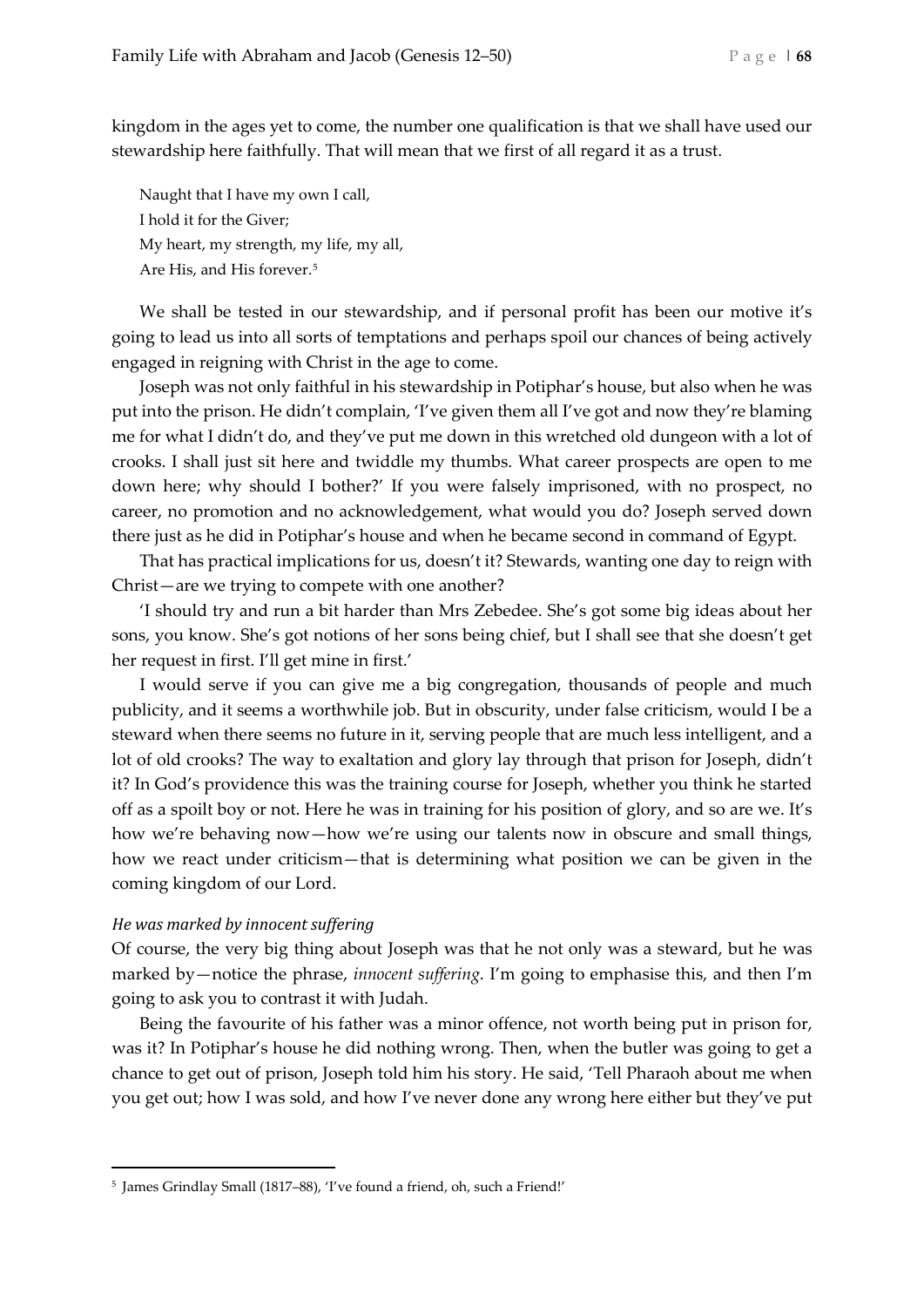me in this dungeon' (40:14–15). Innocent suffering: suffering when you haven't done any wrong.

Well, two things are to be said about that. That is the path our Lord went; the way to the throne is the way of suffering, innocent suffering. Secondly, when Joseph got out into a position of power, and was in a position to have tortured his brethren or even to have them executed, he sought no vengeance.

I scarcely need to remind you of the passage in the New Testament that brings before us particularly our Lord's innocent suffering.

Christ also suffered for you, leaving you an example, so that you might follow in his steps. He committed no sin, neither was deceit found in his mouth. When he was reviled, he did not revile in return; when he suffered, he did not threaten, but continued entrusting himself to him who judges justly. He himself bore our sins in his body on the tree, that we might die to sin and live to righteousness. (1 Pet 2:21–24)

#### *He did not seek for revenge*

So Joseph suffered innocently and in spite of it sought no revenge. No wonder people see in him a picture of our Lord. But if Joseph suffered innocently, what is the point of this story? It is the crucial crisis, isn't it? Joseph has come to glory and power in Egypt; he is in control of all the corn. Here come his brothers—first expedition, second expedition; Joseph knows all about them and they don't realise it. He never takes any revenge, but he doesn't just say the first time they appear, 'I'm Joseph, and I forgive all you've done. Let's forget it.' No, no, no.

There should never be forgiveness without repentance, should there? Forgiveness, yes, *but when there's repentance*. It would harm his brothers to forgive them if they don't repent. You just imagine the damage it would do to their souls. It would encourage them to think that it doesn't matter how you behave. With all their trickery and their lies and their deceit, to bring them down to Egypt when they're in need, and say, 'Yes, take the corn, and forget about the past,' that's not forgiveness.

There will be no revenge, but first he'll bring them to repentance. Judah, who sold Joseph into slavery, will be brought to the point where he is prepared to be a slave. The man will be brought to repentance. The point of Joseph's dealings with his brethren, then, was to bring them to repentance and it's brought to the climax by a tremendous speech by Judah.

### *Judah goes surety for Benjamin and then becomes his substitute*

Now please tell me what you're going to say about Judah. Have you forgiven him yet? Has he made up for all his irresponsibility? What is the point of Judah's speech? If it was to show his repentance, in what sense did it show his repentance?

Audience: It shows love for his father.

DWG: Yes, it shows his love for his father and his family. Listen to what Judah says to Joseph when he doesn't yet know who Joseph is.

Then Judah went up to him and said, 'Oh, my lord, please let your servant speak a word in my lord's ears, and let not your anger burn against your servant, for you are like Pharaoh himself. My lord asked his servants, saying, "Have you a father, or a brother?" And we said to my lord,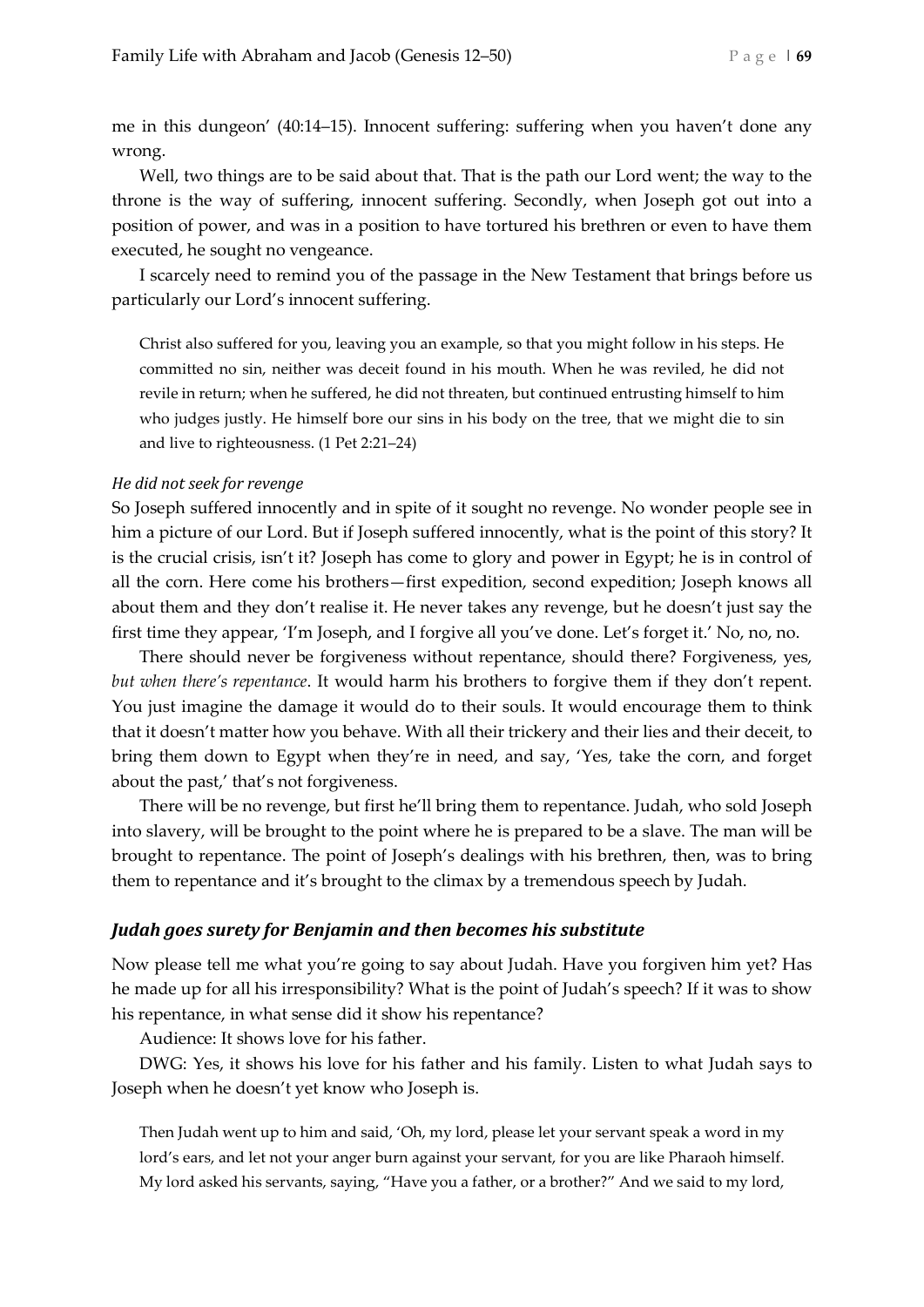"We have a father, an old man, and a young brother, the child of his old age. His brother is dead, and he alone is left of his mother's children, and his father loves him." Then you said to your servants, "Bring him down to me, that I may set my eyes on him." We said to my lord, "The boy cannot leave his father, for if he should leave his father, his father would die." Then you said to your servants, "Unless your youngest brother comes down with you, you shall not see my face again." When we went back to your servant my father, we told him the words of my lord. And when our father said, "Go again, buy us a little food", we said, "We cannot go down. If our youngest brother goes with us, then we will go down. For we cannot see the man's face unless our youngest brother is with us." Then your servant my father said to us, "You know that my wife bore me two sons. One left me, and I said, Surely he has been torn to pieces, and I have never seen him since. If you take this one also from me, and harm happens to him, you will bring down my grey hairs in evil to Sheol." Now therefore, as soon as I come to your servant my father, and the boy is not with us, then, as his life is bound up in the boy's life, as soon as he sees that the boy is not with us, he will die, and your servants will bring down the grey hairs of your servant our father with sorrow to Sheol. For your servant became a pledge of safety for the boy to my father, saying, "If I do not bring him back to you, then I shall bear the blame before my father all my life." Now therefore, please let your servant remain instead of the boy as a servant to my lord, and let the boy go back with his brothers. For how can I go back to my father if the boy is not with me? I fear to see the evil that would find my father.' (44:18–34)

He hadn't quite repented, had he? He didn't get round to actually facing the real truth until chapter 50. He didn't care much about his father when, with Reuben and all the others, he brought the coat in and said, 'Would this be your son's coat?' The poor old boy nearly had a heart attack and died then. Judah didn't care too much about it then, did he?

Now he is very careful about his father. He says, 'It will be his death, if I go home without Benjamin.' What does his love for [Israel] lead him to do?

AUDIENCE: Offer himself as surety.

DWG: Yes, he did that when he left his father.

I will be a pledge of [Benjamin's] safety. From my hand you shall require him. If I do not bring him back to you and set him before you, then let me bear the blame for ever. (43:9)

'Don't be surety for anybody; you'll smart for it' (see Prov 11:15). He not only gave himself at the beginning as a surety, he now offered himself as a substitute. Rather than his father die and Benjamin be left a slave, he offered to take the slave's place for the rest of his life. Though he would have the staff and the sceptre among his brethren, he offered to remain a slave to this man who he thought was an Egyptian. To save his family he offered to be a substitute.

I've heard lots of delightful sermons preached on Joseph as a prototype of the Lord Jesus, but I've never yet heard one preached about Judah. To save Israel from death by famine, Judah was in an impossible situation. They couldn't stay where they were, they've got to go down to Egypt. If they didn't, death stared them in the face. So he said, 'I'll become a surety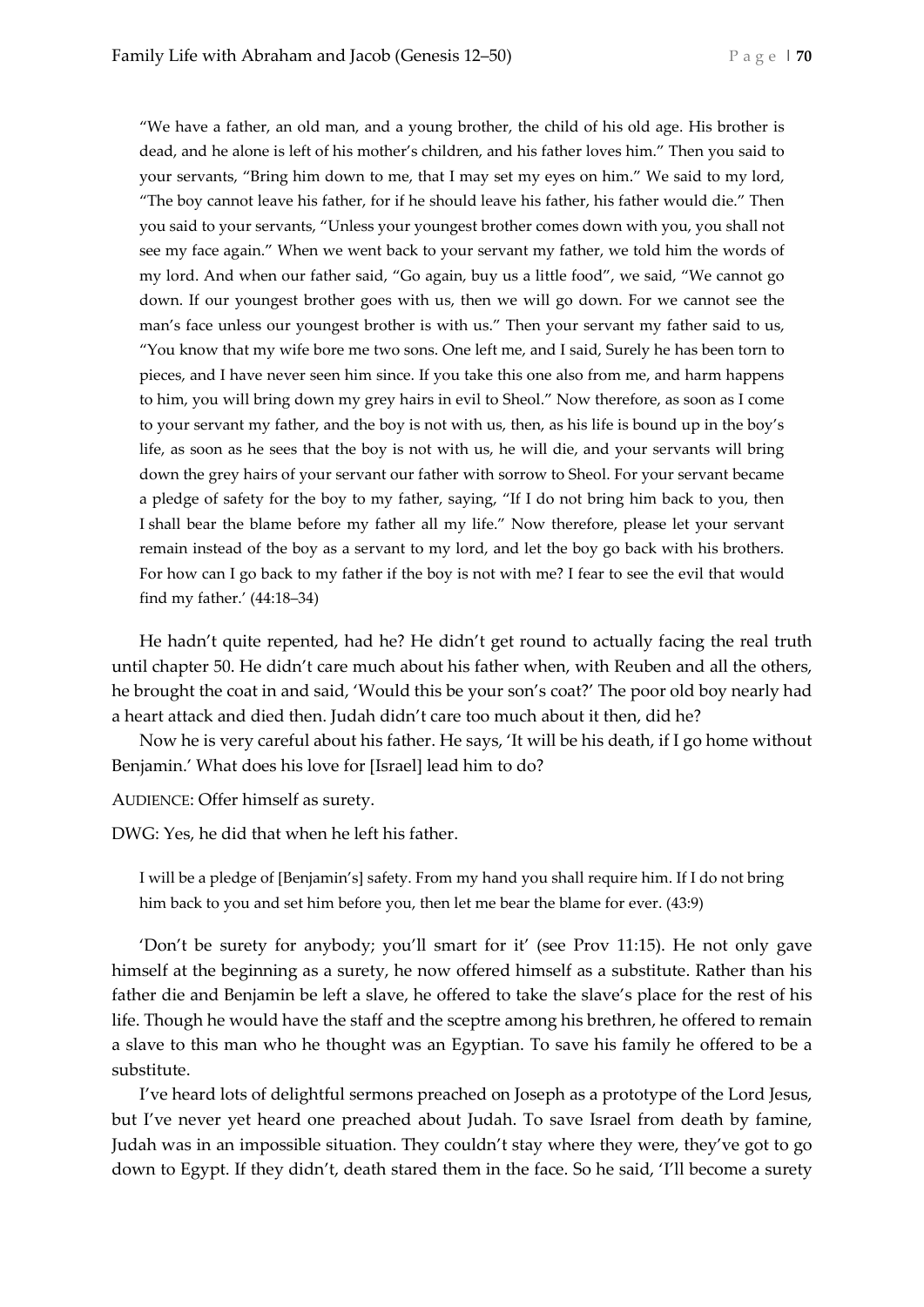for the boy.' Now if he goes back without Benjamin, corn or no corn, Israel will die. There was only one way for it. Said Judah, 'I'll become his substitute to save the nation.' I don't need to apply the lesson to our own heart's devotion, do I?

AUDIENCE: Chapter 42 verse 21 is a remarkable verse, because it applies to them all.

Then they said to one another, 'In truth we are guilty concerning our brother, in that we saw the distress of his soul, when he begged us *and we did not listen*. That is why this distress has come upon us.'

They still remembered the anguish of Joseph's soul, and that's what made them feel guilty.

DWG: That is indeed so. We ought to spend some time on that next week; how Joseph so ordered their circumstances to bring that to their memory.

You know, our Lord will have us to repent. It's not that when we get to heaven nothing will be said; he'll bring it to our minds when we stand before the judgment seat of Christ. God will yet bring that nation of Israel through terrible suffering, and they'll remember what they did to the Lord Jesus; they will indeed. God is love but God is tough. He'll not give them peace until they're brought to repentance.

One thing I would like to emphasise is this. Joseph brought them through all these many bitter experiences, and he persisted until he had brought them to a position where he was satisfied that he could reveal himself to them (45:1–3). That point came after Judah had offered himself as a substitute for the sake of Benjamin and his father.

AUDIENCE: Is there a practical lesson here that God could teach the church?

DWG: Like all Scripture, this is to be understood at all sorts of levels. As a picture of God's dealings with Israel, when at last they're brought to 'look on him whom they pierced', and remember what they did with him. When they are brought to repentance, there will be great mourning over him, says Zechariah (12:10).

Those lessons of stewardship talk to us as well, do they not? If we're going to be a blessing to the nation, as Israel in another sense is to be a blessing to the nations, we must show the Joseph side and the Judah side in our experience. Like Joseph, we are to be faithful as stewards, and we're to follow the example of the Lord Jesus when we suffer unjustly (1 Pet 2:20–21). Through suffering unjustly, we too might nevertheless be used of God as a means of bringing people to repentance. And we've got to be prepared to be like Judah, to suffer so that others might go free. We come back to this business of practical repentance and how we ought to behave, if we, like Israel, are going to be 'a holy nation', and a blessing amongst men.

Joseph, the one who suffered innocently, said, 'As for you, you meant evil against me, but God meant it for good' (50:20). 'God meant it for your salvation, and therefore I suffered innocently; but never mind, God has achieved through it the salvation of others.'

Judah was as guilty as the rest of his brothers, but now he is brought to the place where he is prepared to suffer as a substitute.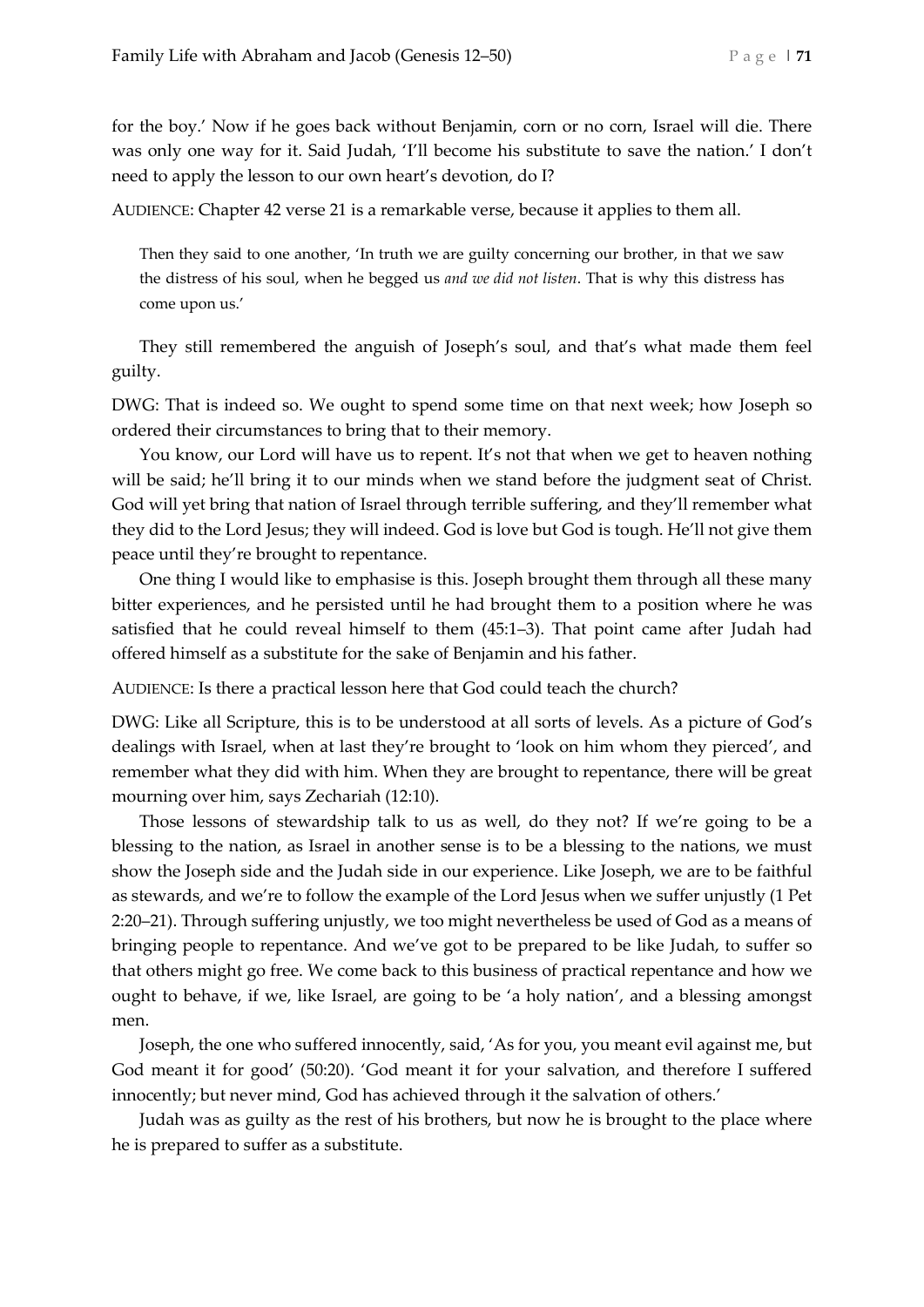Let's think about the Lord, shall we? He was utterly without any guilt; he had no need to come down to our world but he came as a surety and he died as a substitute, for which we shall love him and obey him eternally. The one who will wield the sceptre was prepared to be a slave; 'though he was in the form of God, [he] did not count equality with God a thing to be grasped, but made himself nothing, taking the form of a servant' (Phil 2:6–7). That's why he'll have the sceptre.

So, in Joseph we see innocent suffering and in Judah we see substitutionary suffering, and together they point us to the Lord Jesus.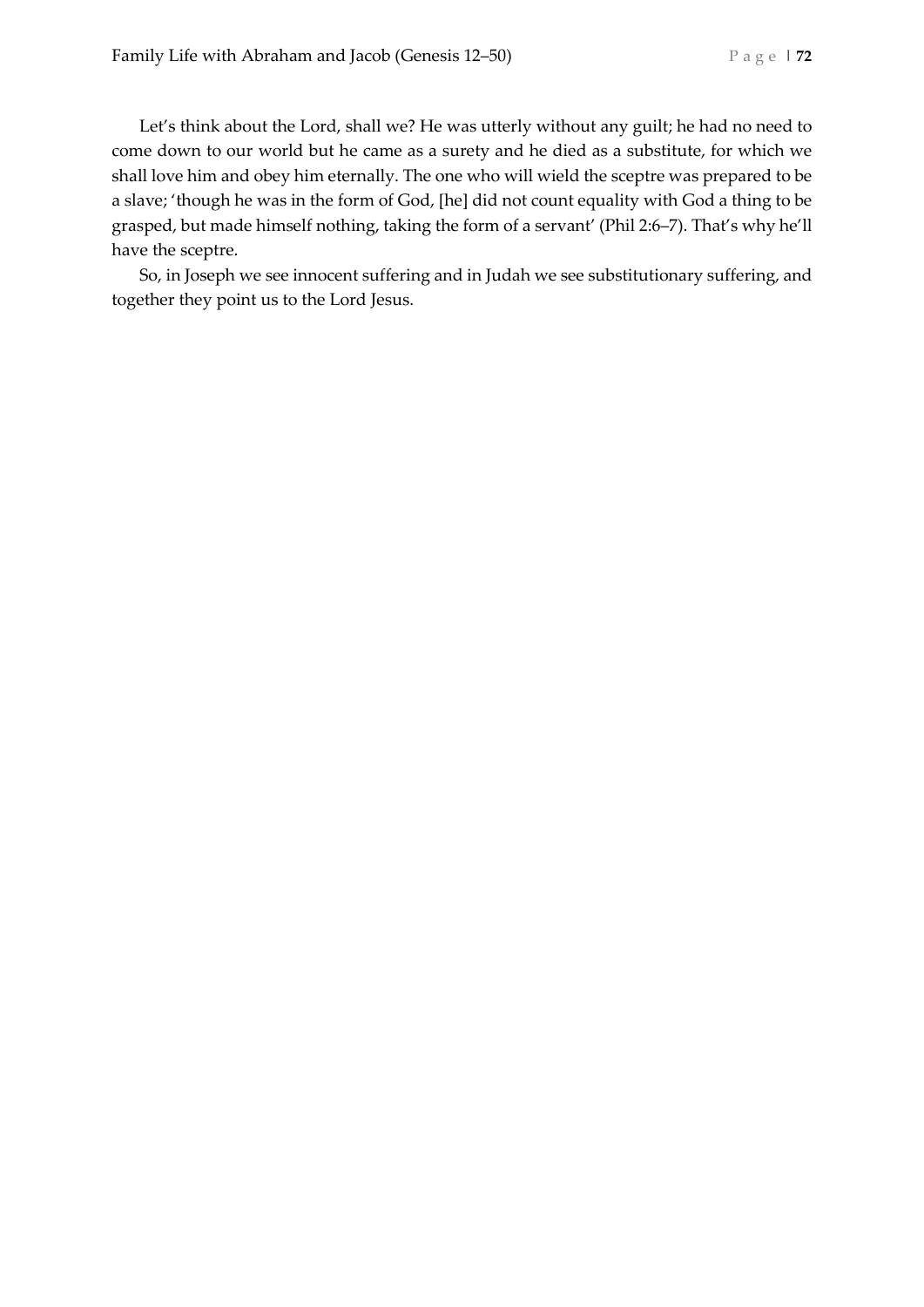## **[Israel Took his Journey](#page-1-0)**

Genesis chapters 37 to the end give great prominence to Joseph, and rightly so. In God's hand he was the member of the family that proved such a key to its development; but the stories as a whole are about the development of the family. I think it is important to see that, so that we get all the other stories in focus. It is not just the one man, Israel, but the whole family and the insipient nation; how God saved both from disintegration.

#### **The family could easily have disintegrated**

How easy it would have been for them all to go off, like Judah did, among the Canaanites, and institute all sorts of marriage alliances. The whole family might have got quite lost and indistinguishable from the Canaanites that were around them. That could easily have happened. If you think of the monstrous results that would have come from that regarding the line of our Lord and the coming of the Messiah, that is a very important thing, isn't it?

Down the centuries, Israel was forever doing that. In the times of the Judges they would persist in going off and marrying amongst the Gentiles; the Canaanites and the Hivites and the Perizzites and the Ammonites and all the others. By compromising their faith, their monotheism, they were in grave danger of losing their identity.

It was not only in the primitive period, but you have to remember other periods of Israel's history, such as in the second century BC under Antiochus Epiphanes. There were renegade Jews in Jerusalem whose hearts were set upon turning Israel, and Jerusalem in particular, into a Hellenistic state. In cooperation with Antiochus Epiphanes, the Gentile emperor, they forbade the reading of Scripture, the practice of circumcision and observance of the Sabbath. They put an idol on the altar of the Lord in the temple in Jerusalem. They had temple prostitutes (Tamar dressed up like one), and shrines to the pagan gods down the streets of the city of Jerusalem as late as 167 BC. Can you just imagine, if that kind of thing had triumphed, what our Lord would have found when he came to Israel? So this is very important.

We have the early story, then, of a family that was in danger of disintegrating. God in his sovereignty overruled human sin and turned this to the preservation of the line of Judah, and therefore the ancestry of Christ. Similarly, they started disintegrating themselves through their own jealously of Joseph, God's appointed ruler, and they nearly destroyed themselves by selling off Joseph to Egypt. Had they killed Joseph, the whole lot of them would eventually have starved.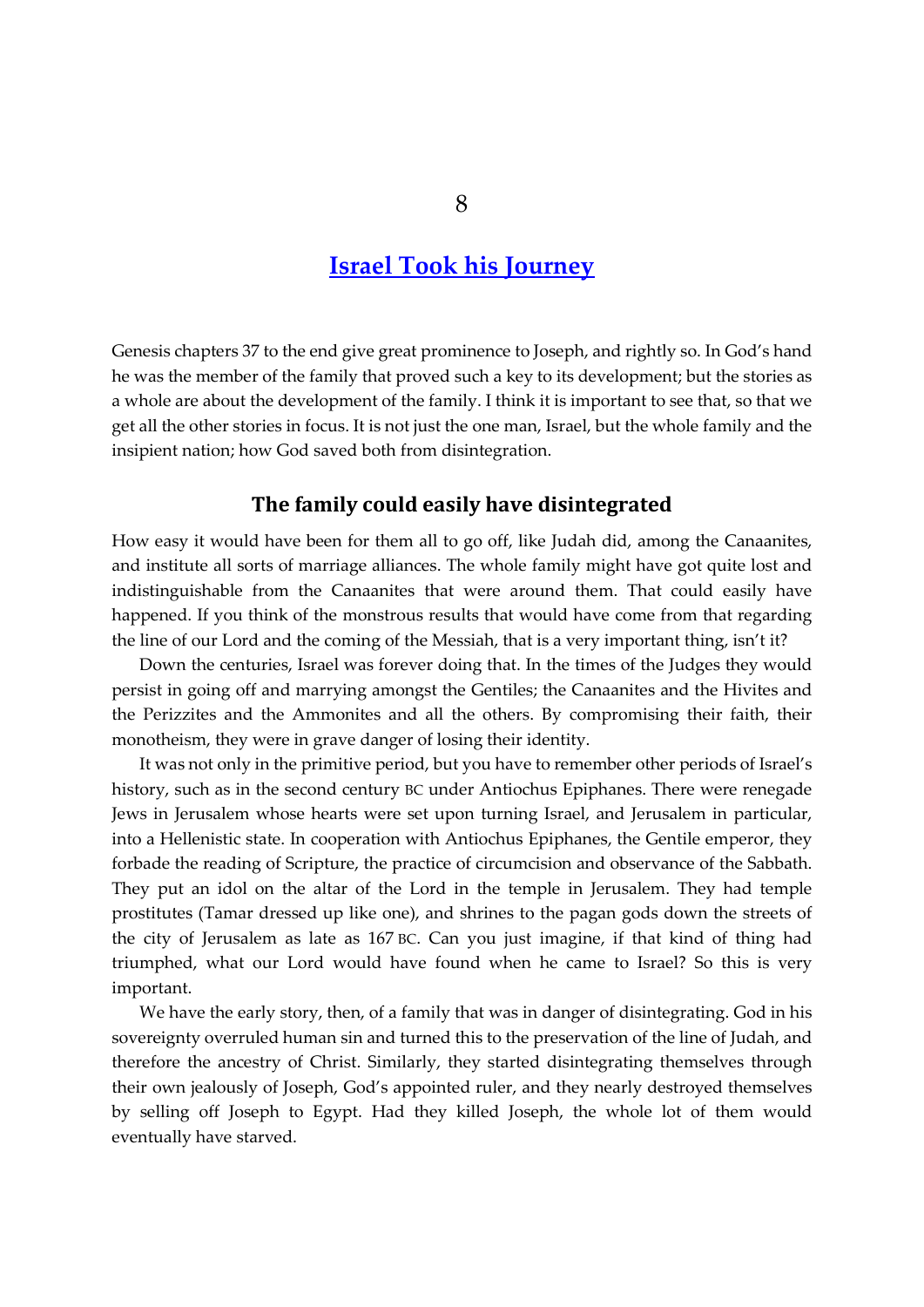So once more you can see God overruling their sin and turning it through his wonderful mechanism to a way of preserving the family. The workings of the government of God were extraordinary in the lives of that early family, to maintain it as a family so that the nation could begin.

### **Was there a prohibition against marrying Gentiles?**

As far as Genesis goes, however, there doesn't appear to be any prohibition on the Hebrews at this time marrying Gentiles, and if one looks at it from an ordinary human standpoint, unless Jacob's sons were going to marry their own sisters they would have had to marry Gentiles to keep the family going. Esau went off and married a lot of local girls, and they 'were a grief of mind unto Isaac and to Rebekah' (26:35 KJV). When Abraham wanted a wife for Isaac he got her from the Gentiles, but not the local Gentiles. He seems to have regarded them as particularly bad and offensive, and sent back to Padan-aram (ch. 24). Jacob likewise went back to Padan-aram (ch. 28). Technically they were Gentiles too, but the locals seem to have been regarded as very bad.

AUDIENCE: One thing I did notice in reading, that when Joseph was selling corn and making provision for the people, it was not only for Egypt, but Canaan (41:57). Could the two lands have been joined together in some way?

DWG: At that stage, Canaan was possibly under the imperial direction of Egypt, and therefore they were in some sense satellite countries, if no more. Therefore, just like Jacob and his sons came down to trade, the other Canaanites would have come down to trade. I can't quote you the exact reference, but there is a record in history of Bedouin nomads coming with their flocks and dwelling on the outskirts of Egypt in time of difficulty.

### **Joseph was a man who had dreams**

You will have noticed that we've missed out one very big theme, namely the dreams of these early chapters. Why should dreams be a matter of great prominence? Joseph has his dreams in chapter 37, and then when he's down in prison the butler and the baker have their dreams, which he interprets (ch. 40), and then he is eventually brought out of prison to interpret Pharaoh's dreams (ch. 41). Will you allow me to pass by that as merely circumstantial detail for the moment, or does somebody want to comment on this? Do you see some great significance in it?

AUDIENCE: Dreams have significance in the Middle East among Muslims. A missionary has said that he doesn't know any Muslim who became a Christian, who didn't start off with a dream of some sort.

DWG: The dreams of Joseph here, given to him by God, were dreams of future glory for him personally and the role he was to play—glorious dreams for a young man to get into his head. I wonder, as the years went by, did he come to doubt those dreams or wonder if they would ever be fulfilled? Or did he cling on to them, believing that they were real? They certainly tested his faith.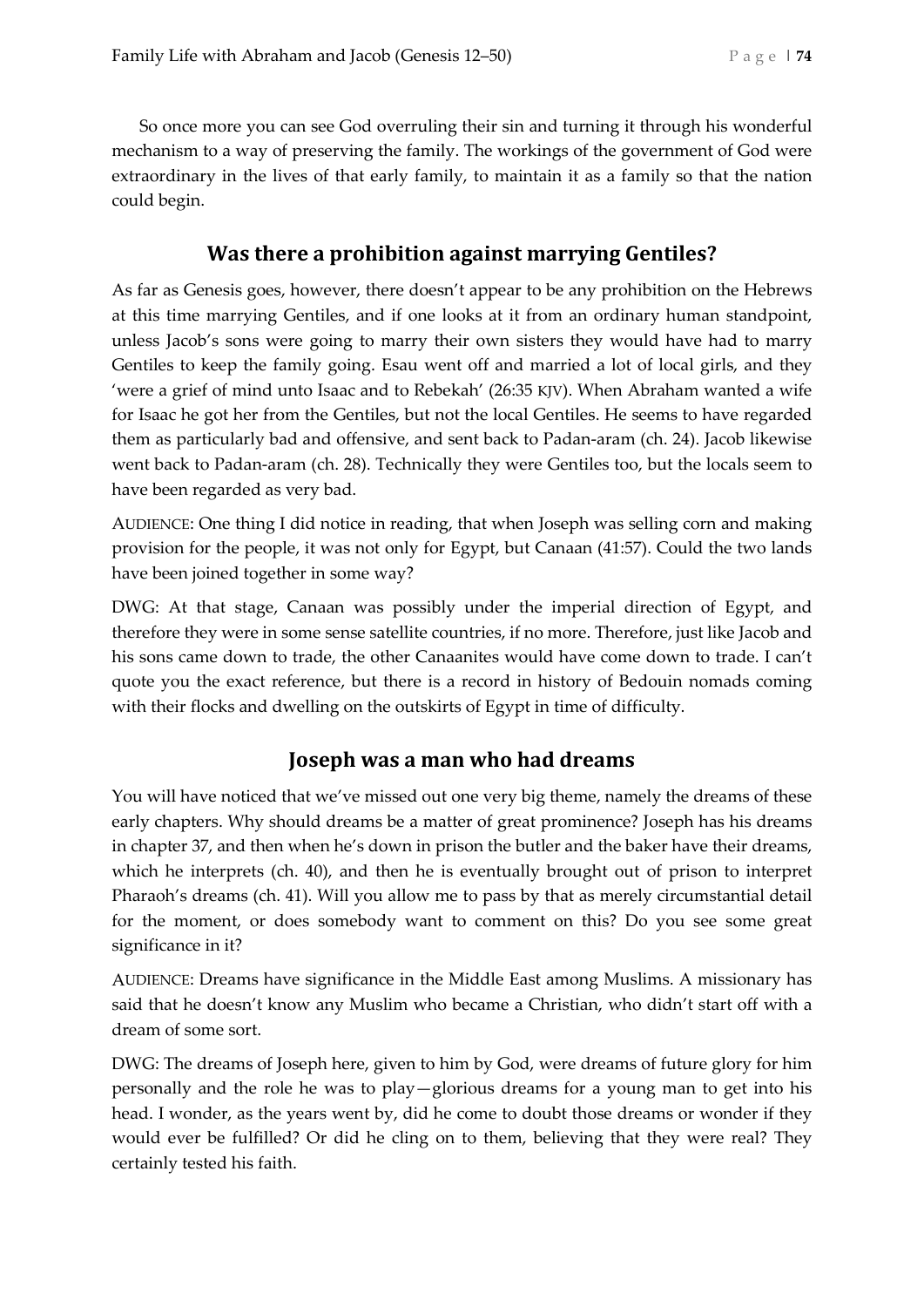It is an exceedingly important thing for young men and women to have dreams of what the future is going to be. I don't mean literal dreams that you get in the middle of the night, necessarily, but visions, dreams, hopes—what is 'the hope of our calling'? (See Eph 1:18.)

If I could say to my younger brothers and sisters, particularly those under thirty, 'Have you some dream in your heart of what you want to be by fifty? Then you'd better start, because fifty will come very quickly. As the major job in your life, what are you going to be for God? Do you think God has a plan for us, as he had for Joseph? He gave Joseph an outstanding, brilliant career. What about us lesser fry? Perhaps we mustn't 'hitch our wagons to a star,' but dreams are important in the sense of what future God has for us.

I've known of people who wanted to be missionaries; others who, from early on, wanted to be teachers of God's word; others, evangelists; and others, this, or that, or the other. It's marvellous to have an objective—God given hope and objective. Sometimes it takes years for God to fulfil it. Sometimes there are endless frustrations on the way. Joseph was laid in chains, the iron entered into his soul, $6$  and God tested the man's faith and loyalty when all seemed wrong.

Joseph, who was sold as a slave. His feet were hurt with fetters; his neck was put in a collar of iron; until what he had said came to pass, the word of the LORD tested him. (Ps 105:17–19)

A man with dreams of his own and in the end they were fulfilled.

### **Joseph was a man in whom was the Spirit of God**

It wasn't a question of his own future, but of other people's—the butler's and the baker's. He was able to stand amongst men and interpret the judgments of God. 'And Pharaoh said to his servants, "Can we find a man like this, in whom is the Spirit of God?"' (41:38). Yes, of course that's pre-eminently true of our Lord, 'The Spirit of the Lord is upon me . . . to set at liberty those who are oppressed' (Luke 4:18). Our Lord will rise in resurrection and Joseph will rise and be restored to his office in life. Joseph uses the same term of the butler and the baker, 'Pharaoh will *lift up your head'*: one would be restored to office and one would be hanged (40:13, 19).

### **Joseph was a man in whom was the wisdom of God**

He knew divine wisdom as to what it would be wise to do in light of immediate, daily, practical matters and the organisation and administration of future affairs. That's a wisdom given to our elders, who can see the drift of the times and what might be needed in the next ten years in the administration of a church, or in the development of the life of the people of God.

Has anybody got anything else to say about dreams?

AUDIENCE: What about on the day of Pentecost, where Peter is quoting the prophecy of Joel?

<span id="page-74-0"></span> <sup>6</sup> The Coverdale Bible, 1535.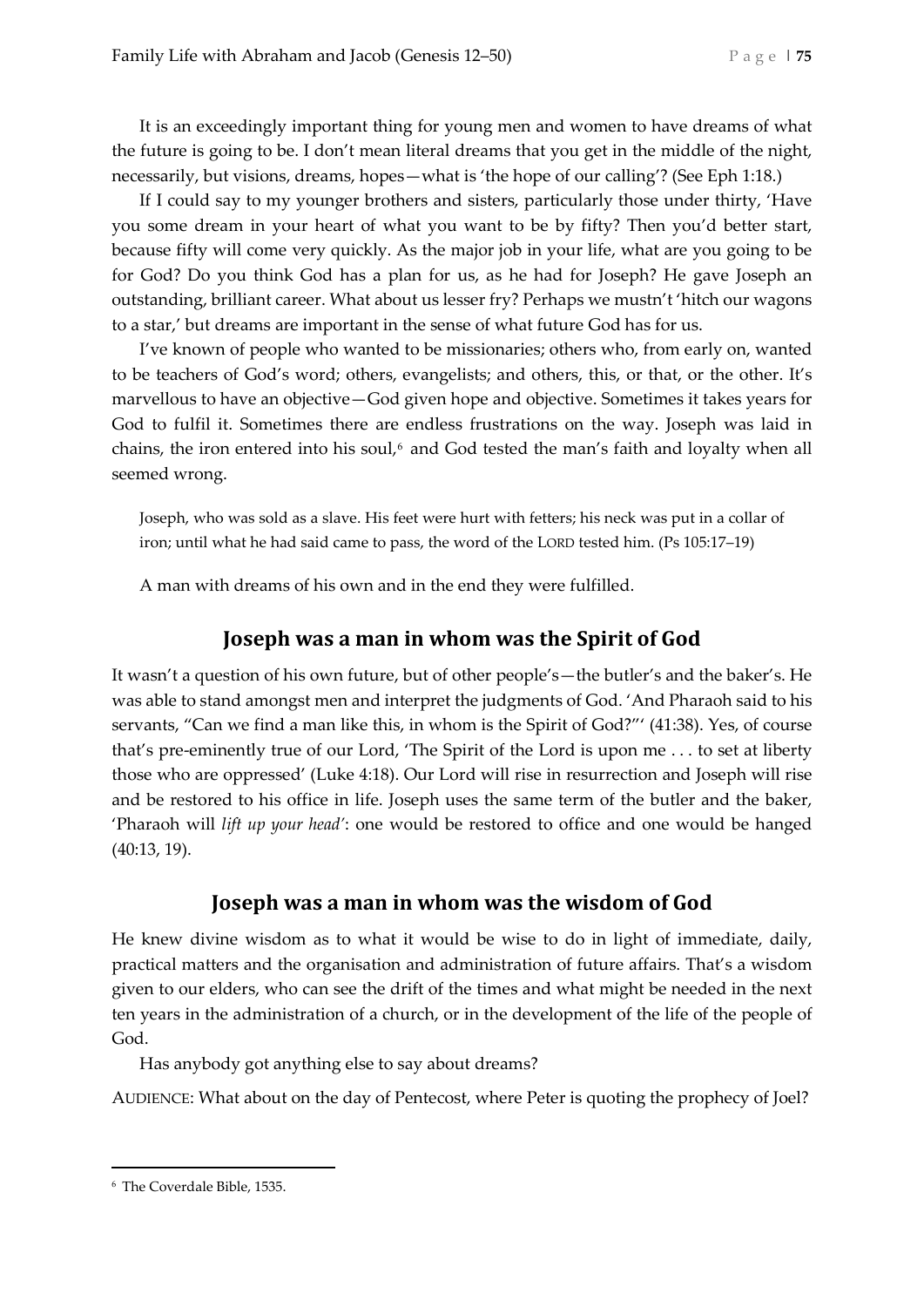And in the last days it shall be, God declares, that I will pour out my Spirit on all flesh, and your sons and your daughters shall prophesy, and your young men shall see visions, and your old men shall dream dreams. (Acts 2:17)

It's the reverse of what you were mentioning, where the young men are going to do the dreaming; here the young men are seeing visions and the old men are dreaming dreams.

DWG: I think what Peter is saying there is that we have now arrived in *the last days*. I believe the last days started at Pentecost. They have already set in, but the great and notable *day of the Lord* has not yet arrived; we're in between the two.

AUDIENCE: There was a partial fulfilment at the time and the fuller fulfilment will be later on?

DWG: Yes. Right from the very earliest time Abraham had his dreams, and now Joseph and others. Israel all down the centuries had their dreams of a wonderful future, the coming of a Messiah. Now, with the actual advent of Messiah—his birth in Bethlehem, his death and his resurrection, and now he sits at the right hand of God—why shouldn't we have dreams?

What comfortable dreams old folks particularly could have, amidst all the old aching bones and prospect of death itself. Why not in addition have dreams of what it's going to be like when the Messiah comes again? That is an exceedingly important thing.

AUDIENCE: Dreams were important also in the life of Joseph, the husband of Mary. The Lord spoke to him in dreams.

DWG: May I cite one more? This is a little known and obscure observation, but let me throw it into the pool of your thinking.

Jesus therefore no longer walked openly among the Jews, but went from there to the region near the wilderness, to a town called Ephraim, and there he stayed with the disciples. (John 11:54)

If this wasn't the fourth Gospel, you might say to yourself, '*Ephraim* is the name of a little village; that's what it is, and no more.' But this is the fourth Gospel, and when John quotes names and things, he is inviting you to think back over history. The Lord Jesus had just raised Lazarus from the dead and the Jews were determined to destroy him. Therefore, he retired to a city called Ephraim. So, historically then, who or what is Ephraim?

Joseph's brothers rejected him, put him into the pit and sold him down to Egypt. When he had eventually come to glory he had a son whom he called Ephraim, saying 'God has made me fruitful in the land of my affliction' (Gen 41:52).

Now our Lord is rejected by his people and retires into Ephraim; then he comes forth to Bethany (John 12:1). One of the best known verses of chapter 12 is, 'Unless a grain of wheat falls into the earth and dies, it remains alone; but if it dies, it bears much fruit'  $(v. 24)$ .

How did Joseph come to have that fruitful son, saying, 'God has made me to be fruitful in the land of my affliction'? It was because he was thrown into the pit and into the dungeon, and because of his willingness to suffer. Eventually he came forth and was fruitful not only in his own life, but he saved Egypt, his family and all the nations around him in the then known world.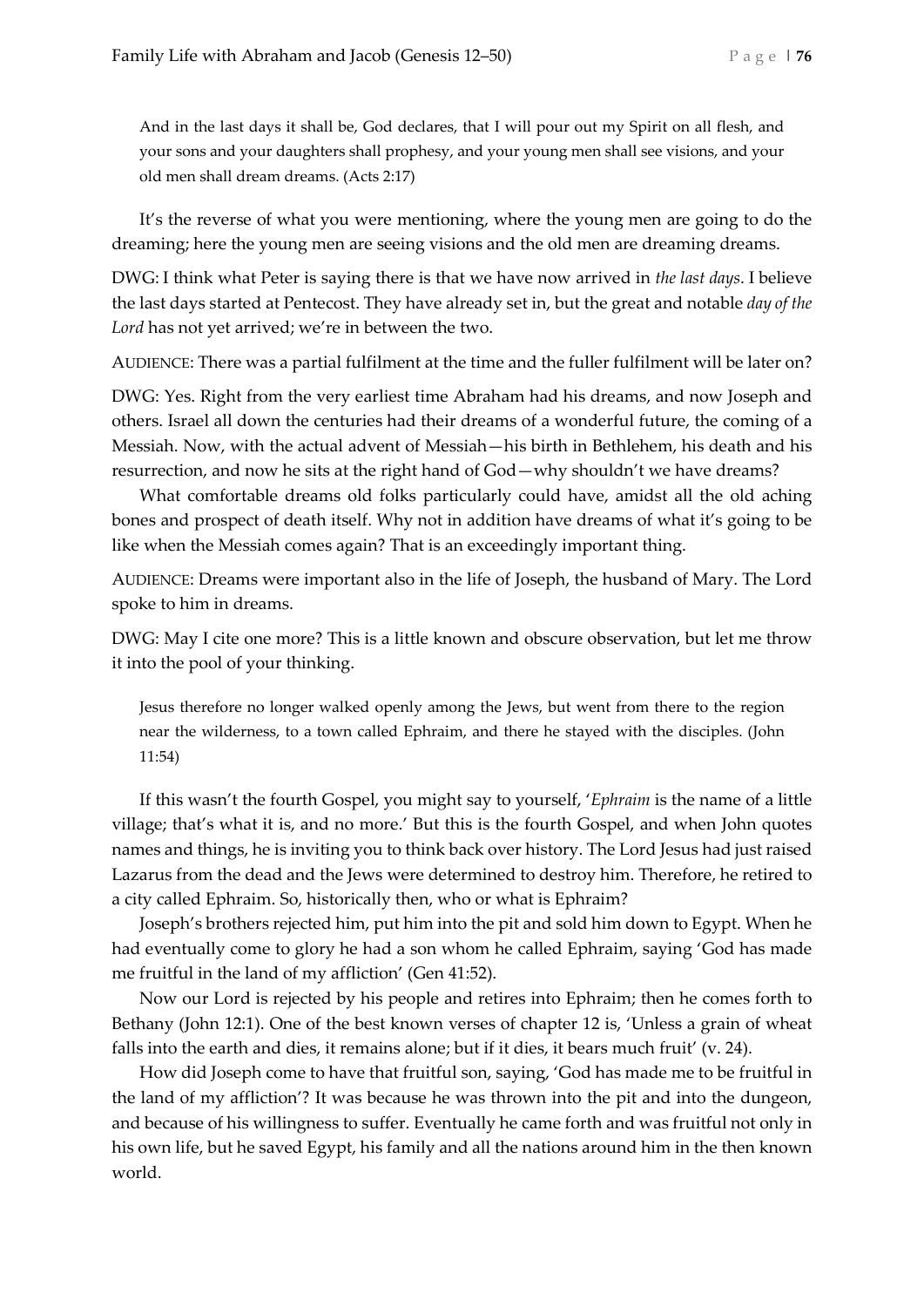So here's our Lord in Ephraim, prepared to die and suffer so that he might bring forth a very fruitful harvest. Then he comes to Bethany on his way to Jerusalem. He had raised Lazarus from the dead and Martha and Mary make him a supper. It was an ordinary supper, and they were grateful for Lazarus's resurrection. What do you suppose the Lord might have been thinking? Do you suppose he ever had dreams? Here he was, sitting around a table. There was Martha and Mary, still very much alive, and Lazarus, recently dead, raised again; the family reunited and sitting at the supper with the Lord.

Well perhaps you'll say that our Lord didn't have dreams. I mustn't say he did, because Scripture doesn't say he did. But could you sit there with these dear saints at the supper with the Lord and the family brought together again—Lazarus from the dead, the others never having died—without having a few dreams? This wasn't heaven, but some day something like this is going to happen. The dead shall be raised, the living changed, and together they shall sit at the marriage supper of the Lamb.

The next day, as he went out from that supper, the crowd met him in Jerusalem saying, 'Blessed is he who comes in the name of the Lord' (v. 13). That would set a few dreams going, wouldn't it? There shall be a time when he shall come again and Israel shall welcome their long lost Messiah.

Then the Pharisees in their annoyance said to one another, 'You see that you are gaining nothing? Look, the world has gone after him' (v. 19). And so it will be one of these days. It was at that point that our Lord said, 'Unless a grain of wheat falls into the earth and dies, it remains alone . . . If anyone serves me, he must follow me; and where I am, there will my servant be also' (vv. 24, 26). If you want to translate dreams into realities it is the universal law that before there can be fruitfulness there must first come the dying of the seed.

#### **God will accomplish his purposes**

So let's move on now. We've been discussing God's marvellous providential governance, largely through Joseph, but then through Judah, to preserve the family and keep it together, overruling human sin, in order to save the nation.

We may well think of what the apostles kept telling their fellow Jews on the day of Pentecost onwards.

This Jesus, delivered up according to the definite plan and foreknowledge of God, you crucified and killed by the hands of lawless men. God raised him up, loosing the pangs of death, because it was not possible for him to be held by it. (Acts 2:23–24)

Peter told them, 'This is the very means that God has to offer you forgiveness of sins. In your wickedness you had him crucified. You used the hands of Gentile lawless men to kill your own Messiah.' They meant it for evil, but God turned that very means into gaining forgiveness and salvation for Israel. The marvels of God's government in his triumph over human sin; using, if I may say it, even the foolish and wicked machinations of men to accomplish his ways of redemption through Christ.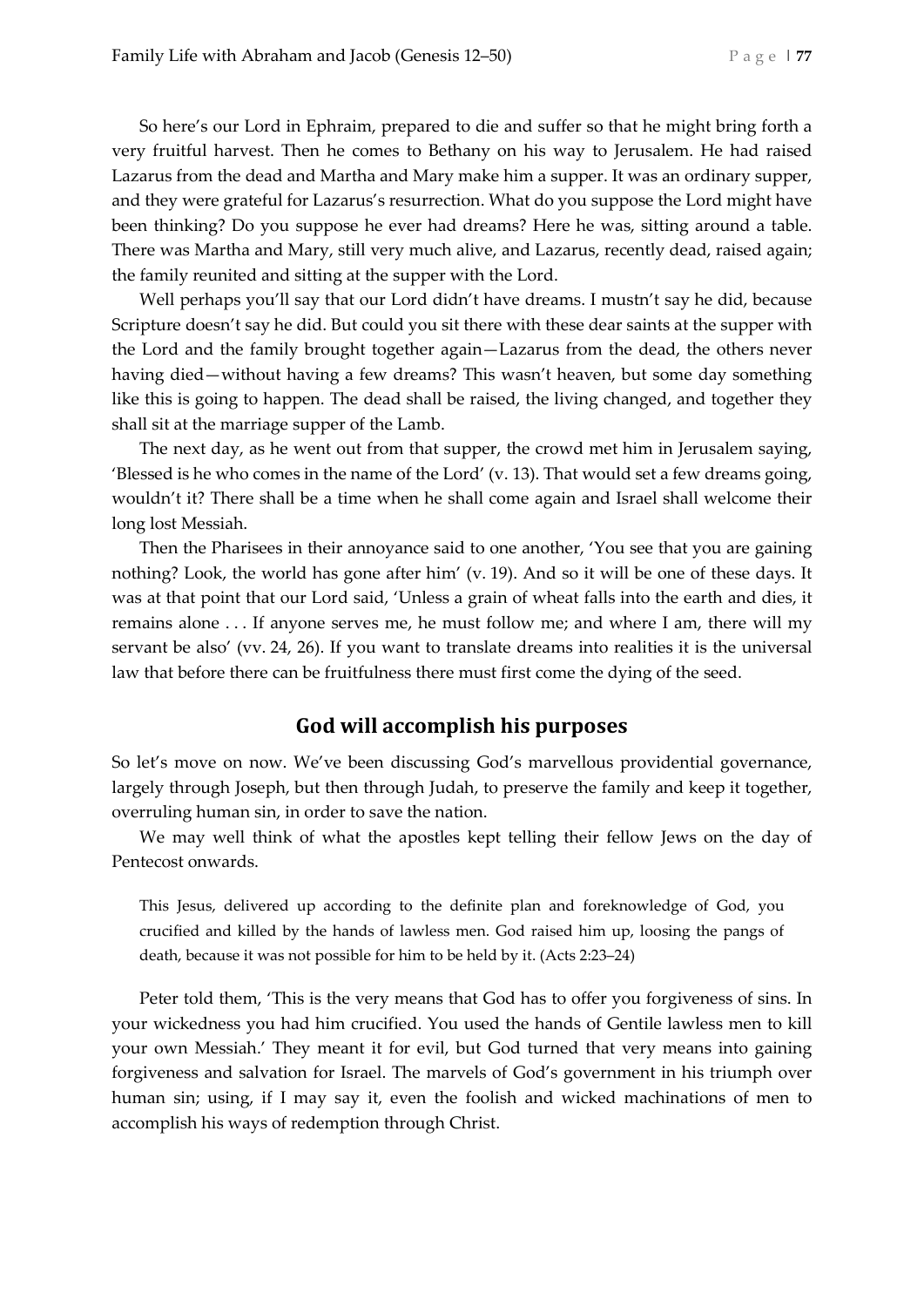As we saw in our earlier studies, God accomplished his purposes through Joseph and his innocent suffering, and through Judah eventually in his substitutionary suffering. These two elements would preserve the nation, and be fulfilled completely in our blessed Lord.

#### *The family becoming a nation*

Let us look at what God tells Jacob as he goes down into Egypt and what things are now going to be about.

So Israel took his journey with all that he had and came to Beersheba, and offered sacrifices to the God of his father Isaac. And God spoke to Israel in visions of the night and said, 'Jacob, Jacob.' And he said, 'Here am I.' Then he said, 'I am God, the God of your father. Do not be afraid to go down to Egypt, for there I will make you into a great nation. I myself will go down with you to Egypt, and I will also bring you up again, and Joseph's hand shall close your eyes.' (46:1–4)

It's not merely a question of saving the family from extinction and disintegration; it's now a question of how God would go about turning that family into a nation. Multiplying them and forming a nation that should play its tremendous role in the history of redemption. So God appears to Jacob. Was it right for him to go down to Egypt? Hadn't he and his fathers been called out of the Gentiles to live in the land of Canaan? Was it right now, to take the whole lot of them down to Egypt?

It was all right, perhaps, when father Isaac had stayed in Canaan and Jacob had gone off to get a living down in Padan-aram; but was it right now, as the head of the house, to take the whole lot of them down to Egypt? That's a tremendous decision for Jacob to have to take, and how would he take it? As he launches the family on this scheme, he will never himself come back alive. He is told that he will see his son Joseph again, but eventually he would die and Joseph, as his best loved and dutiful son, would close his eyes in death.

How then will the great promises of God be fulfilled? How can Jacob be sure that he's doing the right thing for all that lies in the future, in taking this momentous step, and that God will turn his family into a nation? It's a tremendous step of faith. So he starts out on his way to Egypt, coming down from the direction of Shechem to Beersheba, with all its hallowed associations. As a child, he would have been told about the God of Abraham, and the oath that had been given on Mount Moriah, 'I will surely bless you, and I will surely multiply your offspring' (22:17). Now, as heir to those promises, he comes himself to Beersheba and God appears to him at night at 'the well of the oath,' saying, 'Yes Jacob, I am with you. I want you to go to Egypt. I will make of you a nation, and I shall fulfil my promise for the great and the distant future.'

#### *Associations with Beersheba*

#### *Abraham*

Abraham planted a tamarisk tree in Beersheba and called there on the name of the LORD, the Everlasting God. (21:33)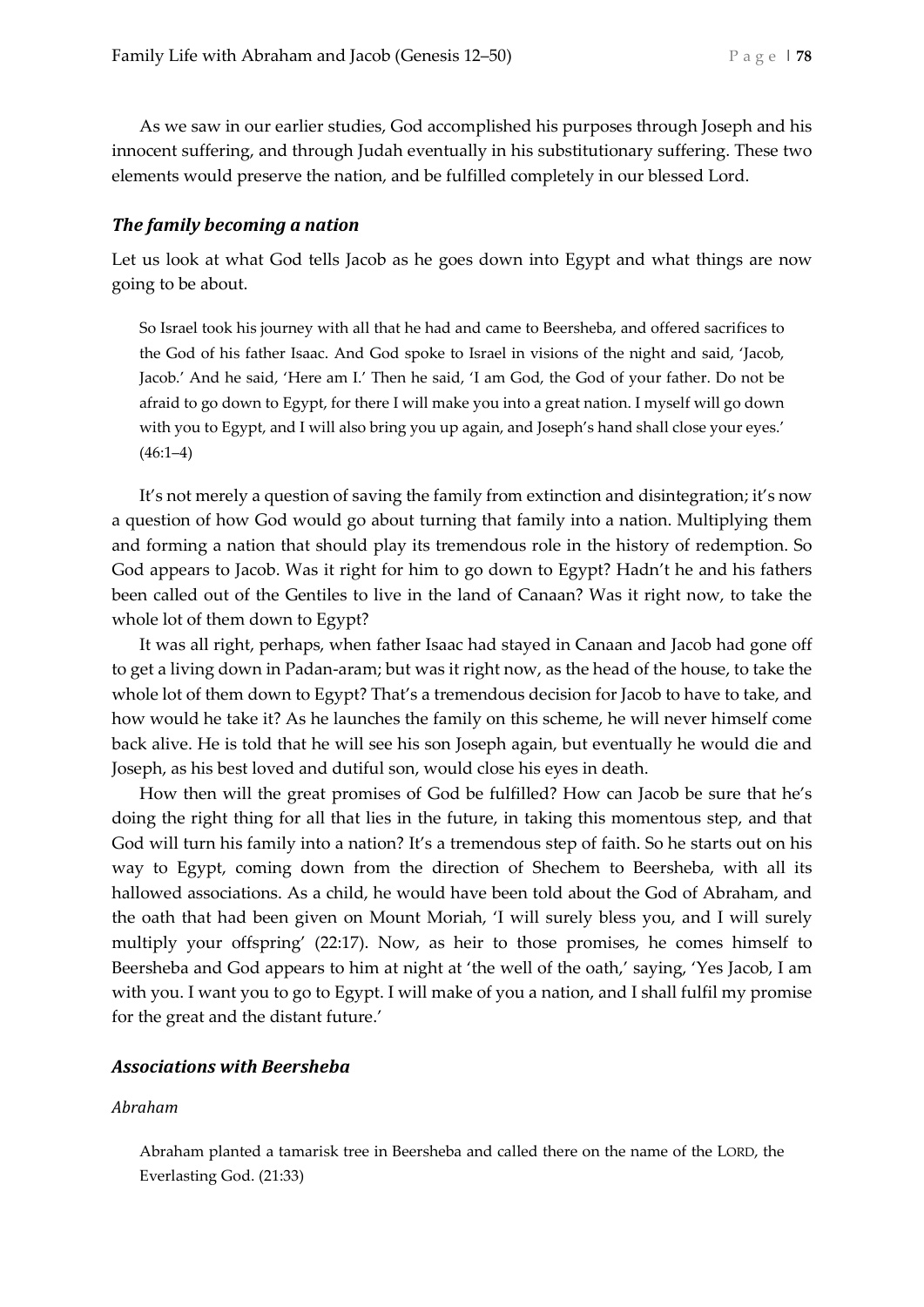#### *Isaac*

From there he went up to Beersheba. And the LORD appeared to him the same night and said, 'I am the God of Abraham your father. Fear not, for I am with you and will bless you and multiply your offspring for my servant Abraham's sake.' (26:23–24)

#### *Jacob*

Jacob left Beersheba and went towards Haran. And he came to a certain place and stayed there that night, because the sun had set. Taking one of the stones of the place, he put it under his head and lay down in that place to sleep. And he dreamed, and behold, there was a ladder set up on the earth, and the top of it reached to heaven. And behold, the angels of God were ascending and descending on it! And behold, the LORD stood above it and said, 'I am the LORD, the God of Abraham your father and the God of Isaac. The land on which you lie I will give to you and to your offspring. Your offspring shall be like the dust of the earth, and you shall spread abroad to the west and to the east and to the north and to the south, and in you and your offspring shall all the families of the earth be blessed. Behold, I am with you and will keep you wherever you go, and will bring you back to this land. For I will not leave you until I have done what I have promised you.' (28:10–15)

So Israel took his journey with all that he had and came to Beersheba, and offered sacrifices to the God of his father Isaac. And God spoke to Israel in visions of the night and said, 'Jacob, Jacob.' And he said, 'Here am I.' Then he said, 'I am God, the God of your father. Do not be afraid to go down to Egypt, for there *I will make you into a great nation*. I myself will go down with you to Egypt, and I will also bring you up again, and Joseph's hand shall close your eyes.' Then Jacob set out from Beersheba. The sons of Israel carried Jacob their father, their little ones, and their wives, in the wagons that Pharaoh had sent to carry him. (46:1–5)

A practical lesson arises immediately. In times of crisis, when we must make very big decisions that go beyond us and affect our families and perhaps their spirituality and growth for years to come, it is a lovely thing to be able to come back to our 'Beersheba' and the promises God has given us and to his great purposes, of which we are the inheritors.

His love in time past forbids me to think He'll leave me at last in trouble to sink; Each sweet Ebenezer I have in review, Confirms His good pleasure to help me quite through.[7](#page-78-0)

Sometimes we think of ourselves as 'our little selves', as individuals. Some better Christians, because they are parents, rise a bit higher than that and think of the family—'What's going to happen to my children when I die?' But for a moment how lovely it is to think of ourselves as part of the great family of God; the people of God bound in the same bundle of life as Abraham himself, 'who is the father of us all' (Rom 4:16). I'm part of the great ongoing purposes of God down the centuries. I occupy my little part. I never knew

<span id="page-78-0"></span> <sup>7</sup> John Newton (1725–1807), 'Begone unbelief, my Saviour is near'.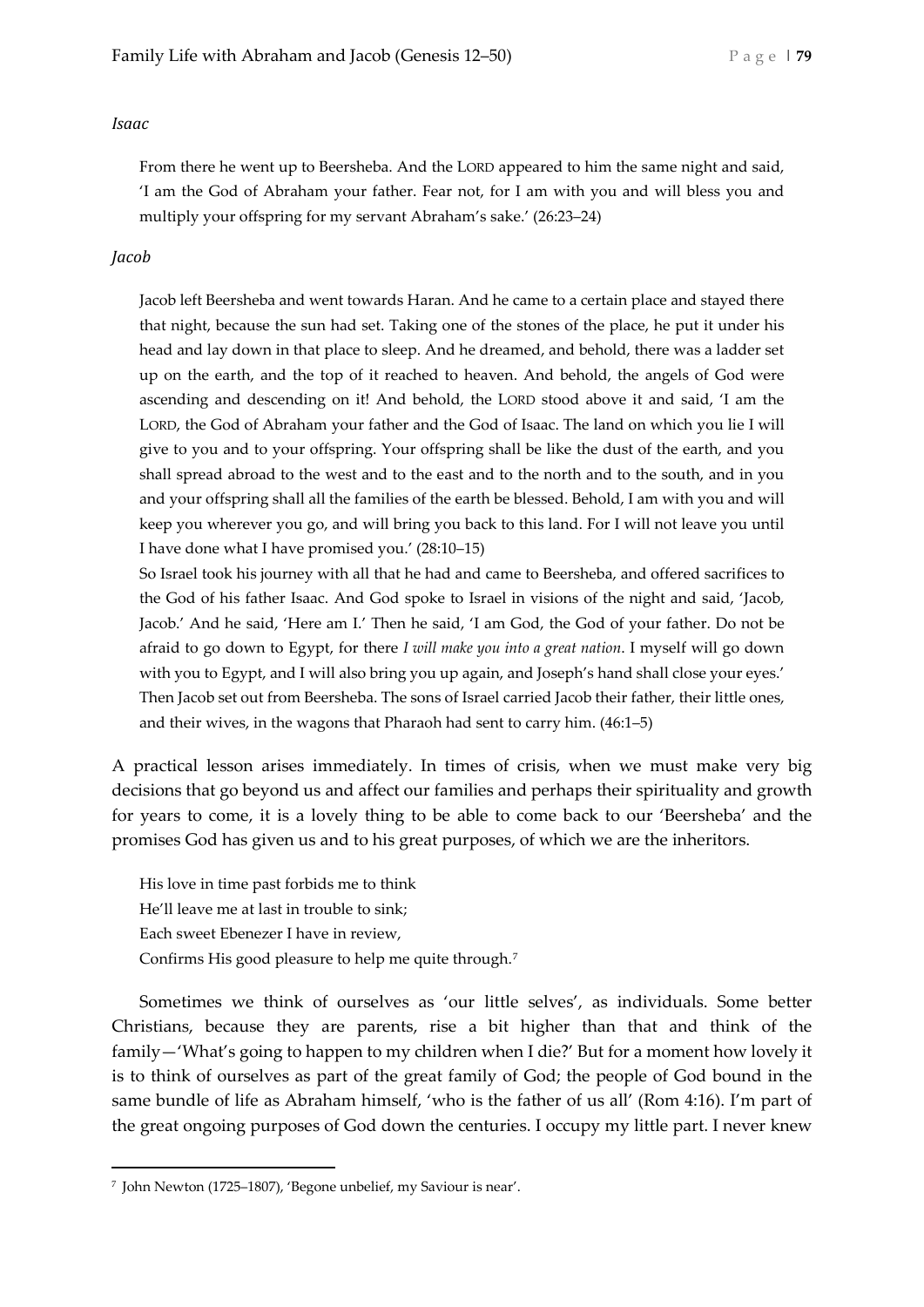Abraham. Perhaps I shall be dead before the Lord comes and, like Abraham, I shall have to take life's journey in the light of God's oath and covenant that the promise will be fulfilled. 'These all died in faith, not having received the things promised, but having seen them and greeted them from afar' (Heb 11:13).

#### *How God's promises to Jacob were completely fulfilled*

The promise was fulfilled, of course, here in part. They got down to Egypt and were allowed to build up their families there in Goshen. They were given physical sustenance with the best of food, under the administration of Joseph. But I want to come back a bit. They were physically preserved—is it a question of the mere physical survival of the nation? What is God saying, when he says 'I will make you into a great nation'? Is it merely a matter of multiplying them physically, so that twelve men presently turn into seventy, and seventy eventually turn into seven million? Is it merely a question of developing a nation that way, or is there more to *development* than that?

So let's look first of all at a poignant thing in chapter 48. 'After this, Joseph was told, "Behold, your father is ill"' (v. 1). Jacob is sick and Joseph brings in his two sons, Manasseh and Ephraim. Jacob prepares himself to bless the lads, and as we saw last week Jacob adopts them as his own sons, lifting them up a generation.

You say, 'Why did he do that?' Well, let him tell us:

As for me, when I came from Paddan, to my sorrow Rachel died in the land of Canaan on the way, when there was still some distance to go to Ephrath, and I buried her there on the way to Ephrath (that is, Bethlehem). (v. 7)

That was a very sorrowful occasion; it must have cut deep into Jacob's heart. When Jacob came back into the land of Canaan God met him at Luz, and said,

Behold, I will make you fruitful and multiply you, and I will make of you a company of peoples and will give this land to your offspring after you for an everlasting possession. (v. 4)

He and Rachel had only one son so far, Joseph. She was his very favourite wife and presently Rachel was with child, but she died in childbirth. Could you understand it, if Jacob in his quieter moments had said, 'What is all this business about the promises of God? Are they given simply to mock me? How do you add this up? Here's Leah, she can have all the sons she likes, and the slave girls too, but Rachel . . .' He is thinking as the father of a family, and eventually of a nation, and how big a part of that nation will come from his loved wife, Rachel.

Now he sees a lovely thing in his old, old age. Says he to Joseph, 'Joseph my boy, I never expected to see your face again. I thought you were gone completely, and I'd got to the stage when I thought even Benjamin, my last child by Rachel when she died, had gone too, and this is where the promises of God were going to end up.'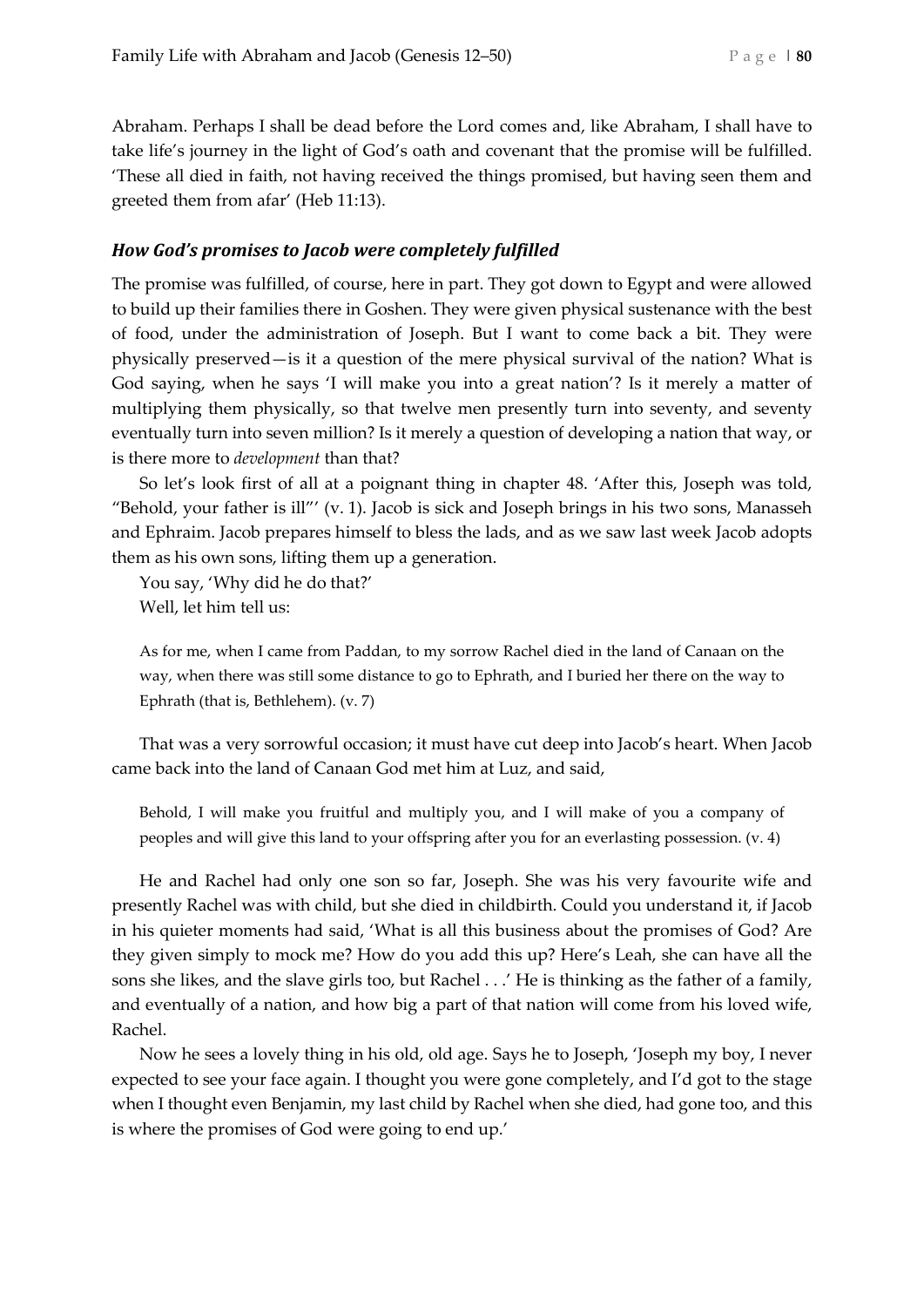And now your two sons, who were born to you in the land of Egypt before I came to you in Egypt, are mine; Ephraim and Manasseh shall be mine, as Reuben and Simeon are. (v. 5)

'I claim them as mine,' he says. So he'd have Joseph and Benjamin and Manasseh and Ephraim, all counted as Rachel's sons.

You say, 'That stupid old man, he ought to have been above that kind of jealousy.' Alright, have a word with him when you get home to heaven and tell him so, but he went home happy after the apparent disappointment. He had dared to trust the promise of God, and then it seemed to him that it had all come unstuck, but now it was fulfilled beyond his expectation in the next generation, his two more sons, Ephraim and Manasseh.

Now look forward a little bit down the centuries, and how God fulfilled his promise to Jacob: 'Behold I will make you fruitful and multiply you'. In the actual history of the nation, how well did God fulfil it? Ephraim became the biggest tribe bar none, the leading tribe among the ten; so that the nation was known as 'Ephraim and Judah'. Two tribes went with Judah—Benjamin and Judah, so Benjamin was half of that lot. Ephraim was the chief of the ten, and the biggest tribe.

God fulfils his promises, even when at first they seem to go wrong. How would Jacob have felt, if he could have seen the long, chequered future of his nation, and all the sufferings that were on the way? But God holds the key of all the unknown and in his mercy he doesn't give us to see too much. He asks us to trust his word about being fruitful, and if at the beginning it is bitter, in the end we shall find God has kept his promise, and one thousand times enlarged it.

#### *The prophecies inherent in Jacob's blessings*

In chapter 49 we have Jacob blessing his twelve sons, the twelve tribes. What are we to make of these prophecies? Well, in my innocence, I'm going to say to you that there is more to building a nation than just multiplying them arithmetically. What about the question of building character into people—isn't that important too? What's the nation going to be like? Here comes Jacob, looking forward to the future, not merely on these twelve boys, or thirteen in front of him, but on their descendants, and what shall happen to them.

Gather yourselves together, that I may tell you what shall happen to you in days to come. Assemble and listen, O sons of Jacob, listen to Israel your father. (49:1–2)

So now I'm going to ask you to do some hard thinking. Jacob is about to tell them things to come. What things to come?

*My first question:* Are these prophecies simply personal to the twelve men that stood in front of him? For instance, the first one,

Reuben, you are my firstborn, my might, and the firstfruits of my strength, pre-eminent in dignity and pre-eminent in power. Unstable as water, you shall not have pre-eminence,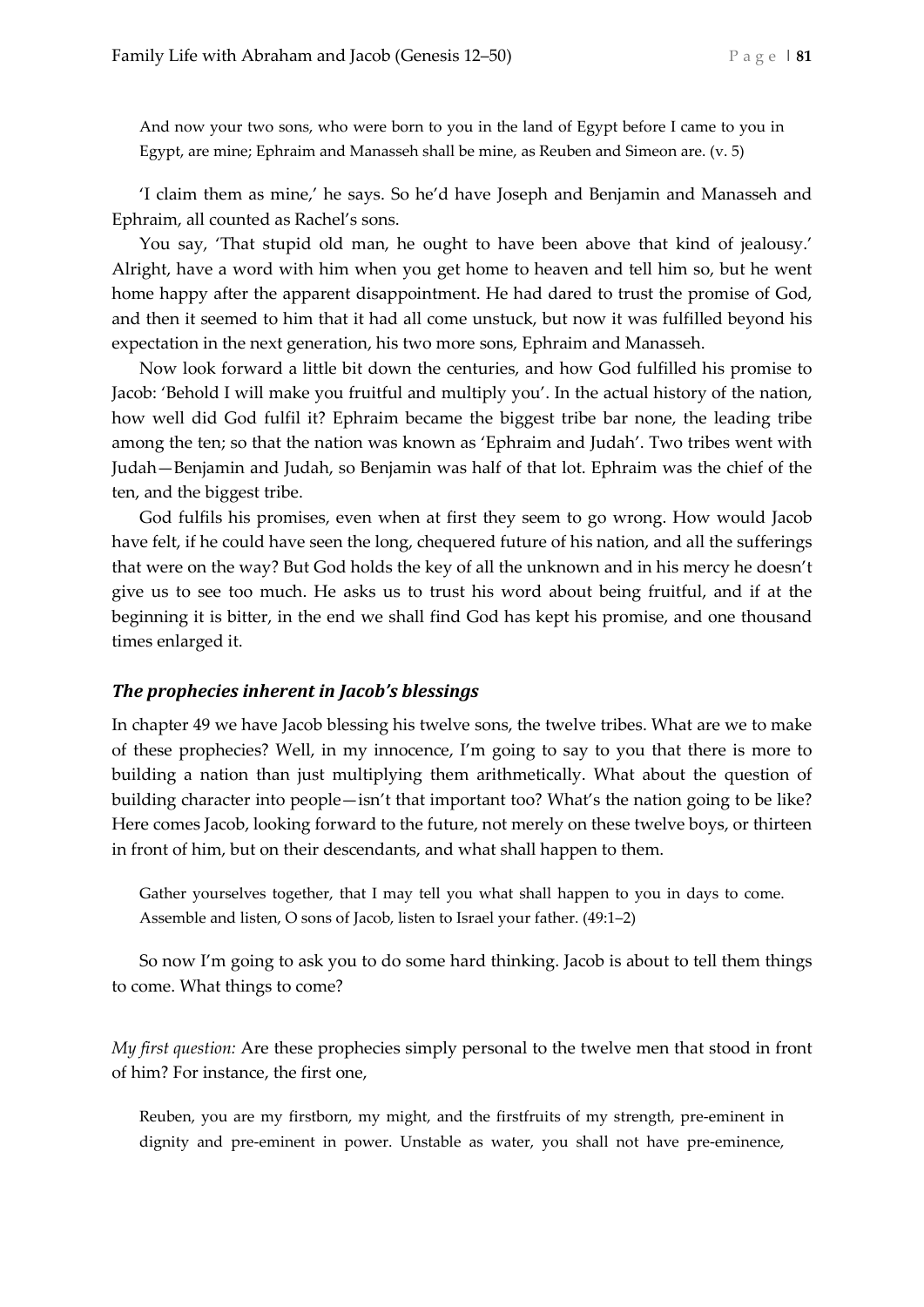because you went up to your father's bed; then you defiled it—he went up to my couch!' (vv. 3–4)

Is this merely telling Reuben, the actual man that went around on two legs, what is going to happen to him in the next twenty years? Or is this a prophecy that says not only what shall happen to Reuben, but to the descendants of Reuben?

AUDIENCE: They're not mutually exclusive. It's a prophetic portrait, a synopsis of Jewish history right through.

DWG: Well that's very important, and now you've played right into my hands for the next question.

*Second question:* If this is a prophecy of what shall happen to the tribe of Reuben, has the whole of the tribe of Reuben, all down the centuries and right to the latter days, to suffer because of what Reuben did at the beginning?

AUDIENCE: They did suffer. They lost their birthright; their first place in the nation (1 Chron 5:1), up to the third and fourth generation.

DWG: Yes, up to the third and fourth generation. Is anybody here suffering tonight because of what somebody did in the past?

AUDIENCE: Because of Adam's sin.

DWG: Adam's sin, yes. Now I want us to face this seriously. Here is Jacob, looking ahead to the development of character and position within the nation. He is solemnly declaring that, because of what Reuben did, all down the generations his descendants will have to suffer. Is that a thing that happened only to Adam and Reuben, or could it happen to us? Could it be that what you or I have done will bring a blight on future generations?

AUDIENCE: It could apply even to ourselves as a company here in Apsley. You've talked about people with wisdom, like Joseph, administering and projecting their minds forward ten years and seeing what needs to be done. If that's not done by the leaders, in ten years' time the folks who are trying to carry on the work will suffer as a result.

DWG: Yes, that's perfectly true.

AUDIENCE: Perhaps the comment about Reuben is not about punishment and suffering following it, but a statement of weakness of character.

### DWG: What do you mean?

AUDIENCE: A weakness of character, which led him to go up to his father's bed. This instability is something that his children will have, not as a punishment, but because of their genes; their mental attitudes and all that sort of thing.

DWG: Now that's an exceedingly important thing. It's not merely a question of God saying, 'Because Reuben has sinned I will punish the rest.' Reuben was of unstable character; how much of that was due to his own psychological make up? How much of that instability of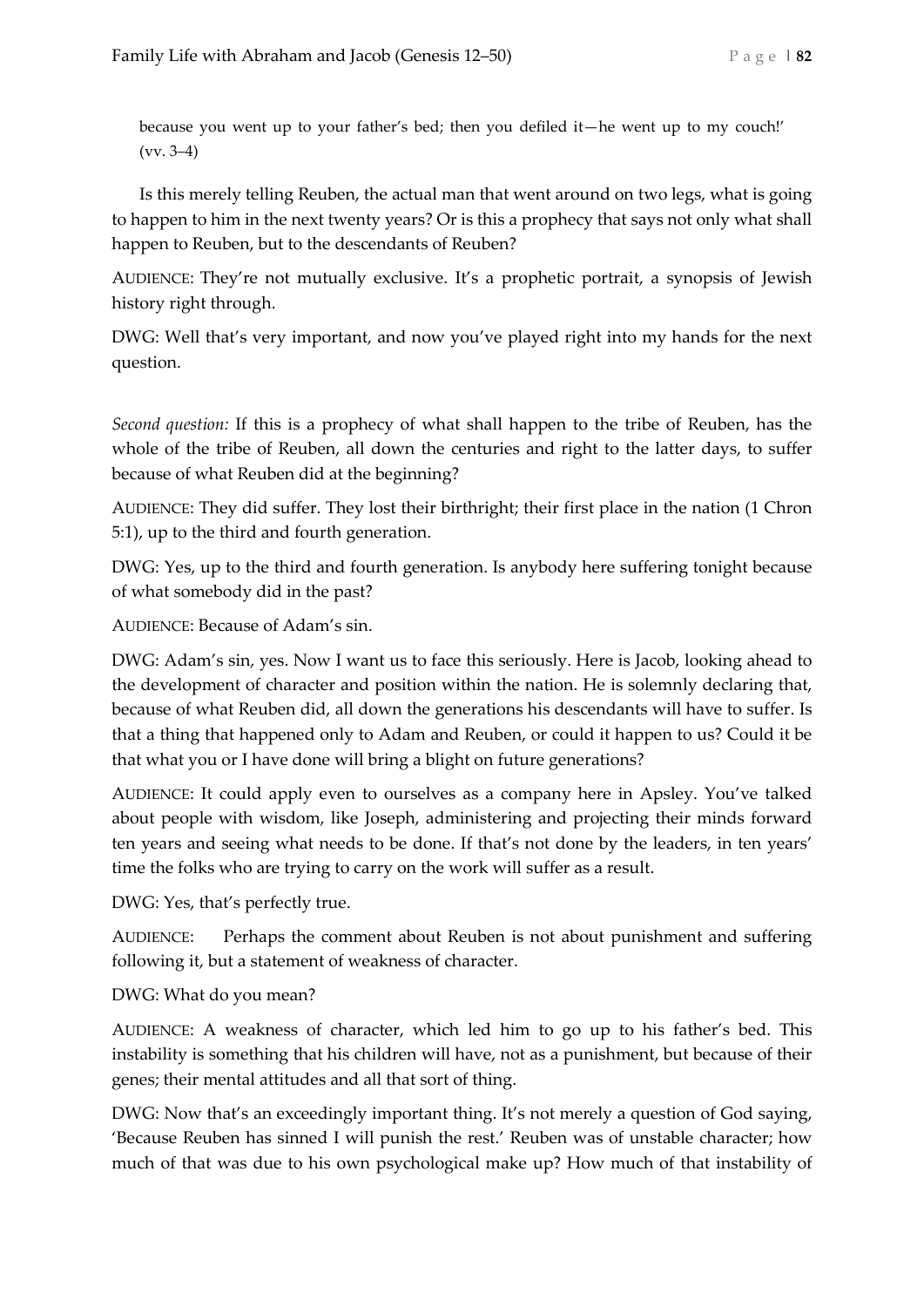character is going down the years through his descendants because they're born with their father's psychological make up? Is that what you meant, Dr Chapman? It could happen, couldn't it?

AUDIENCE: Actually it has been proved that character traits are inherited to a greater extent than even intelligence.

DWG: Yes, that can be true.

AUDIENCE: Let's not miss the first words, 'Reuben, you are my firstborn, my might, and the firstfruits of my strength, pre-eminent in dignity and pre-eminent in power' (49:3). That was the position he had, from which he fell; but there were others who took it up—Judah and Joseph in particular. That could be very appropriately said of God's son, 'the firstborn among many brothers' (Rom 8:29).

DWG: Yes, there are going to be lots of historical and prophetic things in this chapter that you can compare with the history of the tribes in the book of Judges, for instance, and in the days of the kings. You can see how many of these things came true physically, and then positionally, historically and politically,

But would you not allow that there are moral things in this chapter also? Take the first three boys for instance. Reuben is said to be unstable; 'Simeon and Levi are brothers', and they are charged with terrible wrath and cruelty and anger. These are moral defects, aren't they?

So now I say to myself, 'What is this chapter doing here?' How would you feel if you were summoned to meet your father on his death bed, and you were the eldest son? Why on earth would a poor old boy, when he's going home to glory, talk about this kind of thing? What is he saying?

I thought this was the patriarch who was full of confidence that God was going to multiply his nation. What, multiply a lot of people like Reuben! Do you get my point? How does it fit the ongoing story?

AUDIENCE: I'm just wondering if you take away some of their responsibility, when you say they are what they are because their father was what he was. After all, when you read the history of the Jews, blessing was available, but it wasn't automatic—they had to obey God's commandment to get the blessing.

DWG: Yes, that's another point, isn't it? I wonder whether you can in fact combine both. Physically and psychologically I am the product of generations of people who were sinners because of what Adam did. I am what I am and I didn't ask to be born. Perhaps some of my ancestors were terribly immoral, and physically they transmitted weaknesses down the generations. It can happen. I may have a difficulty and a weakness to battle with that you haven't. Perhaps you came into life with a regal bearing; you find it easy to command people and step on other people's toes. We are, in one sense, what we are because of our physical inheritance and the things that our parents have done—some bad things, and some things they couldn't help. That doesn't excuse us. We are still responsible before God to repent, and thank God there is salvation.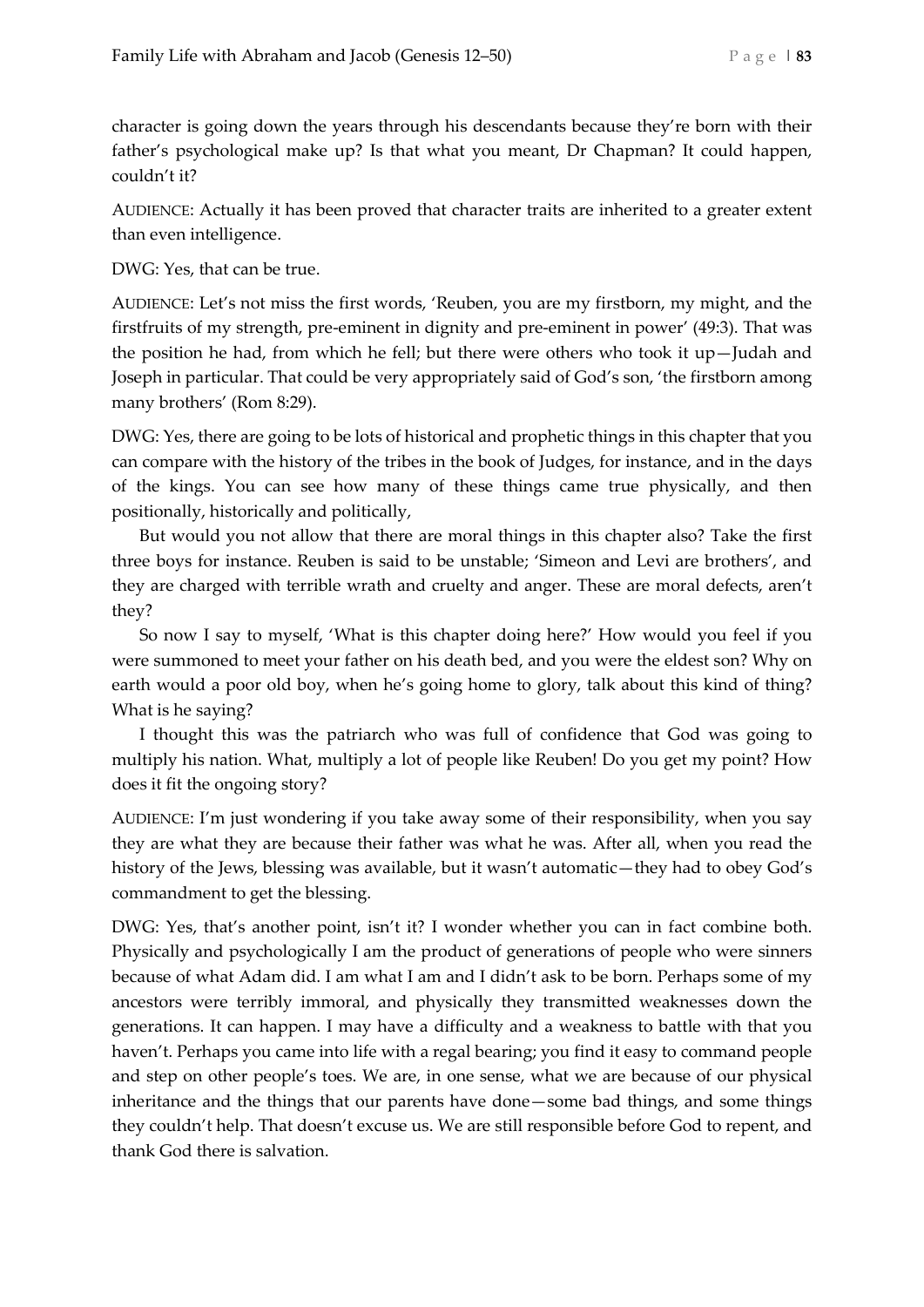The names of these men are going to be on the gates of the eternal city (Rev 21:12). They're going to shine in glory one of these days. Jacob is prophesying about their future, and there is a bright future for them.

He's warning them of their weaknesses and saying some of the things that will result from those weaknesses, but behind all this there's the call to repentance. As the revelation of God goes on there will be the provision of salvation, so that people might be saved from their weaknesses and in the end come through, purged of every fault and stain and made all glorious and beautiful.

Chapter 49 is the dying message of Jacob to his twelve sons. It begins with Reuben, the firstborn; he was unstable and he yielded to temptation. Then it goes on to talk about Simeon and Levi.

Simeon and Levi are brothers; weapons of violence are their swords. Let my soul come not into their council; O my glory, be not joined to their company. For in their anger they killed men, and in their wilfulness they hamstrung oxen. Cursed be their anger, for it is fierce, and their wrath, for it is cruel! I will divide them in Jacob and scatter them in Israel. (vv. 5–7)

And so on, as Jacob continues with the twelve sons.

Now let's flick over to the Epistle of James in the New Testament. James is the English word for the Greek word *Yakōbos*, and Jacobus is the Greek for Hebrew, *Yakōv*.

AUDIENCE: Sounds like Jacob!

DWG: Yes, the Epistle of James is in fact the Epistle of Jacob, and now listen to whom it's written: 'James, a servant of God and of the Lord Jesus Christ, To the twelve tribes in the Dispersion' (Jas 1:1).

So Genesis 49 is *Jacob to the twelve sons*, and the Epistle of James is *Jacob to the twelve tribes*. That's interesting, because James, the Christian apostle, is writing at least one thousand years after Jacob lay on his death bed talking to his twelve boys. How have they got on in the meantime? Are any of those old characteristics left?

If any of you lacks wisdom, let him ask God, who gives generously to all without reproach, and it will be given him. But let him ask in faith, with no doubting, for the one who doubts is like a wave of the sea that is driven and tossed by the wind. For that person must not suppose that he will receive anything from the Lord; he is a double-minded man, *unstable* in all his ways . . . Of his own will he brought us forth by the word of truth, that we should be a kind of *firstfruits* of his creatures. (vv. 5–8, 18)

How about that for *Reuben*? Therefore, says James, when temptation assails you, remember that you are a firstfruits of his creatures. What does that mean?

I have a notion in my head that when Reuben was tempted to do what he did, if he had stepped back for a moment and remembered that he was the firstborn, and what he was about to do would lose him the rights of firstborn, he might have just paused a minute, in time to recover from the temptation.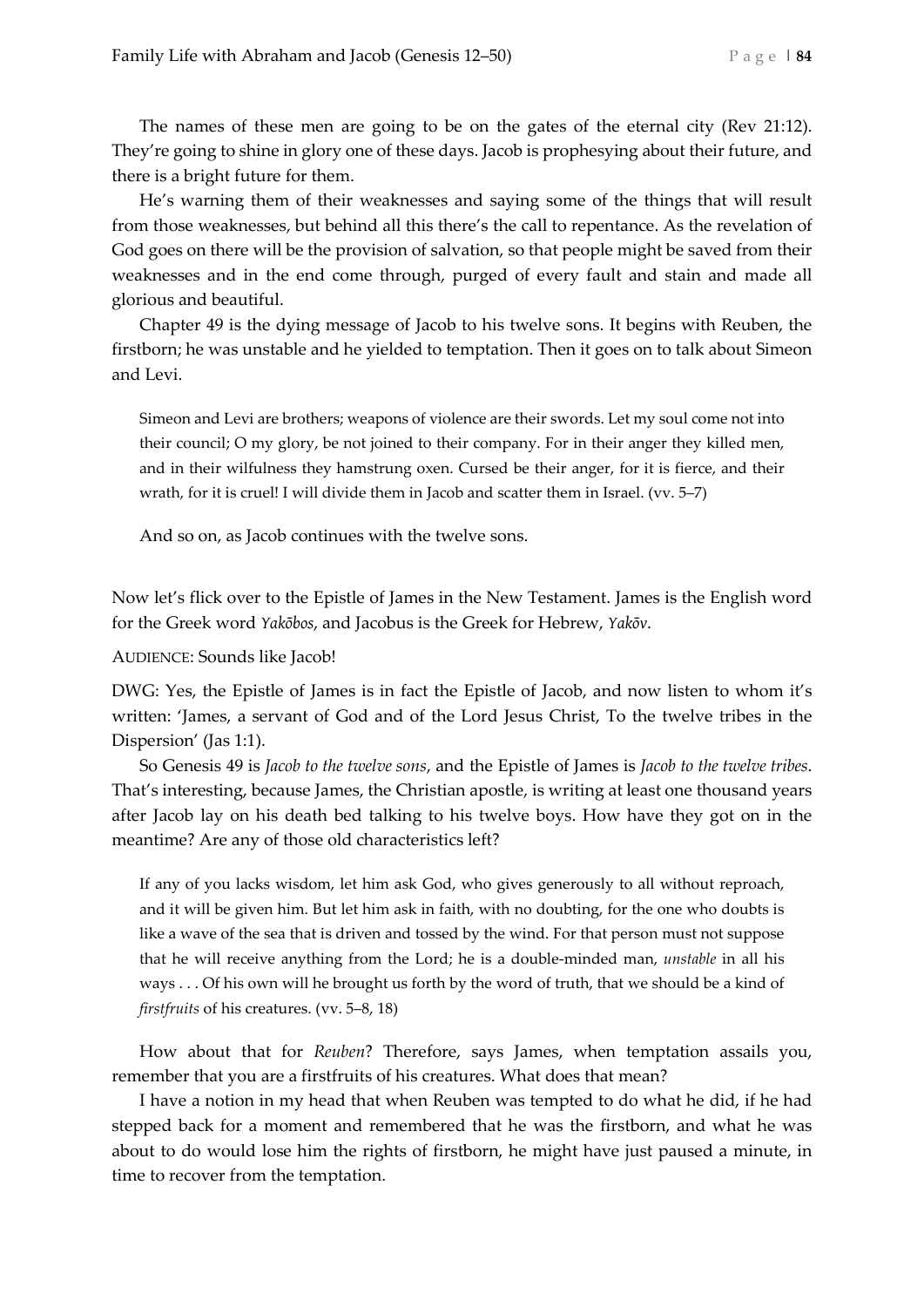Know this, my beloved brothers: let every person be quick to hear, slow to speak, slow to anger; for *the anger of man does not produce the righteousness of God*. (Jas 1:19–20)

The next two were *Simeon and Levi*. Can you remember what Jacob was talking about when he said, 'For in their anger they killed men, and in their wilfulness they hamstrung oxen. Cursed be their anger, for it is fierce, and their wrath, for it is cruel!' (49:6–7)?

Well, he's talking of what they did in Shechem (Gen 34). They said they were working the righteousness of God on the Shechemites; they were standing for the truth. But 'the anger of man does not produce the righteousness of God.' 'Cursed be their anger,' says Jacob.

So one thousand years later, here is [Jacob] of the New Testament pointing out that those same characteristics, found in Jacob's sons, are still very much in evidence and the Christian is called upon to do something about them.

#### *Homework for next week*

How many correspondences can you find between Genesis 49 and the Epistle of James —Jacob to the twelve sons, and the Epistle of James to the twelve tribes? We shall think together of the future development of the people of God and God's great gracious plan for his elect nation. How they will have to face their weaknesses and seek the help of God to overcome them, and what will happen if they don't. What provision God may make for the salvation of that nation, redeeming them from their weakness of character and making them a nation that shall show forth his praise, 'My chosen people, the people whom I formed for myself that they might declare my praise' (Isa 43:20–21).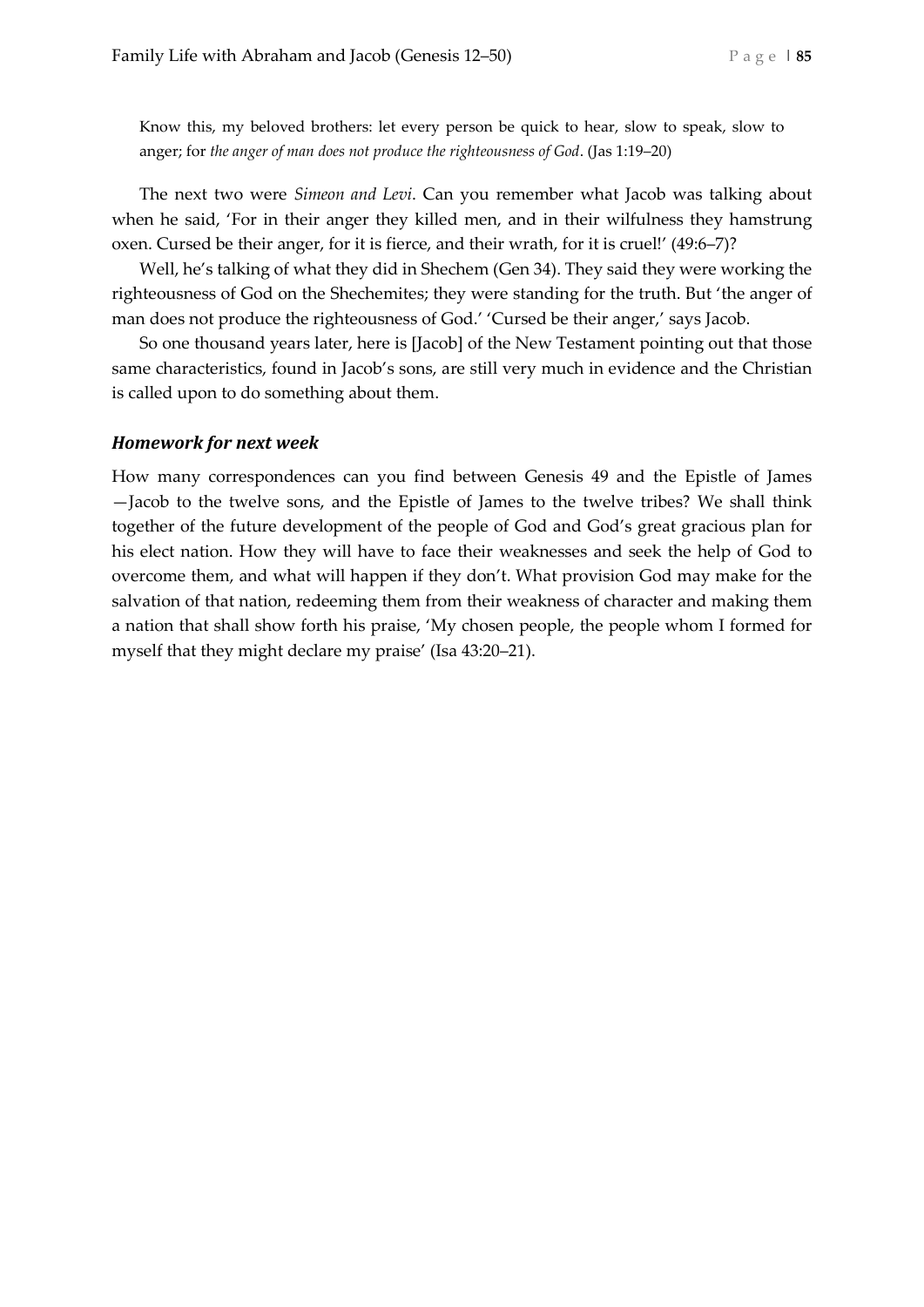## **[Lessons from Jacob's Blessings](#page-1-0)**

Last week I suggested that we do some homework for this evening; that we should look at Genesis 49—the story of the prophecy that Jacob made to his twelve sons, and compare it with the Epistle of James in the New Testament. *James* is the English translation of the name *Jacob*, so that really the Epistle of James, to both Greeks and Hebrews, is the *Epistle of Jacob*. According to verse 1 of his epistle, he is writing 'to the twelve tribes in the Dispersion'. Now just let's remind ourselves why it is that we are making this comparison.

We found that the last major section of the book of Genesis falls largely into two parts.

*The first set of stories.* God preserved the family of Jacob/Israel from its internal dissensions, and how he saved it from destruction in the famine. As we thought of the two principal people involved—Joseph and, in a secondary sense, Judah—we learned many practical lessons on Joseph's faithful stewardship and his willingness to suffer.

Then also, prototypically, we found it pointing to our Lord, through whom Israel shall be saved, and we are saved. Firstly, as illustrated in Joseph's life by his innocent suffering; and in Judah's action in being prepared to suffer as surety and substitute for Benjamin, and thus to preserve his father's life.

*The second set of stories.* They begin to talk to us, not so much of the preservation of the family of Jacob, the insipient nation of Israel, but of its development—how that in Egypt through Joseph God gave them the situation in which they could multiply into a nation.

Finally we began to concentrate on the prophecy of Israel as he looked at his twelve sons. By God's grace, he was able to look down the coming years to what should happen, both to the twelve boys themselves—grown men now, the heads of the coming tribes—and to their descendants.

#### **Our actions can affect future generations**

When we looked at that, we fell to wondering what exactly this story is doing in Genesis. For what purpose did Jacob make these announcements to his twelve boys? What good did he expect it to do them? Some of the things that he said were quite grim. He had no word of praise at all for Reuben, and announces not only to Reuben personally, but for the coming centuries that he and they should never have pre-eminence (49:4). 'They shall not excel' (KJV). We reminded ourselves that Reuben's sin not only damaged his own status within the tribe,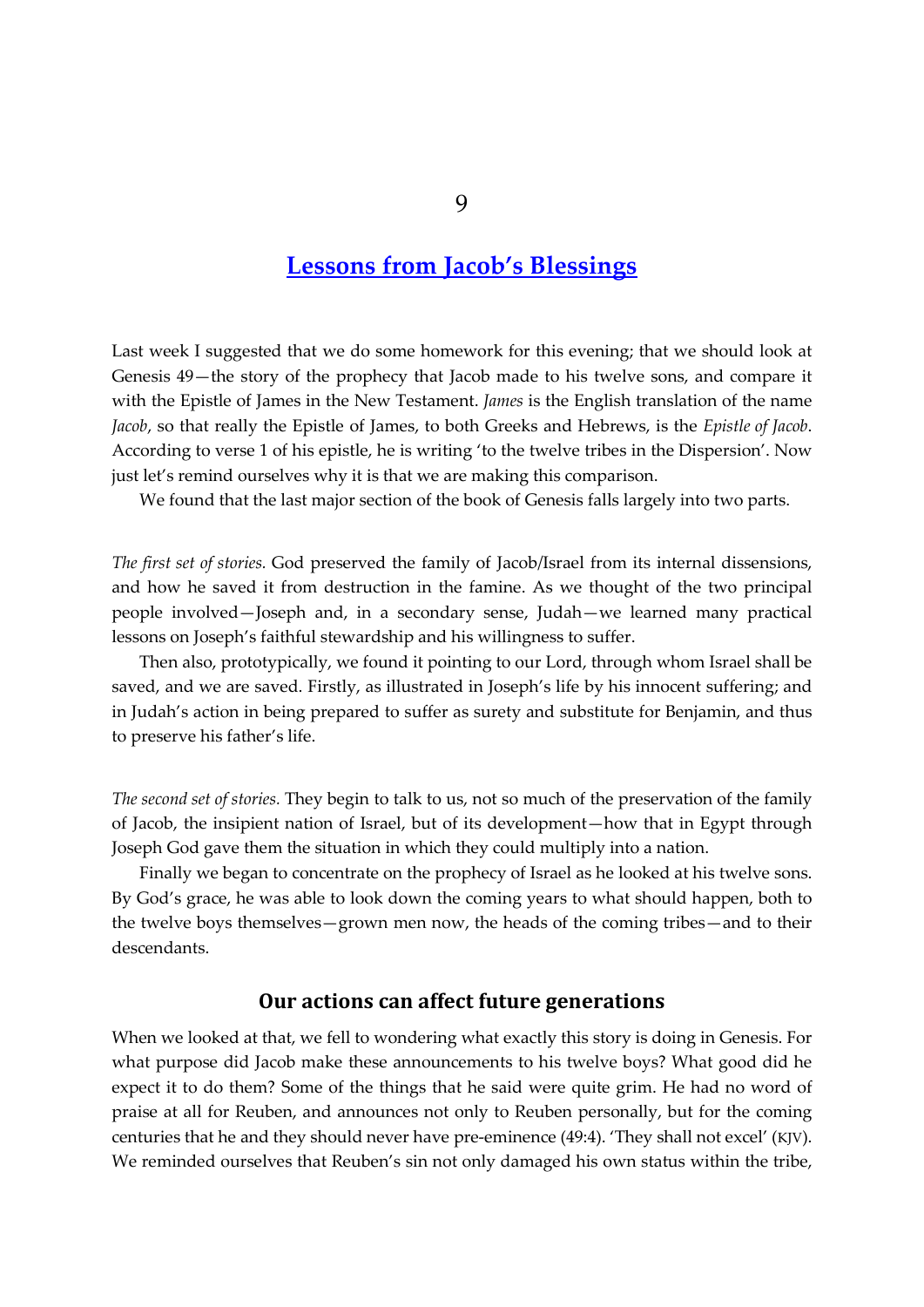the family and the nation, but it damaged and took its toll upon succeeding generations. We noticed the seriousness of sin. We too can sin; make wrong choices, make mistakes that not only damage us for the rest of our lives, but may damage our children and their posterity too.

Here's a man, and in his young manhood, while his family are growing up, he's too busy to have much time for the Lord. He chooses immediate satisfaction over doing the Lord's will, and his children grow up unbelievers, because he's never there to see that anything else happens.

In his fifties, after his first heart attack, he begins to take life seriously and repents and wants to go on with the Lord, but the damage is done. His grandchildren are brought up by his unbelieving children, and there you have it for who knows how many years. We can make mistakes that affect not only ourselves, but coming generations.

### **How would Jacob's sons have felt as they listened to these blessings?**

Then in these announcements of course there are happy things blended with the serious and solemn things; very happy things about the future, of God's goodness and of his programme.

I'm hoping to hear from you why Jacob should have told all that to the twelve tribes. I would be interested to know what you imagine you would have felt like, if you were one of the boys standing round that bed. What would have been your reaction as you came away? What would you have thought as the words of your father kept coming back to your memory from time to time in the years that followed?

Obviously Jacob had some very good purpose in view in telling his sons these things; warning them about their weaknesses, encouraging them in their prospects. But we can begin to come near to feeling what the boys must have felt, if we listen to what our Jacob, the Apostle James, said some one thousand years later to the twelve tribes scattered abroad.

So we're going to ask ourselves what similarities we see between Genesis 49 and the Epistle of James. We shall notice the similarities and pause at each one to ask how it applies to us, so that our study doesn't remain just a literary game, but becomes a matter of very practical concern to us.

### **Reuben**

Reuben, you are my firstborn, my might, and the firstfruits of my strength, pre-eminent in dignity and pre-eminent in power. Unstable as water, you shall not have pre-eminence, because you went up to your father's bed; then you defiled it—he went up to my couch! (Gen 49:3–4)

QUESTION: Is there any similarity to that in James?

AUDIENCE: 'A double minded man is unstable in all his ways' (Jas 1:8).

DWG: Would you have said it was Reuben's fault for being unstable? His father said he was 'unstable as water'. The word *unstable* there in the Hebrew means water that's boiling up and overflows. Presumably it's a reference to what happened to him that time he was tempted, or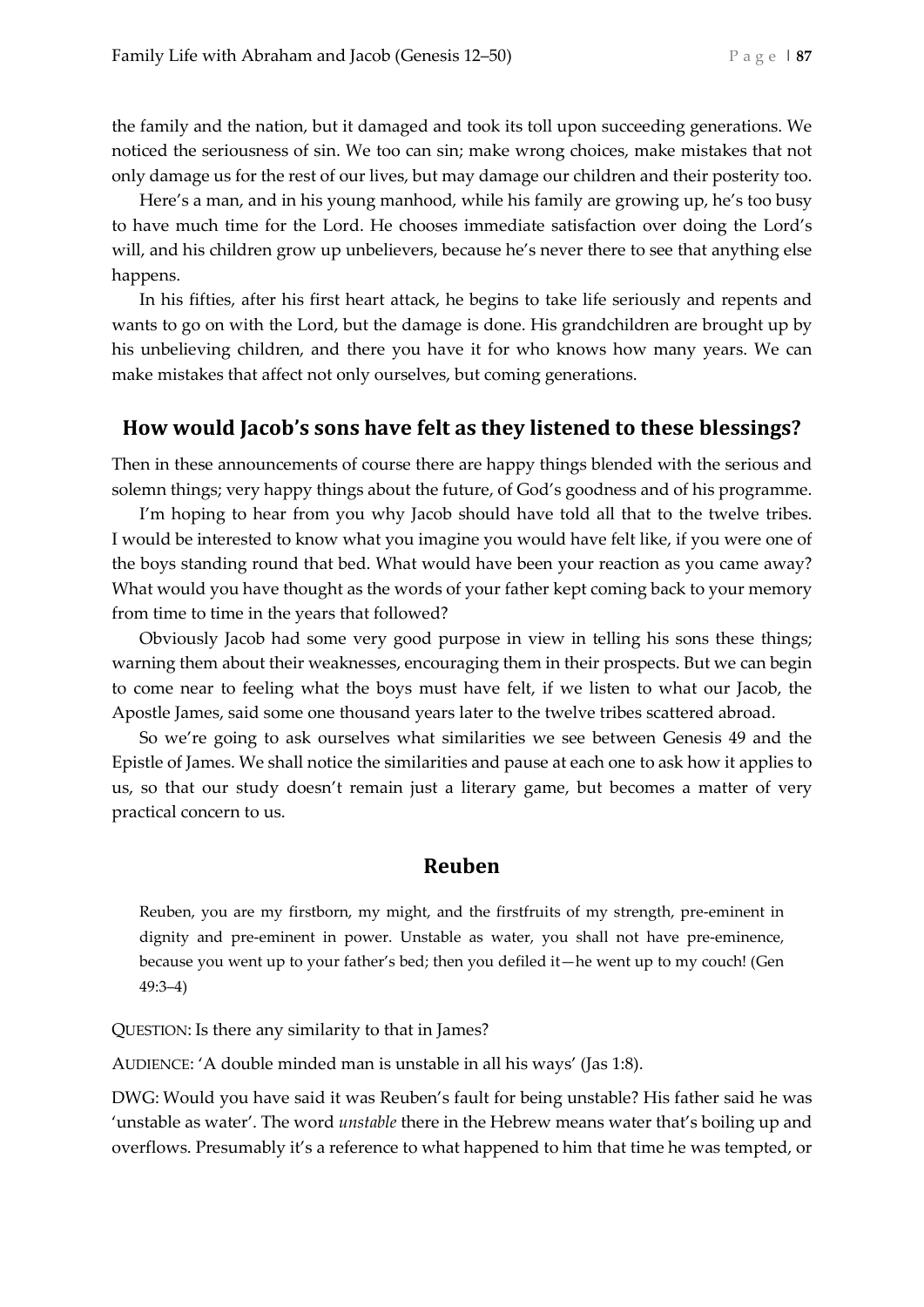any other time he was tempted. He was subject to that kind of turmoil within, and before he knew where he was, he'd acted. Would you say that was his temperament?

AUDIENCE: It would definitely be something he had inherited from his father.

DWG: Would anybody here admit to being like Reuben? Do you think because you have progressed spiritually or something that you've learned to conquer this trait, or weren't you born with it?

AUDIENCE: I think that when we act 'in the flesh' we're like Reuben; all these things are there in embryo. It can depend on our temperament. Aspects of sinful characteristics are more noticeable in some than in others, but they're there in all of us when we're working in the flesh, and not 'in the spirit'.

DWG: So you're inclined to say that, while this marked Reuben particularly, James warns us that there is a sense in which we could all be unstable? Is there anything we can do about it? What does James mean, for instance, when he says,

If any of you lacks wisdom, let him ask God, who gives generously to all without reproach, and it will be given him. But let him ask in faith, with no doubting, for the one who doubts is like a wave of the sea that is driven and tossed by the wind. (Jas 1:5–6)

That's pretty unstable as well, isn't it? What do you take that to mean, 'the one who doubts'—doubts what?

AUDIENCE: God's ability to give wisdom. If he focuses attention on God and asks for wisdom, then God would give it because he's looking at God and concentrating on God's faithfulness.

DWG: In life's practical behaviour I can do some foolish things; put my foot in it and get myself into disgrace and unfortunate things because I'm so unstable. Do you mean to say that if I feel I need wisdom, and therefore I come to God and ask for wisdom, if I doubt he can give it to me I shan't get it?

AUDIENCE: It might be better the other way round—ask for wisdom first.

DWG: You don't seem to see my trouble. The point is, I am unstable and that's what unstable people do, they keep on doubting. One day they think one thing, and they're great guns on that. Tomorrow that's all gone, and thereafter it's something else. That is my trouble if I've got to be firm as a rock before I get my prayers answered.

AUDIENCE: It says, 'Let him ask of God, that giveth to all men liberally, and upbraideth not; and it shall be given him' (v. 5 KJV). I don't think our condition really has a lot to do with it. We have a generous God.

DWG: I see. It's as long as I ask, even if I doubt that the Lord will answer my prayer? You can see my difficulty, can't you? It would be all right if I were as strong as some of you, who can be absolutely certain that if you ask, 'Lord, make me absolutely holy,' you know that he would. That's my trouble; I start off by being unstable. Today I'm keen and tomorrow I've forgotten. So you're encouraging me to say that the Lord will hear my prayer, even if I am a bit unstable?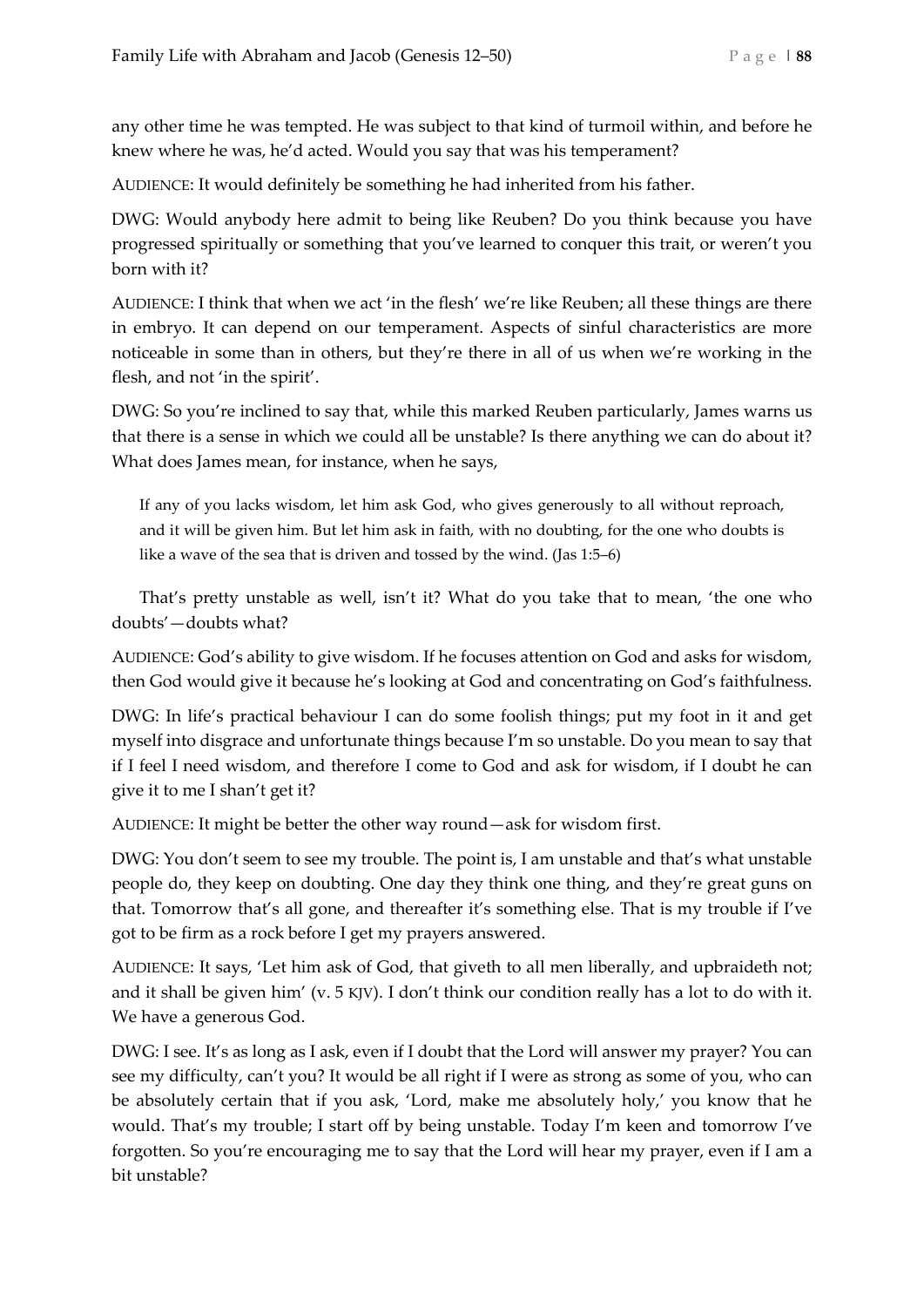AUDIENCE: The essential thing about the Christian life is that the Holy Spirit comes in and takes over your life, including the instability. He will start living out his life in you, and that life is not unstable. You've got to believe that the Holy Spirit is there and he will control this instability that we all have.

DWG: He can, so to speak, work the permanence within me?

AUDIENCE: Insofar as we keep trusting him, yes. He doesn't throw a switch and it is all well forever after.

DWG: If I might just come back to it once more; do you think that the doubting means that I really want this wisdom, though the thing that plagues me is the doubt that God will give it to me? Or is it that I want it today because I see the importance of it, but next Friday I've forgotten?

AUDIENCE: Does obedience come into it? I'm thinking of Solomon, who asked God for wisdom.

DWG: In his youth Solomon was very keen to please the Lord, and asked for wisdom. As he got older and got a lot of money, he could afford a mighty great harem and he no longer thought it was unwise to keep all those foreign women and build them temples to all sorts of gods and goddesses, did he?

Could the doubting be, so to speak, that today I see it is important not to do this particular sin, but tomorrow I give up and think it isn't so serious after all?

QUESTION: Here comes my second question.

Reuben, you are my firstborn . . . you shall not have pre-eminence. (Gen 49:3–4)

In the context doesn't this have regard to the fact that, as firstborn, he had the original claim to the birthright, but he had lost it because of his sin? So, while he was not cast out of the nation and remained one of the heads of the families—there was a tribe Reuben—he did not keep the birthright. He lost it, and 1 Chronicles 5 tells us explicitly that the birthright went to Joseph.

Is there anything in James relevant to that, or anything similar to the question of birthright? Anything about firstborns, for instance?

Let no one say when he is tempted, 'I am being tempted by God', for God cannot be tempted with evil, and he himself tempts no one. But each person is tempted when he is lured and enticed by his own desire. Then desire when it has conceived gives birth to sin, and sin when it is fully grown brings forth death. Do not be deceived, my beloved brothers. Every good gift and every perfect gift is from above, coming down from the Father of lights with whom there is no variation or shadow due to change. Of his own will he brought us forth by the word of truth, that we should be a kind of firstfruits of his creatures. (Jas 1:13–18)

What does that mean, 'Of his own will he brought us forth . . . that we should be a kind of firstfruits'? What's it got to do with the subject on hand? It was talking about temptation just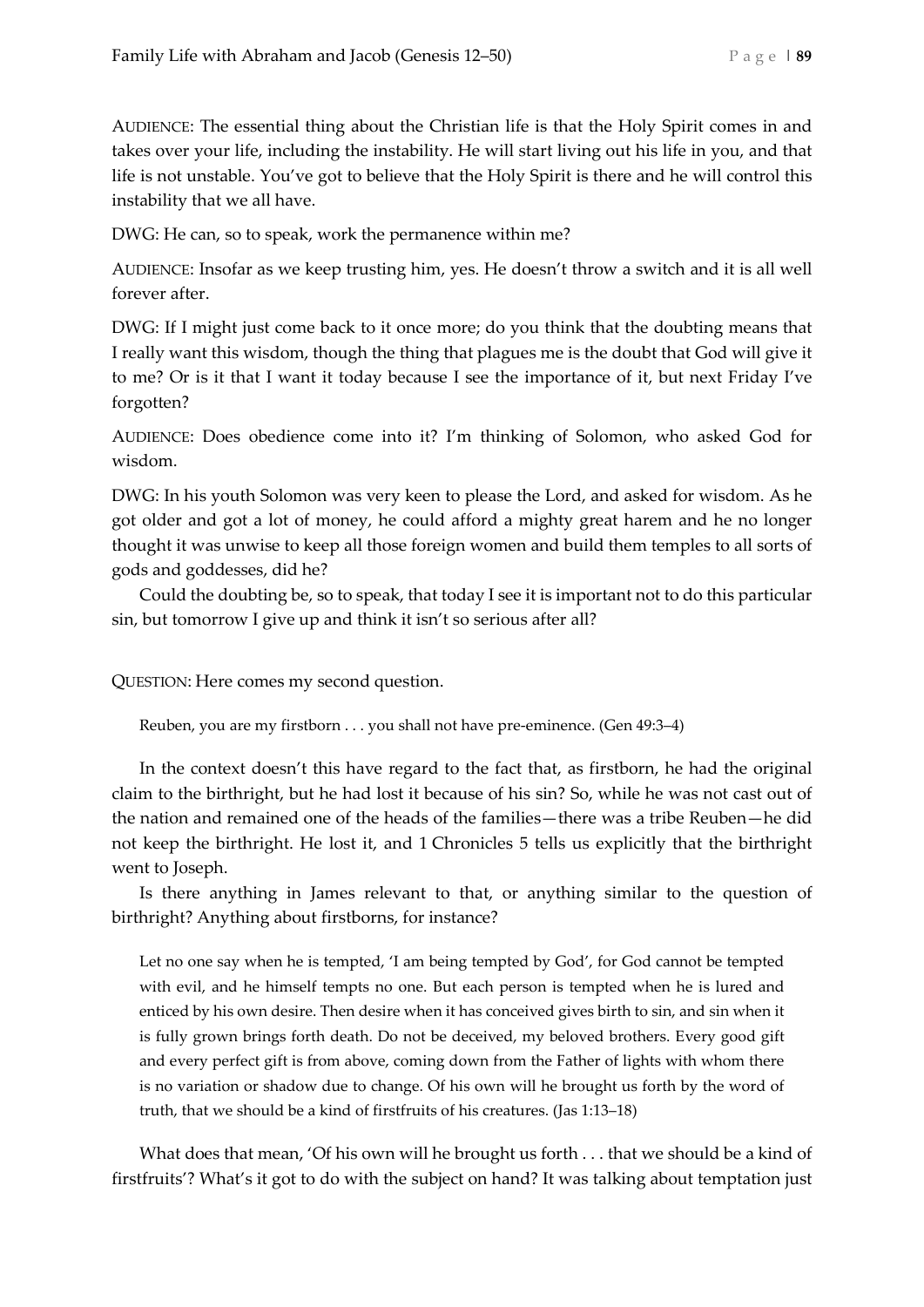a moment ago; now it's gone off and it's talking about firstfruits. When shall that be? Is this about our situation as creatures in this world, with mankind as the head of all the other animals or something? Or is this saying that at your new birth you were a kind of firstfruits? If so, firstfruits of what? Does anybody admit to being a firstfruits of God's creatures? Is that what it's saying here?

AUDIENCE: It says, 'Of his own will he brought us forth by the word of truth'. So every Christian that James is writing to, then and now, he's putting into the category of *firstfruits*. In Genesis 49:3 Jacob said that Reuben was the firstfruits of his strength. In James, we are the firstfruits of his creatures by the word of truth; so we're talking about humanity, not animals of the forest and so on.

DWG: You're talking about the new birth. 'Brought us forth by the word of truth'—are you inclined to think that's the new birth?

AUDIENCE: Yes, it could be.

DWG: Very good. So just like Reuben was the firstborn of his father, our Father has begotten us by the word of truth and made us a firstfruits of his creatures. In what sense? If not over the animals, what then?

AUDIENCE: 'For this reason I bow my knees before the Father, from whom every family in heaven and on earth is named' (Eph 3:14–15). I would take that to be all the families of creation, whether families of birds and fishes and other kinds of things. In one sense, God is the Father of all, but those of us who are born again have got this position from which Reuben failed. The first in dignity, first in excellence, because we've been so closely associated with the Lord Jesus Christ as his church. That's his body and we are his bride. In that sense we are special, not only to the Father, but to the Lord Jesus Christ; special above all the other families that are part of creation.

DWG: I see, that's an interesting idea. God is *Father* in many different senses. He is the Father of the Lord Jesus. In that sense, he is not our Father, because he is Father within the Trinity—Father, Son, and Holy Spirit. We're not members of the Trinity; that is a unique relationship. But he's now our Father in the sense that our Lord can say, 'I am ascending to my Father and your Father' (John 20:17). He has become our Father by the new birth.

You are suggesting that at that level it makes us unique amongst all God's vast creation. As believers in the Lord Jesus we hold the superior rank and we know God as Father in a higher sense than any other created being. If that's so, that's extraordinary, isn't it? Tell me, what has that got to do with James? Like me, has he suddenly wandered off the subject, or has this still got something to do with temptation?

The point James is making is to get us to see that we're not tempted of God. God doesn't play 'ducks and drakes' with us. He doesn't one minute give us salvation, and the next minute do his hardest to tempt us into sin so he can have some excuse to destroy us. God is absolutely constant; he doesn't tempt us.

Every good gift and every perfect gift is from above, coming down from the Father of lights with whom there is no variation or shadow due to change. (Jas 1:17)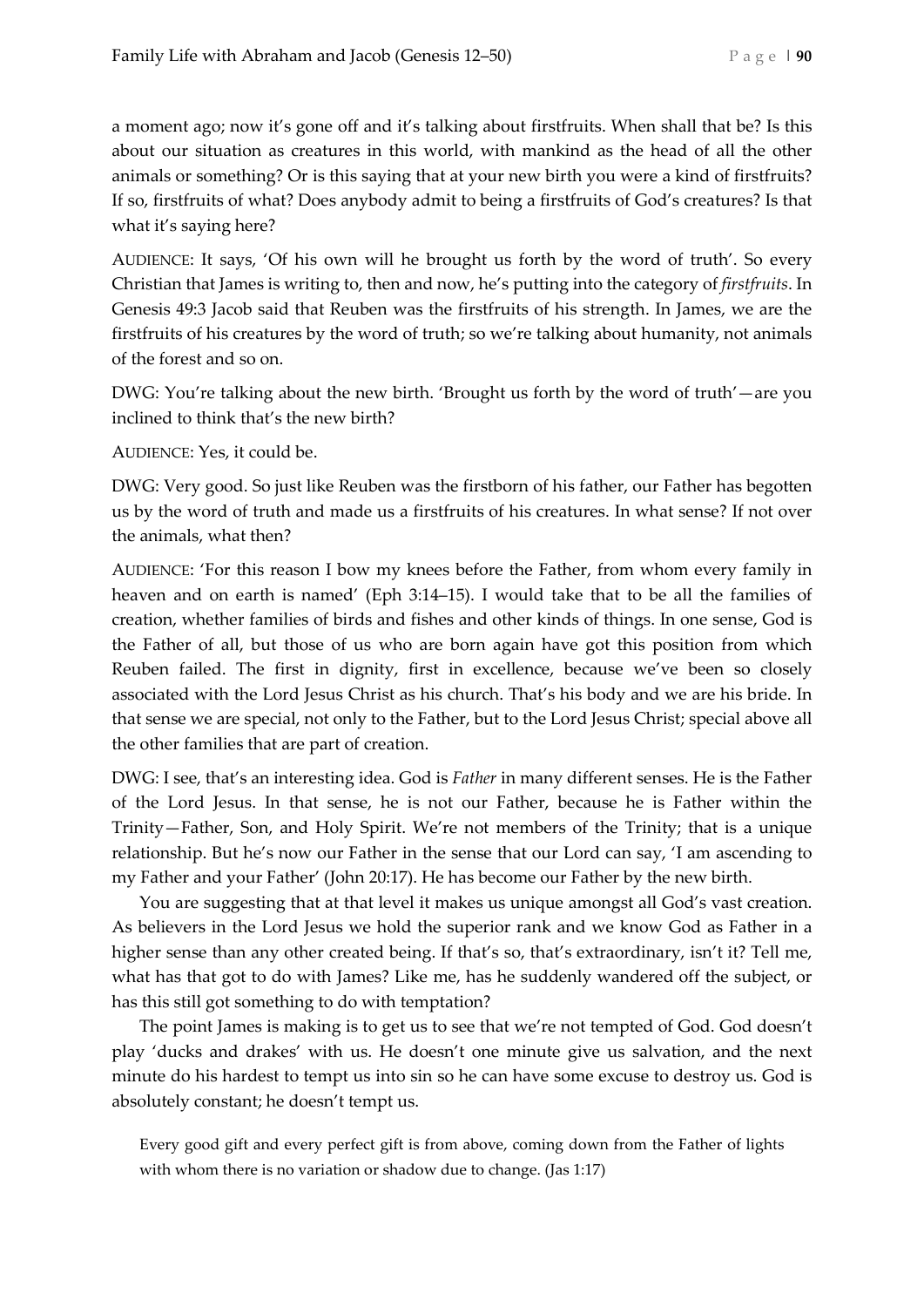He gives every gift at the proper time to suit our needs. You wouldn't give a four year old boy one of those beautiful Swiss pen knives, would you? It's a good gift, but it wouldn't be suitable at that age. When he's eighteen, yes, but not when he's four. What a lovely thing to put against our variation and our instability; with him, there is no instability, no changing. If he begat us as firstfruits, he stands by it.

Could it be a practical help to us in times of temptation, to have the grace to stand back for two minutes and think of the marvel of God's design for us, lest Satan should tempt us in our instability into doing something that is against the will of God, saying, 'Go on, here's a lovely chance to enjoy yourself'?

When Reuben was tempted, if he could have remembered his position and thought for a minute about what he was about to lose, it might have helped him not to yield, mightn't it?

### **Simeon and Levi**

Simeon and Levi are brothers; weapons of violence are their swords. Let my soul come not into their council; O my glory, be not joined to their company. For in their anger they killed men, and in their wilfulness they hamstrung oxen. Cursed be their anger, for it is fierce, and their wrath, for it is cruel! I will divide them in Jacob and scatter them in Israel. (Gen 49:5–7)

QUESTION: Has James anything similar to this thing in his epistle?

AUDIENCE: 'To the twelve tribes in the Dispersion' (v. 1). Because of their sin they were scattered.

DWG: Well that's an interesting thought. Are you thinking of James writing really to the Jewish community? They have been scattered, ultimately for their good, I presume.

If Reuben is noted for the bad quality of instability, what is the bad quality noted in Simeon and Levi?

AUDIENCE: Anger and cruelty and wrath. They took the law into their own hands.

Know this, my beloved brothers: let every person be quick to hear, slow to speak, slow to anger; for the anger of man does not produce the righteousness of God. (Jas 1:19–20)

DWG: That is so, and it was particularly sad, wasn't it? We can be angry about all sorts of things, and doubtless they were angry at the wrong done to their sister, Dinah (Gen 34). Alas, they went and mixed it up with religion, if you please, and made an agreement to the effect that all the men of Shechem were to be circumcised, which in Israel was a religious rite.

Their objection to what had been done to their sister was on religious grounds, 'We cannot do this thing, to give our sister to one who is uncircumcised' (v. 14). Therefore, it was on that ground that eventually they went in and massacred the whole lot. If anger is a bad thing at any time, we ought to be slow to act on it because it's a very dangerous thing.

God's wrath is pure and holy, and he is 'slow to anger' (Nah 1:3). When it comes to spiritual and religious things, we ought to be doubly careful, because 'the anger of man does not produce the righteousness of God.'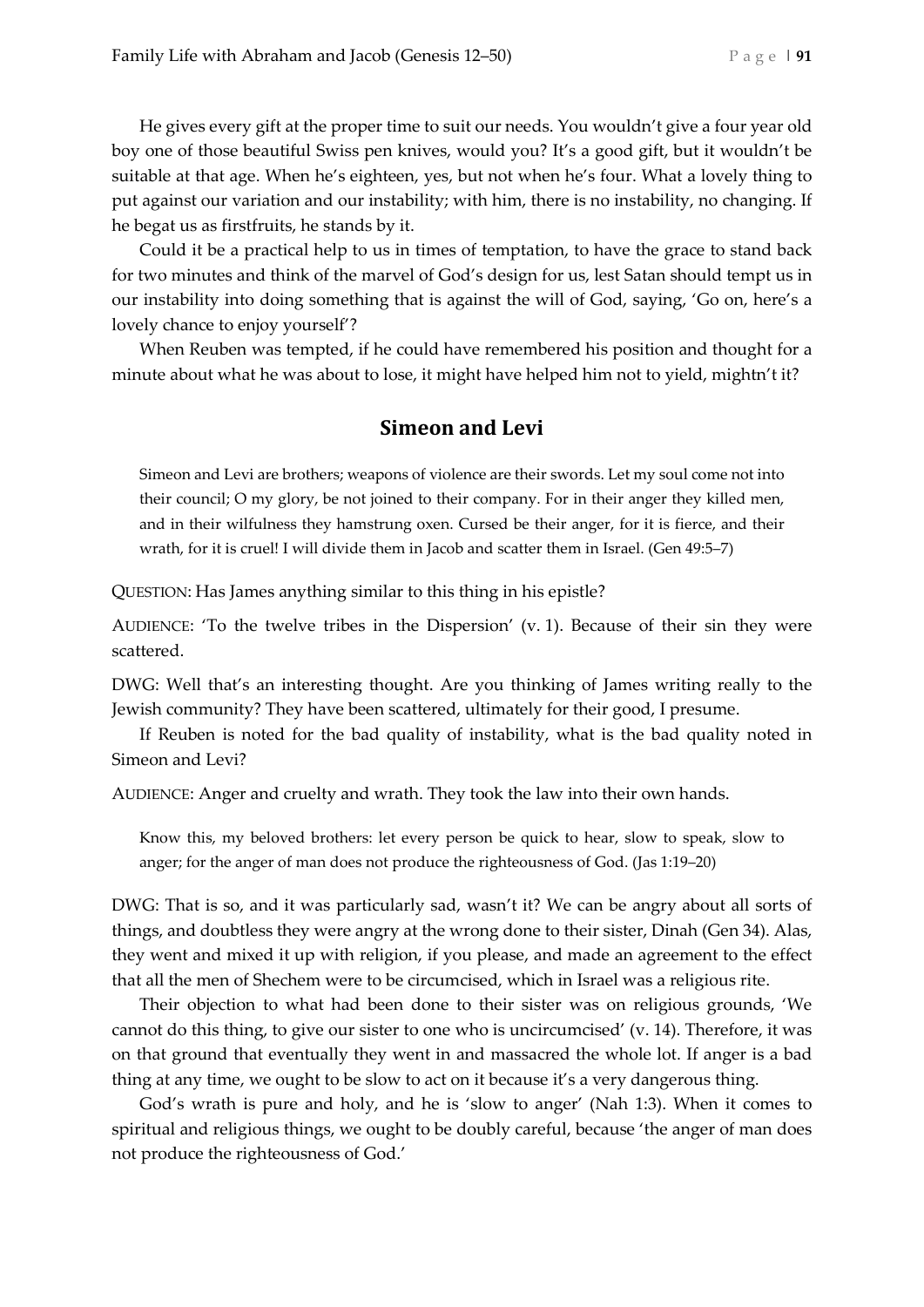Tell me, when Simeon and Levi were subsequently divided into Israel, what happened to them? What does it mean, 'I will divide them in Jacob and scatter them in Israel' (Gen 49:7)?

Simeon went to the bad, I'm afraid, on the whole, and his tribe nearly disappeared. Levi went to the good. That's the way with God sometimes, that people have to be separated from bad influences. Sometimes it's good for friendships to be broken.

Now let's follow the other side of that. It's an interesting point that, under God, sanctified anger is right. 'Be angry and do not sin' (Eph 4:26). If you see somebody defying the word of God, without having your righteous anger stirred, then perhaps you're not the Christian you ought to be.

AUDIENCE: The same thing happened in the temple when Christ was there. They were making it a commercial thing and the honour of God was being tarnished, and Christ got angry because his Father's glory was threatened (Matt 21:12–13).

DWG: That's so, indeed. We are not told that we must never get angry, but we've got to watch anger, nonetheless.

Now it's an interesting thing that Levi was given the great privilege of having the priesthood. Aaron and the other priests were of the tribe of Levi, also the lesser servants in the tabernacle and temple. They looked after practical matters also: transporting the tabernacle and so forth and so on. They were given charge of the *religious* duties—the rituals—the playing of the horns and the getting the wood for the sacrifice and all those religious duties related to the services in the temple.

QUESTION: Is there anything about religion in James?

If anyone thinks he is religious and does not bridle his tongue but deceives his heart, this person's religion is worthless. Religion that is pure and undefiled before God, the Father, is this: to visit orphans and widows in their affliction, and to keep oneself unstained from the world. (Jas 1:26–27)

DWG: Yes, thank you very much. The word used here is exceedingly rare in the New Testament. It means *religion* in the sense of the attendance upon forms and ceremonies; and there is a proper place for forms and ceremonies in spiritual experience. We are not Jews, but we have them in baptism and the Lord's Supper. Religious rites and ceremonies can go bad, can't they?

We remember the parable our Lord spoke against certain priests and Levites who were on their way to keep the service of the Lord in the temple at Jerusalem (the Good Samaritan, Luke 10:25–27). When they came across a man who had fallen among thieves, they passed by on the other side, lest they should get defiled and be disqualified from giving out a hymn—oh no, sorry, I've got mixed up! You know what I meant to say. James is talking about that kind of thing, lest we get one sided and content with mere ritual and it never translates itself into practice. 'Religion that is pure and undefiled before God, the Father, is this: to visit orphans and widows in their affliction, and to keep oneself unstained from the world' (v. 27).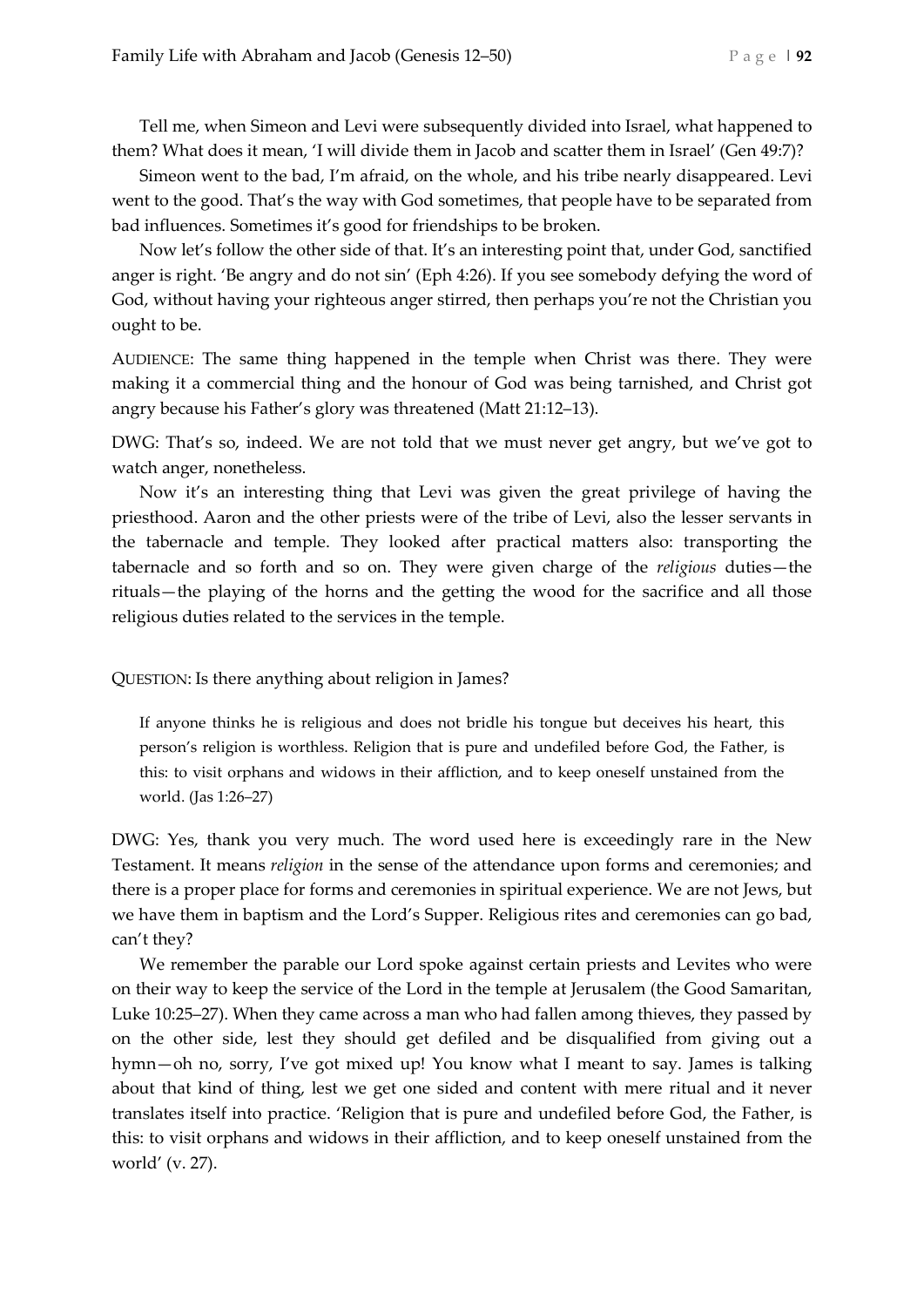### **Judah**

Judah, your brothers shall praise you; your hand shall be on the neck of your enemies; your father's sons shall bow down before you. Judah is a lion's cub; from the prey, my son, you have gone up. He stooped down; he crouched as a lion and as a lioness; who dares rouse him? The sceptre shall not depart from Judah, nor the ruler's staff from between his feet, until tribute comes to him; and to him shall be the obedience of the peoples. Binding his foal to the vine and his donkey's colt to the choice vine, he has washed his garments in wine and his vesture in the blood of grapes. His eyes are darker than wine, and his teeth whiter than milk. (Gen 49:8–12)

Does anybody have a preferred translation for verse 10? Some people say that it should be 'until Shiloh come', and others, 'until he comes, the one to whom judgement belongs' (Ezek 21:27)—'whose right it is', in other words.

Whatever the exact translation, this is a reference to the fact that the Messiah would come of Judah. He's the one to have the sceptre and the rod of the lawgiver; and presumably it is a wonderful description of the peace and plenty when Messiah comes and sets up his kingdom. Vines will be so plentiful, the farmer or anybody else will tether his foal to a vine. Farmer's don't normally do that, because foals would trample the thing down, or eat it up or something; but there will be so many and it will be so prosperous in those days that they won't need to bother. Anyway, 'until Messiah, the king, comes'—is there anything about this in James?

Be patient, therefore, brothers, until the coming of the Lord. See how the farmer waits for the precious fruit of the earth, being patient about it, until it receives the early and the late rains. You also, be patient. Establish your hearts, for the coming of the Lord is at hand. (Jas 5:7–8)

Yes, lovely; the hope of the Lord's coming. It's interesting to see Jacob telling his sons about their future and inviting them to face it. I don't suppose he was telling them in any fatalistic fashion, but when we're told what our inherent weaknesses are, and what our behaviour is likely to be in the future, it's one way of alerting us to lay hold of the grace of God.

QUESTION: When Jacob got round to telling Dan his future, the very prospect of it made him cry out, 'I wait for your salvation, O LORD' (Gen 49:18).

As we face up to ourselves getting old, must we not pray, 'Oh God, save me from developing the way it looks I might develop—as a horrible grumpy old man, or something worse. But along with the bad things there are the good things; the promise of the coming Messiah. God's purposes shall ripen and from Judah will come the Messiah, the king. Our hope likewise is held out by James, with the prospect of the coming of the king of the royal line of Judah.

Is there anything else about the royal line of Judah or anybody holding the royal law in James?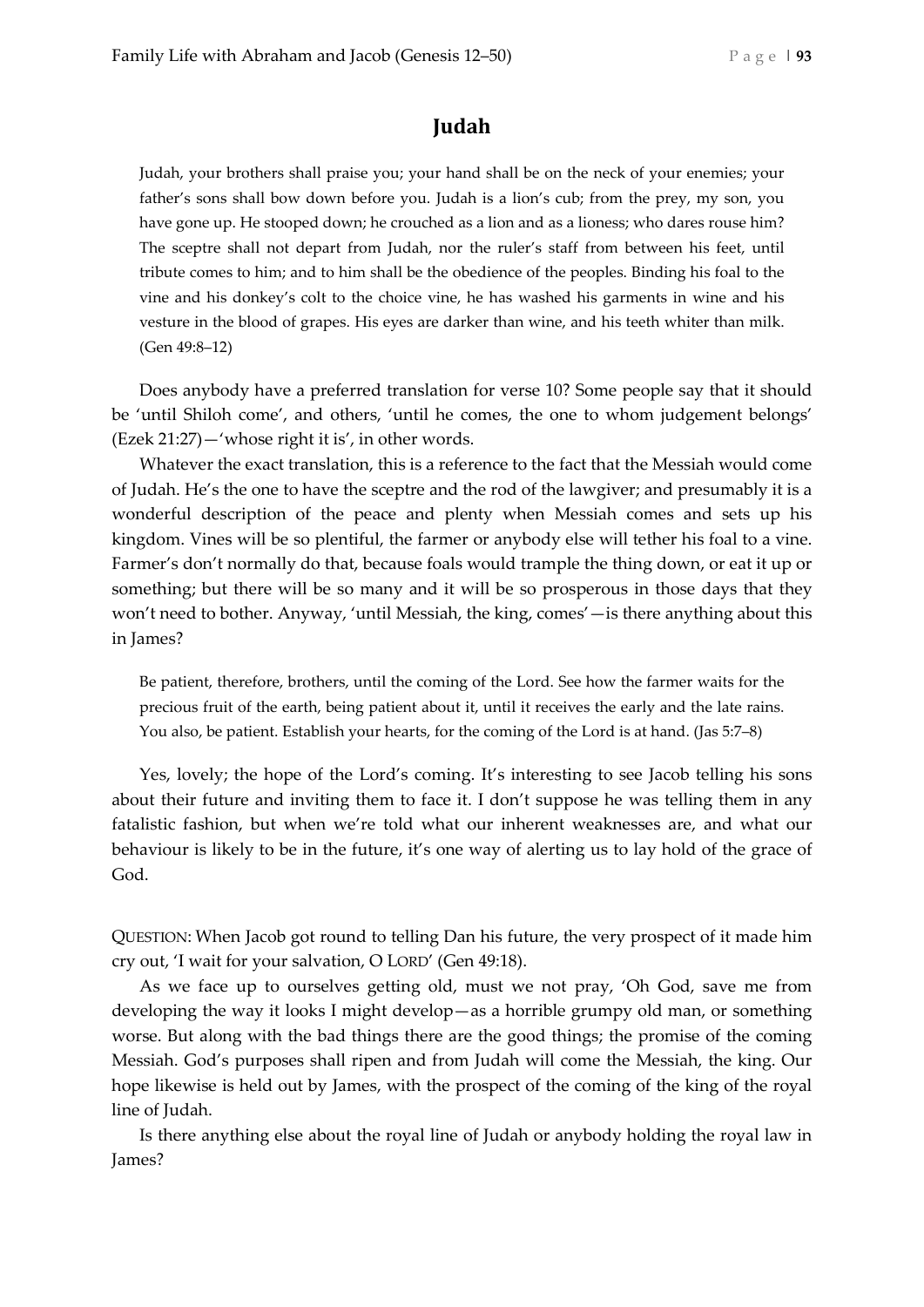If you really fulfil the royal law according to the Scripture, 'You shall love your neighbour as yourself', you are doing well. But if you show partiality, you are committing sin and are convicted by the law as transgressors. (Jas 2:8–9)

Do you take that to mean that we've got to keep the law?

AUDIENCE: Sure.

DWG: Well now, here's a pickle. 'The lawgiver, the staff of the lawgiver, the regal sceptre in the hand of Judah's son (our blessed Lord)'—there is a *royal law*, and the question is simply, are we as Christians expected to keep it?

AUDIENCE: Surely it's a law and a standard of God's holiness?

DWG: Why do you suppose it's called 'the royal law' by James?

AUDIENCE: I was just going to pick out some of the little phrases that James mentions in chapter 2, starting with 'show no partiality', regarding respect of persons. Linking it up with, 'Unto him shall the obedience of the peoples be' (Gen 49:10 RV). We are to have respect, but we can have it in the wrong sense, as they were here, to rich, unsaved (or even saved) men. Giving respect to people because of their riches and their position on earth; it is unto God that we should be obedient.

For whoever keeps the whole law but fails in one point has become accountable for all of it . . . So speak and so act as those who are to be judged under the law of liberty. (Jas 2:10, 12).

DWG: Yes, and James calls it 'the perfect law, the law of liberty' (1:25). It is not hard slavery being obedient to this king. 'My yoke is easy, and my burden is light,' he says (Matt 11:30). It is *the law of liberty*, but it is also *the royal law*, because he's a king. In his kingdom he will expect certain behaviour, consistent with his kingship and his glory.

We wait for the coming of the king, and I do like that verse, 'My brothers, show no partiality as you hold the faith in our Lord Jesus Christ, the Lord of glory' (2:1).

At that point the Greek, so I am told, is difficult; and where the experts disagree about it, ordinary folks can make up their own minds. So I take that privilege, and the way I want to translate it is, 'Have not the faith of our Lord Jesus Christ, the glory, with respect of persons.'

If you've got an Authorised or Revised Version you will notice that the words 'the Lord' are in italics, and that's what constitutes the difficulty for the translators. It's simply the words, 'of glory'. At first sight it doesn't seem to make sense, 'have not the faith of our Lord Jesus Christ, of glory.' Some suggest that it's meant to be spelt with a capital 'G', and it is a title of our Lord, 'the Glory'. You say, 'Meaning what?' Well, *the shekinah glory* of course; the outshining of the glory of God. Notice the title, *our Lord Jesus Christ*, the full official title, and ponder the fact that he is the Glory—the magnificence of it.

The wonder of what these verses are saying is that, when he comes in his kingdom, he shall love every believer alike; and even now the man in poor clothes is as welcome to the Lord as the believer in rich clothes. To discriminate on that basis between believers is to break the law of the king himself. He—the Glory—consented to come down here and be born in a manger and he demands that we treat each other as he treats us.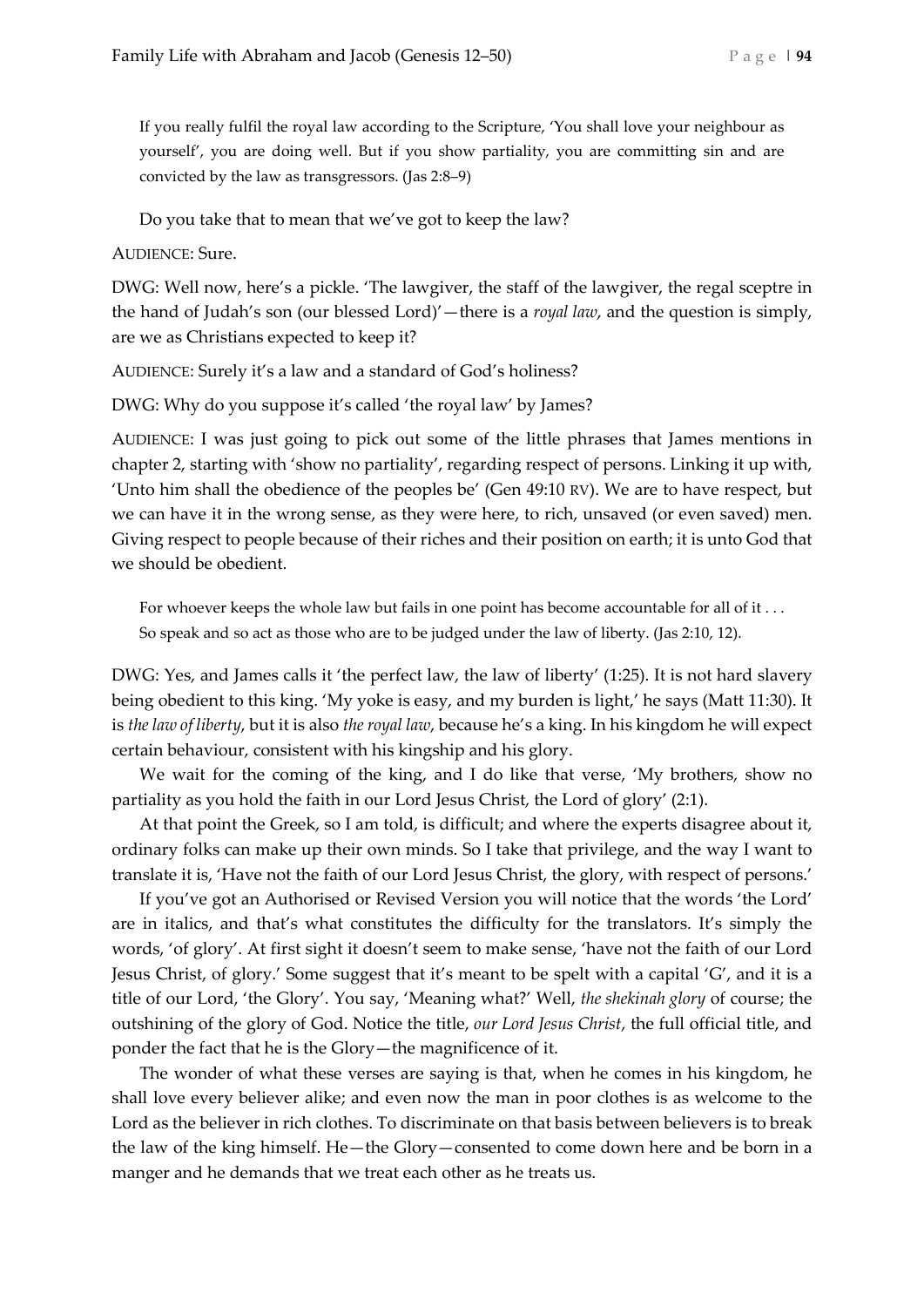This is the king's law. What a lovely prospect it is, as Jacob goes over it. He's thinking of the coming of the king and skipping whole centuries to the great time of his reign—his millennial reign of peace and plenty and glory and beauty.

We are in that kingdom and we wait for the coming of the king. In the meantime, the character of his subjects is being formed under his control. We need to face up to the treachery of our weakness within, and not object when we're told about it; learning to face it and seeking the grace of God to overcome it, but at the same time not losing hope. The one who was to come of the line of Judah eventually came and one day he'll come again.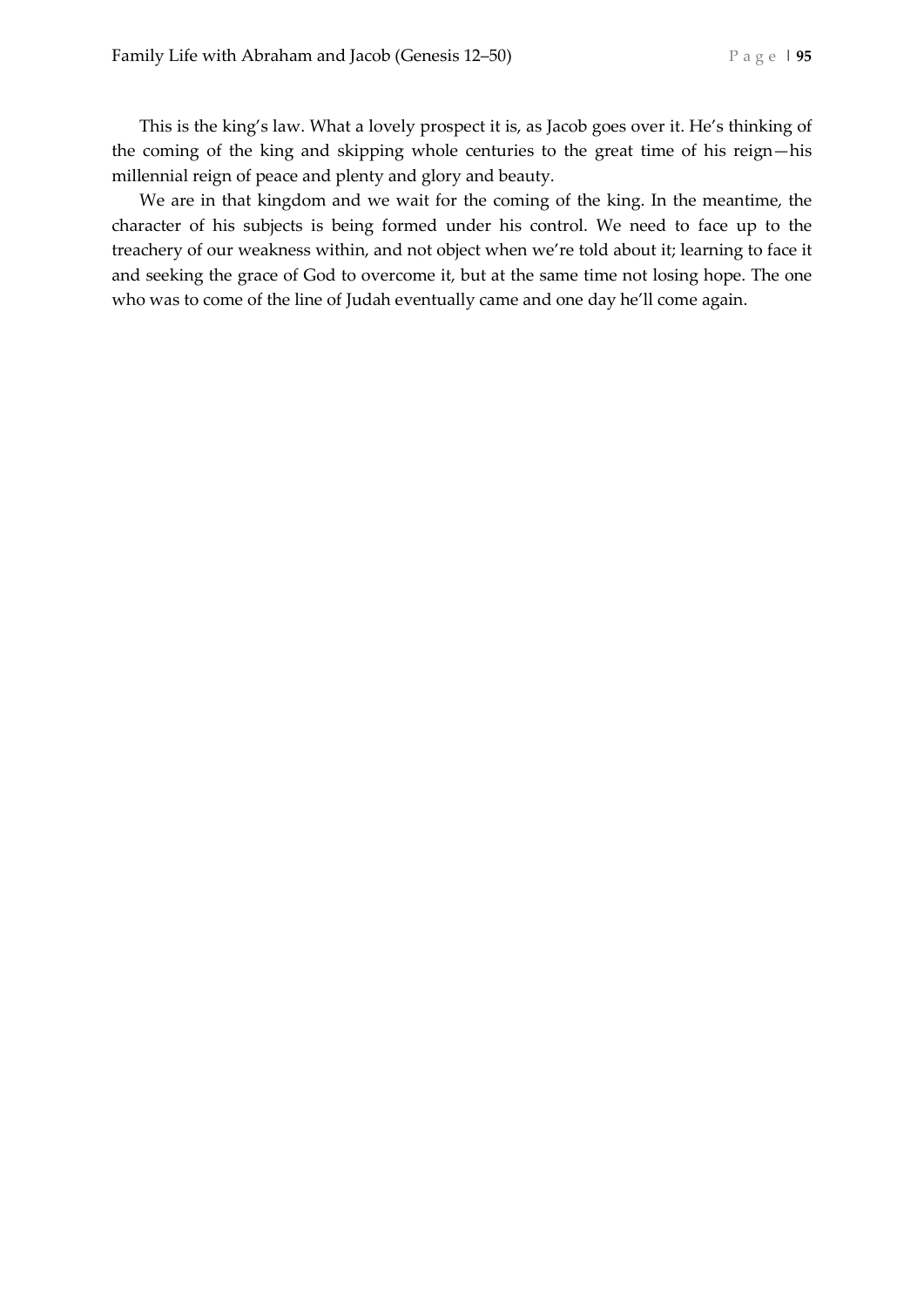# **The book of Genesis**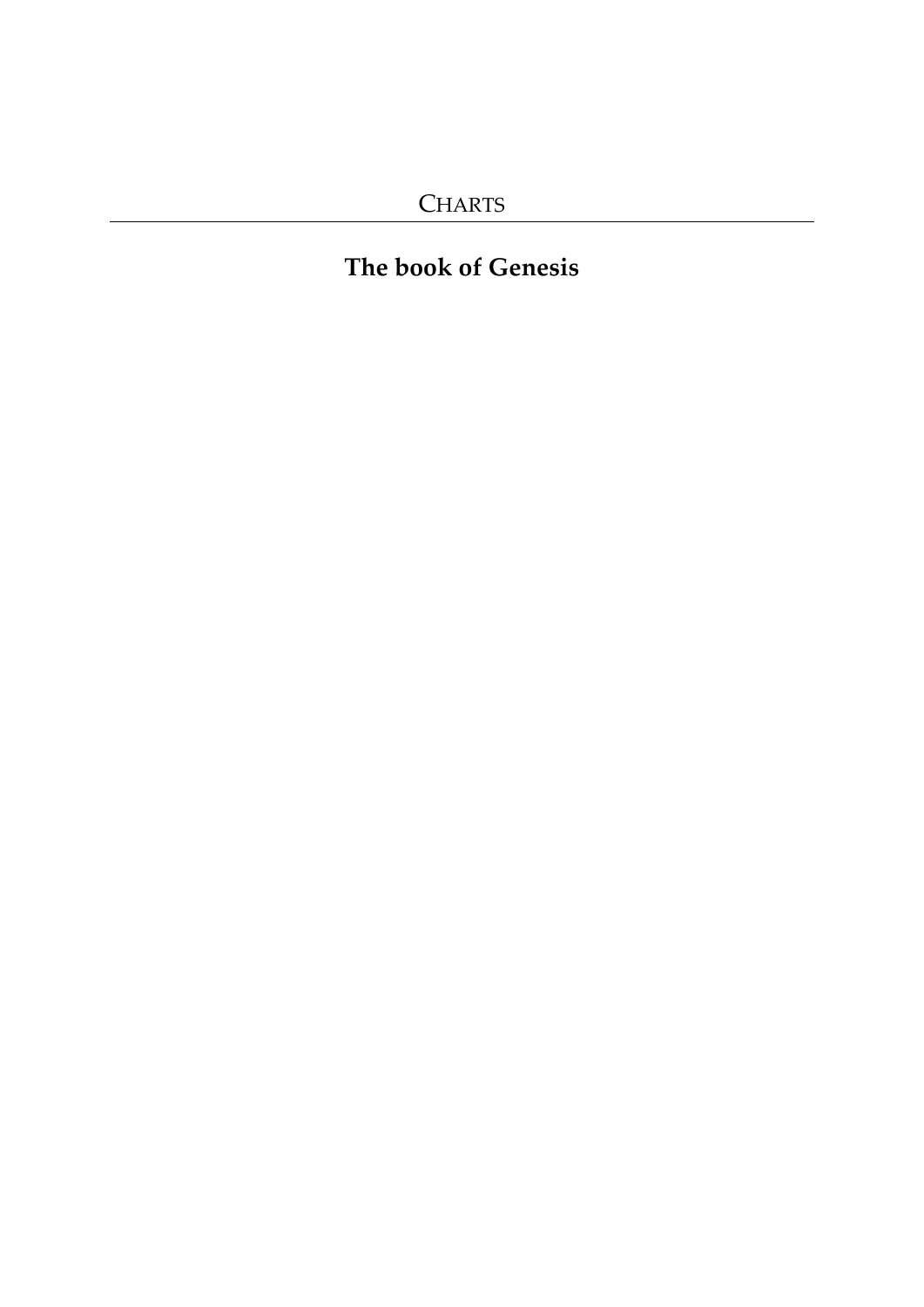| The generations of ( <i>a</i> ) the sons of Noah $10:1-11:9$ |              |
|--------------------------------------------------------------|--------------|
| and of Shem                                                  | $11:10 - 26$ |
| $(b)$ Terah                                                  | 11:27-25:11  |

### **1. Nimrod and the great and famous cities**

Babel, Erech, Accad, Calneh, Nineveh, Rehoboth-Ir, Calah, Resen (10:9–12) The building of the city and tower of Babel (11:1–9)

## **2. The call of Abram, the promise to make a nation of him, and the purpose of it**

'In you all the families of the earth shall be blessed' (12:1–3; 18:18; 22:18)

## **3. The Promised Seed (12:7; 15:1–6; 18:10–18)**

The birth (21:1–7), sacrifice (22:1–19) and marriage (ch. 24) of the Promised Seed. The covenants made with Abram and his seed; of inheritance (15:7–21); of circumcision (17:1–27).

### **4. The three major areas in Abraham's training and testing**

| ( <i>a</i> ) chs. $12-15$ | The choice between 'goods' and 'life'; the denial of Sarah             |
|---------------------------|------------------------------------------------------------------------|
|                           | The choice of Lot; the capture and recovery of Lot                     |
|                           | The ministry of Melchizedek                                            |
|                           | Justification by faith and the covenanted inheritance                  |
| ( <i>b</i> ) chs. $16-19$ | Faith in the promise; or the works of the flesh?                       |
|                           | The taking of Hagar instead of Sarah and the birth of Ishmael          |
|                           | The covenant of circumcision; 'the seal of the righteousness of faith' |
|                           | The renewal of the promise                                             |
|                           | Lot's experience in Sodom; its destruction and Lot's rescue            |
| chs. 20–24<br>(c)         | The search for security; the second denial of Sarah                    |
|                           | The birth of the promised seed                                         |
|                           | The expulsion of the bondwoman and her son                             |
|                           | Abraham's oath granting security to the Philistine and his son         |
|                           | Justification by works and God's oath granting security to Abraham     |
|                           | and his son                                                            |
|                           | The purchase of a burial-ground for Sarah                              |
|                           | The second 'calling-out' from the Gentiles - a bride for Isaac         |
|                           |                                                                        |

### **The section ends with the death of Abraham (25:8–11)**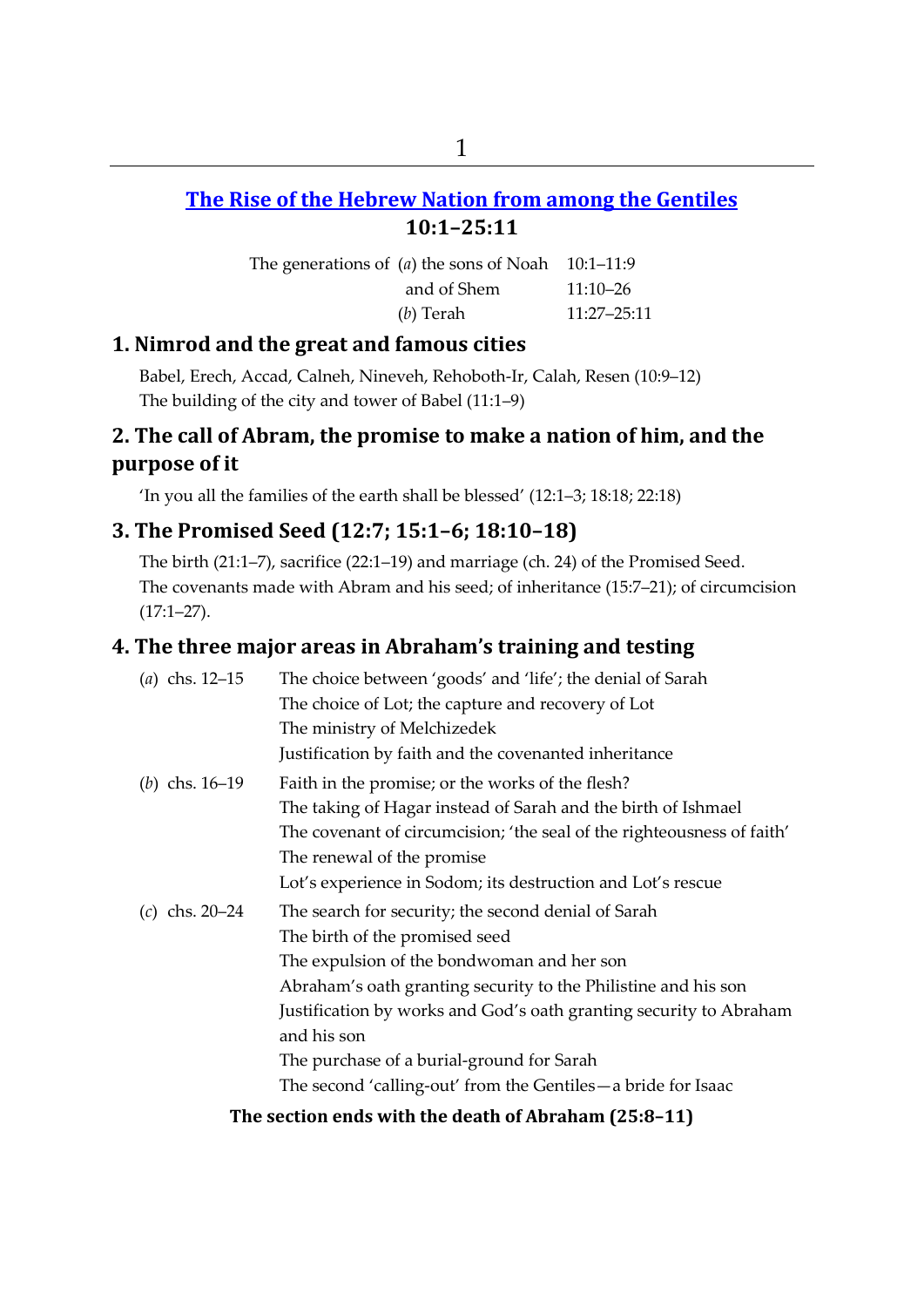2

## **[The Maintenance of the Hebrews'](#page-1-0) Vision [and their Development into Israelites](#page-1-0) 25:12–35:29**

The generations of (*a*) Ishmael 25:12–18 (*b*) Isaac 25:19–35:29

### **1. The pre-natal struggle of Esau and Jacob; Jacob's election**

| Esau despises and sells his birthright                                             | $25:29 - 34$ |
|------------------------------------------------------------------------------------|--------------|
| Isaac's struggle to maintain himself in the land; his denial of Rebekah;           |              |
| the fight for water; the renewal of the promise                                    | ch. 26       |
| Isaac's blessing of Jacob; Jacob's deception; Esau's anger; the nature of blessing | ch. 27       |

### **2. Three periods in Jacob's life**

| In the land of promise                                                     | 25:19-27:34 |
|----------------------------------------------------------------------------|-------------|
| Out of the land among the Gentiles                                         | 28:1-31:55  |
| Back again in the land; but still attended by many difficulties 32:1–35:29 |             |

## **3. The subject-matter of Jacob's training in his relations with the surrounding tribes**

| Leaving home to make a future for himself                                     | $28:1 - 35:29$ |
|-------------------------------------------------------------------------------|----------------|
| The vision of the House of God and of the Gate of Heaven                      |                |
| Marriage-deals; the birth and naming of his children                          |                |
| The need to amass capital; trade-secrets, their use and abuse                 |                |
| The jealousy and anger of the Gentiles                                        |                |
| Jacob's flight; problem of reconciliation with Esau                           |                |
| Wrestling with the Angel; the vision of the face of God; Jacob becomes Israel |                |
| The abuse of religion by Jacob's sons.                                        |                |

### **The section ends with the death of Isaac (35:28–29)**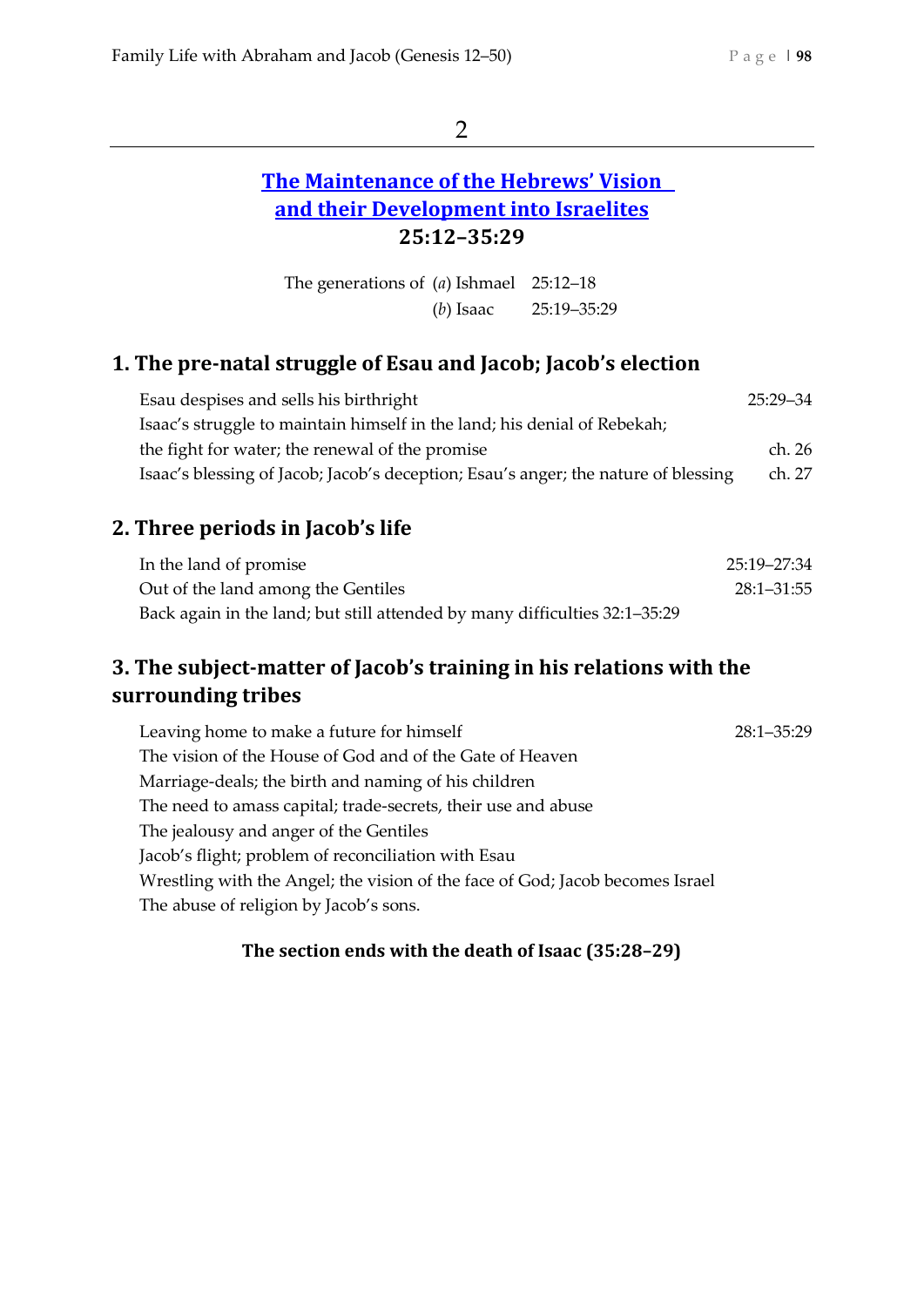## **[The Development of Israel's Sons into a Nation:](#page-1-0) [They become a Blessing to the Gentiles through Joseph,](#page-1-0) [the Saviour of the Egyptians and of the Hebrews](#page-1-0) 36:1–50:26**

The generations of (*a*) Esau 36:1–8 and 36:9–43 (*b*) Jacob 37:2–50:26

### **1. The welding of Jacob's twelve sons into a nation**

Unlike what it was with Abraham and his sons, it was not a question of taking one of Jacob's sons and discarding the rest; but of taking all twelve of his sons and welding them into a cohering nation. At first the brothers' treacherous jealousy against Joseph and his dreams of administrative supremacy, and the irresponsibility of Judah (ch. 38)—head of the tribe destined to bear the royal sceptre; and his mercenary attitude (37:25– 27)—threatened to divide and scatter Jacob's sons before they could be developed into one nation. But they are preserved, re-united and made a blessing to the nations through Joseph's innocent suffering and Judah's readiness to suffer vicariously (44:18–34).

## **2. Jacob's rediscovery of Joseph, and his recovery of his sons Simeon and Benjamin**

The preservation of the twelve sons and their families; the beginning of their multiplication into a nation in Egypt; and the maintenance of their prophetic hope in their future destiny.

The section ends with the deaths of Jacob (49:33–50:13) and of Joseph (50:26)